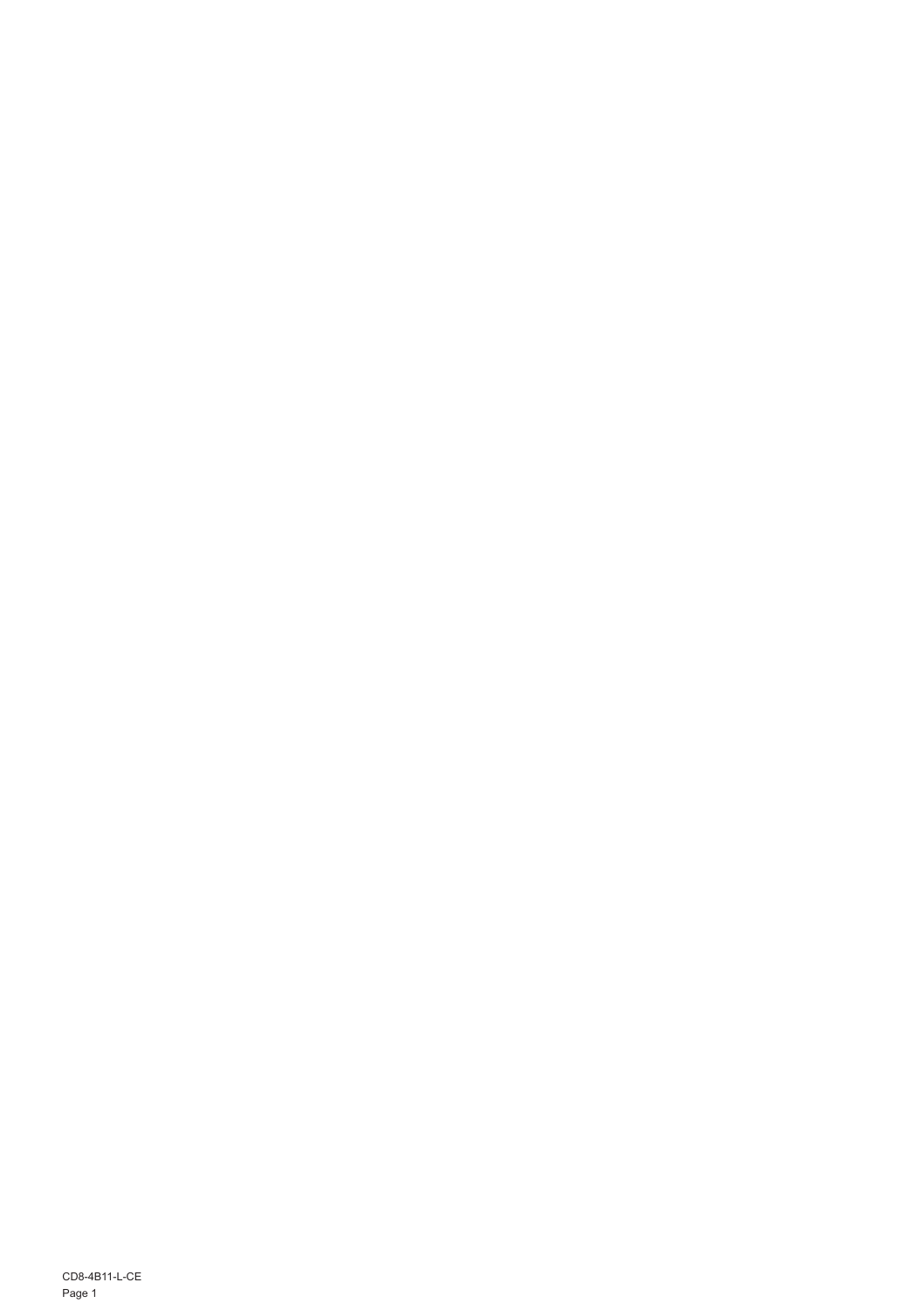# <span id="page-2-0"></span>**Novocastra™ Liquid Mouse Monoclonal Antibody CD8**

# **Product Code: NCL-L-CD8-4B11**

# **Intended Use**

#### *For in vitro diagnostic use.*

NCL-L-CD8-4B11 is intended for the qualitative identification by light microscopy of human CD8 antigen in paraffin sections. The clinical interpretation of any staining or its absence should be complemented by morphological studies using proper controls and should be evaluated within the context of the patient's clinical history and other diagnostic tests by a qualified pathologist.

## **Principle of Procedure**

Immunohistochemical (IHC) staining techniques allow for the visualization of antigens via the sequential application of a specific antibody to the antigen (primary antibody), a secondary antibody to the primary antibody and an enzyme complex with a chromogenic substrate with interposed washing steps. The enzymatic activation of the chromogen results in a visible reaction product at the antigen site. The specimen may then be counterstained and coverslipped. Results are interpreted using a light microscope and aid in the differential diagnosis of pathophysiological processes, which may or may not be associated with a particular antigen.

#### **Clone**

4B11

# **Immunogen**

Peptide corresponding to the alpha chain cytoplasmic portion of the human CD8 molecule.

#### **Specificity**

Human CD8 antigen.

**Reagent Composition**

NCL-L-CD8-4B11 is a liquid tissue culture supernatant containing sodium azide as a preservative.

### **Ig Class**

IgG2b

# **Total Protein Concentration Total Protein**

Refer to vial label for lot specific total protein concentration.

## **Antibody Concentration**

Greater than or equal to 28.5 mg/L as determined by ELISA. Refer to vial label for lot specific Ig concentration.

# **Recommendations On Use**

Immunohistochemistry on paraffin sections.

**Heat Induced Epitope Retrieval (HIER):** Please follow the instructions for use in Novocastra Epitope Retrieval Solution pH 9. **Suggested dilution:** 1:50 for 30 minutes at 25 °C. This is provided as a guide and users should determine their own optimal working dilutions.

**Visualization:** Please follow the instructions for use in the Novolink™ Polymer Detection Systems. For further product information or support, contact your local distributor or regional office of Leica Biosystems , or alternatively, visit the Leica Biosystems Web site, www.LeicaBiosystems.com

The performance of this antibody should be validated when utilized with other manual staining systems or automated platforms.

# **Storage and Stability**

Store at 2–8 °C. Do not freeze. Return to 2–8 °C immediately after use. Do not use after expiration date indicated on the vial label. Storage conditions other than those specified above must be verified by the user.

# **Specimen Preparation**

The recommended fixative is 10% neutral-buffered formalin for paraffin-embedded tissue sections.

#### **Warnings and Precautions**

This reagent has been prepared from the supernatant of cell culture. As it is a biological product, reasonable care should be taken when handling it.

This reagent contains sodium azide. A Material Safety Data Sheet is available upon request or available from

www.LeicaBiosystems.com

Consult federal, state or local regulations for disposal of any potentially toxic components.

Specimens, before and after fixation, and all materials exposed to them, should be handled as if capable of transmitting infection and disposed of with proper precautions.1 Never pipette reagents by mouth and avoid contacting the skin and mucous membranes with reagents and specimens. If reagents or specimens come in contact with sensitive areas, wash with copious amounts of water. Seek medical advice.

Minimize microbial contamination of reagents or an increase in non-specific staining may occur.

Incubation times or temperatures, other than those specified, may give erroneous results. Any such changes must be validated by the user.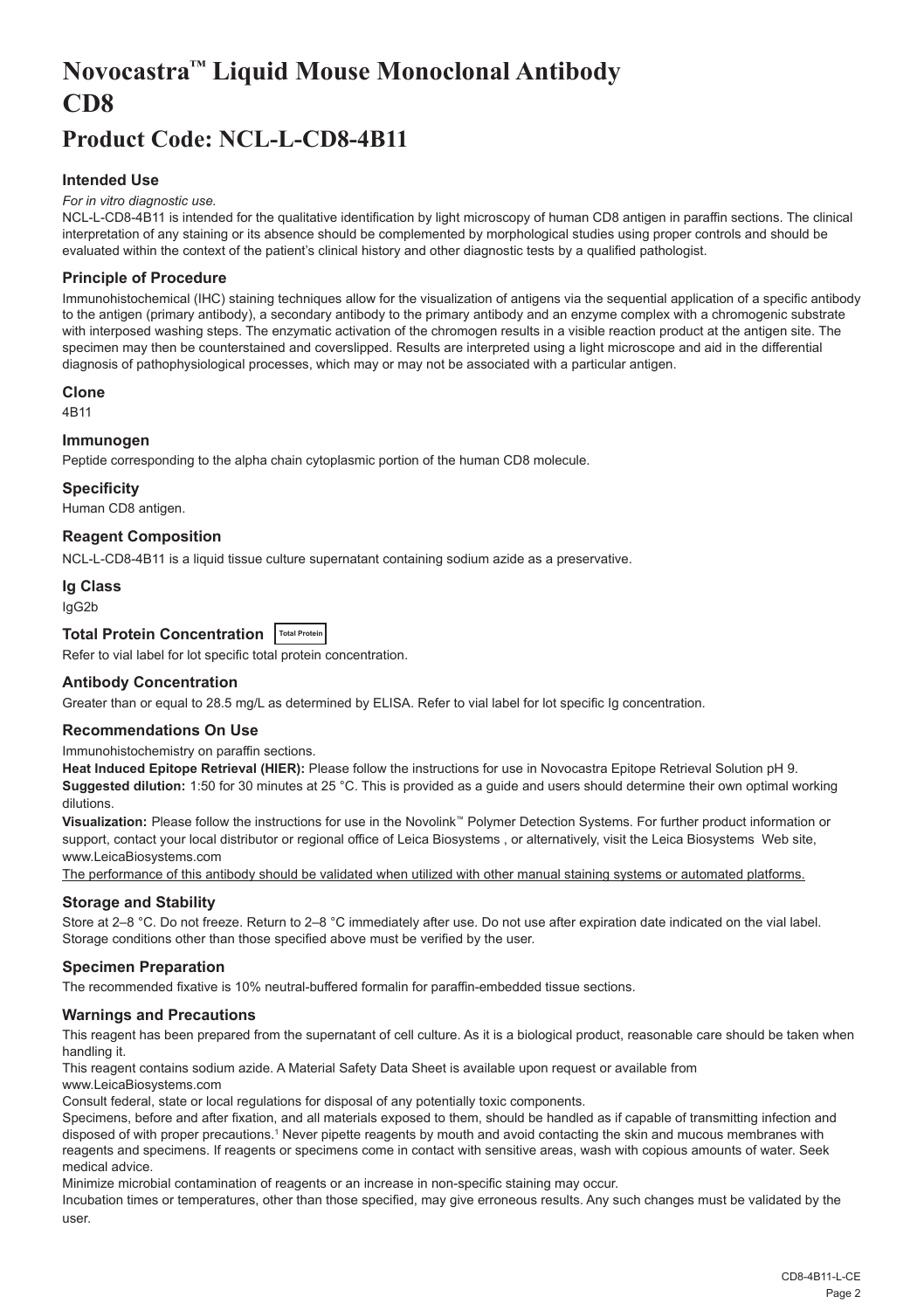# **Quality Control**

Differences in tissue processing and technical procedures in the user's laboratory may produce significant variability in results, necessitating regular performance of in-house controls in addition to the following procedures.

Controls should be fresh autopsy/biopsy/surgical specimens, formalin-fixed, processed and paraffin wax-embedded as soon as possible in the same manner as the patient sample(s).

# **Positive Tissue Control**

Used to indicate correctly prepared tissues and proper staining techniques.

One positive tissue control should be included for each set of test conditions in each staining run.

A tissue with weak positive staining is more suitable than a tissue with strong positive staining for optimal quality control and to detect minor levels of reagent degradation.<sup>2</sup>

Recommended positive control tissue is tonsil.

If the positive tissue control fails to demonstrate positive staining, results with the test specimens should be considered invalid.

# **Negative Tissue Control**

Should be examined after the positive tissue control to verify the specificity of the labeling of the target antigen by the primary antibody. Recommended negative control tissue is skeletal muscle.

Alternatively, the variety of different cell types present in most tissue sections frequently offers negative control sites, but this should be verified by the user.

Non-specific staining, if present, usually has a diffuse appearance. Sporadic staining of connective tissue may also be observed in sections from excessively formalin-fixed tissues. Use intact cells for interpretation of staining results. Necrotic or degenerated cells often stain non-specifically.<sup>3</sup> False-positive results may be seen due to non-immunological binding of proteins or substrate reaction products. They may also be caused by endogenous enzymes such as pseudoperoxidase (erythrocytes), endogenous peroxidase

(cytochrome C), or endogenous biotin (eg. liver, breast, brain, kidney) depending on the type of immunostain used. To differentiate endogenous enzyme activity or non-specific binding of enzymes from specific immunoreactivity, additional patient tissues may be stained exclusively with substrate chromogen or enzyme complexes (avidin-biotin, streptavidin, labeled polymer) and substrate-chromogen, respectively. If specific staining occurs in the negative tissue control, results with the patient specimens should be considered invalid.

# **Negative Reagent Control**

Use a non-specific negative reagent control in place of the primary antibody with a section of each patient specimen to evaluate non-specific staining and allow better interpretation of specific staining at the antigen site.

# **Patient Tissue**

Examine patient specimens stained with NCL-L-CD8-4B11 last. Positive staining intensity should be assessed within the context of any non-specific background staining of the negative reagent control. As with any immunohistochemical test, a negative result means that the antigen was not detected, not that the antigen was absent in the cells/tissue assayed. If necessary, use a panel of antibodies to identify false-negative reactions.

# **Results Expected**

# Normal Tissues

Clone 4B11 detects the CD8 antigen on the cell surface of the cytotoxic sub-population of T-cells in thymus, spleen, lymph nodes and tonsil. (Total number of normal cases evaluated = 44).

#### Abnormal Tissues

Clone 4B11 stained 3/4 angioimmunoblastic T-cell lymphomas. Except for reactive T-cells, no staining was detected in diffuse large B-cell lymphomas (0/108), chronic lymphocytic lymphomas (0/12), follicular lymphomas (0/11), Hodgkin's disease (0/11), mantle cell lymphomas (0/7), T-cell anaplastic large cell lymphomas (0/7), T/NK cell lymphomas (0/3), a B-cell acute lymphoblastic lymphoma (0/1), a primitive B/T cell acute lymphoblastic lymphoma (0/1), a peripheral T-cell lymphoma (0/1), a T-cell lymphoma (0/1), a marginal zone lymphoma (0/1), tumors of the thyroid (0/4), lung tumors (0/4), ovarian tumors (0/4), liver tumors (0/4), brain tumors (0/2), esophageal tumors (0/2), breast tumors (0/2), gastric tumors (0/2), soft tissue tumors (0/2), tumors of the tongue (0/2), metastatic tumors of unknown origin (0/2), kidney tumors (0/2), cervical tumors (0/2), testicular tumors (0/2), tumors of the colon (0/2), rectal tumors (0/2), skin tumors (0/2), a tumor of the larynx (0/1) and a tumor of the thymus (0/1). (Total number of tumor cases evaluated = 212).

### **NCL-L-CD8-4B11 is recommended for use as part of a panel of antibodies to aid in the characterization of T cell disorders.**

# **General Limitations**

Immunohistochemistry is a multistep diagnostic process that consists of specialized training in the selection of the appropriate reagents; tissue selection, fixation, and processing; preparation of the IHC slide; and interpretation of the staining results.

Tissue staining is dependent on the handling and processing of the tissue prior to staining. Improper fixation, freezing, thawing, washing, drying, heating, sectioning or contamination with other tissues or fluids may produce artifacts, antibody trapping, or false negative results. Inconsistent results may be due to variations in fixation and embedding methods, or to inherent irregularities within the tissue.<sup>4</sup> Excessive or incomplete counterstaining may compromise proper interpretation of results.

The clinical interpretation of any staining or its absence should be complemented by morphological studies using proper controls and should be evaluated within the context of the patient's clinical history and other diagnostic tests by a qualified pathologist.

Antibodies from Leica Biosystems Newcastle Ltd are for use, as indicated, on either frozen or paraffin-embedded sections with specific fixation requirements. Unexpected antigen expression may occur, especially in neoplasms. The clinical interpretation of any stained tissue section must include morphological analysis and the evaluation of appropriate controls.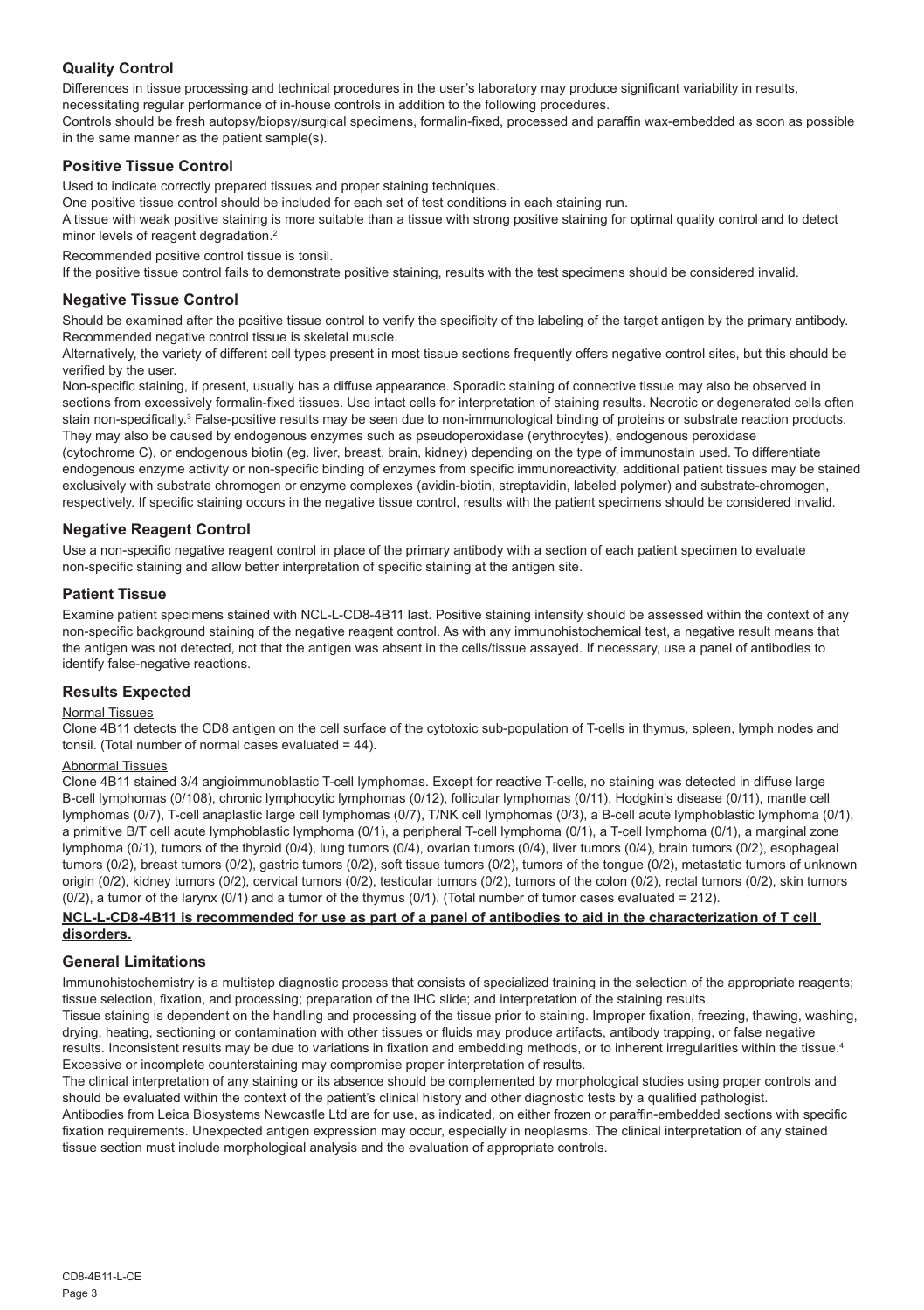# **Bibliography - General**

- 1. National Committee for Clinical Laboratory Standards (NCCLS). Protection of laboratory workers from infectious diseases transmitted by blood and tissue; proposed guideline. Villanova, P.A. 1991; 7(9). Order code M29-P.
- 2. Battifora H. Diagnostic uses of antibodies to keratins: a review and immunohistochemical comparison of seven monoclonal and three polyclonal antibodies. Progress in Surgical Pathology. 6:1–15. eds. Fenoglio-Preiser C, Wolff CM, Rilke F. Field & Wood, Inc., Philadelphia.
- 3. Nadji M, Morales AR. Immunoperoxidase, part I: the techniques and pitfalls. Laboratory Medicine. 1983; 14:767.
- 4. Omata M, Liew CT, Ashcavai M, Peters RL. Nonimmunologic binding of horseradish peroxidase to hepatitis B surface antigen: a possible source of error in immunohistochemistry. American Journal of Clinical Pathology. 1980; 73:626.
- 5. Kemp RA, Black MA, McCall J, et al. T cell subpopulations in lymph nodes may not be predictive of patient outcome in colorectal cancer. Journal of Experimental & Clinical Cancer Research. 2011;30(1):78.
- 6. Michel S, Benner A, Tariverdian M, et al. High density of FOXP3-positive cells infiltrating colorectal cancers with microsatellite instability. British Journal of Cancer. 2008;99(11):1867-1873.
- 7. Williamson SLH, Steward M, Milton I, et al. New monoclonal antibodies to the T cell antigens CD4 and CD8. American Journal of Pathology 1998,152(6):1421-1426.

# **Amendments to Previous Issue**

Reagent Composition, Total Protein Concentration, Recommendations On Use, Warnings and Precautions, Results Expected.

# **Date of Issue**

05 October 2018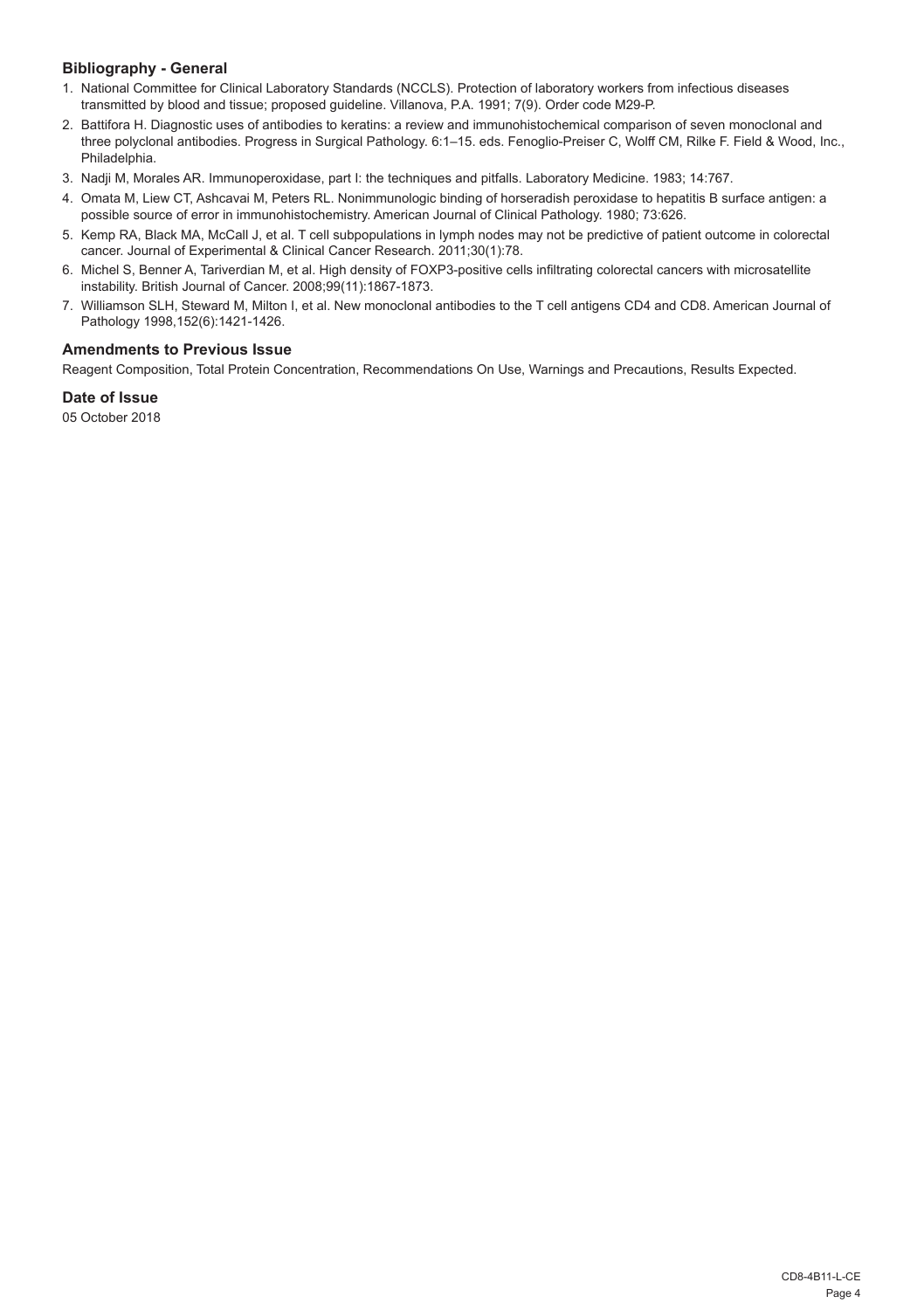# <span id="page-5-0"></span>**Novocastra™ Anticorps Monoclonal Liquide de Souris CD8 Référence du Produit: NCL-L-CD8-4B11**

# **Utilisation Prévue**

#### *Diagnostic in vitro*.

NCL-L-CD8-4B11 est prévu pour l'identification qualitative par microscopie photonique de l'antigène humain CD8 dans les sections de paraffine. L'interprétation clinique de tout marquage, ou absence de marquage, doit être complétée par des études morphologiques utilisant des contrôles appropriés et doit être évaluée par un pathologiste qualifié à la lumière des antécédents cliniques du patient et d'autres analyses diagnostiques.

# **Principe de la Procédure**

Les techniques de marquage immunohistochimique (IHC) permettent la visualisation des antigènes via l'application séquentielle d'un anticorps spécifique sur un antigène (anticorps primaire), d'un anticorps secondaire sur l'anticorps primaire et d'un complexe enzymatique comportant un substrat chromogène, avec des étapes de lavage intercalées. L'activation enzymatique du chromogène se traduit par la présence d'un produit de réaction visible au niveau du site de l'antigène. Le spécimen peut ensuite faire l'objet d'une coloration de contraste et être placé sous une lamelle. Les résultats sont interprétés à l'aide d'un microscope optique et participent au diagnostic différentiel des processus physiopathologiques, susceptibles, ou non, d'être associés à un antigène particulier.

### **Clone**

4B11

# **Immunogène**

Le peptide correspond à la portion d'une chaîne alpha cytoplasmique de la molécule humaine CD8.

# **Spécificité**

Antigène CD8 humain.

# **Composition du Réactif**

Le NCL-L-CD8-4B11 est un surnageant de culture tissulaire liquide contenant une solution d'azide de sodium comme conservateur.

# **Classe d'Ig**

IgG2b

# **Concentration Totale en Protéines Total Protein**

La concentration totale en protéines, spécifique du lot, figure sur l'étiquette du flacon.

# **Concentration en Anticorps**

Supérieure ou égale à 28,5 mg/L, déterminée par la méthode ELISA. La concentration totale en Ig, spécifique du lot, figure sur l'étiquette du flacon.

# **Recommandations d'utilisation**

Immunohistochimie sur coupes en paraffine.

**Récupération d'épitopes induite par la chaleur (HIER):** Suivre les instructions pour utilisation avec la Novocastra Epitope Retrieval Solution pH 9.

**Dilution préconisée:** 1:50 durant 30 minutes à 25 °C. Ceci n'est donné qu'à titre indicatif et les utilisateurs doivent déterminer leurs propres dilutions de travail optimales.

**Visualisation:** Veuillez respecter le mode d'emploi des Novolink™ Polymer Detection Systems. Pour plus d'informations sur le produit ou pour toute assistance, contactez votre représentant local ou le bureau régional de Leica Biosystems , ou sinon rendez vous sur le site www.LeicaBiosystems.com de Leica Biosystems .

Les performances de cet anticorps devront être validées lorsqu'il est utilisé avec d'autres systèmes de coloration manuels ou platesformes automatisées.

# **Conservation et Stabilité**

Conserver à 2–8 °C. Ne pas congeler. Remettre immédiatement à 2–8 °C après utilisation. Ne pas utiliser après la date de péremption indiquée sur l'étiquette du récipient. Les conditions de conservation autres que celles qui sont spécifiées ci-dessus doivent faire l'objet d'une vérification par l'utilisateur.

# **Préparation des Spécimens**

Le fixateur recommandé est le formol à 10%, tamponné, neutre, pour coupes tissulaires incluses en paraffine.

# **Mises en Garde et Précautions**

Ce réactif a été préparé à partir du surnageant d'une culture cellulaire. Du fait de sa nature de produit biologique, sa manipulation doit faire l'objet du plus grand soin.

Ce réactif contient de l'azide de sodium. Une Fiche de données de sécurité est disponible sur demande ou sur le site www.LeicaBiosystems.com

Consulter les réglementations nationales, régionales ou locales en vigueur relatives à l'élimination de tous les éléments potentiellement toxiques.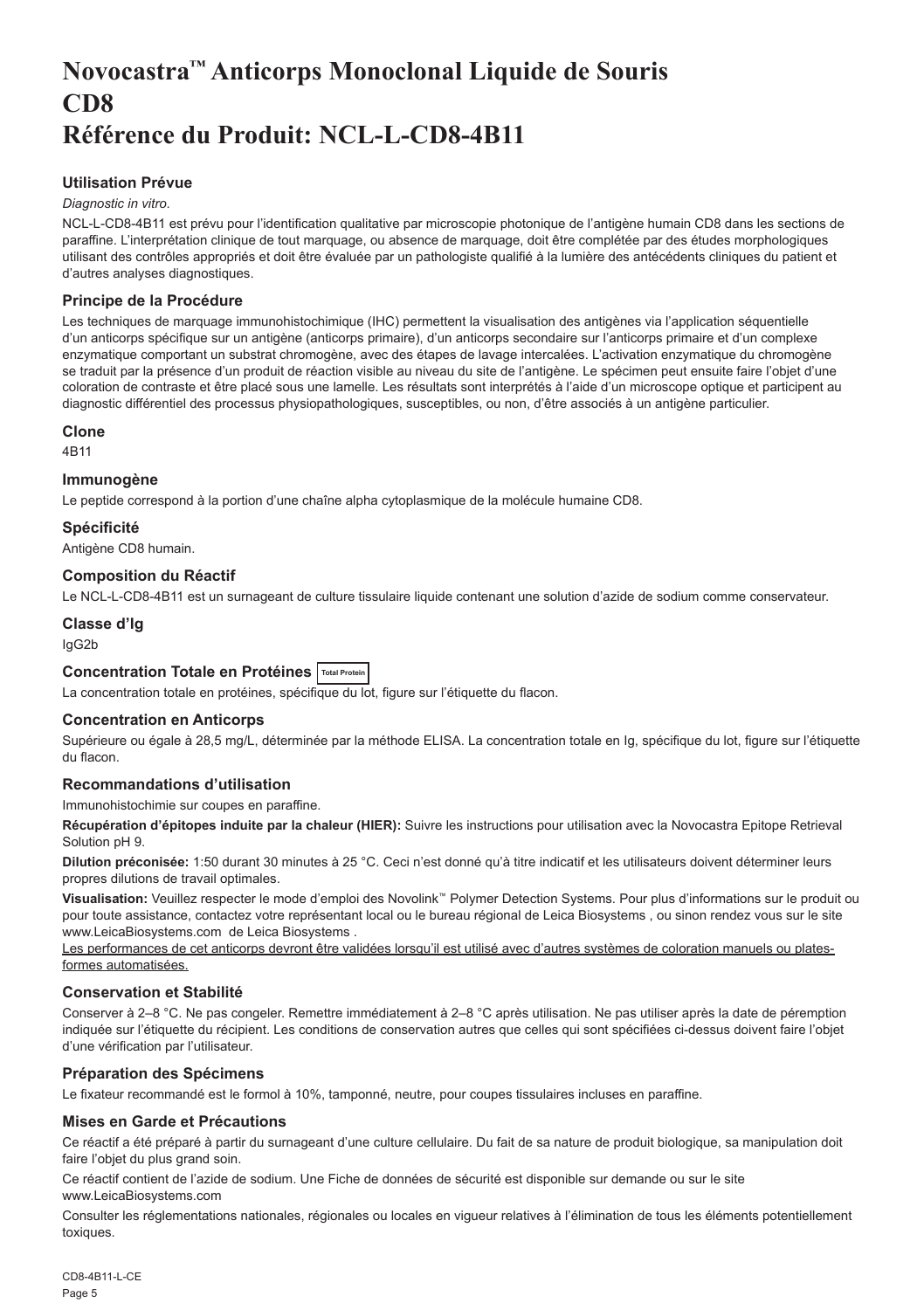Les spécimens, avant et après fixation, ainsi que toutes les matières ayant été en contact avec eux, doivent être manipulés comme s'ils étaient susceptibles de transmettre une infection et être éliminés en respectant les précautions appropriées<sup>1</sup>. Ne jamais pipeter les réactifs avec la bouche et éviter tout contact des réactifs et des spécimens avec la peau et les membranes muqueuses. Rincer avec de grandes quantités d'eau en cas de contact des réactifs ou des spécimens avec des zones sensibles. Consulter un médecin.

Minimiser la contamination microbienne des réactifs sinon un accroissement du marquage non spécifique est susceptible de se produire. Des durées et des températures d'incubation différentes de celles qui ont été spécifiées sont susceptibles de conduire à des résultats erronés. Toutes les modifications doivent être validées par l'utilisateur.

#### **Contrôle de Qualité**

Des différences de traitement des tissus et de procédures techniques du laboratoire de l'utilisateur sont susceptibles de conduire à une variabilité significative des résultats, ce qui rend nécessaire la mise en œuvre de contrôles en interne en plus des procédures suivantes.

Les contrôles doivent être des spécimens frais provenant d'autopsies, de biopsies ou d'interventions chirurgicales, fixés au formol, traités et inclus en cire de paraffine dès que possible, de la même façon que le(s) échantillon(s) de patient.

## **Tissu de Contrôle Positif**

Il est utilisé pour indiquer que les tissus ont été préparés correctement et que les techniques de marquage étaient appropriées.

Un contrôle tissulaire positif doit être inclus dans toute opération de marquage pour chaque ensemble de conditions d'analyse.

Un tissu présentant un marquage faiblement positif est plus adapté à un contrôle de qualité optimal qu'un tissu présentant un marquage fortement positif et il permet de détecter de moindres niveaux de dégradation du réactif.<sup>2</sup>

Le tissu de contrôle positif recommandé est les amygdales.

Si le tissu de contrôle positif ne présente pas de marquage positif, les résultats des spécimens analysés doivent être considérés comme invalides.

# **Tissu de Contrôle Négatif**

Il doit être examiné après le tissu de contrôle positif afin de vérifier la spécificité du marquage de l'antigène cible par l'anticorps primaire. Les muscles squelettiques constituent le tissu de contrôle négatif recommandé.

Sinon, la diversité des types cellulaires présents dans la plupart des tissus permet de disposer fréquemment de sites de contrôle négatif, mais ils doivent être vérifiés par l'utilisateur.

S'il est présent, le marquage non spécifique prend habituellement une apparence diffuse. Un marquage sporadique du tissu conjonctif peut également être observé sur des coupes de tissus qui ont été fixées par un excès de formol. Utiliser des cellules intactes pour l'interprétation des résultats du marquage. Les cellules nécrotiques ou dégénérées sont souvent marquées de façon non spécifique.<sup>3</sup> Des résultats faussement positifs peuvent être observés en raison d'une liaison non immunologique à des protéines ou à des produits de réaction du substrat. Ils peuvent également être provoqués par des enzymes endogènes comme la pseudoperoxydase (érythrocytes), la peroxydase endogène (cytochrome C), ou la biotine endogène (foie, sein, cerveau, rein, par exemple) selon le type d'immunomarquage utilisé. Pour différencier l'activité des enzymes endogènes ou la liaison non spécifique d'enzymes de l'immunoréactivité spécifique, des tissus supplémentaires du patient peuvent être marqués exclusivement avec le substrat chromogène ou par des complexes enzymatiques (avidine-biotine, streptavidine, polymère marqué) et le substrat chromogène respectivement. Si un marquage spécifique se produit dans le tissu de contrôle négatif, les résultats des spécimens du patient doivent être considérés comme invalides.

# **Réactif de Contrôle Négatif**

Utiliser un réactif de contrôle négatif non spécifique à la place de l'anticorps primaire avec une coupe de chaque spécimen du patient afin d'évaluer le marquage non spécifique et de permettre une meilleure interprétation du marquage spécifique au niveau du site antigénique.

# **Tissu du Patient**

Examiner les échantillons du patient marqués au NCL-L-CD8-4B11 en dernier lieu. L'intensité du marquage positif doit être évaluée à la lumière du bruit de fond du marquage non spécifique du réactif de contrôle négatif. Comme pour toutes les analyses immunohistochimiques, un résultat négatif signifie que l'antigène n'a pas été détecté mais ne signifie pas qu'il est absent des cellules/ tissus testés. Si nécessaire, employer un panel d'anticorps pour identifier les réactions faussement négatives.

# **Résultats Attendus**

### Tissus normaux

Le clone 4B11 détecte l'antigène CD8 sur la surface cellulaire de la sous-population cytotoxique des cellules T dans le thymus, la rate, ganglions lymphatiques et les amygdales. (Nombre total de cas normaux évalués = 44).

#### Tissus anormaux

Le clone 4B11 colora le 3/4 des lymphomes angioimmunoblastiques de cellules T. A l'exception des cellules T réactive, aucune coloration ne fut détectée dans les lymphomes diffus à grandes cellules B (0/108), lymphomes lymphatiques chroniques (0/12), les lymphomes folliculaires (0/11), la maladie de Hodgkin (0/11), le lymphome du manteau (0/7), les lymphomes de la cellule T/NK (0/3), le lymphome lymphoblastiques à cellules B aiguë (0/1), le lymphome lymphoblastique aigü de la cellule primitive B/T (0/1),le lymphome de la cellule T périphérique, le lymphome de la cellule T (0/1), le lymphome de zone marginale (0/1), tumeurs de la thyroïde (0/4), tumeurs pulmonaires (0/4), tumeurs du foie (0/4), tumeurs ovariennes (0/4), tumeurs cérébrales (0/2), tumeurs de l'œsophage (0/2), tumeurs du sein (0/2), tumeurs gastriques (0/2), tumeurs de l'estomac (0/2), tumeurs chez les tissus mous (0/2), tumeurs de la langue (0/2), tumeurs métastatiques d'origine inconnue (0/2), tumeurs du rein (0/2), tumeurs du col de l'utérus (0/2), tumeurs testiculaires (0/2), tumeurs du côlon (0/2), tumeurs du rectum (0/2), tumeurs de la peau (0/2), une tumeur du larynx (0/1) et une tumeur du thymus (0/1). (Nombre total de cas de tumeurs évaluées = 212).

## **NCL-L-CD8-4B11 est recommandé pour usage dans un pool d'anticorps afin d'aider dans la caractérisation des troubles des cellules T.**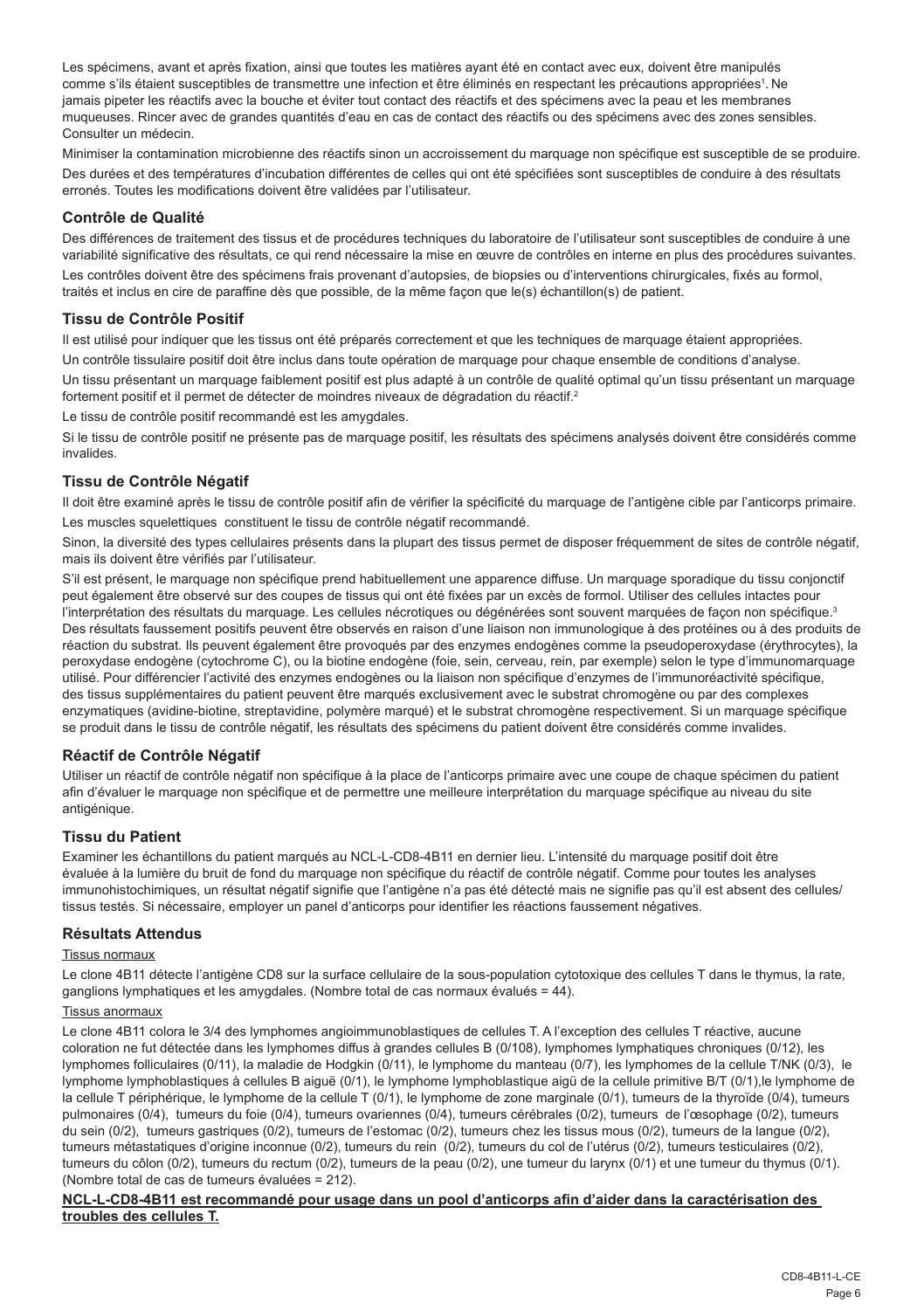# **Limites Générales**

L'immunohistochimie est un processus diagnostique constitué de plusieurs étapes qui nécessite une formation spécialisée relative au choix des réactifs appropriés ; au choix, à la fixation et au traitement des tissus ; à la préparation des lames IHC ; et à l'interprétation des résultats du marquage.

Le marquage des tissus dépend de leur manipulation et de leur traitement avant le marquage. Une fixation, une congélation, une décongélation, un lavage, un séchage, un chauffage, une coupe, incorrects ou une contamination par d'autres tissus ou d'autres liquides sont susceptibles de conduire à la production d'artefacts, au piégeage de l'anticorps ou à des résultats faussement négatifs. Des variations dans les méthodes de fixation et d'inclusion, ainsi que des irrégularités propres au tissu, peuvent conduire à des résultats incohérents.<sup>4</sup>

Une coloration de contraste excessive ou incomplète peut gêner l'interprétation correcte des résultats.

L'interprétation clinique de tout marquage, ou absence de marquage, doit être complétée par des études morphologiques utilisant des contrôles appropriés et doit être évaluée par un pathologiste qualifié à la lumière des antécédents cliniques du patient et d'autres analyses diagnostiques.

Les anticorps de Leica Biosystems Newcastle Ltd sont destinés, selon les besoins, à être utilisés sur des coupes incluses en paraffine ou des coupes congelées, et conformément à des exigences particulières en matière de fixation. Une expression antigénique inattendue est susceptible de se produire, en particulier au niveau des néoplasmes. L'interprétation clinique de toute coupe tissulaire marquée doit comporter une analyse morphologique et l'évaluation des contrôles appropriés.

### **Bibliographie Générale**

- 1. National Committee for Clinical Laboratory Standards (NCCLS). Protection of laboratory workers from infectious diseases transmitted by blood and tissue; proposed guideline. Villanova, P.A. 1991; 7(9). Order code M29-P.
- 2. Battifora H. Diagnostic uses of antibodies to keratins: a review and immunohistochemical comparison of seven monoclonal and three polyclonal antibodies. Progress in Surgical Pathology. 6:1–15. eds. Fenoglio-Preiser C, Wolff CM, Rilke F. Field & Wood, Inc., Philadelphia.
- 3. Nadji M, Morales AR. Immunoperoxidase, part I: the techniques and pitfalls. Laboratory Medicine. 1983; 14:767.
- 4. Omata M, Liew CT, Ashcavai M, Peters RL. Nonimmunologic binding of horseradish peroxidase to hepatitis B surface antigen: a possible source of error in immunohistochemistry. American Journal of Clinical Pathology. 1980; 73:626.
- 5. Kemp RA, Black MA, McCall J, et al. T cell subpopulations in lymph nodes may not be predictive of patient outcome in colorectal cancer. Journal of Experimental & Clinical Cancer Research. 2011;30(1):78.
- 6. Michel S, Benner A, Tariverdian M, et al. High density of FOXP3-positive cells infiltrating colorectal cancers with microsatellite instability. British Journal of Cancer. 2008;99(11):1867-1873.
- 7. Williamson SLH, Steward M, Milton I, et al. New monoclonal antibodies to the T cell antigens CD4 and CD8. American Journal of Pathology 1998,152(6):1421-1426.

# **Amendements Apportés à la Version Précédente**

Composition réactif, Concentration totale de protéines, Recommandations d'usage, Avertissements et Précautions, Résultats prévus.

## **Date de Publication**

05 octobre 2018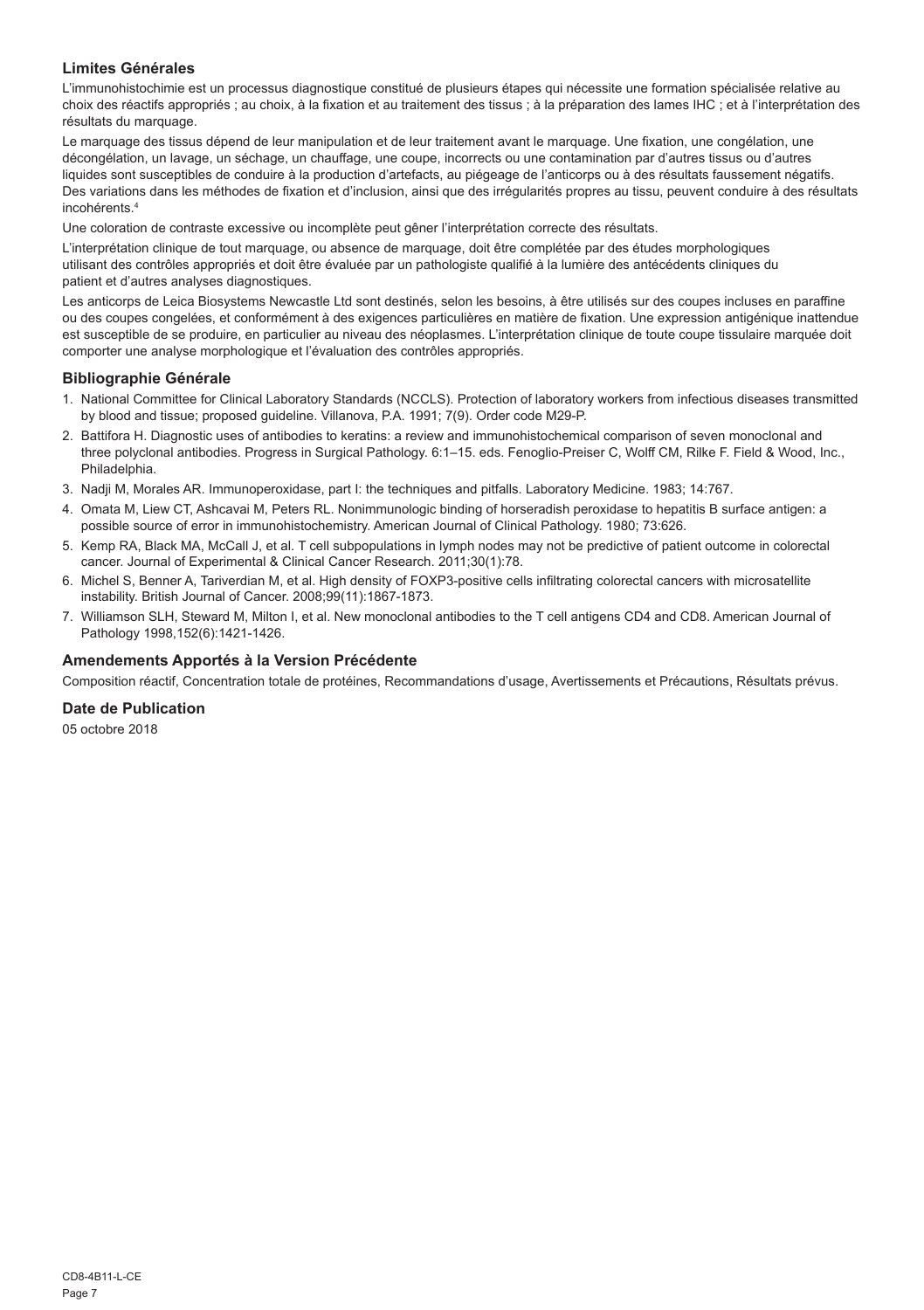# <span id="page-8-0"></span>**Novocastra™ Anticorpo Monoclonale Murino Liquido CD8 Codice Del Prodotto: NCL-L-CD8-4B11**

# **Uso Previsto**

#### *Per uso diagnostico in vitro*.

NCL-L-CD8-4B11 è progettato per l'identificazione qualitativa in microscopia ottica dell'antigene CD8 umano in sezioni di tessuto incluse in paraffina. L'interpretazione clinica di ogni colorazione o della sua assenza va integrata da studi morfologici che utilizzino i controlli appropriati e deve essere valutata da un patologo qualificato, nel contesto della storia clinica del paziente e delle altre metodiche diagnostiche adoperate.

# **Principio Della Procedura**

Le tecniche di colorazione immunoistochimica (IHC) consentono la visualizzazione degli antigeni mediante l'applicazione sequenziale di un anticorpo specifico per l'antigene (anticorpo primario), di un anticorpo secondario che lega l'anticorpo primario e di un complesso enzimatico con un substrato cromogeno; l'applicazione dei tre reagenti è intervallata da fasi di lavaggio. L'attivazione enzimatica del cromogeno produce una reazione visibile in corrispondenza del sito antigenico. Il campione biologico può, quindi, essere controcolorato e montato. I risultati vengono interpretati mediante un microscopio ottico e sono utili nella diagnosi differenziale di processi fisiopatologici, che possono essere più o meno associati ad un particolare antigene.

#### **Clone**

4B11

## **Immunogeno**

Peptide corrispondente alla porzione citoplasmatica della catena alfa della molecola di CD8 umano.

### **Specificità**

Antigene CD8 umano.

#### **Composizione Del Reagente**

NCL-L-CD8-4B11 è un supernatante liquido di coltura tissutale, contenente di sodio azide come conservante.

# **Classe Ig**

IgG2b

# **Concentrazione Proteica Totale Total Protein**

Consultare l'etichetta del flacone per la concentrazione proteica totale specifica del lotto.

# **Concentrazione Anticorpale**

Superiore o uguale a 28,5 mg/L, come determinato mediante test ELISA. Consultare l'etichetta del flacone per la concentrazione di Ig specifica del lotto.

# **Raccomandazioni Per L'uso**

Immunoistochimica su sezioni incluse in paraffina.

**Smascheramento termoindotto dell'epitopo (HIER):** Si raccomanda di seguire le istruzioni per l'uso di Novocastra Epitope Retrieval Solution pH 9.

**Diluizione raccomandata:** 1:50 per 30 minuti a 25 °C. Queste raccomandazioni costituiscono delle semplici linee guida; spetta al singolo utente stabilire le diluizioni di lavoro ottimali.

**Visualizzazione:** Si raccomanda di seguire le istruzioni per l'uso dei Novolink™ Polymer Detection Systems. Per ulteriori informazioni sui prodotti o assistenza, contattare il distributore di zona o la sede regionale di Leica Biosystems , oppure visitare il sito internet di Leica Biosystems , www.LeicaBiosystems.com

La resa di questo anticorpo deve essere validata quando viene utilizzato con altri metodi di colorazione manuale o piattaforme automatizzate.

# **Conservazione E Stabilità**

Conservare a 2–8 °C. Non congelare. Immediatamente dopo l'uso, raffreddare di nuovo a 2–8 °C. Non usare dopo la data di scadenza, indicata sull'etichetta del flacone. Condizioni di conservazione diverse da quelle sopra specificate vanno verificate dall'utente.

# **Preparazione Del Campione Biologico**

Il fissativo raccomandato è la formalina tamponata neutra al 10% per sezioni tissutali incluse in paraffina.

#### **Avvertenze E Precauzioni**

Questo reagente è stato preparato dal supernatante di coltura cellulare. Trattandosi di un prodotto biologico, va maneggiato con cautela.

Questo reagente contiene sodio azide. Una scheda di sicurezza del prodotto (MSDS) è disponibile su richiesta o dal sito www.LeicaBiosystems.com

Fare riferimento alla normativa federale, statale o locale per lo smaltimento dei componenti potenzialmente tossici.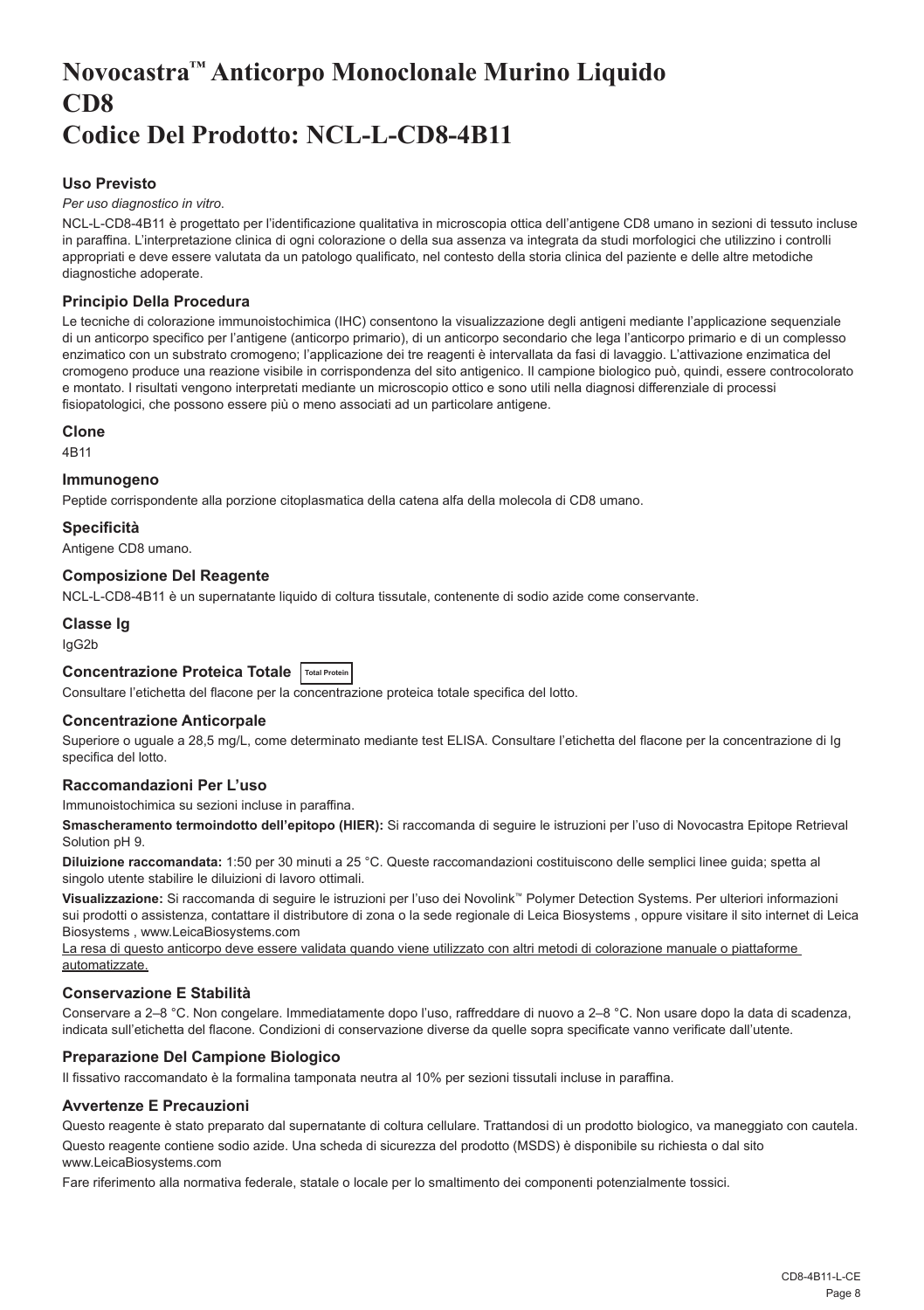Prima e dopo la fissazione, i campioni biologici e tutti i materiali ad essi esposti vanno trattati come potenzialmente infettanti e smaltiti con le appropriate precauzioni.<sup>1</sup> Non pipettare i reagenti con la bocca ed evitare il contatto dei reagenti e dei campioni biologici con la pelle e con le mucose. Se i reagenti o i campioni biologici vengono a contatto con zone sensibili, sciacquare abbondantemente le parti interessate. Consultare il medico.

Ridurre al minimo la contaminazione microbica dei reagenti, allo scopo di evitare un aumento di colorazione aspecifica. Tempi o temperature d'incubazione diversi da quelli specificati possono condurre a risultati non veritieri. Tali variazioni devono essere convalidate dall'utente.

# **Controllo Qualità**

Differenze nella processazione del tessuto e nelle tecniche in uso presso il laboratorio dell'utente possono produrre una discrepanza significativa nei risultati, rendendo necessaria la regolare esecuzione di controlli interni, in aggiunta alle procedure descritte di seguito.

I controlli devono essere costituiti da campioni biologici freschi autoptici/bioptici/chirurgici e devono essere il più rapidamente possibile fissati in formalina, processati ed inclusi in paraffina, allo stesso modo dei campioni biologici ottenuti dal paziente.

# **Controllo Positivo Del Tessuto**

È usato per indicare tessuti correttamente preparati e tecniche di colorazione appropriate.

Per ogni gruppo di condizioni del test e ogni volta che viene eseguita la colorazione, deve essere incluso un controllo positivo del tessuto.

Un tessuto a debole colorazione positiva è più adatto di uno a colorazione positiva intensa per un ottimale controllo qualità e per mettere in evidenza anche minimi livelli di degradazione del reagente.<sup>2</sup>

Il tessuto di controllo positivo raccomandato è la tonsilla.

Se il controllo positivo del tessuto non dimostra colorazione positiva, i risultati con i campioni biologici del test vanno considerati non validi.

# **Controllo Negativo Del Tessuto**

Va esaminato dopo il controllo positivo, per verificare la specificità nei confronti dell'antigene bersaglio da parte dell'anticorpo primario. Il tessuto di controllo negativo raccomandato è il muscolo scheletrico.

In alternativa, la varietà dei tipi cellulari presenti nella maggior parte delle sezioni tissutali offre spesso siti di controllo negativo, ma questo va verificato dall'utente.

La colorazione aspecifica, se presente, assume di solito aspetto diffuso. La colorazione sporadica del tessuto connettivo può anche manifestarsi in seguito ad iperfissazione di sezioni di tessuto in formalina. Per l'interpretazione dei risultati della colorazione, usare cellule intatte. Le cellule necrotiche o degenerate si colorano spesso in maniera aspecifica<sup>3</sup>. Si possono osservare risultati falsamente positivi, dovuti a legame non immunologico delle proteine o a prodotti di reazione del substrato. Tali falsi positivi possono essere anche causati da enzimi endogeni quali la pseudoperossidasi (eritrociti), la perossidasi endogena (citocromo C) o la biotina endogena (es. fegato, mammella, cervello, rene), a seconda del tipo di immunocolorazione usato. Per differenziare l'attività enzimatica endogena o il legame enzimatico aspecifico dall'immunoreattività specifica, possono essere colorati ulteriori tessuti del paziente esclusivamente con substrato cromogeno o con complessi enzimatici (avidina-biotina, streptavidina, polimero marcato) e substrato cromogeno. Se nel controllo negativo del tessuto compare una colorazione specifica, i risultati sui campioni biologici ottenuti dal paziente devono essere considerati non validi.

# **Controllo Negativo Del Reagente**

Usare un controllo negativo aspecifico del reagente in luogo dell'anticorpo primario, con una sezione di ogni campione biologico del paziente, per valutare la colorazione aspecifica e per consentire una migliore interpretazione della colorazione specifica in corrispondenza del sito antigenico.

# **Tessuto Del Paziente**

Successivamente, esaminare i campioni biologici del paziente colorati con NCL-L-CD8-4B11. L'intensità della colorazione positiva va analizzata nel contesto di qualsiasi colorazione aspecifica di fondo del controllo negativo del reagente. Come per tutti gli altri test immunoistochimici, un risultato negativo significa che l'antigene non è stato determinato, ma non necessariamente che fosse assente dalle cellule o dal tessuto esaminato. Se necessario, usare un pannello di anticorpi per identificare reazioni falsamente negative.

# **Risultati Attesi**

#### Tessuti normali

Il clone 4B11 rileva l'antigene CD8 sulla superficie della sottopopolazione di cellule T citotossiche in timo, milza, linfonodi e tonsilla. (Numero totale di casi normali esaminati = 44).

#### Abnorme dei tessuti

Il clone 4B11 ha colorato 3/4 linfomi angioimmunoblastici a cellule T. Fatta eccezione per le cellule T reattive, non è stata rilevata alcuna colorazione in linfomi diffusi a grandi cellule B (0/108), linfomi linfocitici cronici (0/12), linfomi follicolari (0/11), linfoma di Hodgkin (0/11), linfomi mantellari (0/7), linfomi anaplastici a grandi cellule T (0/7), linfomi a cellule T/NK (0/3), un linfoma linfoblastico acuto a cellule B (0/1), un linfoma linfoblastico primitivo acuto a cellule B/T (0/1), un linfoma periferico a cellule T (0/1) un linfoma a cellule T (0/1), un linfoma della zona marginale (0/1), tumori tiroidei (0/4), tumori polmonari (0/4), tumori ovarici (0/4), tumori epatici (0/4), tumori cerebrali (0/2), tumori esofagei (0/2), tumori mammari (0/2), tumori gastrici (0/2), tumori dei tessuti molli (0/2), tumori della lingua (0/2), tumori metastatici di origine ignota (0/2), tumori renali (0/2), tumori della cervice (0/2), tumori testicolari (0/2), tumori del colon (0/2), tumori rettali (0/2), tumori della pelle (0/2), un tumore della laringe (0/1) e un tumore del timo (0/1). (Numero totale di casi di tumore esaminati  $= 212$ ).

### **Si raccomanda l'utilizzo di NCL-L-CD8-4B11 come parte di un pannello di anticorpi per la caratterizzazione di disordini a carico delle cellule T.**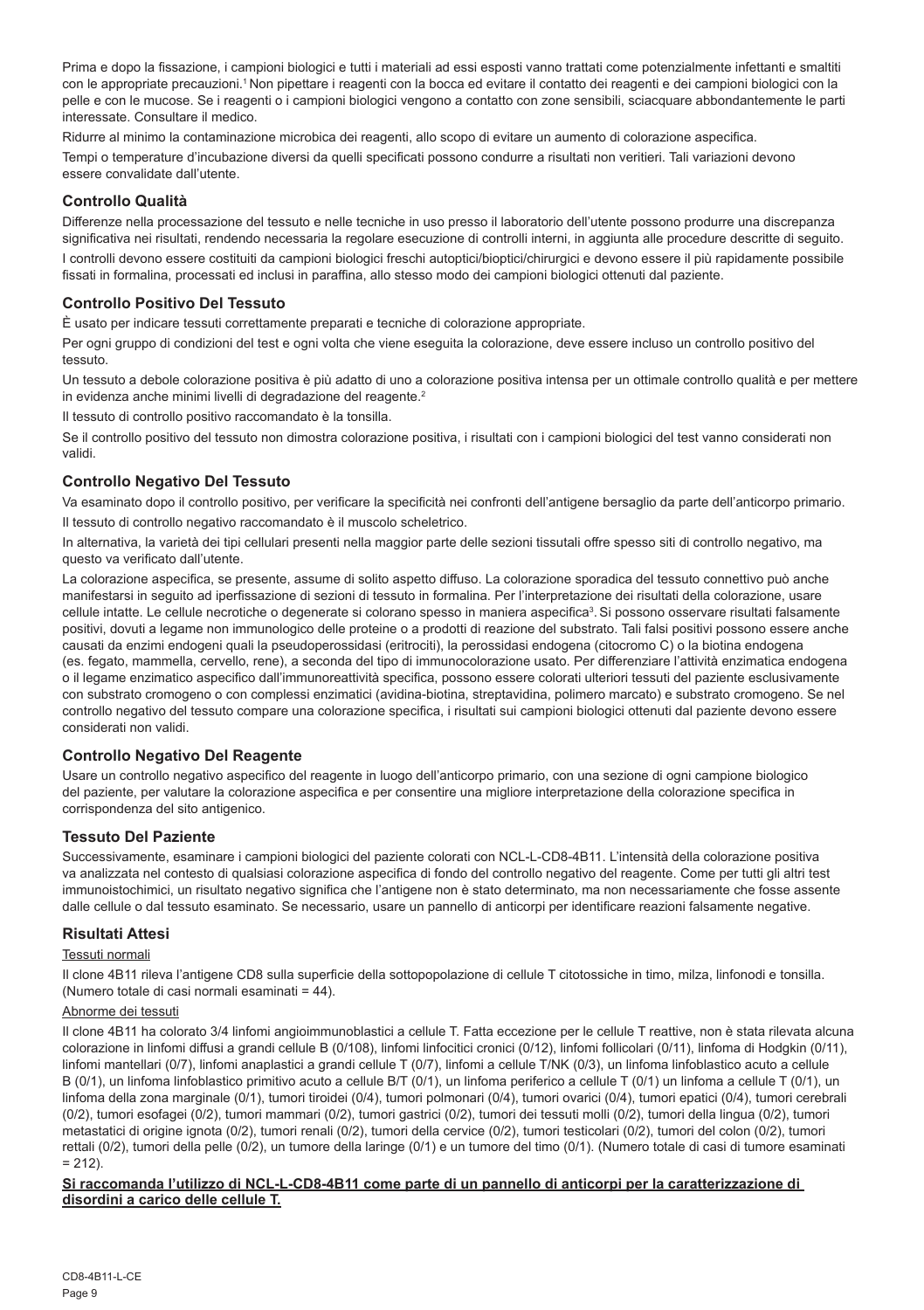# **Limitazioni Generali**

L'immunoistochimica è un procedimento diagnostico a più passi (multistep) che richiede un'esperienza specifica nella selezione dei reagenti appropriati, nella selezione, fissazione e processazione dei tessuti, nella preparazione di vetrini IHC e nell'interpretazione dei risultati della colorazione.

La colorazione del tessuto dipende dalle modalità di manipolazione e di processazione del tessuto stesso, adottate prima della colorazione. La fissazione, il congelamento, lo scongelamento, il lavaggio, l'asciugatura, il riscaldamento o la sezione condotti in modo non corretto, o la contaminazione con altri tessuti o liquidi, possono produrre artefatti, intrappolamento (trapping) anticorpale o risultati falsi negativi. Risultati incompatibili possono essere dovuti a modifiche dei metodi di fissazione e di inclusione o ad irregolarità intrinseche al tessuto.<sup>4</sup>

Una controcolorazione eccessiva o incompleta può compromettere la corretta interpretazione dei risultati.

L'interpretazione clinica di ogni colorazione o della sua assenza va integrata da studi morfologici che utilizzino i controlli appropriati e deve essere valutata da un patologo qualificato, nel contesto della storia clinica del paziente e delle altre metodiche diagnostiche adoperate.

Gli anticorpi di Leica Biosystems Newcastle Ltd. sono destinati all'uso, quando indicato, su sezioni congelate o incluse in paraffina, con specifici requisiti di fissazione. Un'espressione antigenica inattesa può manifestarsi in particolare nelle neoplasie. L'interpretazione clinica di ogni sezione tissutale colorata deve includere l'analisi morfologica e la valutazione dei controlli appropriati.

# **Riferimenti Bibliografici Di Base**

- 1. National Committee for Clinical Laboratory Standards (NCCLS). Protection of laboratory workers from infectious diseases transmitted by blood and tissue; proposed guideline. Villanova, P.A. 1991; 7(9). Order code M29-P.
- 2. Battifora H. Diagnostic uses of antibodies to keratins: a review and immunohistochemical comparison of seven monoclonal and three polyclonal antibodies. Progress in Surgical Pathology. 6:1–15. eds. Fenoglio-Preiser C, Wolff CM, Rilke F. Field & Wood, Inc., Philadelphia.
- 3. Nadji M, Morales AR. Immunoperoxidase, part I: the techniques and pitfalls. Laboratory Medicine. 1983; 14:767.
- 4. Omata M, Liew CT, Ashcavai M, Peters RL. Nonimmunologic binding of horseradish peroxidase to hepatitis B surface antigen: a possible source of error in immunohistochemistry. American Journal of Clinical Pathology. 1980; 73:626.
- 5. Kemp RA, Black MA, McCall J, et al. T cell subpopulations in lymph nodes may not be predictive of patient outcome in colorectal cancer. Journal of Experimental & Clinical Cancer Research. 2011;30(1):78.
- 6. Michel S, Benner A, Tariverdian M, et al. High density of FOXP3-positive cells infiltrating colorectal cancers with microsatellite instability. British Journal of Cancer. 2008;99(11):1867-1873.
- 7. Williamson SLH, Steward M, Milton I, et al. New monoclonal antibodies to the T cell antigens CD4 and CD8. American Journal of Pathology 1998,152(6):1421-1426.

# **Modifiche Alla Pubblicazione Precedente**

Composizione del reagente, Concentrazione proteica totale, Raccomandazioni per l'uso, Avvertenze e precauzioni, Risultati attesi.

#### **Data Di Pubblicazione**

05 ottobre 2018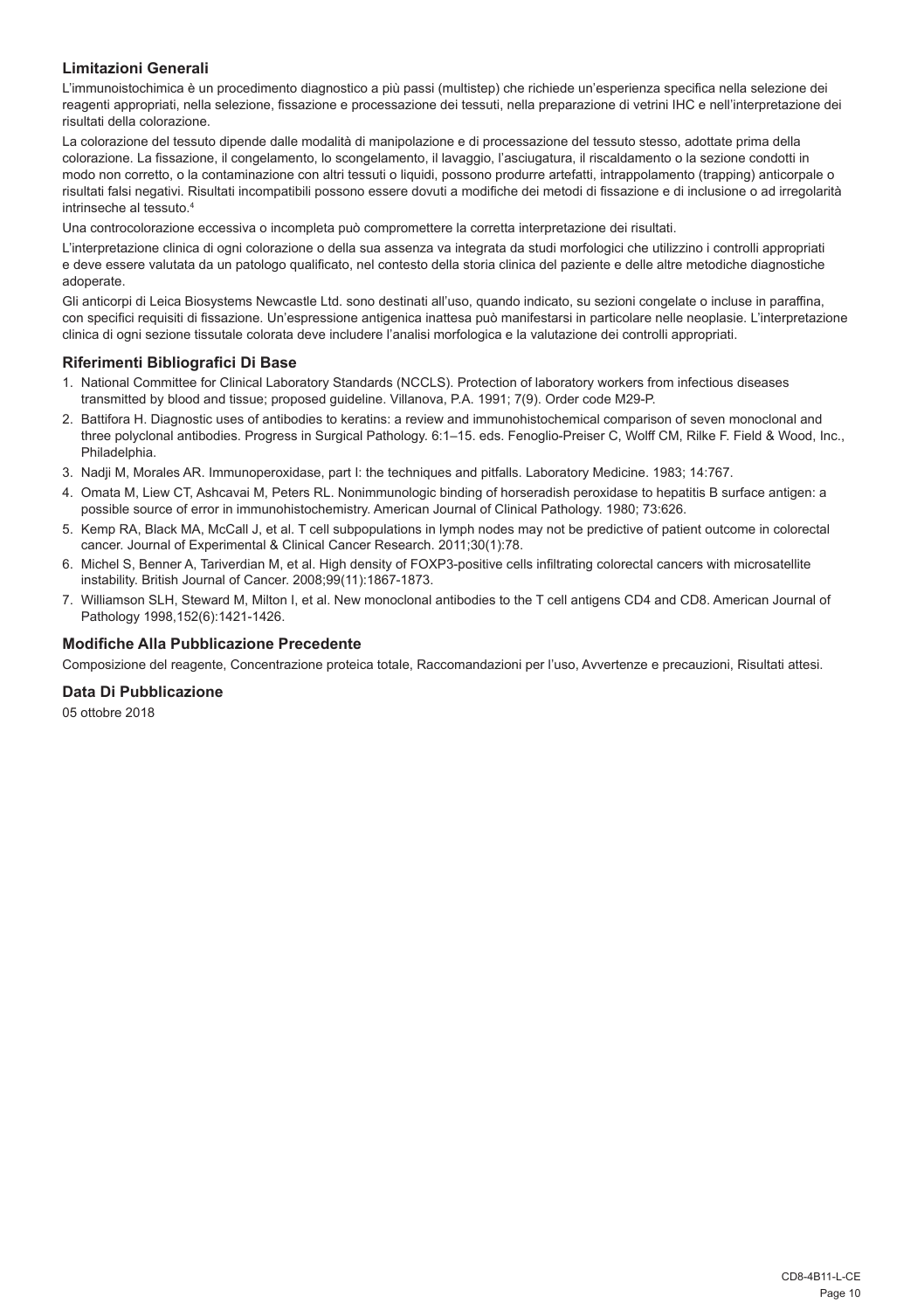# <span id="page-11-0"></span>**Novocastra™ Flüssiger Monoklonaler Maus-Antikörper CD8 Produkt-Nr.: NCL-L-CD8-4B11**

# **Verwendungszweck**

#### *Für in-vitro-Diagnostik*.

NCL-L-CD8-4B11 ist zur qualitativen lichtmikroskopischen Bestimmung von humanem CD8-Antigen in Paraffinschnitten vorgesehen. Die klinische Bewertung einer vorliegenden bzw. fehlenden Färbung sollte durch morphologische Studien mit entsprechenden Kontrollen ergänzt und im Kontext der Krankengeschichte des Patienten und anderer diagnostischer Tests von einem qualifizierten Pathologen vorgenommen werden.

#### **Verfahrensgrundlage**

Immunhistochemische (IHC) Färbetechniken gestatten die optische Darstellung von Antigenen mittels sequentieller Anwendung eines spezifischen Antikörpers zum Antigen (primärer Antikörper), eines sekundären Antikörpers zum primären Antikörper und eines Enzymkomplexes mit einem chromogenen Substrat, jeweils getrennt durch dazwischen liegende Waschschritte. Die enzymatische Aktivierung des Chromogens führt zu einem sichtbaren Reaktionsprodukt am Ort des Antigens. Die Probe kann dann gegengefärbt und mit einem Deckglas versehen werden. Die Ergebnisse werden mithilfe eines Lichtmikroskops interpretiert und unterstützen die Differentialdiagnose pathophysiologischer Prozesse, die mit einem bestimmten Antigen assoziiert sein könnten.

#### **Klon**

4B11

## **Immunogen**

Peptid, das dem zytoplasmatischen Anteil der Alphakette des humanen CD8-Moleküls entspricht.

### **Spezifität**

Humanes CD8-Antigen.

#### **Reagenzzusammensetzung**

NCL-L-CD8-4B11 ist ein flüssiger Gewebekulturüberstand, der Natriumazid als Konservierungsmittel enthält.

# **Ig-Klasse**

IgG2b

# **Gesamtproteinkonzentration Total Protein**

Siehe Angaben auf dem Produktetikett bezüglich der chargenspezifischen Gesamtproteinkonzentration.

# **Antikörperkonzentration**

Größer als oder gleich 28,5 mg/L laut ELISA-Bestimmung. Hinsichtlich der chargenspezifischen Ig-Konzentration siehe Angaben auf dem Produktetikett.

# **Gebrauchsempfehlungen**

Immunhistochemie in Paraffinschnitten

**Hitzeinduzierte Epitopdemaskierung (HIER):** Bitte Gebrauchsanweisung für Novocastra Epitope Retrieval Solution pH 9 befolgen.

**Empfohlene Verdünnung:** 1:50 über einen Zeitraum von 30 Minuten bei 25 °C. Dies ist nur eine Empfehlung, und die Benutzer sollten ihre eigenen optimalen Arbeitsverdünnungen bestimmen.

**Visualisierung:** Bitte Gebrauchsanweisung für Novolink™ Polymer Detection Systems befolgen. Wenn Sie weitere Produktinformationen oder Unterstützung wünschen, setzen Sie sich bitte mit ihrem Händler vor Ort oder mit der Zweigniederlassung von Leica Biosystems in Verbindung beziehungsweise besuchen Sie die Internetseite von Leica Biosystems , www.LeicaBiosystems.com Die Leistungsfähigkeit dieses Antikörpers sollte bestätigt werden, wenn er mit anderen manuellen Färbesystemen oder automatisierten Plattformen eingesetzt wird.

# **Lagerung und Stabilität**

Bei 2–8 °C lagern. Nicht einfrieren. Nach Gebrauch sofort wieder bei 2–8 °C lagern. Nach Ablauf des Verfallsdatums (auf dem Behälteretikett) darf das Produkt nicht mehr verwendet werden. Lagerbedingungen, die von den oben genannten Bedingungen abweichen, müssen vom Benutzer verifiziert werden.

#### **Probenvorbereitung**

Für paraffineingebettete Gewebeschnitte ist das empfohlene Fixativ 10% neutral gepuffertes Formalin.

#### **Warnhinweise und Sicherheitsmaßnahmen**

Dieses Reagenz wurde aus Zellkulturüberstand zubereitet. Das Reagenz ist ein biologisches Produkt und sollte mit entsprechender Vorsicht gehandhabt werden.

Dieses Reagenz enthält Natriumazid. Ein Materialsicherheits-Datenblatt ist auf Anfrage von www.LeicaBiosystems.com erhältlich.

Die entsprechenden nationalen und lokalen Bestimmungen und Vorschriften zur Entsorgung potentiell giftiger Komponenten sind einzuhalten.

Vor und nach der Fixierung sind die Proben sowie alle Materialien, die mit ihnen in Kontakt gekommen sind, als potentiell infektiös zu behandeln und daher mit entsprechender Vorsicht zu entsorgen.<sup>1</sup> Reagenzien dürfen niemals mit dem Mund pipettiert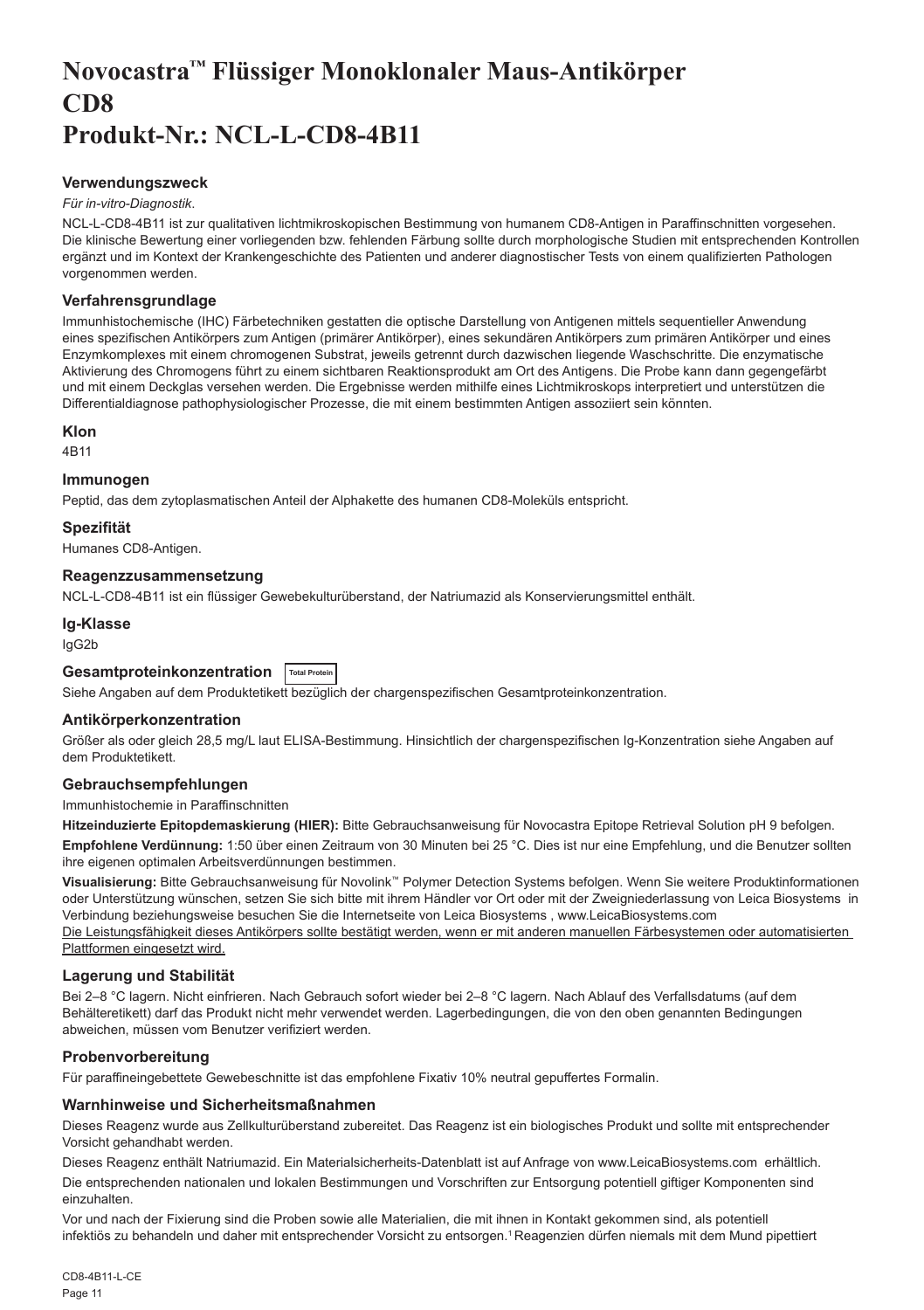werden, und jeglicher Kontakt der Reagenzien und Proben mit Haut und Schleimhäuten ist zu vermeiden. Falls Reagenzien oder Proben mit empfindlichen Bereichen in Kontakt gekommen sind, müssen diese mit reichlich Wasser gespült werden. Ärztlichen Rat einholen.

Die mikrobielle Verunreinigung von Reagenzien ist zu minimieren, da ansonsten eine erhöhte unspezifische Färbung auftreten kann. Falls die spezifizierten Inkubationszeiten oder –temperaturen nicht eingehalten werden, kann es zu fehlerhaften Ergebnissen kommen. Jegliche Abweichungen von den angegebenen Werten müssen vom Benutzer verifiziert werden.

## **Qualitätskontrolle**

Unterschiede bei der Gewebebearbeitung und den technischen Verfahren im Labor des Benutzers können zu signifikanten Schwankungen bei den Ergebnissen führen. Daher ist es wichtig, zusätzlich zu den folgenden Verfahren regelmäßige laborinterne Kontrollen durchzuführen.

Die Kontrollen sollten mit frischen Autopsie-/Biopsie-/chirurgischen Proben vorgenommen werden, die so bald wie möglich und auf dieselbe Weise wie die Patientenprobe(n) in Formalin fixiert, behandelt und in Paraffin eingebettet worden sind.

## **Positive Gewebekontrolle**

Zeigt korrekt vorbereitete Gewebe und korrekte Färbetechniken an.

In jedem Färbelauf sollte für jeden Satz Testbedingungen eine positive Gewebekontrolle durchgeführt werden.

Gewebe mit schwach positiver Färbung ist für die optimale Qualitätskontrolle und den Nachweis kleiner Minderungen in der Reagenzleistung besser geeignet als ein Gewebe mit stark positiver Färbung.<sup>2</sup>

Als positive Gewebekontrolle wird Tonsille empfohlen.

Falls das positive Kontrollgewebe keine positive Färbung nachweisen kann, sollten die mit den Testproben erzielten Ergebnisse als ungültig betrachtet werden.

# **Negative Gewebekontrolle**

Die negative Gewebekontrolle sollte nach der positiven Gewebekontrolle erfolgen, um die Spezifität der Zielantigenmarkierung durch den primären Antikörper zu verifizieren.

Als negative Gewebekontrolle wird Skelettmuskulatur empfohlen.

Alternativ bietet die Vielfalt unterschiedlicher Zelltypen, die in den meisten Gewebeschnitten vorliegen, häufig Stellen für eine negative Kontrolle. Jedoch sollte dies vom Benutzer verifiziert werden.

Liegt eine unspezifische Färbung vor, hat diese gewöhnlich ein diffuses Erscheinungsbild. Eine sporadische Färbung des Bindegewebes kann ebenfalls in Schnitten von übermäßig formalinfixierten Geweben beobachtet werden. Zur Bewertung der Färbeergebnisse intakte Zellen verwenden. Nekrotische oder degenerierte Zellen werden oft unspezifisch gefärbt.<sup>3</sup> Falsch-positive Ergebnisse können aufgrund einer nichtimmunologischen Bindung von Proteinen oder Substratreaktionsprodukten beobachtet werden. In Abhängigkeit von der Art der verwendeten Immunfärbung können solche Ergebnisse auch durch endogene Enzyme wie Pseudoperoxidase (Erythrozyten), endogene Peroxidase (Zytochrom C) oder endogenes Biotin (beispielsweise Leber, Mamma, Gehirn, Niere) hervorgerufen werden. Um eine endogene Enzymaktivität bzw. eine unspezifische Enzymbindung von einer spezifischen Immunreaktivität zu unterscheiden, können zusätzliche Patientengewebe ausschließlich mit Substratchromogen bzw. mit Enzymkomplexen (Avidin-Biotin, Streptavidin, markiertes Polymer) plus Substratchromogen gefärbt werden. Falls im negativen Kontrollgewebe eine spezifische Färbung auftritt, sollten die Ergebnisse mit den Patientenproben als ungültig betrachtet werden.

# **Negative Reagenzkontrolle**

Zur Beurteilung einer unspezifischen Färbung und zur besseren Bewertung einer spezifischen Färbung an der Antigenstelle ist mit einem Schnitt jedes Patientenpräparates anstelle des primären Antikörpers eine unspezifische negative Reagenzkontrolle zu verwenden.

#### **Patientengewebe**

Die mit NCL-L-CD8-4B11 gefärbten Patientenproben müssen zuletzt untersucht werden. Eine positive Färbeintensität ist im Kontext einer unspezifischen Hintergrundfärbung der negativen Reagenzkontrolle zu bewerten. Wie bei jedem immunhistochemischen Test bedeutet ein negatives Ergebnis, dass das Antigen nicht nachgewiesen wurde. Ein negatives Ergebnis bedeutet jedoch nicht notwendigerweise, dass das Antigen in den getesteten Zellen / im getesteten Gewebe nicht vorlag. Bei Bedarf sollte zur Identifizierung falsch-negativer Reaktionen eine Gruppe von Antikörpern verwendet werden.

# **Erwartete Ergebnisse**

#### Normale Gewebe

Klon 4B11 weist das CD8-Antigen auf der Zelloberfläche der zytotoxischen T-Zellen-Subpopulation in Thymus, Milz, Lymphknoten und Tonsillen nach. (Anzahl der insgesamt untersuchten Normalgewebeproben = 44).

#### Anomale Gewebe

Klon 4B11 zeigte eine Färbung bei 3/4 angioimmunoblastischen T-Zell-Lymphomen. Abgesehen von reaktiven T-Zellen wurde beim diffusen großzelligen B-Zell-Lymphom (0/108), chronischen lymphozytischen Lymphom (0/12), follikulären Lymphom (0/11), bei Morbus Hodgkin (0/11), beim Mantelzell-Lymphom (0/7), anaplastischen großzelligen T-Zell-Lymphom (0/7), T/NK-Zell-Lymphom (0/3), je einem Vorläufer-B-lymphoblastischen Lymphom (0/1), Vorläufer-B/T-lymphoblastischen Lymphom (0/1), peripheren T-Zell-Lymphom (0/1), T-Zell-Lymphom (0/1) und Marginalzonen-Lymphom (0/1), bei Tumoren von Schilddrüse (0/4), Lunge (0/4), Eierstöcken (0/4), Leber (0/4), Gehirn (0/2), Ösophagus (0/2), Brust (0/2), Magen (0/2), bei Weichteiltumoren (0/2), bei Tumoren der Lunge (0/2), metastatischen Tumoren unbekannten Ursprungs (0/2), Tumoren von Niere (0/2), Zervix (0/2), Testikeln (0/2), Colon (0/2), Rektum (0/2), Haut (0/2) und je einem Tumor des Larynx (0/1) und des Thymus (0/1) keine Färbung nachgewiesen. (Anzahl der insgesamt untersuchten Proben von Tumorgewebe = 212).

## **NCL-L-CD8-4B11 wird für die Verwendung im Rahmen eines Antikörper-Panels bei der Diagnostik von T-Zell-Erkrankungen empfohlen.**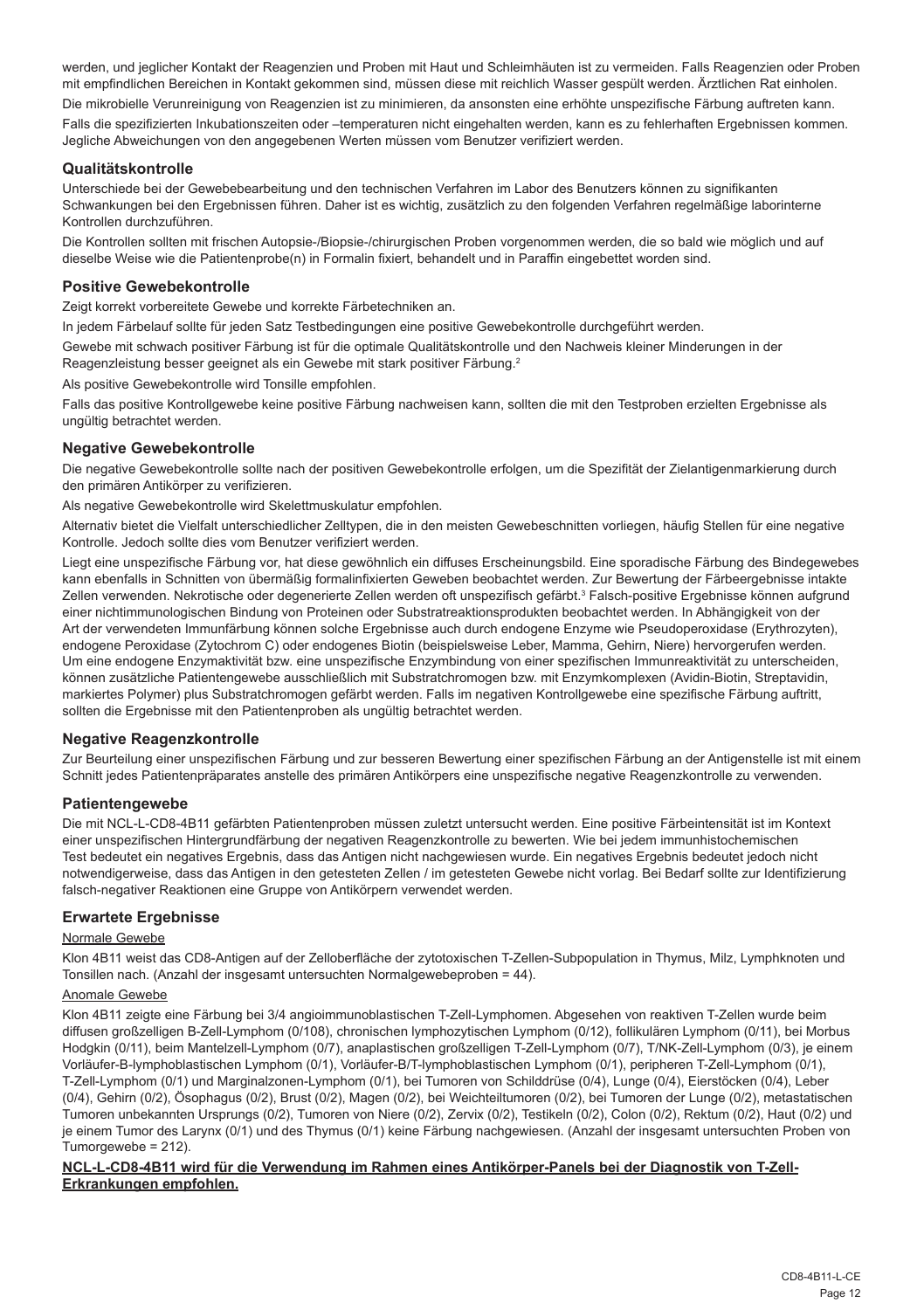# **Allgemeine Beschränkungen**

Die Immunhistochemie ist ein mehrstufiger diagnostischer Prozess, der eine spezialisierte Ausbildung auf den folgenden Gebieten erfordert: Auswahl der entsprechenden Reagenzien; Gewebeauswahl, -fixierung und -verarbeitung; Vorbereitung des IHC-Objektträgers sowie Bewertung der Färbeergebnisse.

Die Gewebefärbung hängt von der Handhabung und Verarbeitung des Gewebes vor dem Färben ab. Unsachgemäßes Fixieren, Einfrieren, Auftauen, Waschen, Trocknen, Erwärmen, Schneiden oder eine Kontamination mit anderen Geweben oder Flüssigkeiten kann zu Artefakten, Antikörper-Trapping oder falsch-negativen Ergebnissen führen. Abweichende Ergebnisse können aufgrund von Unterschieden bei der Fixierung und Einbettung oder intrinsischen Unregelmäßigkeiten im Gewebe selbst entstehen.<sup>4</sup>

Eine exzessive oder unvollständige Gegenfärbung kann die korrekte Bewertung von Ergebnissen gefährden.

Die klinische Bewertung einer vorliegenden bzw. fehlenden Färbung sollte durch morphologische Studien mit entsprechenden Kontrollen ergänzt und im Kontext der Krankengeschichte des Patienten und anderer diagnostischer Tests von einem qualifizierten Pathologen vorgenommen werden.

Antikörper von Leica Biosystems Newcastle Ltd sind wo angezeigt für die Verwendung entweder auf gefrorenen oder in Paraffin eingebetteten Schnitten mit spezifischen Fixierungsanforderungen bestimmt. Es kann insbesondere bei Neoplasmen zu einer unerwarteten Antigenexpression kommen. Die klinische Bewertung eines gefärbten Gewebeschnitts muss eine morphologische Analyse und die Auswertung der entsprechenden Kontrollen einschließen.

## **Literatur - Allgemein**

- 1. National Committee for Clinical Laboratory Standards (NCCLS). Protection of laboratory workers from infectious diseases transmitted by blood and tissue; proposed guideline. Villanova, P.A. 1991;7(9). Order code M29-P.
- 2. Battifora H. Diagnostic uses of antibodies to keratins: a review and immunohistochemical comparison of seven monoclonal and three polyclonal antibodies. Progress in Surgical Pathology. 6:1–15. eds. Fenoglio-Preiser C, Wolff CM, Rilke F. Field & Wood, Inc., Philadelphia.
- 3. Nadji M, Morales AR. Immunoperoxidase, part I: the techniques and pitfalls. Laboratory Medicine. 1983; 14:767.
- 4. Omata M, Liew CT, Ashcavai M, Peters RL. Nonimmunologic binding of horseradish peroxidase to hepatitis B surface antigen: a possible source of error in immunohistochemistry. American Journal of Clinical Pathology. 1980; 73:626.
- 5. Kemp RA, Black MA, McCall J, et al. T cell subpopulations in lymph nodes may not be predictive of patient outcome in colorectal cancer. Journal of Experimental & Clinical Cancer Research. 2011;30(1):78.
- 6. Michel S, Benner A, Tariverdian M, et al. High density of FOXP3-positive cells infiltrating colorectal cancers with microsatellite instability. British Journal of Cancer. 2008;99(11):1867-1873.
- 7. Williamson SLH, Steward M, Milton I, et al. New monoclonal antibodies to the T cell antigens CD4 and CD8. American Journal of Pathology 1998,152(6):1421-1426.

# **Änderungen zur vorhergehenden Ausgabe**

Reagenzienzusammensetzung, Gesamtproteinkonzentration, Anwendungsempfehlungen, Warnungen und Vorsichtsmaßnahmen, erwartete Ergebnisse.

# **Ausgabedatum**

05 Oktober 2018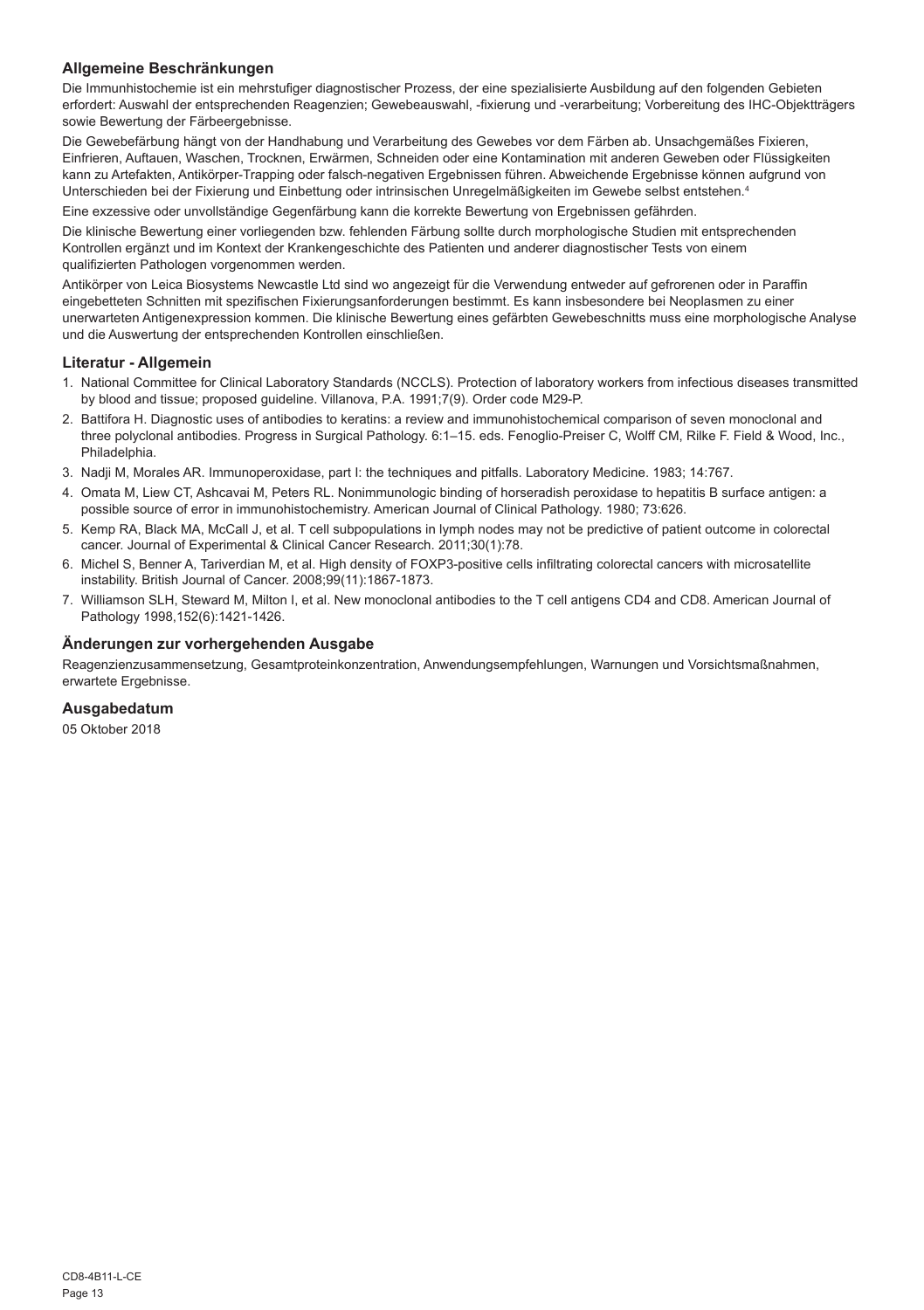# <span id="page-14-0"></span>**Novocastra™ Anticuerpos Monoclonal Líquidos de Ratón CD8 Código De Producto: NCL-L-CD8-4B11**

# **Indicaciones De Uso**

#### *Para uso diagnóstico in vitro*.

NCL-L-CD8-4B11 está indicado para la caracterización cualitativa por microscopía óptica del antígeno CD8 humano en secciones de parafina. La interpretación clínica de cualquier tinción o de su ausencia debe complementarse con estudios morfológicos, con el uso de los controles adecuados, y un anatomopatólogo cualificado debe evaluarla en el contexto del historial clínico del paciente y de otras pruebas diagnósticas.

# **Principio Del Procedimiento**

Las técnicas de tinción inmunohistocitoquímica (IHQ) permiten la visualización de antígenos mediante la aplicación secuencial de un anticuerpo específico dirigido contra el antígeno (anticuerpo primario), un anticuerpo secundario dirigido contra el anticuerpo primario y un complejo enzimático con un sustrato cromogénico, con pasos de lavado intercalados. La activación enzimática del cromógeno produce una reacción visible en el lugar en que se encuentra el antígeno. Luego se puede contrateñir la muestra y cubrirla con un cubreobjeto. Los resultados se interpretan utilizando un microscopio óptico y son de ayuda en el diagnóstico diferencial de los procesos fisiopatológicos, que pueden estar o no vinculados a un determinado antígeno.

### **Clon**

4B11

## **Inmunógeno**

Péptido correspondiente a la porción citoplasmática de la cadena alfa de la molécula CD8 humana.

# **Especificidad**

Antígeno CD8 humano.

# **Composición Del Reactivo**

NCL-L-CD8-4B11 es un sobrenadante de cultivo tisular líquido que contiene azida sódica como conservante.

# **Clase de Ig**

IgG2b

# **Concentración Total De Proteína Total Protein**

Consulte la etiqueta del vial para ver la concentración total de proteína específica del lote.

# **Concentración De Anticuerpo**

Igual o superior a 28,5 mg/L según se ha determinado mediante ELISA. Consulte en la etiqueta del vial la concentración de Ig específica del lote.

# **Recomendaciones De Uso**

Inmunohistocitoquímica con secciones de parafina.

**Recuperación del epítopo inducido por calor (HIER):** Por favor, siga las instrucciones de uso de Novocastra Epitope Retrieval Solution pH 9.

**Dilución sugerida:** 1:50 durante 30 minutos a 25 °C. Esta es tan solo una pauta y cada usuario debe determinar sus propias diluciones de trabajo óptimas.

**Visualización:** Por favor, siga las instrucciones de uso de Novolink™ Polymer Detection Systems. Para obtener más información sobre el producto o para recibir soporte, póngase en contacto con su distribuidor local o con la oficina regional de Leica Biosystems , o bien visite el sitio web de Leica Biosystems , www.LeicaBiosystems.com

El rendimiento de este anticuerpo se debe validar cuando se utiliza con otros sistemas manuales de tinción o plataformas automatizadas.

# **Almacenamiento Y Estabilidad**

Almacénelo a una temperatura de 2–8 °C. No lo congele. Devuélvalo a 2–8 °C inmediatamente después de su uso. No lo utilice después de la fecha de caducidad indicada en la etiqueta del vial. Cualesquiera condiciones de almacenamiento que no sean las arriba especificadas deben ser verificadas por el usuario.

# **Preparación De Las Muestras**

El fijador recomendado para secciones de tejido incluidos en parafina es formol tamponado neutro al 10%.

# **Advertencias Y Precauciones**

Este reactivo se ha preparado a partir del sobrenadante de un cultivo celular. Como se trata de un producto de origen biológico, debe manipularse con precaución.

Este reactivo contiene azida sódica. Está disponible una Hoja de información sobre la seguridad del material, previa petición, o en www.LeicaBiosystems.com

Consulte las normativas nacionales, estatales, provinciales o municipales acerca de cómo desechar cualquier componente potencialmente tóxico.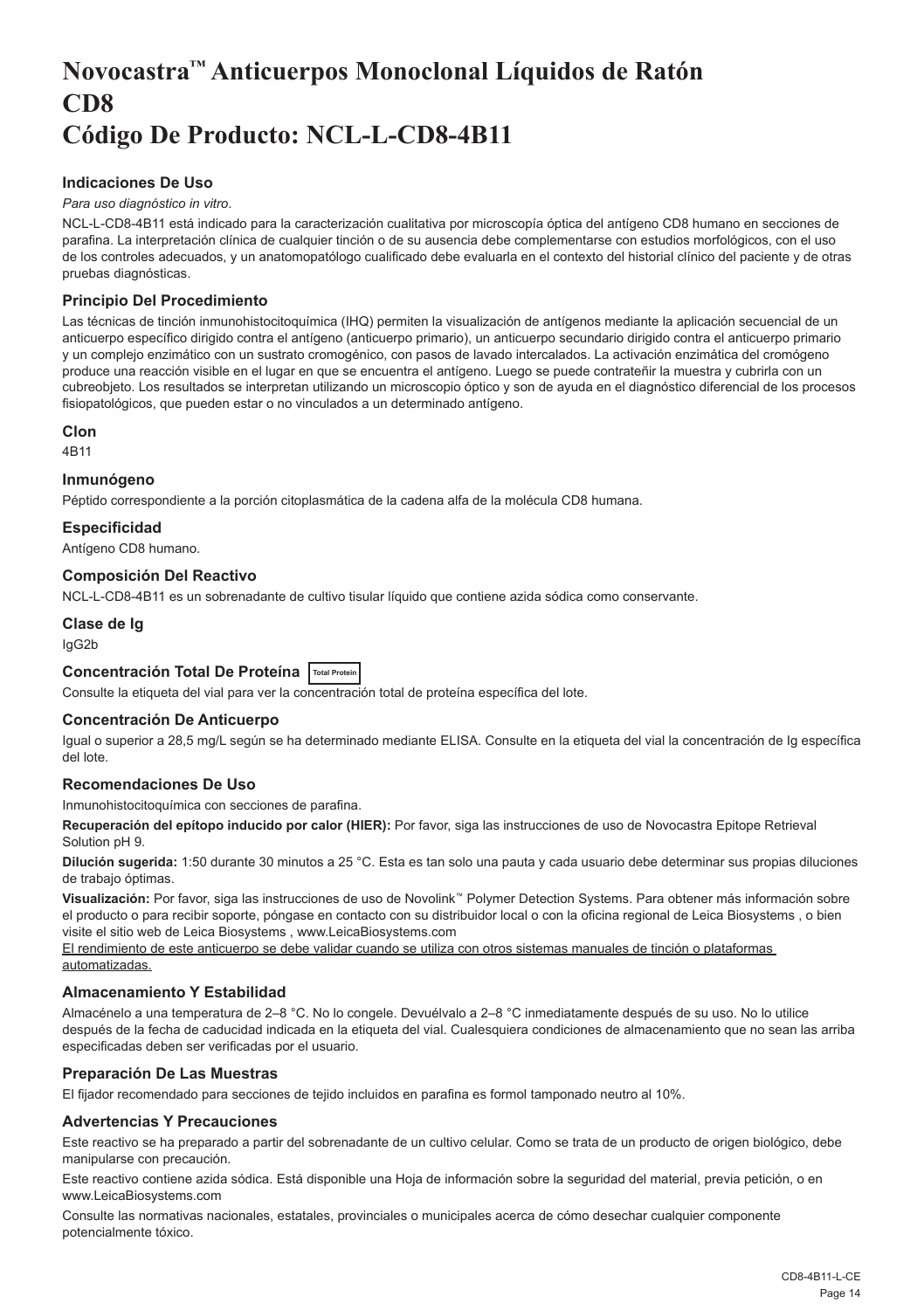Las muestras, antes y después de ser fijadas, así como todos los materiales expuestos a ellas, deben manipularse como susceptibles de transmitir una infección, y se deben desechar tomando las precauciones adecuadas.<sup>1</sup> No pipetee nunca los reactivos con la boca, y evite el contacto de la piel y de las membranas mucosas con los reactivos y las muestras. Si los reactivos o las muestras entran en contacto con zonas delicadas, lave éstas con abundante agua. Acuda inmediatamente al médico. Reduzca al mínimo la contaminación microbiana de los reactivos; de lo contrario, podría producirse un aumento de la tinción no específica.

Cualquier tiempo o temperatura de incubación que no sean los aquí especificados pueden conducir a resultados erróneos. Cualquier cambio de tal naturaleza debe ser validado por el usuario.

## **Control De Calidad**

Las diferencias en el procesamiento de los tejidos y en los procedimientos técnicos del laboratorio del usuario pueden producir una variabilidad significativa en los resultados; por ello, es necesario que éste lleve a cabo regularmente los controles de su propio laboratorio, además de los siguientes procedimientos.

Los controles deben ser muestras frescas de autopsia, biopsia o quirúrgicas fijadas en formol, procesadas e incluidas en parafina, lo antes posible, de manera idéntica a la utilizada para la muestra o muestras del paciente o pacientes.

# **Control Tisular Positivo**

Se utiliza para indicar la preparación correcta de los tejidos y las técnicas de tinción adecuadas.

Debe incluirse un control tisular positivo por cada conjunto de condiciones de ensayo en cada tinción o serie de tinciones realizada. Un tejido con una tinción positiva débil es más adecuado que un tejido con una tinción positiva intensa para lograr un control de calidad óptimo y para detectar niveles bajos de degradación del reactivo.<sup>2</sup>

El tejido de control positivo recomendado es el de la amígdala.

Si el tejido de control positivo no muestra tinción positiva, los resultados de las muestras analizadas deben considerarse no válidos.

# **Control Tisular Negativo**

Debe examinarse después del control de tejido positivo, a fin de verificar la especificidad del marcado del antígeno diana por el anticuerpo primario.

El tejido de control negativo recomendado es el músculo esquelético.

O bien, la variedad de diferentes tipos de células presentes en la mayoría de los cortes de tejido ofrece con frecuencia lugares de control negativo, pero esto debe ser verificado por el usuario.

Si aparece una tinción no específica, ésta tiene generalmente aspecto difuso. En cortes de tejido fijados excesivamente con formol puede observarse también una tinción esporádica del tejido conectivo. Utilice células intactas para la interpretación de los resultados de la tinción. A menudo, las células necróticas o degeneradas quedan teñidas de forma no específica.<sup>3</sup> También pueden observarse falsos positivos causados por la unión no inmunológica a proteínas o a productos de reacción del sustrato. Estos falsos positivos pueden estar causados también por enzimas endógenas tales como la pseudoperoxidasa (eritrocitos), la peroxidasa endógena (citocromo C), o la biotina endógena (por ejemplo, de hígado, mama, cerebro, riñón), en función del tipo de inmunotinción utilizada. Para diferenciar la actividad de las enzimas endógenas o los enlaces no específicos de las enzimas de la inmunorreactividad específica, pueden teñirse otros tejidos del paciente exclusivamente con cromógeno sustrato o con complejos enzimáticos (avidina-biotina, estreptavidina, polímeros marcados) y cromógeno sustrato respectivamente. Si se produce una tinción específica del control tisular negativo, los resultados de las muestras de los pacientes deben considerarse no válidos.

#### **Control De Reactivo Negativo**

Utilice un control de reactivo negativo no específico en lugar del anticuerpo primario con un corte de cada muestra del paciente a fin de evaluar la tinción no específica y obtener una mejor interpretación de la tinción específica en el lugar en que se encuentra el antígeno.

# **Tejido Del Paciente**

Examine las muestras del paciente o pacientes teñidas con NCL-L-CD8-4B11 al final. La intensidad de la tinción positiva debe valorarse en el contexto de cualquier tinción de fondo no específica del control de reactivo negativo. Como con cualquier prueba inmunohistocitoquímica, un resultado negativo significa que no se ha detectado antígeno, y no que el antígeno esté ausente en las células o tejido probados. Si es necesario, use un panel de anticuerpos para identificar falsas reacciones negativas.

#### **Resultados esperados**

### Teiidos normales

El anticuerpo Clone 4B11 detecta el antígeno CD8 en la superficie celular de la subpoblación citotóxica de células T en el timo, el bazo, los ganglios linfáticos y las amígdalas. (Número total de casos normales evaluados = 44).

#### Anormal del tejido

Clone 4B11 tiñó 3/4 de los linfomas angioinmunoblásticos de células T. Excepto en las células T reactivas, no se detectó tinción en los linfomas difusos de células grandes B (0/108), los linfomas linfocíticos crónicos (0/12), los linfomas foliculares (0/11), la enfermedad de Hodgkin (0/11), los linfomas de células del manto (0/7), los linfomas anaplásicos de células grandes T (0/7), los linfomas de células T/ NK (0/3), el linfoma linfoblástico agudo de células B (0/1), el linfoma linfoblástico agudo de células B/T primitivas (0/1), el linfoma de células T periféricas (0/1), el linfoma de células T (0/1), el linfoma de la zona marginal (0/1), los cánceres tiroideos (0/4), los cánceres de pulmón (0/4), los cánceres ováricos (0/4), los cánceres hepáticos (0/4), los tumores cerebrales (0/2), los cánceres esofágicos (0/2), los cánceres de mama (0/2), los cánceres gástricos (0/2), los sarcomas del tejido blando (0/2), los cánceres de lengua (0/2), los cánceres metastásicos de origen desconocido (0/2), los cánceres de riñón (0/2), los tumores cervicales (0/2), los tumores testiculares (0/2), los cánceres de colon (0/2), los tumores rectales (0/2), los cánceres de piel (0/2), el cáncer de laringe (0/1) o el cáncer de timo (0/1). (Número total de casos de tumor evaluados = 212).

**Se recomienda el uso de NCL-L-CD8-4B11 como parte de un perfil de anticuerpos que contribuya a la caracterización de los trastornos de las células T.**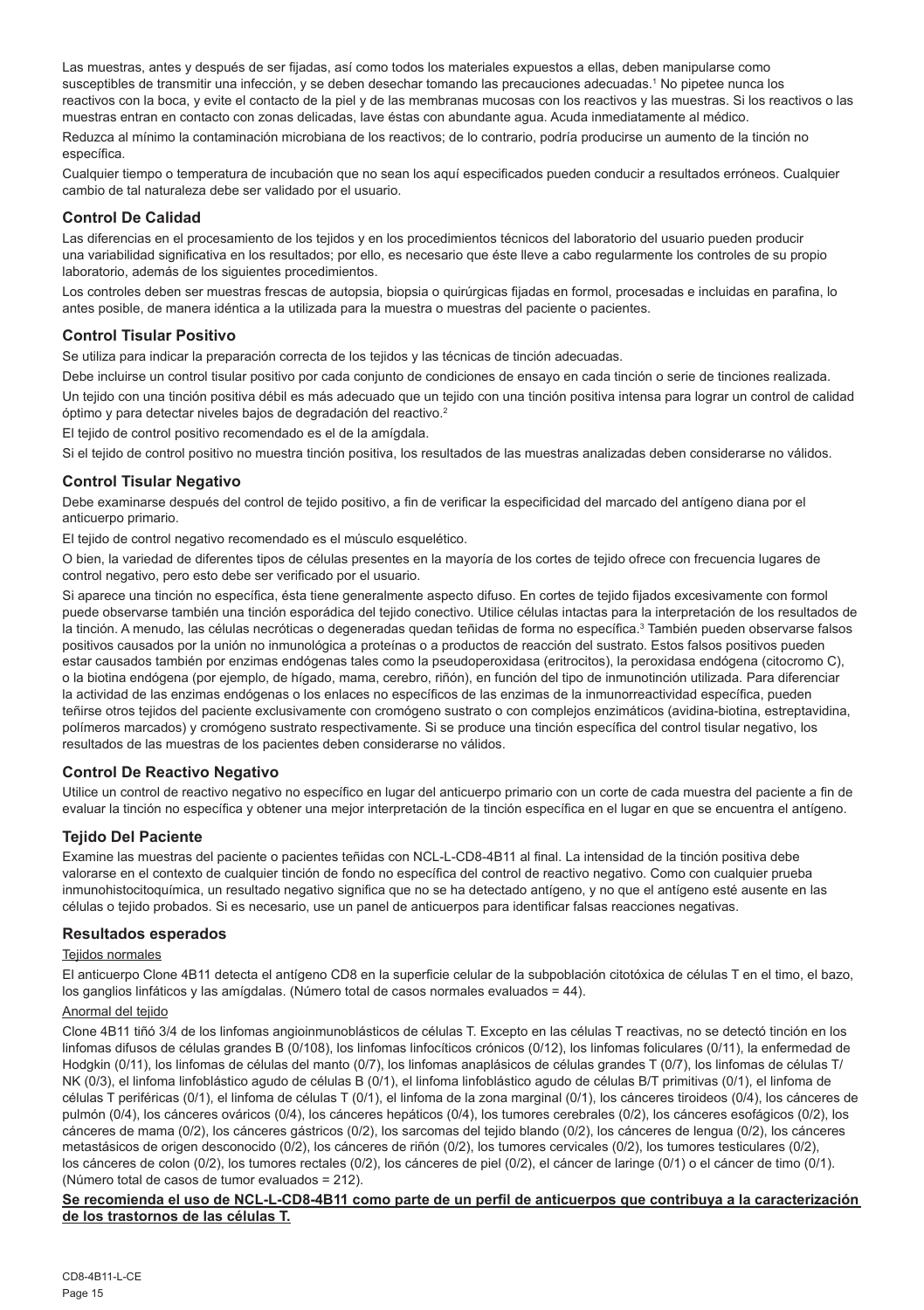# **Limitaciones Generales**

La inmunohistocitoquímica es un proceso de diagnóstico en varias fases que abarca: la formación especializada en la selección de los reactivos apropiados, la selección, fijación y procesamiento de tejidos, la preparación del portaobjeto para IHQ, y la interpretación de los resultados de la tinción.

La tinción de los tejidos depende de la manipulación y el procesamiento del tejido previos a la tinción. Una fijación, congelación, descongelación, lavado, secado, calentamiento o seccionamiento incorrectos, o la contaminación con otros tejidos o líquidos pueden generar artefactos, atrapamiento del anticuerpo o falsos negativos. La aparición de resultados incoherentes puede deberse a variaciones en los métodos de fijación y de inclusión, o a irregularidades inherentes al tejido.<sup>4</sup>

Una contratinción excesiva o incompleta puede poner en peligro la interpretación correcta de los resultados.

La interpretación clínica de cualquier tinción o de su ausencia debe complementarse con estudios morfológicos, con el uso de los controles adecuados, y un anatomopatólogo cualificado debe evaluarla en el contexto del historial clínico del paciente y de otras pruebas diagnósticas.

Los anticuerpos de Leica Biosystems Newcastle Ltd son para utilizarlos, según se indique, con secciones congeladas o incluidas en parafina, con requisitos de fijación específicos. Puede producirse una expresión inesperada del antígeno, especialmente en las neoplasias. La interpretación clínica de cualquier sección de tejido teñida debe incluir un análisis morfológico y la evaluación de los controles apropiados.

### **Bibliografía - General**

- 1. National Committee for Clinical Laboratory Standards (NCCLS). Protection of laboratory workers from infectious diseases transmitted by blood and tissue; proposed guideline. Villanova, P.A. 1991; 7(9). Order code M29-P.
- 2. Battifora H. Diagnostic uses of antibodies to keratins: a review and immunohistochemical comparison of seven monoclonal and three polyclonal antibodies. Progress in Surgical Pathology. 6:1–15. eds. Fenoglio-Preiser C, Wolff CM, Rilke F. Field & Wood, Inc., Philadelphia.
- 3. Nadji M, Morales AR. Immunoperoxidase, part I: the techniques and pitfalls. Laboratory Medicine. 1983; 14:767.
- 4. Omata M, Liew CT, Ashcavai M, Peters RL. Nonimmunologic binding of horseradish peroxidase to hepatitis B surface antigen: a possible source of error in immunohistochemistry. American Journal of Clinical Pathology. 1980; 73:626.
- 5. Kemp RA, Black MA, McCall J, et al. T cell subpopulations in lymph nodes may not be predictive of patient outcome in colorectal cancer. Journal of Experimental & Clinical Cancer Research. 2011;30(1):78.
- 6. Michel S, Benner A, Tariverdian M, et al. High density of FOXP3-positive cells infiltrating colorectal cancers with microsatellite instability. British Journal of Cancer. 2008;99(11):1867-1873.
- 7. Williamson SLH, Steward M, Milton I, et al. New monoclonal antibodies to the T cell antigens CD4 and CD8. American Journal of Pathology 1998,152(6):1421-1426.

# **Correcciones A La Publicación Anterior**

Composición del reactivo, Concentración de proteína total, Recomendaciones de uso, Advertencias y precauciones, Resultados esperados.

## **Fecha De Publicación**

05 de octubre de 2018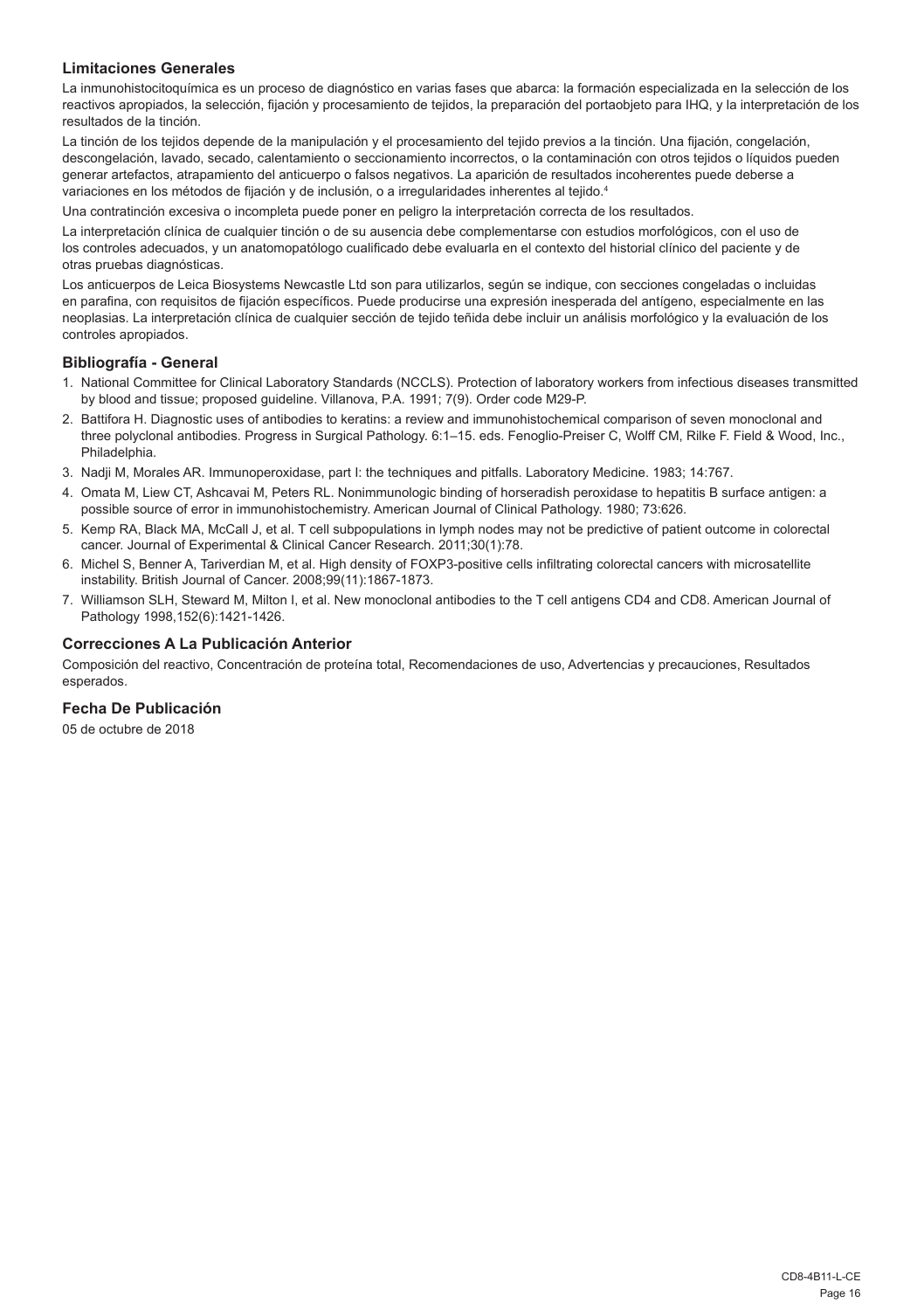# <span id="page-17-0"></span>**Novocastra™ Anticorpo Monoclonal Líquido de Ratinho CD8 Código Do Produto: NCL-L-CD8-4B11**

# **Utilização prevista**

#### *Para utilização em diagnósticos in vitro*.

NCL-L-CD8-4B11 foi concebido para efetuar a identificação qualitativa do antígeno CD8 humano por microscopia ótica em cortes de parafina. A interpretação clínica de qualquer coloração ou da sua ausência deve ser complementada por estudos morfológicos empregando os devidos controlos e deve ser avaliada por um patologista qualificado, dentro do contexto do historial clínico do doente e de outros testes de diagnóstico.

# **Princípio Do Procedimento**

As técnicas de coloração imunohistoquímica (IHC) permitem que se faça a visualização de antígenos por meio da aplicação sequencial de um anticorpo específico do antígeno (o anticorpo primário), de um anticorpo secundário ao anticorpo primário, e de um complexo enzimático com um substrato cromogénico e etapas de lavagem de permeio. A activação enzimática do cromogénio resulta num produto de reacção visível no local do antígeno. A amostra pode então ser contrastada e coberta com uma lamela. Os resultados são interpretados por meio de um microscópio óptico, e ajudam a formular o diagnóstico diferencial dos processos fisiopatológicos, os quais podem ou não estar associados a antígenos específicos.

### **Clone**

4B11

## **Imunogénio**

Péptido correspondente à porção citoplásmica da cadeia alfa da molécula CD8 humana.

# **Especificidade**

Antígeno CD8 humano.

# **Composição Do Reagente**

NCL-L-CD8-4B11 é o sobrenadante líquido da cultura de um tecido contendo de azida de sódio como produto conservante.

# **Classe De Ig**

IgG2b

# **Concentração Total De Proteína**

Consultar a etiqueta da ampola para determinar a concentração total de proteína do lote específico.

# **Concentração De Anticorpo Total Protein**

Maior que ou igual a 28,5 mg/L, conforme determinado por ELISA. Consultar a etiqueta da ampola para determinar a concentração de Ig do lote específico.

# **Recomendações Sobre A Utilização**

Imunohistoquímica em cortes de inclusões em parafina.

**Recuperação de epítopos induzida pelo calor (HIER):** Por favor, siga as instruções de utilização da Novocastra Epitope Retrieval Solution pH 9.

**Diluição sugerida:** 1:50 durante 30 minutos a 25 °C. Esta recomendação serve apenas de orientação e os utilizadores devem determinar as suas diluições óptimas de trabalho.

**Visualização:** Queira seguir as instruções de utilização de Novolink™ Polymer Detection Systems. Para informação adicional do produto ou assistência, contactar o seu distribuidor local ou escritório regional de Leica Biosystems ou, alternativamente, visitar o sitio web de Leica Biosystems, www.LeicaBiosystems.com

O desempenho deste anticorpo deve ser validado quando utilizado com outros sistemas manuais de coloração ou plataformas automáticas.

# **Armazenamento E Estabilidade**

Armazenar a 2–8 °C. Não congelar. Retornar à temperatura de 2–8 °C imediatamente após a utilização. Não utilizar após o prazo de validade indicado no rótulo do recipiente. As condições de armazenamento que diferirem das que se encontram especificadas acima devem ser verificadas pelo utilizador.

# **Preparação Das Amostras**

O fixador recomendado é formol tamponado neutro a 10% para secções de tecido envolvidas em parafina.

# **Avisos E Precauções**

Este reagente foi preparado a partir do sobrenadante de cultura celular. Visto ser um produto biológico, deve ser manuseado com o devido cuidado.

Este reagente contém azida sódica. Encontra-se disponível uma Ficha de Dados de Segurança do Material, mediante pedido ou através do site www.LeicaBiosystems.com

Consultar a legislação aplicável em relação ao descarte de quaisquer componentes potencialmente tóxicos.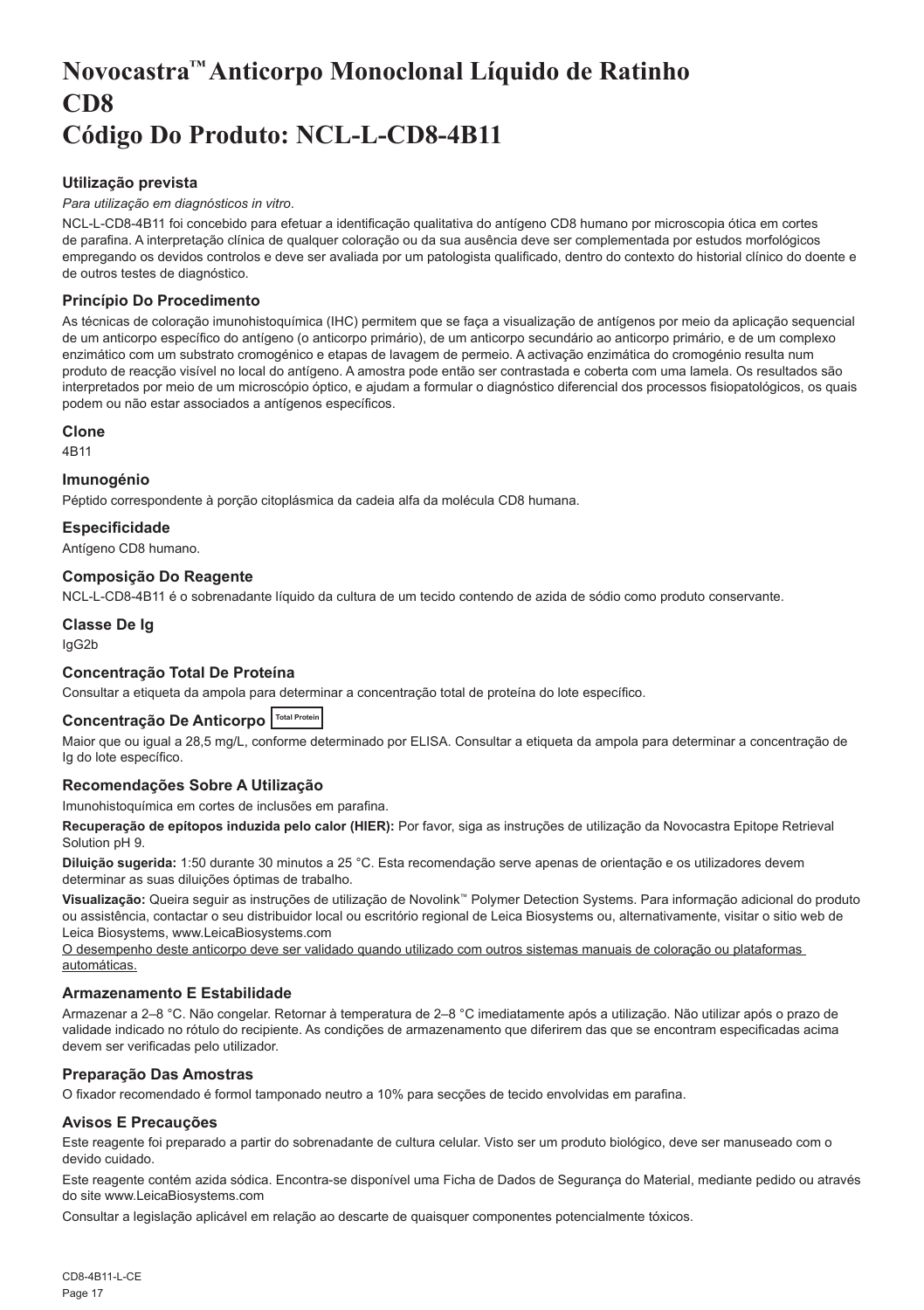As amostras, antes e depois da sua fixação, bem como todos os materiais expostos às mesmas, devem ser manipulados como se tivessem a capacidade de transmitir infecções e devem ser descartados com as devidas precauções.<sup>1</sup> Não pipetar nunca os reagentes com a boca e evitar o contacto entre a pele e membranas mucosas e os reagentes e amostras. Caso os reagentes ou amostras entrem em contacto com áreas sensíveis, lavar com grandes quantidades de água. Consultar um médico.

Minimizar a contaminação microbiana dos reagentes para evitar a possibilidade do aumento da coloração não específica. Os períodos de incubação ou temperaturas diferentes dos que foram especificados poderão dar azo a resultados errados. Todas as alterações desse tipo devem ser validadas pelo utilizador.

# **Controlo Da Qualidade**

As diferenças entre os diferentes métodos e técnicas de processamento de tecidos no laboratório do utilizador podem causar uma grande variabilidade de resultados, requerendo a realização frequente de controlos internos suplementares aos procedimentos que se seguem.

Os controlos devem ser amostras de autópsia/biopsia/cirurgia frescas, fixadas em formol, processadas e envolvidas em cera parafínica logo que possível, da mesma maneira que a(s) amostra(s) do(s) doente(s).

# **Controlo De Tecido Positivo**

Usado para assinalar os tecidos correctamente preparados e as técnicas de coloração indicadas.

Cada conjunto de condições de testes, em cada processo de coloração, deve incluir um controlo de tecido positivo.

Os tecidos com uma coloração positiva fraca são mais indicados do que os têm uma coloração positiva forte para proporcionarem um controlo de qualidade óptimo, bem como para detectar níveis reduzidos de degradação dos reagentes.<sup>2</sup>

O tecido de controlo positivo recomendado é o tecido da amígdala.

Se o controlo de tecido positivo não demonstrar uma coloração positiva, os resultados obtidos com as amostras de testes devem ser considerados inválidos.

# **Controlo De Tecido Negativo**

Este deve ser examinado depois do controlo de tecido positivo para verificar a especificidade da marcação do antígeno objectivado pelo anticorpo primário.

O tecido de controlo negativo recomendado é o músculo esquelético.

Alternativamente, a variedade de diferentes tipos de células presentes na maioria das secções de tecidos oferece muitas vezes locais de controlo negativo, mas isto deve ser verificado pelo utilizador.

A coloração não específica, caso ocorra, tem geralmente um aspecto difuso. A coloração esporádica do tecido conjuntivo pode também ter lugar em secções de tecido excessivamente fixado em formol. Devem utilizar-se células intactas para a interpretação dos resultados da coloração. As células necróticas ou degeneradas causam muitas vezes uma coloração não específica.<sup>3</sup> Podem

verificar-se resultados positivos falsos devido à ligação não imunológica de proteínas ou de produtos da reacção do substrato. Esses resultados podem também ser causados por enzimas endógenas tais como a pseudoperoxidase (eritrócitos), a peroxidase endógena (citocromo C), ou a biotina endógena (ex. no fígado, mama, cérebro ou rim) dependendo do tipo de imunocoloração utilizado. Para diferenciar entre a actividade das enzimas endógenas e as ligações não específicas de enzimas de imunoreactividade específica, podem colorir-se tecidos adicionais dos doentes exclusivamente com substrato cromogénio ou com complexos de enzimas (avidina-biotina, estreptavidina, polímero marcado) e substrato-cromogénio, respectivamente. Se ocorrer a coloração específica no controlo de tecido negativo, os resultados dos testes feitos com as amostras do doente devem ser considerados inválidos.

# **Controlo De Reagente Negativo**

Utilizar um controlo de reagente negativo não específico em vez do anticorpo primário com uma secção de cada amostra de doente para avaliar a coloração não específica e permitir uma melhor interpretação da coloração específica no local do antígeno.

# **Tecido Do Doente**

Examinar as amostras do doente coloridas com NCL-L-CD8-4B11 em último lugar. A intensidade da coloração positiva deve ser avaliada dentro do contexto de qualquer coloração não específica de fundo do controlo de reagente negativo. Tal como com qualquer teste imunohistoquímico, um resultado negativo significa que o antígeno não foi detectado, e não que o antígeno se encontrava ausente das células ou tecido analisados. Se necessário, deve utilizar-se um painel de anticorpos para identificar reacções falso-negativas.

# **Resultados Previstos**

#### Tecidos normais

O clone 4B11 deteta o antígeno CD8 na superfície das células da subpopulação citotóxica das células T no timo, baço, gânglios linfáticos e amígdala. (Número total de casos normais avaliados = 44).

#### Tecidos anormal

O clone 4B11 colorou 3/4 dos linfomas angioimunoblásticos das células T. Exceto para as células T reativas, não foram detetadas colorações em linfomas de células B grandes difusas (0/108), linfomas linfocíticos crónicos (0/12), linfomas foliculares (0/11), doença de Hodgkin (0/11), linfomas das células do manto (0/7), linfomas anaplásticos de grandes células T (0/7), linfomas das células T/NK (0/3), um linfoma linfoblástico das células B (0/1), um linfoma linfoblástico agudo das células B/T primitivas (0/1), um linfoma das células T periféricas (0/1), um linfoma das células T (0/1), um linfoma da zona marginal (0/1), tumores da tiroide (0/4), tumores pulmonares (0/4), tumores ováricos (0/4), tumores hepáticos (0/4), tumores cerebrais (0/2), tumores esofágicos (0/2), tumores mamários (0/2), tumores gástricos (0/2), tumores dos tecidos moles (0/2), tumores da língua (0/2), tumores metastáticos de origem desconhecida (0/2), tumores renais (0/2), tumores cervicais (0/2), tumores testiculares (0/2), tumores do cólon (0/2), tumores do reto (0/2), tumores da pele (0/2), um tumor da laringe (0/1) e um tumor do timo (0/1). (Número total de casos de tumores avaliados = 212).

### **NCL-L-CD8-4B11 é recomendado para utilizar como parte de um painel de anticorpos para ajudar na caracterização de desordens das células T.**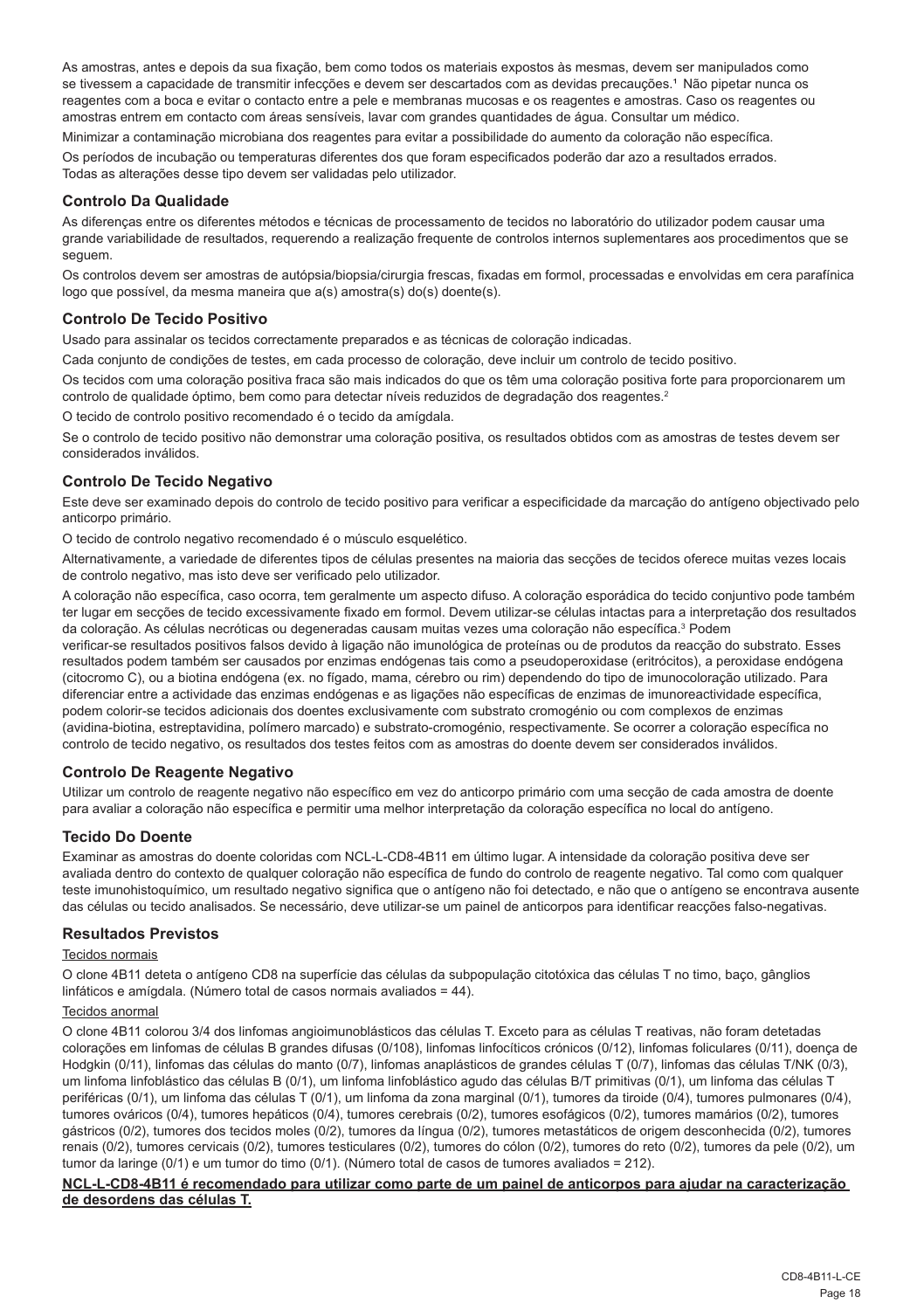# **Limitações Gerais**

A imunohistoquímica é um processo diagnóstico em múltiplas etapas que consta de: uma formação especializada na selecção dos reagentes apropriados, selecção, fixação e processamento de tecidos, preparação das lâminas de IHQ e interpretação dos resultados das colorações.

A coloração de tecidos depende do seu manuseamento e processamento antes da sua coloração. A fixação, congelação, descongelação, lavagem, secagem, aquecimento ou corte incorrectos das amostras, ou a sua contaminação com outros tecidos ou fluidos, podem produzir artefactos, retenção de anticorpos, ou resultados falso-negativos. Os resultados inconsistentes podem dever-se a variações nos métodos de fixação e envolvimento ou a irregularidades inerentes ao tecido.<sup>4</sup>

Uma contrastação excessiva ou incompleta pode comprometer a correcta interpretação dos resultados.

A interpretação clínica de qualquer coloração ou da sua ausência deve ser complementada por estudos morfológicos empregando os devidos controlos e deve ser avaliada por um patologista qualificado, dentro do contexto do historial clínico do doente e de outros testes de diagnóstico.

Os anticorpos da Leica Biosystems Newcastle Ltd destinam-se a serem utilizados, conforme indicado, em secções de tecido ou congeladas ou envolvidas em parafina, com requisitos de fixação específicos. Pode ocorrer uma expressão inesperada de antígeno, especialmente em neoplasmas. A interpretação clínica de qualquer secção de tecido colorido deverá incluir a análise morfológica e a avaliação de controlos apropriados.

### **Bibliografia - Geral**

- 1. National Committee for Clinical Laboratory Standards (NCCLS). Protection of laboratory workers from infectious diseases transmitted by blood and tissue; proposed guideline. Villanova, P.A. 1991; 7(9). Order code M29-P.
- 2. Battifora H. Diagnostic uses of antibodies to keratins: a review and immunohistochemical comparison of seven monoclonal and three polyclonal antibodies. Progress in Surgical Pathology. 6:1–15. eds. Fenoglio-Preiser C, Wolff CM, Rilke F. Field & Wood, Inc., Philadelphia.
- 3. Nadji M, Morales AR. Immunoperoxidase, part I: the techniques and pitfalls. Laboratory Medicine. 1983; 14:767.
- 4. Omata M, Liew CT, Ashcavai M, Peters RL. Nonimmunologic binding of horseradish peroxidase to hepatitis B surface antigen: a possible source of error in immunohistochemistry. American Journal of Clinical Pathology. 1980; 73:626.
- 5. Kemp RA, Black MA, McCall J, et al. T cell subpopulations in lymph nodes may not be predictive of patient outcome in colorectal cancer. Journal of Experimental & Clinical Cancer Research. 2011;30(1):78.
- 6. Michel S, Benner A, Tariverdian M, et al. High density of FOXP3-positive cells infiltrating colorectal cancers with microsatellite instability. British Journal of Cancer. 2008;99(11):1867-1873.
- 7. Williamson SLH, Steward M, Milton I, et al. New monoclonal antibodies to the T cell antigens CD4 and CD8. American Journal of Pathology 1998,152(6):1421-1426.

# **Emendas Da Edição Anterior**

Composição do Reagente, Concentração Total de Proteína, Recomendações Sobre a Utilização, Avisos e Precauções, Resultados Previstos.

# **Data De Emissão**

05 de Outubro de 2018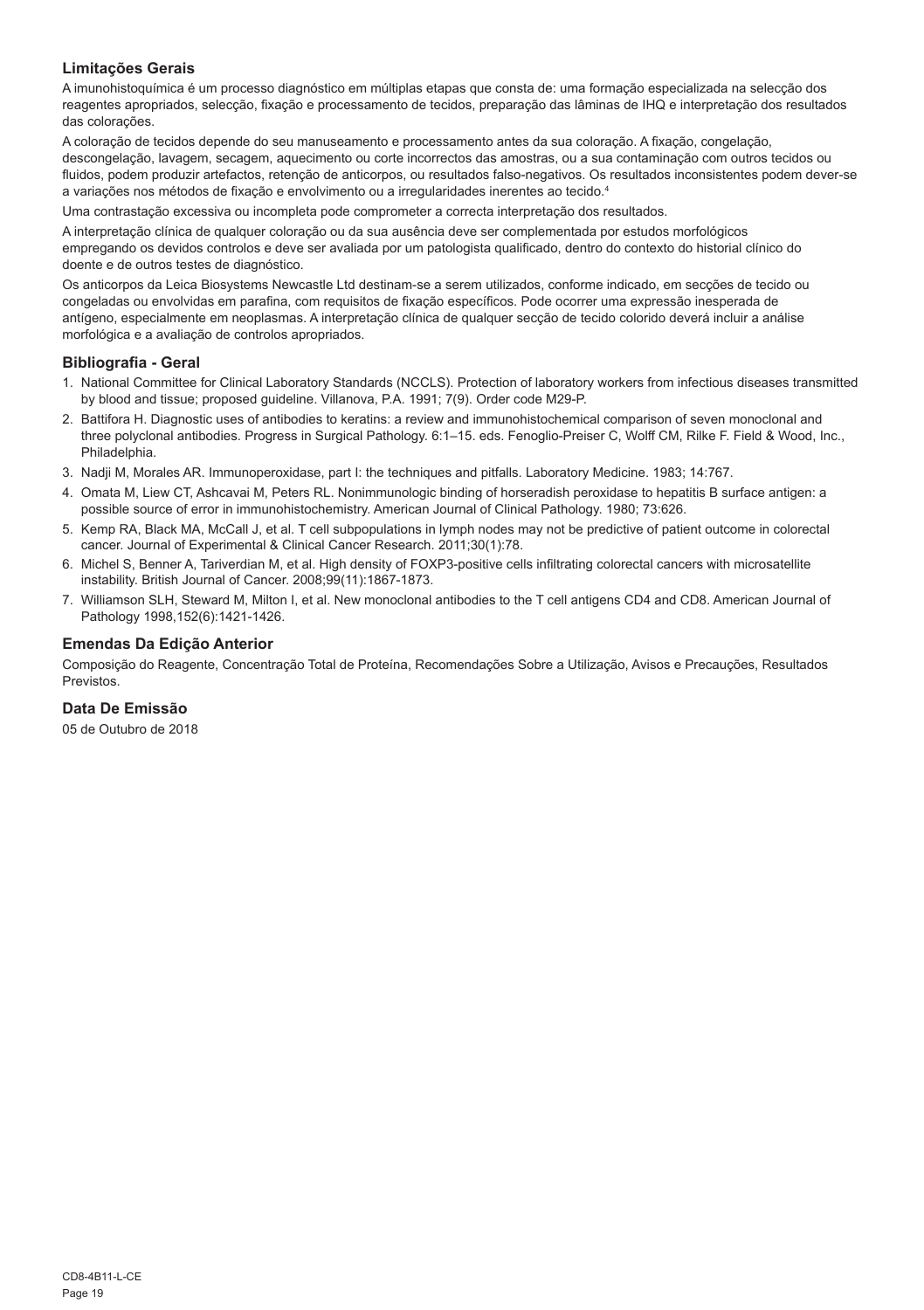# <span id="page-20-0"></span>**Novocastra™ Flytande Monoklonal Musantikropp CD8 Produktkod: NCL-L-CD8-4B11**

# **Avsedd Användning**

# *För in vitro diagnostisk användning*.

NCL-L-CD8-4B11 är avsett för kvalitativ identifiering genom ljusmikroskopi av human CD8-antigen i paraffinsektioner. Den kliniska tolkningen av all färgning eller dess frånvaro bör kompletteras med morfologiska undersökningar som använder korrekta kontroller och utvärderas av kvalificerad patolog inom ramen för patientens kliniska anamnes och andra diagnostiska tester.

## **Metodens Princip**

Immunhistokemiska (IHC) färgningstekniker tillåter visualisering av antigener genom sekvenstillämpning av en specifik antikropp till antigenet (primär antikropp), en sekundär antikropp till den primära antikroppen och ett enzymkomplex med ett kromogent substrat med inlagda tvättsteg. Den enzymatiska aktiveringen av kromogenet resulterar i en synlig reaktionsprodukt på antigenområdet. Proverna kan då kontrastfärgas och förses med täckglas. Resultaten tolkas med ljusmikroskop och bidrar till differentialdiagnosen av patofysiologiska processer som eventuellt kan associeras till ett särskilt antigen.

#### **Klon**

4B11

## **Immunogen**

Peptid motsvarande alfakedjans cytoplasmiska del av den humana CD8-molekylen.

### **Specificitet**

Human CD8-antigen.

# **Reagensinnehåll**

NCL-L-CD8-4B11 är en flytande supernatant från vävnadsodling som innehåller natriumazid som konserveringsmedel.

#### **Ig-klass**

IgG2b

#### **Total Proteinkoncentration Total Protein**

Se flaskans etikett för total specifik proteinkoncentration för satsen.

#### **Antikroppskoncentration**

Större än eller lika med 28,5 mg/L fastställt genom ELISA. Se flaskans etikett för specifik Ig-koncentration för satsen.

### **Rekommendationer Vid Användning**

Immunhistokemi på paraffinsnitt.

**Värmeinducerad epitopåtervinning (HIER):** Följ bruksanvisningen på Novocastra Epitope Retrieval Solution pH 9.

**Föreslagen spädning:** 1:50 i 30 minuter vid 25 °C. Detta är endast en riktlinje och användare bör själva fastställa den optimala bruksspädningen.

**Visualisering:** Vänligen följ instruktionerna för användning i Novolink™ Polymer Detection Systems. Om ytterligare produktinformation eller stöd behövs, kontakta då din lokala distributör eller Leica Biosystems regionalkontor, alternativt in på Leica Biosystems webbplats, www.LeicaBiosystems.com

Denna antikropps prestanda ska valideras när den används med andra manuella infärgningssystem eller automatiserade plattformar.

# **Förvaring Och Stabilitet**

Förvara vid 2–8 °C. Frys ej. Återgå till 2–8 °C direkt efter användning. Använd ej efter det utgångsdatum som anges på flaskans etikett. Förvaringsförhållanden som skiljer sig från de ovannämnda måste kontrolleras av användaren.

# **Preparation Av Prov**

Rekommenderat fixeringsmedel för paraffininbäddade vävnadssnitt är 10% neutralbuffrat formalin.

# **Varningar Och Försiktighetsåtgärder**

Reagenset har förberetts från supernatanten av vävnadsodlingar. Eftersom det är en biologisk produkt bör skälig försiktighet iakttas vid hantering.

Detta reagens innehåller natriumazid. Materialsäkerhetsdatablad finns att få på begäran eller från www.LeicaBiosystems.com

För kassering av potentiellt toxiska komponenter hänvisas till nationella eller lokala bestämmelser.

Före och efter fixering bör prover och alla material som har varit utsatta för dem hanteras som om det finns risk för att de kan överföra infektioner och kasseras med iakttagande av försiktighet.<sup>1</sup> Pipettera aldrig reagenser med munnen och se till att huden och slemhinnorna inte kommer i kontakt med reagens och prover. Om reagens eller prover kommer i kontakt med känsliga områden, tvätta med rikliga mängder vatten. Rådgör med läkare.

Minimera mikrobisk kontaminering av reagens annars kan en ökning av ospecifik färgning ske.

Inkubationstider eller temperaturer som skiljer sig från dem som specificeras kan ge felaktiga resultat. Alla sådana förändringar måste kontrolleras av användaren.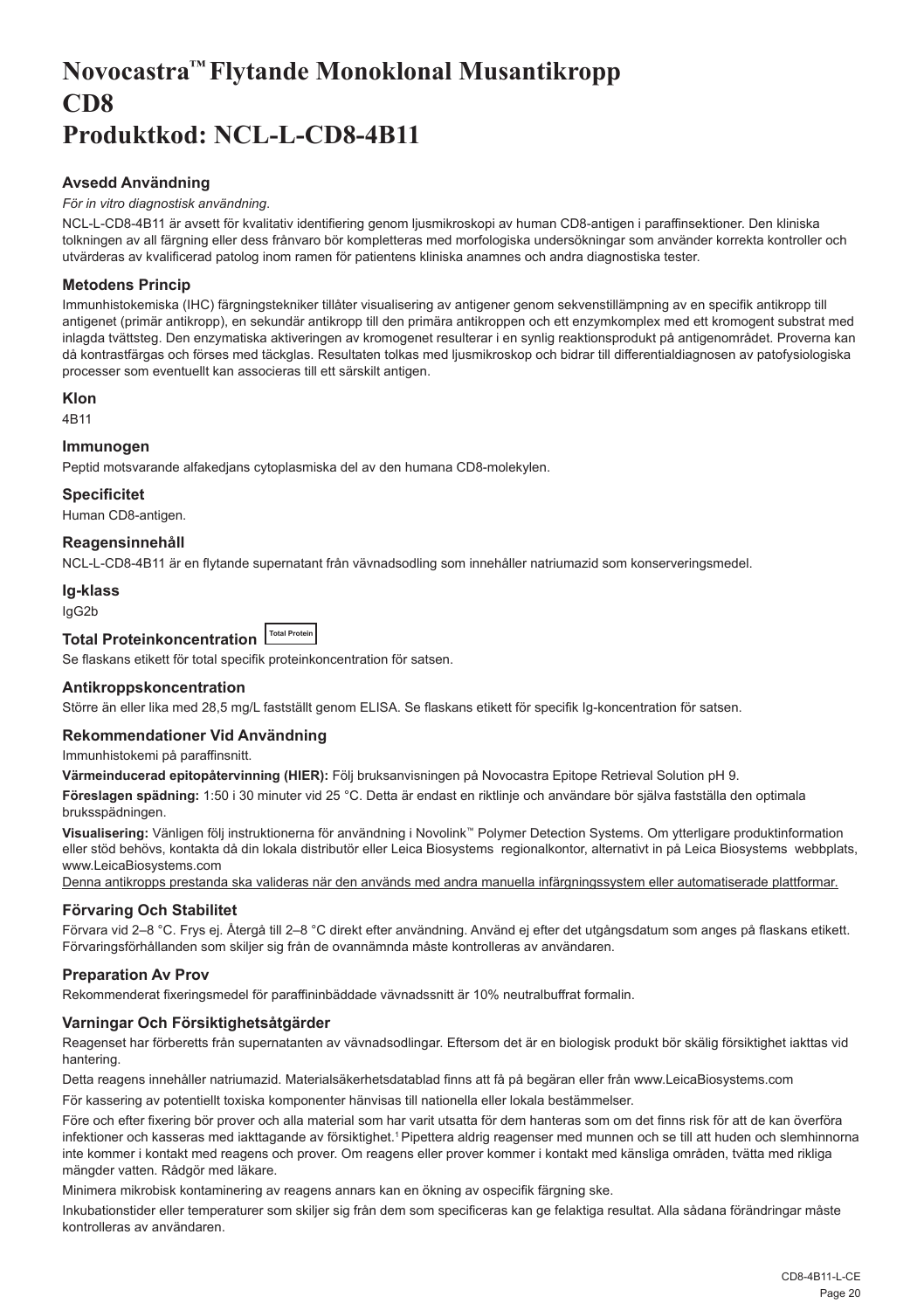# **Kvalitetskontroll**

Skillnader i vävnadsbehandling och tekniska metoder i användarens laboratorium kan ge stor variation i resultaten vilket kan göra det nödvändigt att genomföra regelbundna interna kontroller utöver följande metoder.

Kontroller bör vara färska obduktions-/biopsi-/kirurgiprover som snarast möjligt formalinfixeras, bearbetas och paraffininbäddas på samma sätt som patientprover.

# **Positiv Vävnadskontroll**

Används för att ange korrekt förberedda vävnader och rätt färgningstekniker.

En positiv vävnadskontroll bör ingå i varje uppsättning av testförhållanden vid varje färgningskörning.

En vävnad med svag positiv färgning är mer lämplig för optimal kvalitetskontroll och för att upptäcka låga nivåer av reagensdegradering än en vävnad med stark positiv färgning.<sup>2</sup>

Rekommenderad positiv kontrollvävnad är tonsill.

Om den positiva vävnadskontrollen inte uppvisar positiv färgning bör resultat med testproverna anses vara ogiltiga.

## **Negativ Vävnadskontroll**

Bör undersökas efter den positiva vävnadskontrollen för att fastställa specificiteten för märkningen av målantigenet med den primära antikroppen.

Rekommenderad negativ kontrollvävnad är skelettmuskel.

Alternativt ger ofta en mängd olika celltyper som finns i de flesta vävnadssnitt negativa kontrollområden men detta bör kontrolleras av användaren.

Ospecifik färgning, om det förekommer, har ofta ett diffust utseende. Sporadisk färgning av bindväv kan också observeras i snitt från överflödigt formalinfixerade vävnader. Använd intakta celler för tolkning av färgningsresultat. Nekrotiska eller degenererade celler färgar ofta ospecifikt.3 Falskt positiva resultat kan uppstå p.g.a. icke-immunologisk bindning av proteiner eller substratreaktionsprodukter. De kan också orsakas av endogena enzymer som pseudoperoxidas (erytrocyter), endogent peroxidas (cytokrom C) eller endogent biotin (t.ex. lever, bröst, hjärna, njure) beroende på typ av immunfärgning som används. För att skilja endogen enzymaktivitet eller ospecifik enzymbindning från specifik immunreaktivitet kan ytterligare patientvävnader färgas exklusivt med respektive substratkromogen eller enzymkomplex (avidin-biotin, streptavidin, märkt polymer) och substrat-kromogen. Om specifik färgning sker i den negativa vävnadskontrollen bör resultat med patientprover anses vara ogiltiga.

### **Negativ Reagenskontroll**

Använd en ospecifik negativ reagenskontroll istället för den primära antikroppen med ett snitt från varje patientprov för att utvärdera ospecifik färgning och tillåta bättre tolkning av specifik färgning på antigenområdet.

### **Patientvävnad**

Undersök patientprover färgade med NCL-L-CD8-4B11 sist. Positiv färgningsintensitet bör utvärderas inom ramen för all ospecifik bakgrundsfärgning av den negativa reagenskontrollen. Som vid alla immunhistokemiska tester betyder ett negativt resultat att antigenet inte upptäcktes och inte att det inte förekom i de analyserade cellerna/vävnaderna. Använd vid behov en antikroppspanel för att identifiera falskt negativa reaktioner.

### **Förväntade Resultat**

### Normal vävnad

Klon 4B11 detekterar CD8-antigenen på cellytan av den cytotoxiska underpopulationen av T-celler i bräss, mjälte, lymfkörtlar och tonsill. (Totalt antal normala fall som utvärderades = 44).

# Onormal vävnad

Klon 4B11 färgade 3/4 angioimmunoblastiska T-cellslymfom. Med undantag för reaktiva T-celler detekterades ingen färgning av diffusa stora B-cellslymfom (0/108), kroniska lymfocytiska lymfom (0/12), follikulära lymfom (0/11), Hodgkins sjukdom (0/11), mantelcellslymfom (0/7), anaplastiska storcelliga T-cellslymfom (0/7), T/NK-cellslymfom (0/3), ett akut lymfoblastiskt B-cellslymfom (0/1), ett akut primitivt lymfoblastiskt B/T-cellslymfom (0/1), ett perifert T-cellslymfom (0/1), ett T-cellslymfom (0/1), ett marginalzonslymfom (0/1), tumörer i sköldkörtel (0/4), lungtumörer (0/4), äggstockstumörer (0/4), levertumörer (0/4), hjärntumörer (0/2), esofageala tumörer (0/2), brösttumörer (0/2), gastriska tumörer (0/2), mjukvävnadstumörer (0/2), tumörer på tunga (0/2), metastatiska tumörer av okänt ursprung (0/2), njurtumörer (0/2), livmoderhalstumörer (0/2), testikeltumörer (0/2), tumörer på kolon (0/2), rektala tumörer (0/2), hudtumörer (0/2), en tumör på struphuvud (0/1) och en tumör i brässen (0/1). (Totalt antal utvärderade tumörfall = 212).

### **NCL-L-CD8-4B11 rekommenderas för användning som del av en antikroppspanel som ska bidra vid karakterisering av T-cellstörningar.**

# **Allmänna Begränsningar**

Immunhistokemi är en diagnostisk process i flera steg som kräver specialiserad utbildning i urvalet av lämpliga reagens, val av vävnad, fixering och bearbetning, förberedelse av IHC-objektglaset samt tolkning av färgningsresultaten.

Vävnadsfärgning påverkas av hantering och bearbetning av vävnaden före färgningen. Felaktig fixering, nedfrysning, upptining, tvättning, torkning, uppvärmning, snittning eller kontaminering av andra vävnader eller vätskor kan framställa artefakter, infångande av antikroppar eller falskt negativa resultat. Motsägelsefulla resultat kan bero på variationer av fixerings- och inbäddningsmetoder eller på naturliga oregelbundenheter i vävnaden.<sup>4</sup>

Överflödig eller ofullständig kontrastfägning kan försvåra en korrekt tolkning av resultatet.

Den kliniska tolkningen av all färgning eller dess frånvaro bör kompletteras med morfologiska undersökningar som använder korrekta kontroller och utvärderas av kvalificerad patolog inom ramen för patientens kliniska anamnes och andra diagnostiska tester.

Antikroppar från Leica Biosystems Newcastle Ltd är till för användning så som anges på antingen frysta eller paraffininbäddade snitt med specifika fixeringskrav. Oväntat antigenuttryck kan ske, speciellt i neoplasmer. Morfologisk analys och utvärdering av lämpliga kontroller måste ingå i den kliniska tolkningen av alla färgade vävnadssnitt.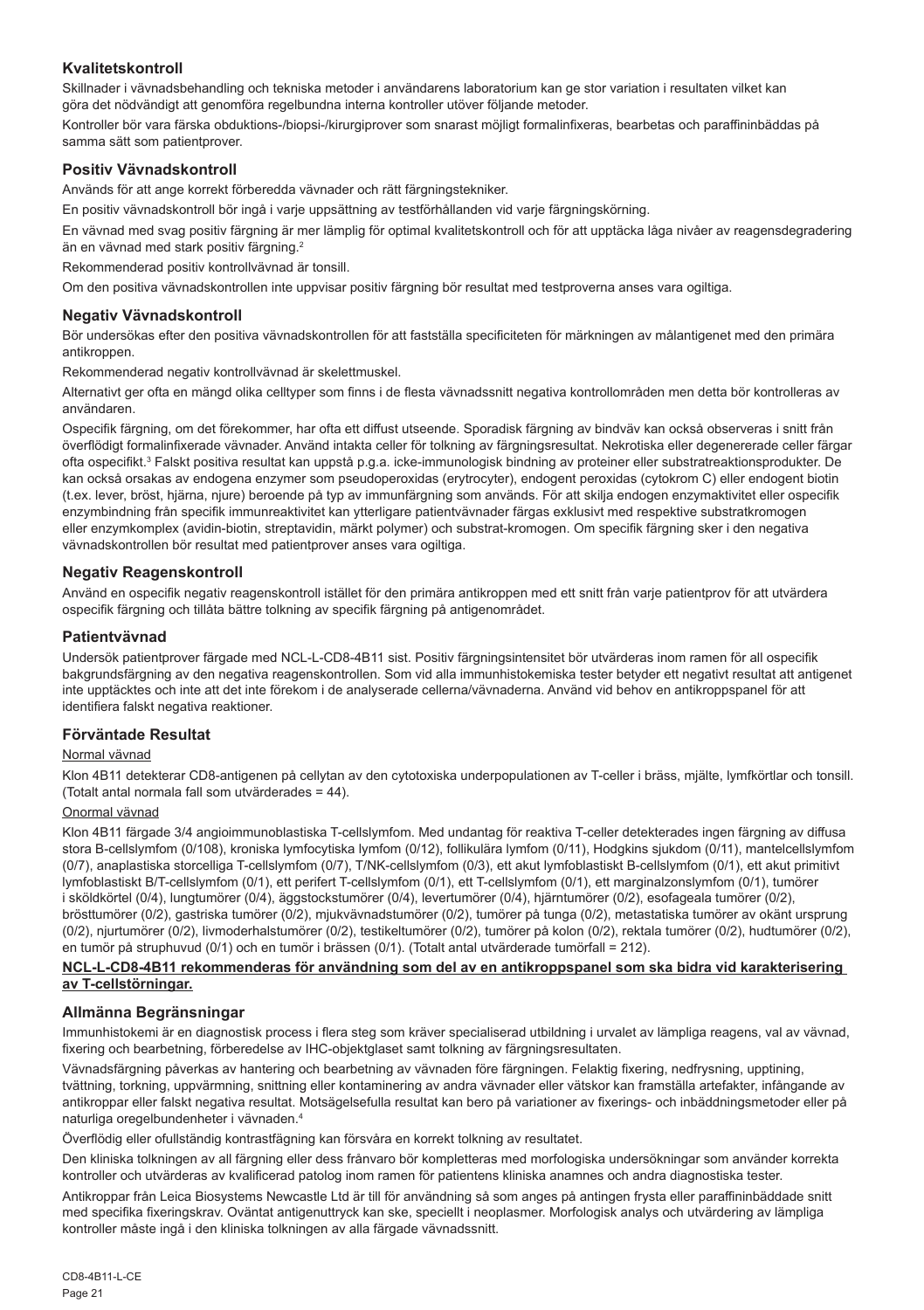# **Bibliografi - Allmän**

- 1. National Committee for Clinical Laboratory Standards (NCCLS). Protection of laboratory workers from infectious diseases transmitted by blood and tissue; proposed guideline. Villanova, P.A. 1991; 7(9). Order code M29-P.
- 2. Battifora H. Diagnostic uses of antibodies to keratins: a review and immunohistochemical comparison of seven monoclonal and three polyclonal antibodies. Progress in Surgical Pathology. 6:1–15. eds. Fenoglio-Preiser C, Wolff CM, Rilke F. Field & Wood, Inc., Philadelphia.
- 3. Nadji M, Morales AR. Immunoperoxidase, part I: the techniques and its pitfalls. Laboratory Medicine. 1983; 14:767.
- 4. Omata M, Liew CT, Ashcavai M, Peters RL. Nonimmunologic binding of horseradish peroxidase to hepatitis B surface antigen: a possible source of error in immunohistochemistry. American Journal of Clinical Pathology. 1980; 73:626.
- 5. Kemp RA, Black MA, McCall J, et al. T cell subpopulations in lymph nodes may not be predictive of patient outcome in colorectal cancer. Journal of Experimental & Clinical Cancer Research. 2011;30(1):78.
- 6. Michel S, Benner A, Tariverdian M, et al. High density of FOXP3-positive cells infiltrating colorectal cancers with microsatellite instability. British Journal of Cancer. 2008;99(11):1867-1873.
- 7. Williamson SLH, Steward M, Milton I, et al. New monoclonal antibodies to the T cell antigens CD4 and CD8. American Journal of Pathology 1998,152(6):1421-1426.

# **Rättelser Av Tidigare Utgivning**

Reagenskomposition, total proteinkoncentration, rekommendationer om användning, varningar och försiktighetsåtgärder, förväntade resultat.

# **Utgivningsdatum**

05 oktober 2018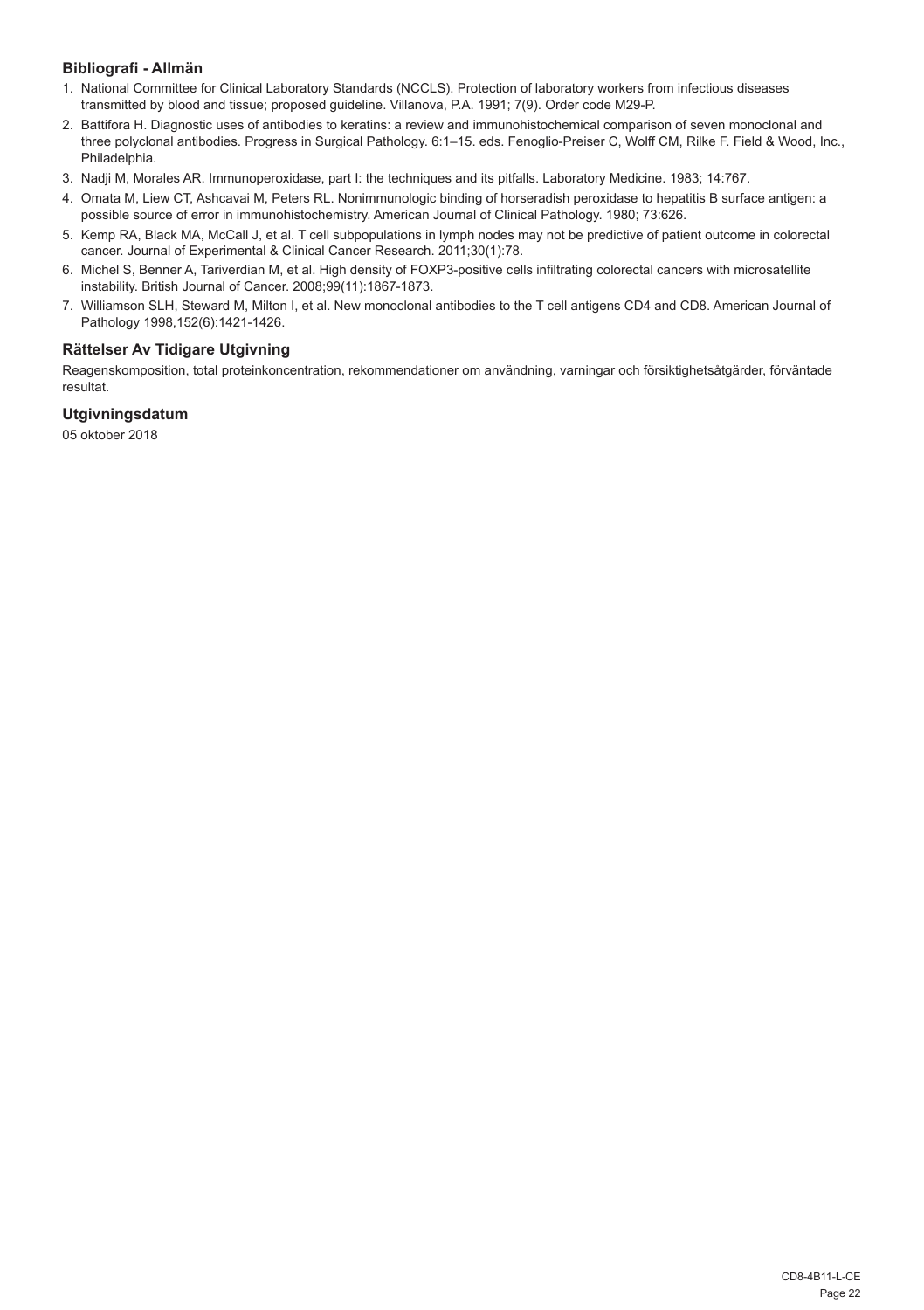# <span id="page-23-0"></span>**Novocastra™ Υγρό Μονοκλωνικό Αντίσωμα Ποντικού CD8 Κωδικός είδους: NCL-L-CD8-4B11**

# **Χρήση Για Την Οποία Προορίζεται**

## *Για in vitro διαγνωστική χρήση*.

Το NCL-L-CD8-4B11 προορίζεται για την ποιοτική ταυτοποίηση με μικροσκοπία φωτός του ανθρώπινου αντιγόνου CD8 σε τομές παραφίνης. Η κλινική ερμηνεία οποιασδήποτε χρώσης ή της απουσίας της θα πρέπει να συμπληρώνεται με μορφολογικές μελέτες που χρησιμοποιούν σωστούς μάρτυρες και θα πρέπει να αξιολογείται στα πλαίσια του κλινικού ιστορικού του ασθενούς και άλλων διαγνωστικών εξετάσεων από ειδικευμένο παθολογοανατόμο.

# **Αρχή Της Διαδικασίας**

Οι τεχνικές ανοσοϊστοχημικής (IHC) χρώσης επιτρέπουν την οπτικοποίηση των αντιγόνων μέσω της διαδοχικής εφαρμογής ενός ειδικού αντισώματος στο αντιγόνο (πρωτοταγές αντίσωμα), ενός δευτεροταγούς αντισώματος στο πρωτοταγές αντίσωμα και ενός ενζυμικού συμπλόκου με χρωμογόνο υπόστρωμα με παρεμβαλλόμενα βήματα πλύσης. Η ενζυμική ενεργοποίηση του χρωμογόνου έχει ως αποτέλεσμα το σχηματισμό ενός ορατού προϊόντος αντίδρασης στη θέση του αντιγόνου. Το δείγμα μπορεί κατόπιν να υποβληθεί σε αντίχρωση και να καλυφθεί με καλυπτρίδα. Τα αποτελέσματα ερμηνεύονται με χρήση μικροσκοπίου φωτός και βοηθούν στη διαφορική διάγνωση παθοφυσιολογικών εξεργασιών, οι οποίες ενδέχεται ή όχι να σχετίζονται με ένα συγκεκριμένο αντιγόνο.

### **Κλώνος**

4B11

### **Ανοσογόνο**

Πεπτίδιο που αντιστοιχεί στο κυτταροπλασματικό τμήμα της α-αλυσίδας του ανθρώπινου μορίου CD8.

### **Ειδικότητα**

Ανθρώπινο αντιγόνο CD8.

# **Σύνθεση Αντιδραστηρίου**

Το NCL-L-CD8-4B11 είναι ένα υγρό υπερκείμενο ιστοκαλλιέργειας που περιέχει αζίδιο του νατρίου ως συντηρητικό.

**Τάξη Ig** IgG2b

#### **Ολική Συγκέντρωση Πρωτεΐνης Total Protein**

Για την ολική συγκέντρωση πρωτεΐνης που είναι ειδική για την εκάστοτε παρτίδα, ανατρέξτε στην ετικέτα του φιαλιδίου.

# **Συγκέντρωση Αντισώματος**

Μεγαλύτερη ή ίση με 28,5 mg/L, όπως προσδιορίζεται με ELISA. Για τη συγκέντρωση Ig που είναι ειδική για την εκάστοτε παρτίδα, ανατρέξτε στην ετικέτα του φιαλιδίου.

# **Συστάσεις Για Τη Χρήση**

#### Ανοσοϊστοχημεία σε παρασκευάσματα παραφίνης.

**Επίτοπος Ανάκτηση μέσω Θερμικής Επαγωγής (HIER):** Παρακαλούμε ακολουθήστε τις οδηγίες χρήσης στο Novocastra Epitope Retrieval Solution pH 9.

**Προτεινόμενη διάλυση:** 1:50 επί 30 λεπτά σε 25 °C. Παρέχεται ως οδηγός και οι χρήστε θα πρέπει να καθορίζουν τις δικές τους διαλύσεις εργασίας.

**Απεικόνιση:** Παρακαλούμε ακολουθήστε τις οδηγίες χρήσης στο Novolink™ Polymer Detection Systems. Για περισσότερες πληροφορίες για το προϊόν ή για υποστήριξη, επικοινωνήστε με τον τοπικό διανομέα ή το περιφερειακό γραφείο της Leica Biosystems ή εναλλακτικά επισκεφθείτε τον ιστότοπο της Leica Biosystems , www.LeicaBiosystems.com

Η απόδοση του συγκεκριμένου αντισώματος θα πρέπει να επικυρωθεί όταν χρησιμοποιηθεί μαζί με άλλα μη αυτόματα συστήματα χρώσης ή αυτοματοποιημένες πλατφόρμες.

#### **Φύλαξη Και Σταθερότητα**

Φυλάσσετε στους 2–8 °C. Μην καταψύχετε. Επαναφέρετε στους 2–8 °C αμέσως μετά τη χρήση. Μη χρησιμοποιείτε μετά την ημερομηνία λήξης που αναγράφεται στην ετικέτα του φιαλιδίου. Τυχόν συνθήκες φύλαξης διαφορετικές από εκείνες που καθορίζονται παραπάνω πρέπει να επαληθεύονται από το χρήστη.

# **Παρασκευή Δείγματος**

Το συνιστώμενο μονιμοποιητικό είναι ουδέτερο ρυθμιστικό διάλυμα φορμόλης 10% για τομές ιστού εγκλεισμένες σε παραφίνη.

# **Προειδοποιήσεις Και Προφυλάξεις**

Το αντιδραστήριο αυτό έχει παρασκευαστεί από το υπερκείμενο κυτταροκαλλιέργειας. Επειδή είναι βιολογικό προϊόν, θα πρέπει να δίνεται εύλογη προσοχή κατά το χειρισμό του.

Αυτό το αντιδραστήριο περιέχει αζίδιο του νατρίου. Δελτίο δεδομένων ασφαλείας υλικού διατίθεται κατόπιν αιτήματος ή από τη διεύθυνση www.LeicaBiosystems.com

Συμβουλευτείτε τους ομοσπονδιακούς, πολιτειακούς ή τοπικούς κανονισμούς για απόρριψη τυχόν δυνητικώς τοξικών συστατικών. Ο χειρισμός δειγμάτων, πριν και μετά τη μονιμοποίηση, καθώς και όλων των υλικών που έχουν εκτεθεί σε αυτά, θα πρέπει να γίνεται ως εάν ήταν δυνητικά μετάδοσης λοίμωξης και η απόρριψή τους να πραγματοποιείται λαμβάνοντας τις σωστές προφυλάξεις.<sup>1</sup>Μην αναρροφάτε ποτέ με πιπέτα αντιδραστήρια με το στόμα και αποφύγετε την επαφή του δέρματος και των βλεννογόνων με αντιδραστήρια και δείγματα. Εάν τα αντιδραστήρια ή τα δείγματα έλθουν σε επαφή με ευαίσθητες περιοχές, πλύνετε με άφθονες ποσότητες νερού. Ζητήστε τη συμβουλή ιατρού.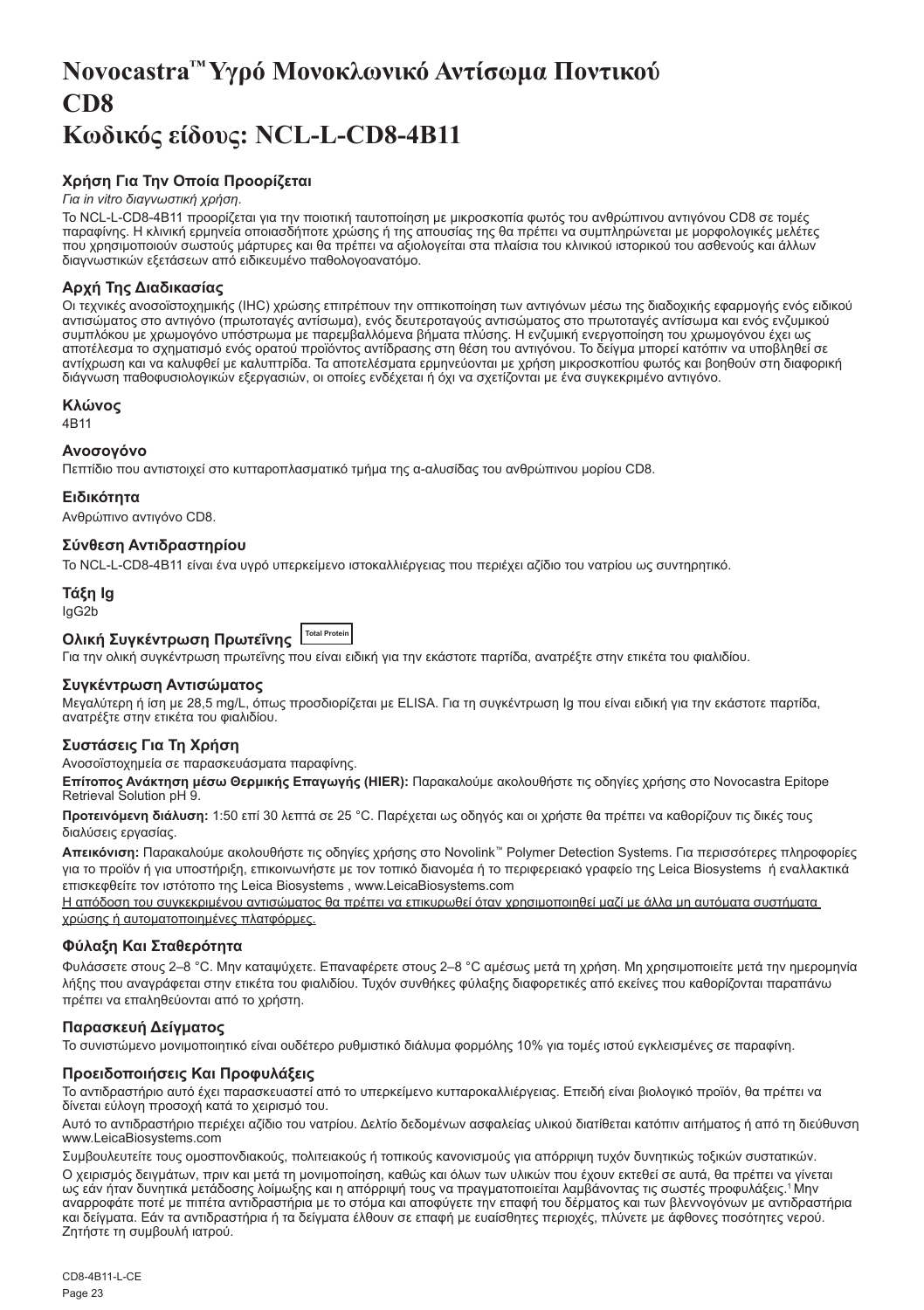Ελαχιστοποιήστε τη μικροβιακή μόλυνση των αντιδραστηρίων, διότι ενδέχεται να συμβεί αύξηση μη ειδικής χρώσης. Χρόνοι ή θερμοκρασίες επώασης διαφορετικές από εκείνες που καθορίζονται ενδέχεται να δώσουν εσφαλμένα αποτελέσματα. Τυχόν τέτοιες μεταβολές πρέπει να επικυρώνονται από το χρήστη.

# **Ποιοτικός Έλεγχος**

Τυχόν διαφορές στην επεξεργασία των ιστών και τις τεχνικές διαδικασίες στο εργαστήριο του χρήστη ενδέχεται να προκαλέσουν σημαντική μεταβλητότητα στα αποτελέσματα, καθιστώντας αναγκαία την τακτική εκτέλεση εσωτερικών ελέγχων επιπλέον των ακόλουθων διαδικασιών.

Οι μάρτυρες θα πρέπει να είναι φρέσκα δείγματα νεκροψίας/βιοψίας/χειρουργικά δείγματα, τα οποία είναι μονιμοποιημένα σε φορμόλη, επεξεργασμένα και εγκλεισμένα σε κηρό παραφίνης, το συντομότερο δυνατό με τον ίδιο τρόπο με το(α) δείγμα(τα) του ασθενούς.

# **Θετικός Μάρτυρας Ιστού**

Χρησιμοποιείται για να υποδεικνύει σωστά παρασκευασμένους ιστούς και σωστές τεχνικές χρώσης.

Θα πρέπει να περιλαμβάνεται ένας θετικός μάρτυρας ιστού για κάθε σύνολο συνθηκών εξέτασης σε κάθε εκτέλεση χρώσης.

Ένας ιστός με ασθενή θετική χρώση είναι πιο κατάλληλος από έναν ιστό με ισχυρή θετική χρώση για βέλτιστο έλεγχο ποιότητας και για την ανίχνευση πολύ μικρών επιπέδων τυχόν αποδόμησης των αντιδραστηρίων.<sup>2</sup>

Συνιστώμενος ιστός θετικού μάρτυρα είναι η αμυγδαλή.

Εάν ο θετικός μάρτυρας ιστού δεν παρουσιάζει θετική χρώση, τα αποτελέσματα με τα δείγματα της εξέτασης θα πρέπει να θεωρούνται άκυρα.

# **Αρνητικός Μάρτυρας Ιστού**

Θα πρέπει να εξετάζεται μετά τον θετικό μάρτυρα ιστού για την επαλήθευση της ειδικότητας της επισήμανσης του αντιγόνου-στόχου από το πρωτοταγές αντίσωμα.

Συνιστώμενος ιστός αρνητικού μάρτυρα είναι ο σκελετικός μυς.

Εναλλακτικά, η ποικιλία διαφόρων κυτταρικών τύπων που υπάρχουν στις περισσότερες τομές ιστών παρέχει συχνά θέσεις αρνητικού μάρτυρα, αλλά αυτό πρέπει να επαληθεύεται από το χρήστη.

Μη ειδική χρώση, εάν υπάρχει, έχει συνήθως διάχυτη εμφάνιση. Ενδέχεται επίσης να παρατηρηθεί σποραδική χρώση του συνδετικού ιστού σε τομές από ιστούς που έχουν μονιμοποιηθεί με υπερβολική ποσότητα φορμόλης. Χρησιμοποιείτε άθικτα κύτταρα για την<br>ερμηνεία των αποτελεσμάτων της χρώσης. Νεκρωτικά ή εκφυλισμένα κύτταρα παρουσιάζουν συχνά μη ειδική παρατηρηθούν ψευδώς θετικά αποτελέσματα λόγω μη ανοσολογικής δέσμευσης των πρωτεϊνών ή των προϊόντων αντίδρασης του υποστρώματος. Ενδέχεται επίσης να προκληθούν από ενδογενή ένζυμα, όπως η ψευδοϋπεροξειδάση (ερυθροκύτταρα), η ενδογενής<br>υπεροξειδάση (κυτόχρωμα C) ή η ενδογενής βιοτίνη (π.χ. ήπαρ, μαστός, εγκέφαλος, νεφρός) ανάλογα με το χρησιμοποιείται. Για τη διαφοροποίηση της ενδογενούς ενζυμικής δραστικότητας ή της μη ειδικής δέσμευσης των ενζύμων από ειδική ανοσοαντιδραστικότητα, είναι δυνατό να χρωματιστούν αποκλειστικά επιπλέον ιστοί ασθενών με χρωμογόνο υποστρώματος ή ενζυμικά σύμπλοκα (αβιδίνη-βιοτίνη, στρεπταβιδίνη, σημασμένο πολυμερές) και υπόστρωμα-χρωμογόνο, αντίστοιχα. Εάν παρουσιαστεί ειδική χρώση στον αρνητικό μάρτυρα ιστού, τα αποτελέσματα με τα δείγματα ασθενούς θα πρέπει να θεωρούνται άκυρα.

# **Αρνητικός Μάρτυρας Αντιδραστηρίου**

Χρησιμοποιείτε έναν μη ειδικό αρνητικό μάρτυρα αντιδραστηρίου αντί του πρωτοταγούς αντισώματος με μια τομή κάθε δείγματος<br>ασθενούς για την αξιολόγηση μη ειδικής χρώσης και για να επιτρέπεται καλύτερη ερμηνεία της ειδικής

# **Ιστός Ασθενούς**

Εξετάστε τελευταία τα δείγματα ασθενούς που έχουν χρωματιστεί με το NCL-L-CD8-4B11. Η ένταση της θετικής χρώσης θα πρέπει να εκτιμάται στα πλαίσια τυχόν μη ειδικής χρώσης υποβάθρου του αρνητικού μάρτυρα αντιδραστηρίου. Όπως συμβαίνει με οποιαδήποτε ανοσοϊστοχημική εξέταση, ένα αρνητικό αποτέλεσμα σημαίνει ότι το αντιγόνο δεν ανιχνεύτηκε, όχι ότι το αντιγόνο δεν υπήρχε στα κύτταρα/στον ιστό που εξετάστηκε. Εάν είναι απαραίτητο, χρησιμοποιήστε μια σειρά αντισωμάτων για την αναγνώριση ψευδώς αρνητικών αντιδράσεων.

# **Αναμενόμενα Αποτελέσματα**

#### Φυσιολογικοί ιστοί

Ο κλώνος 4B11 ανιχνεύει το αντιγόνο CD8 στην κυτταρική επιφάνεια του κυτταροτοξικού υποπληθυσμού των Τ κυττάρων στο θύμο αδένα, τη σπλήνα, τους λεμφαδένες και την αμυγδαλή. (Συνολικός αριθμός φυσιολογικών περιστατικών που αξιολογήθηκαν = 44). Ανώμαλη ιστού

Με τον κλώνο 4B11 χρωματίστηκαν 3/4 αγγειοανοσοβλαστικά λεμφώματα Τ κυττάρων. Εκτός από τα αντιδραστικά Τ κύτταρα, δεν ανιχνεύτηκε χρώση σε διάχυτα μεγαλοκυτταρικά λεμφώματα Β κυττάρων (0/108), χρόνια λεμφοκυτταρικά λεμφώματα (0/12), θυλακιώδη λεμφώματα (0/11), νόσο του Hodgkin (0/11), λεμφώματα από το κύτταρο του μανδύα (0/7), αναπλαστικά μεγαλοκυτταρικά<br>λεμφώματα Τ κυττάρων (0/7), λεμφώματα Τ/ΝΚ κυττάρων (0/3), ένα οξύ λεμφοβλαστικό λέμφωμα Β κυττάρ οξύ λεμφοβλαστικό λέμφωμα Β/Τ κυττάρων (0/1), ένα Τ-περιφερικό λέμφωμα (0/1), ένα λέμφωμα Τ κυττάρων (0/1), ένα λέμφωμα περιθωριακής ζώνης (0/1), όγκους του θυρεοειδούς (0/4), όγκους των πνευμόνων (0/4), όγκους των ωοθηκών (0/4), όγκους του ήπατος<br>(0/4), όγκους του εγκεφάλου (0/2), όγκους του οισοφάγου (0/2), όγκους του μαστού (0/2), όγκου μαλακών μορίων (0/2), όγκους της γλώσσας (0/2), μεταστατικούς όγκους αγνώστου προέλευσης (0/2), όγκους των νεφρών (0/2), όγκους του τραχήλου (0/2), όγκους των όρχεων (0/2), όγκους του κόλου (0/2), όγκους του ορθού (0/2), όγκους του δέρματος (0/2), έναν όγκο του<br>λάρυγγα (0/1) και έναν όγκο του θύμου αδένα (0/1). (Συνολικός αριθμός περιστατικών με ν 212).

#### **Το NCL-L-CD8-4B11 συνιστάται για χρήση ως μέρος μιας σειράς αντισωμάτων στο χαρακτηρισμό των Τ κυτταρικών διαταραχών.**

# **Γενικοί Περιορισμοί**

Η ανοσοϊστοχημεία είναι μια διαγνωστική διεργασία πολλαπλών βημάτων, η οποία αποτελείται από ειδικευμένη εκπαίδευση στην επιλογή των κατάλληλων αντιδραστηρίων, επιλογή ιστού, μονιμοποίηση και επεξεργασία, προετοιμασία της πλάκας IHC και ερμηνεία των αποτελεσμάτων της χρώσης.

Η χρώση του ιστού εξαρτάται από το χειρισμό και την επεξεργασία του ιστού πριν από τη χρώση. Τυχόν εσφαλμένη μονιμοποίηση, κατάψυξη, απόψυξη, πλύση, στέγνωμα, θέρμανση, τομή ή μόλυνση με άλλους ιστούς ή υγρά ενδέχεται να παράγει μορφώματα, παγίδευση αντισώματος ή ψευδώς αρνητικά αποτελέσματα. Τυχόν ασυνεπή αποτελέσματα ενδέχεται να οφείλονται σε παραλλαγές των μεθόδων μονιμοποίησης και εγκλεισμού ή σε εγγενείς ανωμαλίες εντός του ιστού.<sup>4</sup>

Τυχόν υπερβολική ή ατελής αντίχρωση ενδέχεται να διακυβεύσει τη σωστή ερμηνεία των αποτελεσμάτων.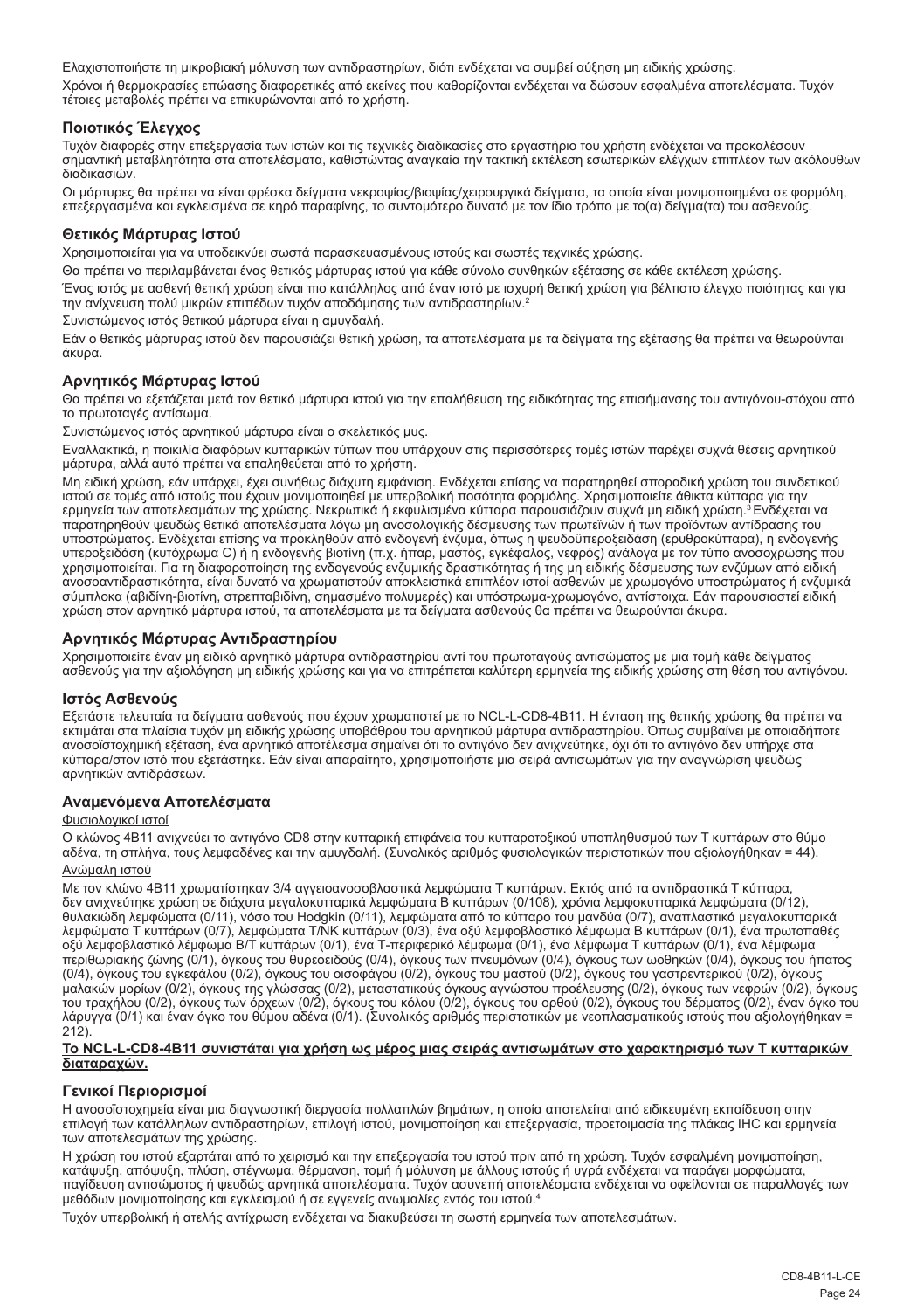Η κλινική ερμηνεία οποιασδήποτε χρώσης ή της απουσίας της θα πρέπει να συμπληρώνεται με μορφολογικές μελέτες που χρησιμοποιούν σωστούς μάρτυρες και θα πρέπει να αξιολογείται στα πλαίσια του κλινικού ιστορικού του ασθενούς και άλλων διαγνωστικών εξετάσεων από ειδικευμένο παθολογοανατόμο.

Τα αντισώματα που παρέχονται από την Leica Biosystems Newcastle Ltd προορίζονται για χρήση, όπως υποδεικνύεται, είτε σε κατεψυγμένες είτε σε εγκλεισμένες σε παραφίνη τομές, με ειδικές απαιτήσεις μονιμοποίησης. Ενδέχεται να παρουσιαστεί μη<br>αναμενόμενη έκφραση αντιγόνου, ειδικά σε νεοπλάσματα. Η κλινική ερμηνεία οποιασδήποτε χρωματισμένης περιλαμβάνει μορφολογική ανάλυση και την αξιολόγηση των κατάλληλων μαρτύρων.

# **Βιβλιογραφία - Γενική**

- 1. National Committee for Clinical Laboratory Standards (NCCLS). Protection of laboratory workers from infectious diseases transmitted by blood and tissue; proposed guideline. Villanova, P.A. 1991; 7(9). Order code M29-P.
- 2. Battifora H. Diagnostic uses of antibodies to keratins: a review and immunohistochemical comparison of seven monoclonal and three polyclonal antibodies. Progress in Surgical Pathology. 6:1–15. eds. Fenoglio-Preiser C, Wolff CM, Rilke F. Field & Wood, Inc., Philadelphia.
- 3. Nadji M, Morales AR. Immunoperoxidase, part I: the techniques and pitfalls. Laboratory Medicine. 1983; 14:767.
- 4. Omata M, Liew CT, Ashcavai M, Peters RL. Nonimmunologic binding of horseradish peroxidase to hepatitis B surface antigen: a possible source of error in immunohistochemistry. American Journal of Clinical Pathology. 1980; 73:626.
- 5. Kemp RA, Black MA, McCall J, et al. T cell subpopulations in lymph nodes may not be predictive of patient outcome in colorectal cancer. Journal of Experimental & Clinical Cancer Research. 2011;30(1):78.
- 6. Michel S, Benner A, Tariverdian M, et al. High density of FOXP3-positive cells infiltrating colorectal cancers with microsatellite instability. British Journal of Cancer. 2008;99(11):1867-1873.
- 7. Williamson SLH, Steward M, Milton I, et al. New monoclonal antibodies to the T cell antigens CD4 and CD8. American Journal of Pathology 1998,152(6):1421-1426.

### **Τροποποιήσεις Στην Προηγούμενη Έκδοση**

Σύνθεση αντιδραστηρίου, ολική συγκέντρωση πρωτεϊνης, συστάσεις για τη χρήση, προειδοποιήσεις και προφυλάξεις, αναμενόμενα αποτελέσματα.

# **Ημερομηνία Έκδοσης**

05 Οκτωβρίου 2018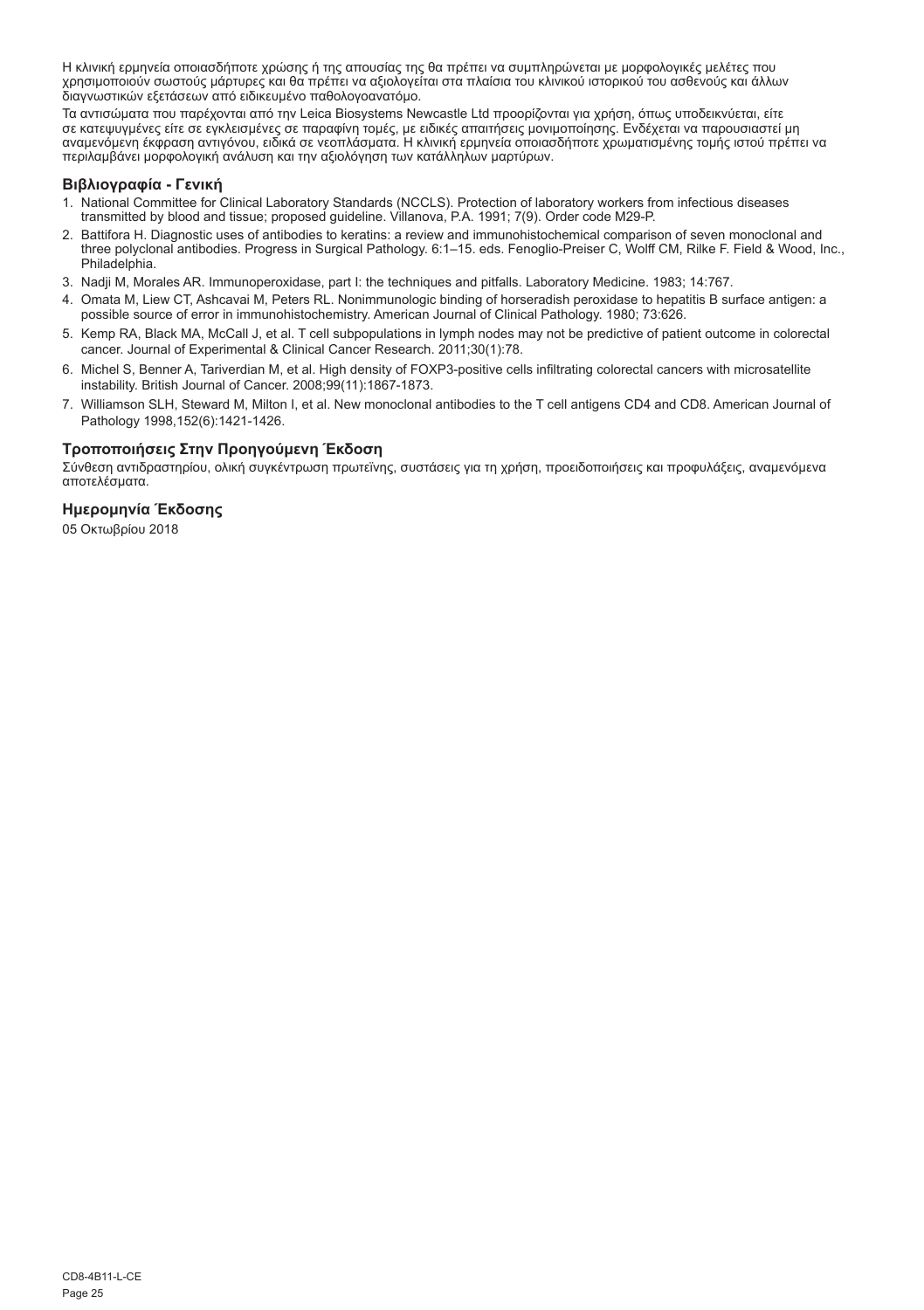# <span id="page-26-0"></span>**Novocastra™ Væskeformigt Monoklonalt Museantistof CD8 Produktkode: NCL-L-CD8-4B11**

# **Tilsigtet Anvendelse**

# *Til in vitro diagnostisk anvendelse*.

NCL-L-CD8-4B11 er beregnet til kvalitativ identifikation af humant CD8-antigen i paraffinsnit ved lysmikroskopi. Klinisk fortolkning af farvning eller mangel derpå skal suppleres med morfologiske undersøgelser under anvendelse af passende kontroller og bør evalueres i sammenhæng med patientens kliniske historie og andre diagnostiske tests af en kvalificeret patolog.

# **Procedureprincip**

Immunhistokemiske (IHC) farvningsteknikker muliggør visualisering af antigener via sekventiel tilsætning af et specifikt antistof mod antigenet (primært antistof), et sekundært antistof mod det primære antistof og et enzym kompleksbundet til et kromogent substrat med indskudte vasketrin. Den enzymatiske aktivering af kromogenet resulterer i et synligt reaktionsprodukt på antigenstedet. Prøven kan derefter kontrastfarves og dækkes med et dækglas. Resultaterne fortolkes ved anvendelse af et lysmikroskop og medvirker til differentiel diagnose af patofysiologiske processer, som muligvis kan være associeret med et bestemt antigen.

### **Klon**

4B11

# **Immunogen**

Peptid svarende til den cytoplasmatiske alfakædedel af det humane CD8-molekyle.

### **Specificitet**

Humant CD8-antigen.

### **Reagenssammensætning**

NCL-L-CD8-4B11 er en flydende vævskultursupernatant indeholdende natriumazid som konserveringsmiddel.

#### **Ig-klasse**

IgG2b

# **Totalproteinkoncentration Total Protein**

Se etiketten på hætteflasken for lotspecifik totalproteinkoncentration.

# **Antistofkoncentration**

Større end eller lig med 28,5 mg/L som bestemt ved ELISA. Se etiketten på hætteflasken for lotspecifik Ig-koncentration.

# **Anbefalinger Vedrørende Anvendelse**

Immunhistokemi på paraffinsnit.

**Varmeinduceret epitopgenfinding (HIER):** Følg brugsanvisningen for Novocastra Epitope Retrieval Solution pH 9.

**Foreslået fortynding:** 1:50 ved 30 minutter ved 25 °C. Disse retningslinjer er vejledende, og brugeren bør selv bestemme egne optimale brugsopløsninger.

**Visualisering:** Følg venligst vejledningen i Novolink™ Polymer Detection Systems. Yderligere produktinformation og support fås ved henvendelse til lokal forhandler eller Leica Biosystems regionskontor - samt på vores hjemmeside: www.LeicaBiosystems.com Dette antistofs funktion bør valideres, når det anvendes med andre manuelle farvningssystemer eller automatiserede platforme.

# **Opbevaring Og Holdbarhed**

Opbevares ved 2–8 °C. Må ikke fryses. Sættes tilbage til 2–8 °C umiddelbart efter brug. Må ikke anvendes efter udløbsdatoen angivet på hætteflaskens etikette. Andre opbevaringsbetingelser end de ovenfor angivne skal verificeres af brugeren.

# **Prøveklargøring**

Det anbefalede fiksativ er 10% neutralbufferjusteret formalin til paraffinindstøbte vævssnit.

# **Advarsler Og Forholdsregler**

Dette reagens er fremstillet ud fra supernatanten af en cellekultur. Da det er et biologisk produkt, skal der tages fornuftige sikkerhedsforanstaltninger ved dets håndtering.

Denne reagens indeholder natriumazid. Et datablad for materialesikkerhed kan fås efter anmodning eller er tilgængeligt på www.LeicaBiosystems.com

Konsulter landsdækkende og lokale love og regler vedrørende bortskaffelse af alle potentielt toksiske komponenter.

Prøver skal før og efter fiksering, lige som alle materialer eksponeret mod prøverne, håndteres som potentielt smittefarlige og bortskaffes under iagttagelse af passende forholdsregler<sup>ı</sup>. Pipetter aldrig reagenser med munden og undgå, at reagenser og prøver kommer i kontakt med huden eller slimhinder. Hvis reagenser eller prøver kommer i kontakt med følsomme områder, skal der skylles efter med rigelige mængder vand. Søg læge.

Minimer mikrobiel kontaminering af reagenserne, da der ellers kan forekomme øget uspecifik farvning.

Inkubationstider eller -temperaturer andre end de specificerede kan give fejlagtige resultater. Alle sådanne ændringer skal valideres af brugeren.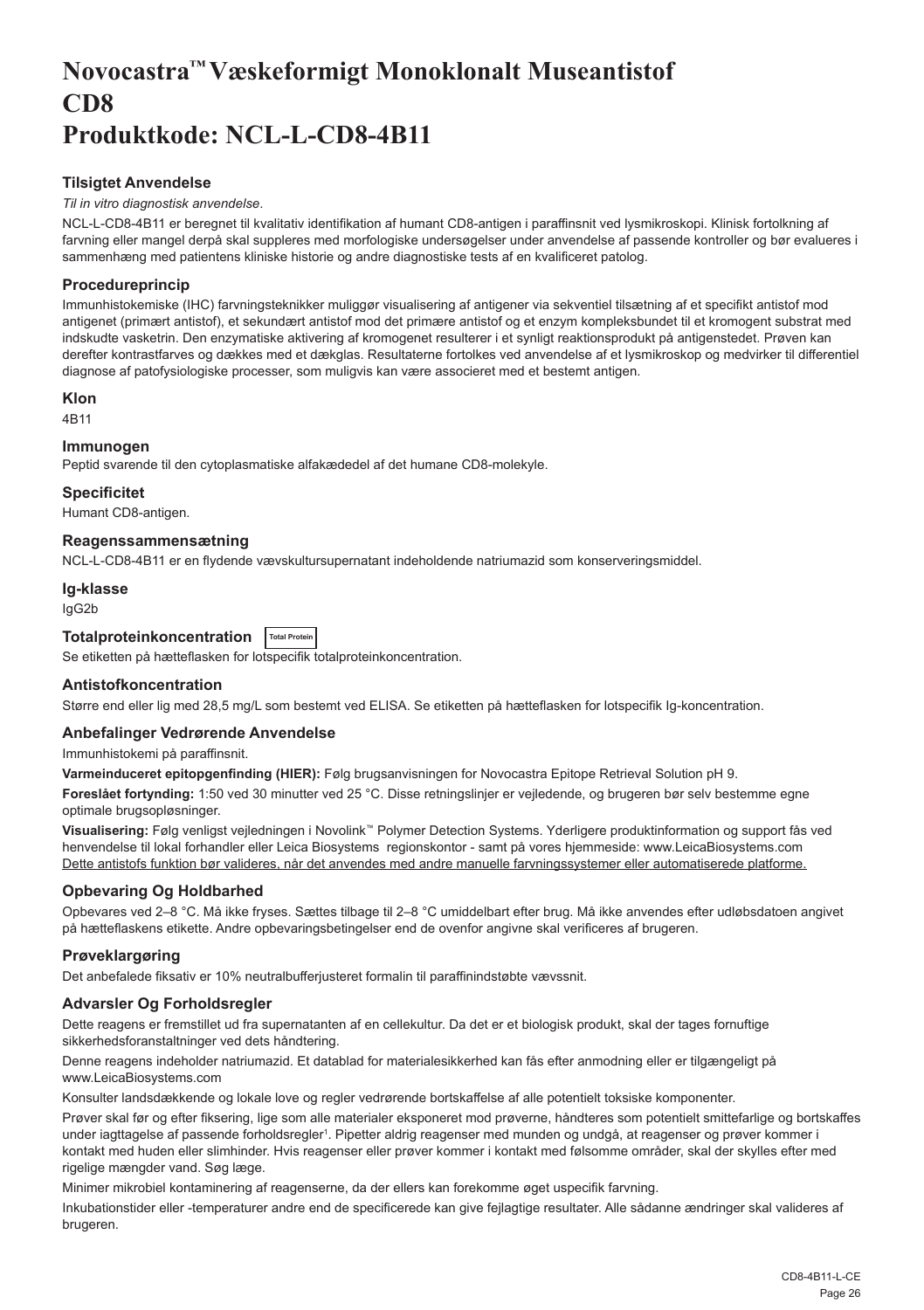# **Kvalitetskontrol**

Forskelle i behandlingen af væv og forskelle i tekniske procedurer i brugerens laboratorium kan frembringe betydeligt varierende resultater og nødvendiggøre regelmæssig udførelse af kontroller på stedet ud over nedenstående procedurer. Kontrollerne skal være friske autopsier/biopsier/kirurgiske prøver fikseret i formalin og behandlet og indstøbt i paraffin så hurtigt som muligt på samme måde som patientprøver.

# **Positiv Vævskontrol**

Anvendes til påvisning af, at vævet er fremstillet korrekt, og at der er anvendt korrekte farvningsteknikker.

Der bør inkluderes en positiv vævskontrol for hvert sæt testbetingelser i hver farvekørsel.

Svagt positivt farvet væv er mere egnet end kraftigt positivt farvet væv til optimal kvalitetskontrol og påvisning af små niveauer af reagensnedbrydning.<sup>2</sup>

Anbefalet positivt kontrolvæv er tonsil.

Hvis den positive vævskontrol ikke udviser positiv farvning, skal resultater af testprøverne kasseres.

# **Negativ Vævskontrol**

Skal undersøges efter den positive vævskontrol for at sikre, at det primære antistof mærker målantigenet specifikt.

Anbefalet negativt kontrolvæv er skeletmuskel.

Alternativt frembyder de mange forskellige celletyper, der er til stede i de fleste vævssnit, ofte negative kontrolsteder, men dette skal verificeres af brugeren.

Uspecifik farvning har, hvis til stede, ofte et diffust udseende. Sporadisk farvning af bindevæv kan ligeledes observeres i vævssnit af væv, der er fikseret for kraftigt i formalin. Anvend intakte celler til fortolkning af farvningsresultaterne. Nekrotiske eller degenererede celler farves ofte mere uspecifikt.<sup>3</sup> Der kan eventuelt ses falske positive resultater, der skyldes non-immunologisk binding af proteiner eller substratreaktionsprodukter. Dette kan ligeledes skyldes endogene enzymer, såsom pseudoperoxidase (erytrocytter), endogen peroxidase (cytochrom C) eller endogent biotin (f.eks. lever, bryst, hjerne, nyre) afhængigt af den anvendte type immunfarve. For at differentiere mellem endogen enzymaktivitet eller uspecifik enzymbinding og specifik immunreaktivitet kan yderligere patientvæv eventuelt farves udelukkende med henholdsvis substratkromogen eller enzymkomplekser (avidin-biotin, streptavidin, mærket polymer) og substratkromogen. Hvis der optræder specifik farvning i den negative vævskontrol, skal resultaterne af patientprøverne kasseres.

# **Negativ Reagenskontrol**

Anvend en uspecifik negativ reagenskontrol i stedet for det primære antistof på et vævssnit af hver patientprøve for at vurdere uspecifik farvning og muliggøre bedre fortolkning af specifik farvning på antigenstedet.

# **Patientvæv**

Eksaminer patientprøver farvet med NCL-L-CD8-4B11 sidst. Intensiteten af positiv farvning bør vurderes i sammenhæng med eventuel uspecifik baggrundsfarvning af den negative reagenskontrol. Som med alle immunhistokemiske tests betyder et negativt resultat, at antigenet ikke blev påvist. Ikke at antigenet var fraværende i de analyserede celler eller det analyserede væv. Om nødvendigt anvendes et panel af antistoffer til identifikation af falske negative reaktioner.

# **Forventede Resultater**

# Normalt væv

Klon 4B11 detekterer CD8-antigenet på celleoverfladen af den cytotoksiske delpopulation af T-celler i thymus, milt, lymfekirtler og tonsil. (Samlet antal evaluerede, normale tilfælde = 44).

# Abnormt væv

Klon 4B11 farvede 3/4 angioimmunoblastiske T-celle-lymfomer. Bortset fra reaktive T-celler sås ingen farvning i diffuse store B-cellelymfomer (0/108), kroniske lymfoblastiske lymfomer (0/12), follikulære lymfomer (0/11), Hodgkins sygdom (0/11), mantle-celle-lymfomer (0/7), anaplastiske storcellede T-celle-lymfomer (0/7), T/NK-celle-lymfomer (0/3), et akut lymfoblastisk B-celle-lymfom (0/1), et primitivt akut lymfoblastisk B/T-celle-lymfom (0/1), et perifert T-celle-lymfom (0/1), et T-celle-lymfom (0/1), et marginalzone-lymfom (0/1), thyreoideatumorer (0/4), lungetumorer (0/4), ovarietumorer (0/4), levertumorer (0/4), hjernetumorer (0/2), øsofageale tumorer (0/2), brysttumorer (0/2), gastriske tumorer (0/2), bløddelstumorer (0/2), tumorer i tungen (0/2), metastaserende tumorer af ukendt oprindelse (0/2), nyretumorer (0/2), tumorer i cervix (0/2), testistumorer (0/2), tumorer i colon (0/2), rektale tumorer (0/2), hudtumorer (0/2), en tumor i larynx (0/1) og en tumor i thymus (0/1). (Samlet antal evaluerede tumortilfælde = 212).

# **NCL-L-CD8-4B11 anbefales til anvendelse som en del af et antistofpanel som en hjælp til karakterisering af T-celleforstyrrelser.**

# **Generelle Begrænsninger**

Immunhistokemi er en diagnostisk proces bestående af mange trin, der omfatter specialiseret uddannelse i valg af passende reagenser, vævsselektion, -fiksering og -behandling samt fremstilling af IHC-objektglas og fortolkning af farvningsresultaterne.

Vævsfarvning er afhængig af håndteringen og behandlingen af vævet inden farvning. Forkert fiksering, frysning, optøning, vask, tørring, opvarmning, sektionering eller kontaminering med andet væv eller andre væsker kan frembringe artefakter, indfangning af antistof eller falske negative resultater. Inkonsistente resultater kan skyldes variationer i fikserings- og indstøbningsmetoder eller irregulariteter indeholdt i vævet.<sup>4</sup>

For kraftig eller ukomplet kontrastfarvning kan gøre korrekt fortolkning af resultaterne vanskelig.

Klinisk fortolkning af farvning eller mangel derpå skal suppleres med morfologiske undersøgelser under anvendelse af passende kontroller og bør evalueres i sammenhæng med patientens kliniske historie og andre diagnostiske tests af en kvalificeret patolog.

Antistoffer fra Leica Biosystems Newcastle Ltd er som angivet beregnet til anvendelse på enten frosne eller paraffinindstøbte vævssnit med specifikke krav til fiksering. Der kan forekomme uventet antigenekspression, navnlig i neoplasmer. Den kliniske fortolkning af alle farvede vævssnit skal indbefatte morfologisk analyse og evaluering af passende kontroller.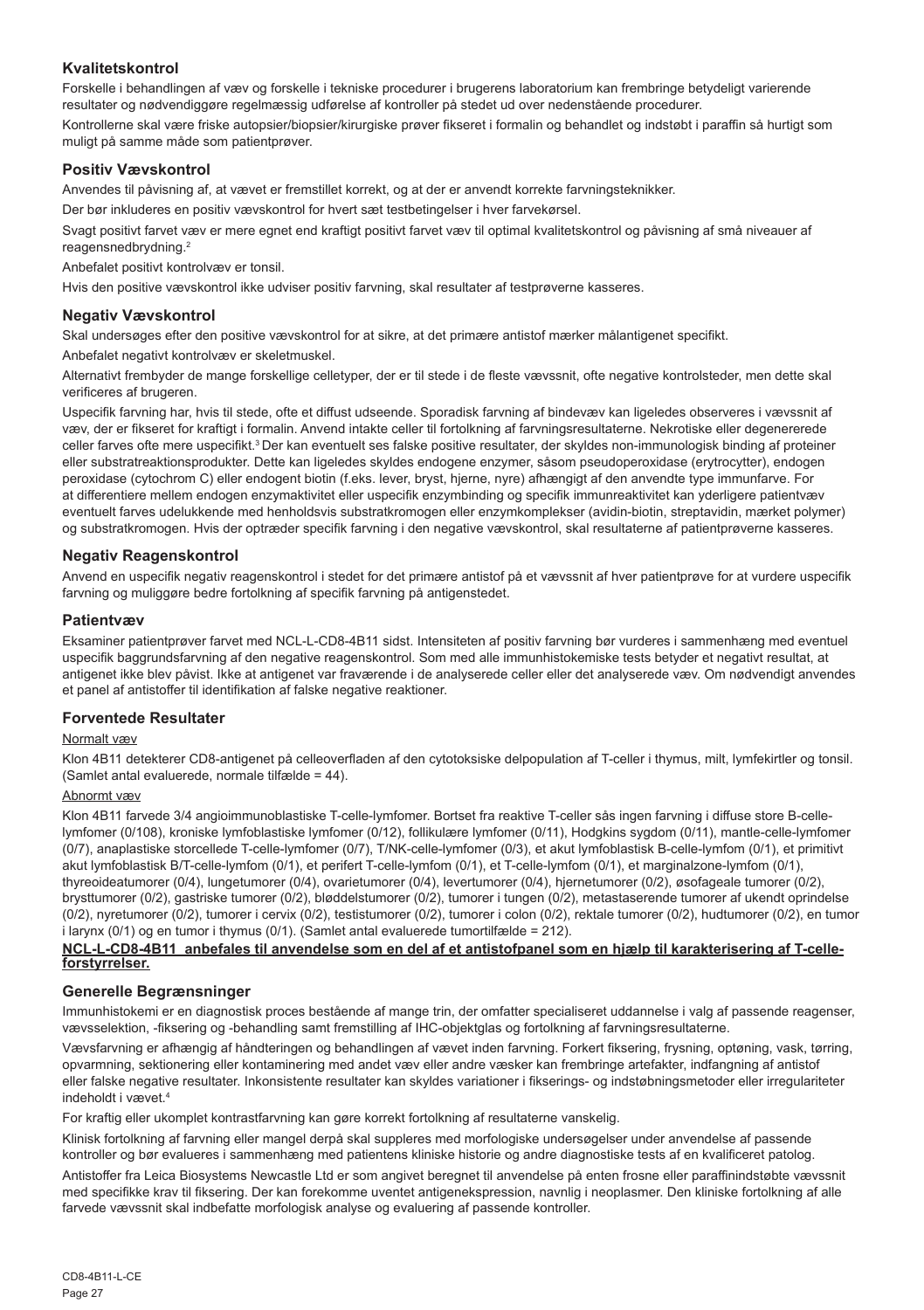# **Bibliografi - Generelt**

- 1. National Committee for Clinical Laboratory Standards (NCCLS). Protection of laboratory workers from infectious diseases transmitted by blood and tissue; proposed guideline. Villanova, P.A. 1991;7(9). Order code M29-P.
- 2. Battifora H. Diagnostic uses of antibodies to keratins: a review and immunohistochemical comparison of seven monoclonal and three polyclonal antibodies. Progress in Surgical Pathology. 6:1–15. eds. Fenoglio-Preiser C, Wolff CM, Rilke F. Field & Wood, Inc., Philadelphia.
- 3. Nadji M, Morales AR. Immunoperoxidase, part I: the techniques and pitfalls. Laboratory Medicine. 1983; 14:767.
- 4. Omata M, Liew CT, Ashcavai M, Peters RL. Nonimmunologic binding of horseradish peroxidase to hepatitis B surface antigen: a possible source of error in immunohistochemistry. American Journal of Clinical Pathology. 1980; 73:626.
- 5. Kemp RA, Black MA, McCall J, et al. T cell subpopulations in lymph nodes may not be predictive of patient outcome in colorectal cancer. Journal of Experimental & Clinical Cancer Research. 2011;30(1):78.
- 6. Michel S, Benner A, Tariverdian M, et al. High density of FOXP3-positive cells infiltrating colorectal cancers with microsatellite instability. British Journal of Cancer. 2008;99(11):1867-1873.
- 7. Williamson SLH, Steward M, Milton I, et al. New monoclonal antibodies to the T cell antigens CD4 and CD8. American Journal of Pathology 1998,152(6):1421-1426.

# **Rettelser Til Tidligere Udgave**

Reagenssammensætning, Total proteinkoncentration, Anbefalinger vedrørende anvendelse, Advarsler og forholdsregler, Forventede resultater.

# **Udgivelsesdato**

05 oktober 2018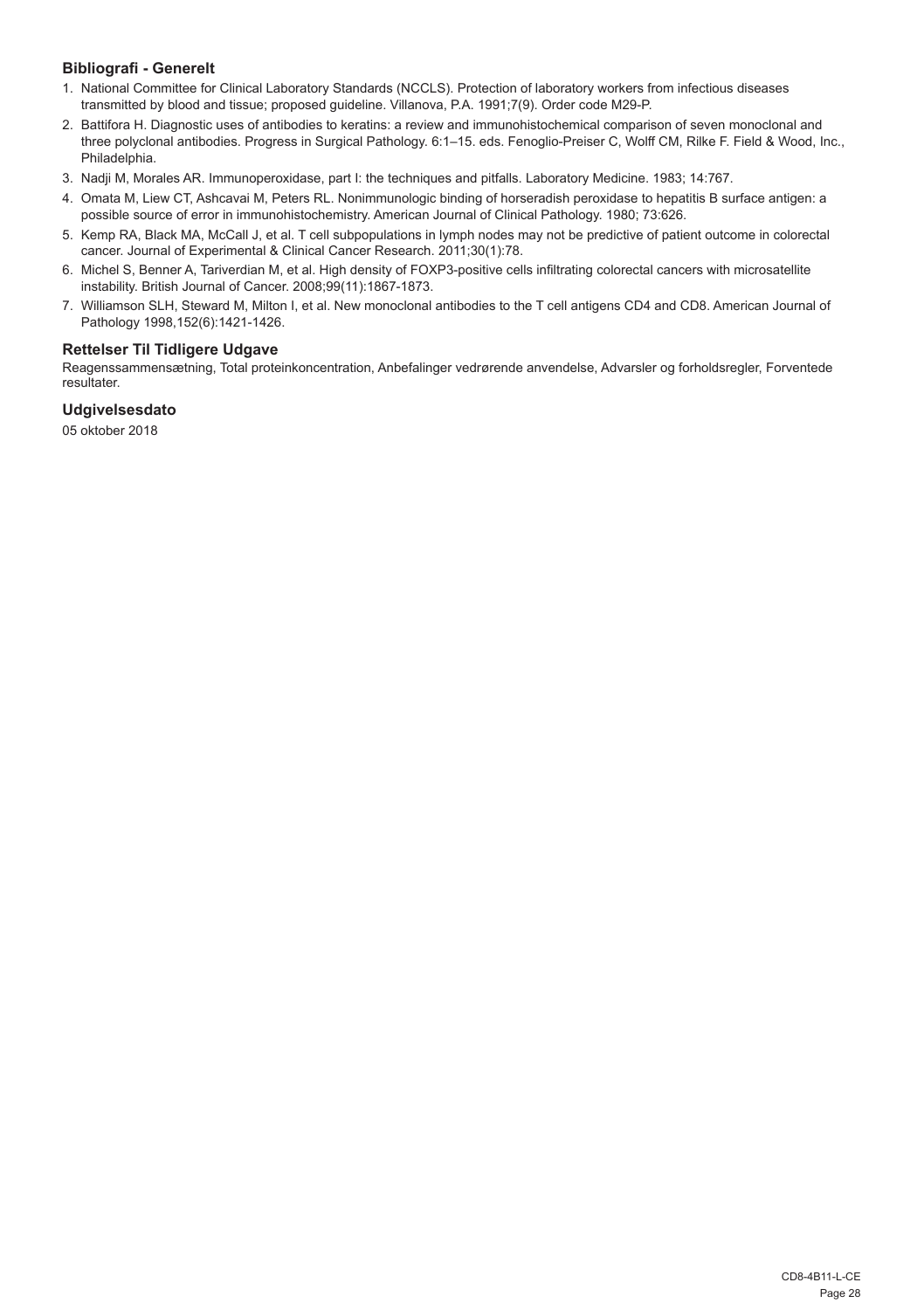# <span id="page-29-0"></span>**Novocastra™ Vloeistof Muis Monoklonaal Antilichaam CD8**

# **Productcode: NCL-L-CD8-4B11**

# **Beoogd Gebruik**

#### *Voor gebruik bij in-vitro-diagnostiek.*

NCL-L-CD8-4B11 is bedoeld voor de kwalitatieve identificatie van humaan CD8-antigeen in paraffinecoupes door middel van lichtmicroscopie. De klinische interpretatie van iedere kleuring of de afwezigheid ervan moet worden aangevuld met morfologisch onderzoek en goede controles. De interpretatie moet worden geëvalueerd door een vakkundige patholoog binnen de context van de klinische geschiedenis van de patiënt en eventueel ander diagnostisch onderzoek.

## **Beginsel van de Procedure**

Immunohistochemische (IHC) kleuringstechnieken maken de visualisatie van antigenen mogelijk via de sequentiële toepassing van een specifiek antilichaam naar het antigen (primaire antilichaam), het secundaire antilichaam naar het primaire antilichaam en een enzymcomplex met een chromogeen substraat met ingevoegde wasstappen. De enzymatische activering van de chromogeenresultaten in een zichtbaar reactieproduct op de antigene plaats. De monsters kunnen dan tegengekleurd en afgedekt zijn. De resultaten worden geïnterpreteerd met een lichtmicroscoop en hulpmiddelen in de differentiële diagnose van pathofysiologische processen, die wel of niet met een specifiek antigen geassocieerd kunnen worden.

### **Kloon**

4B11

# **Immunogeen**

Peptide overeenstemmend met het cytoplasmatische deel van de alfaketen van het humane CD8-molecuul.

### **Specificiteit**

Humaan CD8-antigeen.

### **Reagentiasamenstelling**

NCL-L-CD8-4B11 is een supernatant van de vloeibare weefselkweek die natriumazide bevat als conserveringsmiddel.

# **Ig-klasse**

IgG2b

# **Totale Proteïneconcentratie Total Protein**

Raadpleeg het etiket op de flacon voor de specifieke totale proteïneconcenstratie.

# **Antilichaamconcentratie**

Groter of gelijk aan 28,5 mg/L zoals bepaald door ELISA. Raadpleeg het etiket op de flacon voor de specifieke lg-concenstratie.

#### **Aanbevelingen over het Gebruik**

Immunochemisch op paraffine coupes.

**Door hitte geïnduceerde epitoopversterking (HIER):** Volg de aanwijzingen voor gebruik in Novocastra Epitope Retrieval Solution pH 9. **Aangeranden verdunning:** 1:50 voor 30 minuten bij 25 °C. Dit wordt gezien als een richtlijn en gebruikers dienen hun eigen optimale werkverdunningen te bepalen.

**Visualisatie:** Volg a.u.b. de gebruiksinstructies in de Novolink™ Polymer Detection Systems. Voor meer productinformatie of ondersteuning dient u contact op te nemen uw lokale distributeur of het regionale kantoor van Leica Biosystems , of de website van Leica Biosystems te bezoeken, www.LeicaBiosystems.com

De prestatie van dit antilichaam dient gevalideerd te worden als het wordt gebruikt met andere handmatige kleuringssystemen of automatische platformen.

# **Opslag en Stabiliteit**

Opslaan bij temperaturen van 2–8 °C. Niet bevriezen. Laat het systeem direct na gebruik terugkeren naar een temperatuur van 2–8 °C. Gebruik het product niet meer na de expiratiedatum die op de flacon staat. Opslagcondities andere dan degene die hierboven gespecificeerd zijn, dienen door de gebruiker geverifieerd te.

#### **Voorbereiding van Monsters**

De aanbevolen fixeerstof is 10% neutraal gebufferde formaline voor paraffine ingebedde weefselcoupes.

#### **Waarschuwingen en Voorzorgsmaatregelen**

Deze reagens is voorbereid van het supernatant van de celkweek. Aangezien het biologisch product is, dient u bij het gebruik ervan voorzichtig te werk te gaan.

Deze reagens bevat natriumazide. Een materiaalveiligheidsblad is op verzoek verkrijgbaar bij www.LeicaBiosystems.com

Raadpleeg de richtlijnen van de lokale of nationale overheid voor het afdanken van potentieel giftige componenten.

Monsters moeten voor en na fixatie worden behandeld als potentiële overdragers van infecties en volgens de juiste voorzorgsmaatregelen worden afgedankt. Dit geldt tevens voor alle materialen die aan de monsters zijn blootgesteld.<sup>1</sup>

Reagentia mogen nooit met de mond worden gepipetteerd. Daarnaast moet contact tussen de huid en het slijmvlies met reagentia en monsters worden vermeden.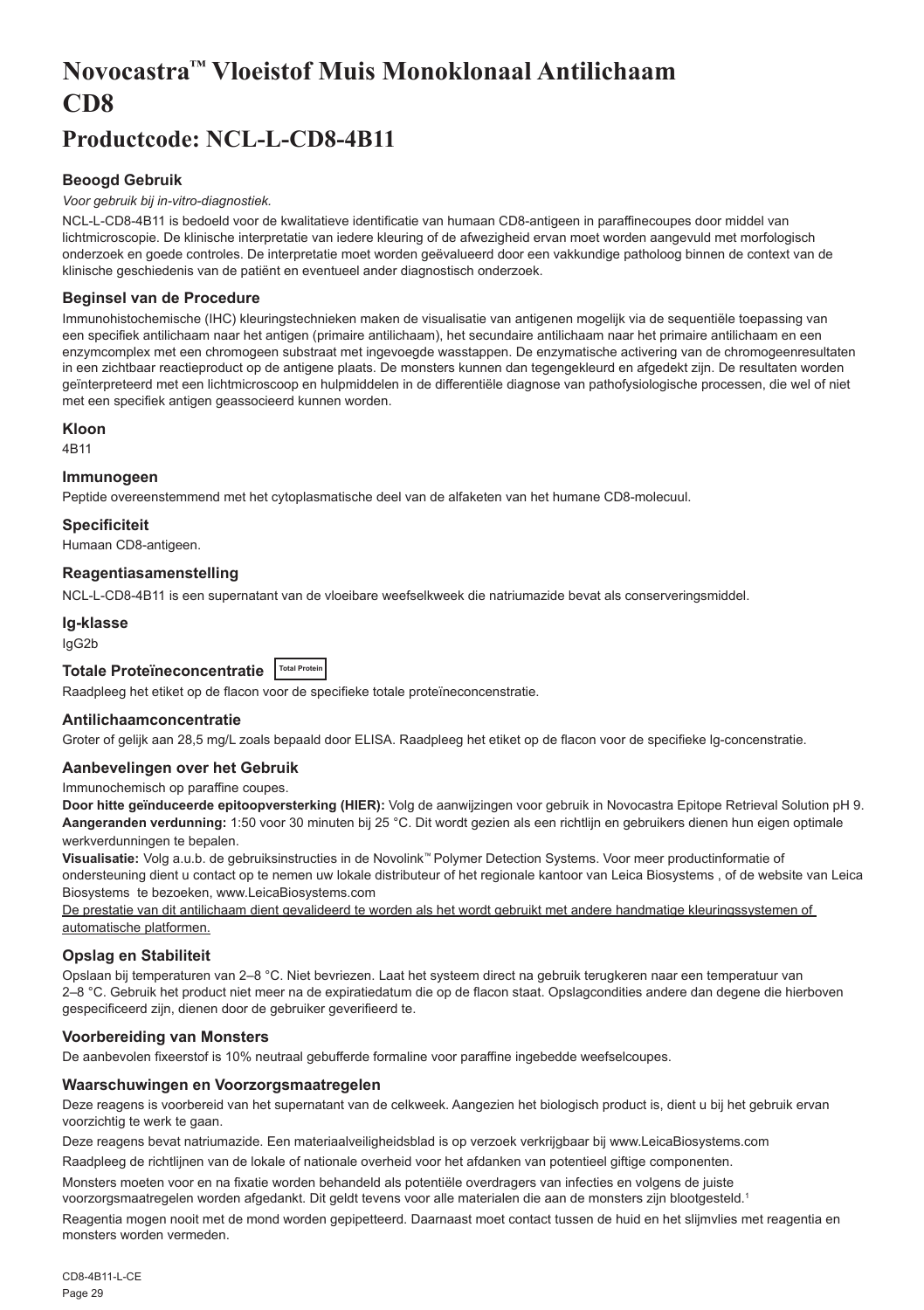Als reagentia of monsters in contact komen met gevoelige gebieden, moet u deze gebieden wassen met een ruime hoeveelheid water. Neem contact op met een arts.

Minimaliseer de kans van microbacteriële contaminatie van reagentia. Als u dit niet doet, kan er een toename van niet-specifieke kleuring optreden.

Incubatietijden of temperaturen die afwijken van degenen die gespecificeerd zijn, kunnen tot onjuiste resultaten leiden. Iedere dergelijke verandering moet door de gebruiker gevalideerd worden.

## **Kwaliteitscontrole**

Verschillen in het verwerken van weefsel en technische procedures in het laboratorium van de gebruiker kunnen zorgen voor een aanzienlijke variabiliteit van de resultaten. Dit vereist een regulier gebruik van bedrijfseigen controles naast de volgende procedures. De controles moeten verse autopsie-, biopsie-, of chirurgische monsters omvatten, en zo snel mogelijk formaline gefixeerd en in paraffinewax ingebed worden, op dezelfde manier als de patiëntmonster(s).

# **Positieve Weefselcontrole**

Wordt gebruikt om correct voorbereide weefsels en goede kleuringstechnieken aan te duiden.

Er dient een positieve weefselcontrole opgenomen te worden voor iedere set testcondities in iedere kleuringsrun.

Voor een optimale kwaliteitscontrole en voor het detecteren van geringe niveaus van reagensdegredatie, is weefsel met zwakke positieve kleuring beter geschikt dan weefsel met sterke positieve kleuring.<sup>2</sup>

Aanbevolen positief controleweefsel is tonsil.

Als de positieve weefselcontrole geen positieve kleuring vertoont, moeten de resultaten met de testmonsters als ongeldig worden beschouwd.

# **Negatieve Weefselcontrole**

Dient onderzocht te worden na de positieve weefselcontrole om de specificiteit te verifiëren van de labeling van het doelantigen door het primaire antilichaam.

Aanbevolen negatief controleweefsel is skeletspier.

Daarnaast leveren de verscheidenheid aan celtypen, die in de meeste weefselcoupes aanwezig zijn, regelmatig negatieve controlelocaties op, maar dit dient door de gebruiker geverifieerd te worden. Niet-specifieke kleuring, indien aanwezig, heeft meestal een diffuus uiterlijk.

Daarnaast kan in coupes sporadische kleuring van bindweefsel worden geobserveerd. Dit treedt op als gevolg van overdadig fixeren van weefsel met formaline. Maak voor de interpretatie van kleuringsresultaten gebruik van intacte cellen. Necrotische of gedegenereerde cellen kunnen vaak een niet-specifieke kleuring vertonen.3

Er kan sprake zijn van fout-positieven als gevolg van niet-immunologische binding van eiwitten of substraatreactieproducten. Zij kunnen ook veroorzaakt worden door endogene enzymen zoals pseudoperoxidase (erythrocyten), endogene peroxidase (cytochroom C), of endogene biotine (bijv. lever, borst, hersenen, nieren), afhankelijk van het type immunokleuring dat gebruikt wordt.

Om endogene enzymen of niet-specifieke binding van enzymen van specifieke immunoreactiviteit te differentiëren, kan het zijn dat extra patiëntweefsels exclusief gekleurd wordt met substraat chromogeen of enzymcomplexen (avidine-biotine, streptavidine, gelabeld polymeer) en respectievelijk substraat-chromogeen. Indien specifieke kleuring binnen het interne negatieve controleweefsel optreedt, moeten de resultaten die met de patiëntmonsters zijn verkregen als ongeldig worden beschouwd.

#### **Negatieve Reagenscontrole**

Gebruik een niet-specifieke negatieve reagenscontrole in plaats van het primaire antilichaam met een coupe van ieder patiëntmonster, om een niet-specifieke kleuring te evalueren en een betere interpretatie te krijgen van de specifieke kleuring op de antigene plaats.

# **Patiëntweefsel**

Onderzoek de gekleurde patiëntmonsters met NCL-L-CD8-4B11. De positieve kleuringsintensiteit moet worden geëvalueerd binnen de context van iedere niet-specifieke achtergrondkleuring van de negatieve reagenscontrole. Net zoals bij elke immunohistochemische test betekent een negatief resultaat dat het antigeen niet is gedetecteerd. Het betekent dus niet dat het antigeen afwezig was in de geanalyseerde cellen/het geanalyseerde weefsel. Gebruik een panel van antilichamen om de verkeerd-negatieve reacties te identificeren.

# **Verwachte Resultaten**

## Normale weefsels

Kloon 4B11 detecteert het CD8-antigeen op het celoppervlak van de cytotoxische subpopulatie van T-cellen in thymus, milt, lymfeknopen en tonsil. (Totaal aantal beoordeelde normale gevallen = 44).

# Abnormale weefsels

Kloon 4B11 kleurde 3/4 angio-immunoblastaire T-cellymfomen. Behalve voor reactieve T-cellen werd er geen kleuring gedetecteerd in diffuus grootcellig B-cellymfoom (0/108), chronisch lymfocytair lymfoom (0/12), folliculair lymfoom (0/11), ziekte van Hodgkin (0/11), mantelcellymfoom (0/7), anaplastisch grootcellig T-cellymfoom (0/7), T/NK-cellymfoom (0/3), een acuut lymfoblastair B-cellymfoom (0/1), een primitief acuut lymfoblastair B/T-cellymfoom (0/1), een perifeer T-cellymfoom (0/1), een T-cellymfoom (0/1), een lymfoom van de marginale zone (0/1), thyroïdtumoren (0/4), longtumoren (0/4), ovariumtumoren (0/4), levertumoren (0/4), hersentumoren (0/2), oesofagustumoren (0/2), borsttumoren (0/2), maagtumoren (0/2), wekedelentumoren (0/2), tongtumoren (0/2), metastatische tumoren van onbekende oorspong (0/2), niertumoren (0/2), cervixtumoren (0/2), testikeltumoren (0/2), colontumoren (0/2), rectumtumoren (0/2), huidtumoren (0/2), een tumor van de larynx (0/1) en een tumor van de thymus (0/1). (Totaal aantal beoordeelde tumorgevallen = 212).

#### **NCL-L-CD8-4B11 wordt aanbevolen voor gebruik als onderdeel van een panel antilichamen als hulpmiddel bij de karakterisering van T-celaandoeningen.**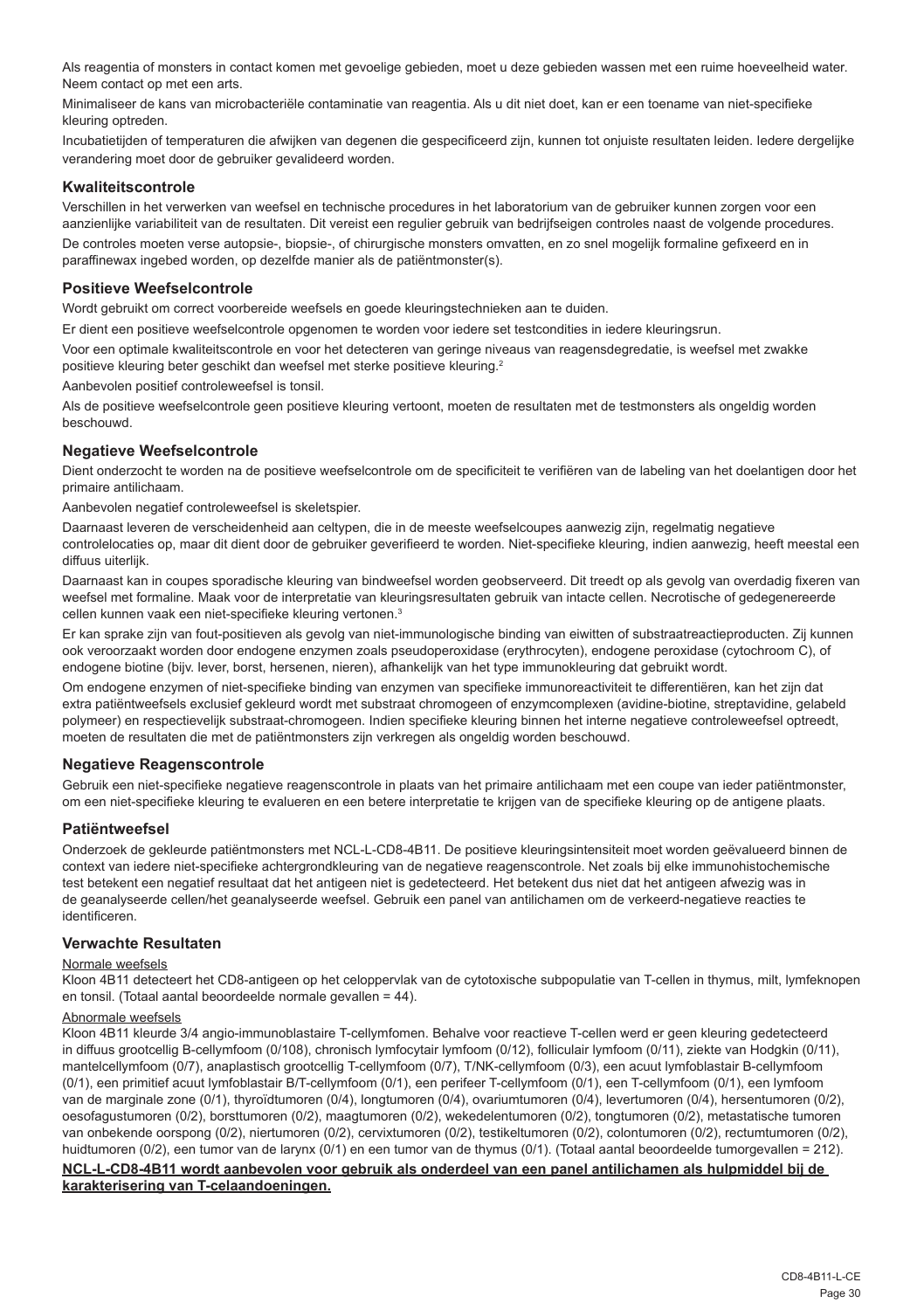# **Algemene Beperkingen**

Immunohistochemie is een diagnoseproces van meerdere stappen dat uit een gespecialiseerde training bestaat in het selecteren van de desbetreffende reagentia; weefselselectie, fixatie en verwerking; voorbereiding van de IHC-objectglaasjes; en de interpretatie van de kleuringsresultaten. Weefselkleuring is afhankelijk van het gebruik en de verwerking van het weefsel vóór het aanbrengen van de kleuring. Een onjuiste manier van fixeren, invriezen, ontdooien, wassen, drogen, verwarmen en opdelen of contaminatie met andere weefsels of vloeistoffen kunnen leiden tot artefacten, het vastzitten van antilichamen of fout-negatieven. Inconsistente resultaten kunnen het gevolg zijn variaties in de methoden die voor het fixeren en inbedden worden gebruikt of van inherente onregelmatigheden binnen het weefsel.<sup>4</sup>

Overmatige of onvolledige tegenkleuring kan een correcte interpretatie van de resultaten in te weg zitten.

De klinische interpretatie van iedere kleuring of de afwezigheid ervan moet worden aangevuld met morfologisch onderzoek en goede controles. De interpretatie moet worden geëvalueerd door een vakkundige patholoog binnen de context van de klinische geschiedenis van de patiënt en eventueel ander diagnostisch onderzoek.

Antilichamen van Leica Biosystems Newcastle Ltd zijn bedoeld voor gebruik, zoals aangegeven, op bevroren of paraffine ingebedde coupes met specifieke fixatie-eisen. Er kan een onverwachte antigenexpressie optreden, met name in neoplasma's. De klinische interpretatie van ieder gekleurde weefselcoupe moet morfologische analyses bevatten en de evaluatie van de juiste controles.

# **Algemene Literatuurlijst**

- 1. National Committee for Clinical Laboratory Standards (NCCLS). Protection of laboratory workers from infectious diseases transmitted by blood and tissue; proposed guideline. Villanova, P.A. 1991; 7(9). Order code M29-P.
- 2. Battifora H. Diagnostic uses of antibodies to keratins: a review and immunohistochemical comparison of seven monoclonal and three polyclonal antibodies. Progress in Surgical Pathology. 6:1–15. eds. Fenoglio-Preiser C, Wolff CM, Rilke F. Field & Wood, Inc., **Philadelphia**
- 3. Nadji M, Morales AR. Immunoperoxidase, part I: the techniques and pitfalls. Laboratory Medicine. 1983; 14:767.
- 4. Omata M, Liew CT, Ashcavai M, Peters RL. Nonimmunologic binding of horseradish peroxidase to hepatitis B surface antigen: a possible source of error in immunohistochemistry. American Journal of Clinical Pathology. 1980; 73:626.
- 5. Kemp RA, Black MA, McCall J, et al. T cell subpopulations in lymph nodes may not be predictive of patient outcome in colorectal cancer. Journal of Experimental & Clinical Cancer Research. 2011;30(1):78.
- 6. Michel S, Benner A, Tariverdian M, et al. High density of FOXP3-positive cells infiltrating colorectal cancers with microsatellite instability. British Journal of Cancer. 2008;99(11):1867-1873.
- 7. Williamson SLH, Steward M, Milton I, et al. New monoclonal antibodies to the T cell antigens CD4 and CD8. American Journal of Pathology 1998,152(6):1421-1426.

# **Aanpassingen ten opzichte van Vorige Editie**

Samenstelling van het reagens, Totale eiwitconcentratie, Aanbevelingen voor gebruik, Waarschuwingen en voorzorgsmaatregelen, Verwachte resultaten.

### **Publicatiedatum**

05 oktober 2018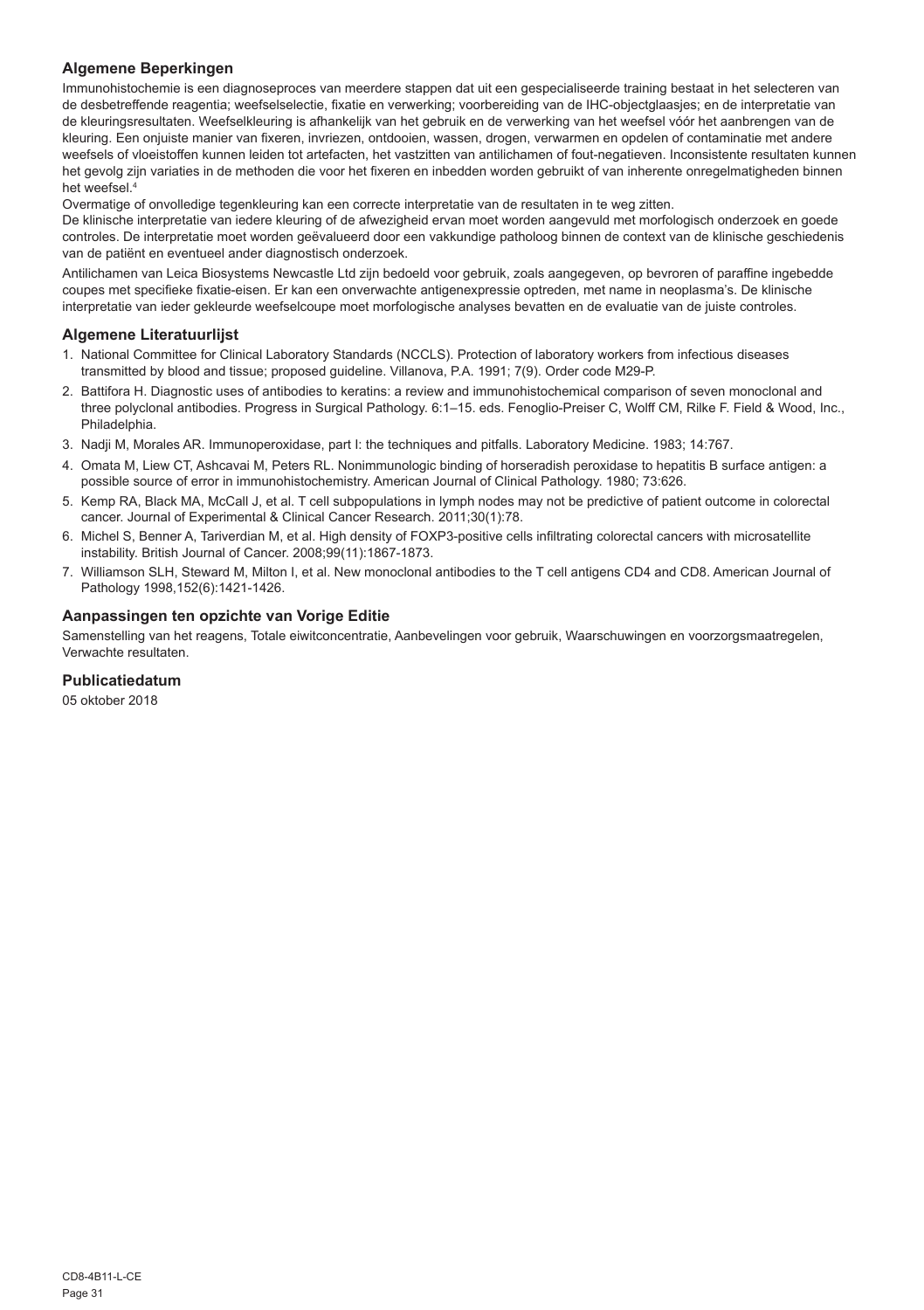# <span id="page-32-0"></span>**Novocastra™ Flytende Monoklonalt Antistoff Fra Mus CD8**

# **Produktkode: NCL-L-CD8-4B11**

# **Tiltenkt bruk**

#### *Til in vitro-diagnostisk bruk.*

NCL-L-CD8-4B11 skal brukes til kvalitativ identifikasjon av humant CD8-antigen i parafinsnitt ved lysmikroskopi. Den kliniske tolkningen av farge eller manglende farge skal suppleres med morfologiske undersøkelser og bruk av egnede kontroller, og bør evalueres av en kvalifisert patolog i lys av pasientens kliniske historie og eventuelle andre diagnostiske tester.

# **Prosedyreprinsipp**

Immunhistokjemiske (IHC) fargingsteknikker gjør det mulig å se antigener via en sekvensiell tilsetning av et bestemt antistoff mot antigenet (primært antistoff), et sekundært antistoff mot det primære antistoffet og et enzymkompleks med et kromogent substrat med innskutte vasketrinn. Den enzymatiske aktiveringen av kromogenet gir et synlig reaksjonsprodukt på antigenstedet. Prøven kan deretter kontrastfarges og dekkes med et dekkglass. Resultatene fortolkes ved hjelp av et lysmikroskop og medvirker til differensialdiagnose av patofysiologiske prosesser som muligens kan være assosiert med et bestemt antigen.

#### **Klon**

4B11

# **Immunogen**

Peptid svarende til den cytoplasmiske alfakjededelen av det humane CD8-molekylet.

#### **Spesifisitet**

Humant CD8-antigen.

#### **Reagenssammensetning**

NCL-L-CD8-4B11 er en flytende vevskultursupernatant som inneholder natriumazid som konserveringsmiddel.

#### **Ig-klasse**

IgG2b

#### **Totalproteinkonsentrasjon Total Protein**

Se etiketten på hetteglasset for lotspesifikk totalproteinkonsentrasjon.

#### **Antistoffkonsentrasjon**

Større enn eller tilsvarende 28,5 mg/L i henhold til ELISA. Se etiketten på hetteglasset for lotspesifikk Ig-konsentrasjon.

#### **Anbefalinger for Bruk**

Immunhistokjemi på parafinsnitt.

**Varmeindusert epitopgjenvinning (HIER):** Følg bruksanvisningen for Novocastra Epitope Retrieval Solution pH 9.

**Foreslått fortynning:** 1:50 i 30 minutter ved 25 °C. Disse retningslinjene er veiledende, og brukeren bør selv bestemme egne optimale bruksfortynninger.

**Visualisering:** Følg bruksanvisningen for Novolink™ Polymer Detection Systems. Ønsker du ytterligere produktinformasjon eller -støtte, kan du ta kontakt med den lokale forhandleren eller regionkontoret til Leica Biosystems , eller på nettsidene til Leica Biosystems, www.LeicaBiosystems.com

Ytelsen til dette antistoffet bør valideres ved bruk av andre manuelle fargingssystemer eller automatiske systemer.

# **Oppbevaring og Stabilitet**

Oppbevares ved 2–8 °C. Må ikke fryses. Returneres til 2–8 °C umiddelbart etter bruk. Må ikke brukes etter utløpsdatoen angitt på produktetiketten. Andre oppbevaringsbetingelser må valideres av brukeren.

#### **Klargjøring av Prøver**

Anbefalt fiksativ er 10 % nøytralbufret formalin for parafinlagrede vevssnitt.

# **Advarsler og Forholdsregler**

Denne reagensen er laget av supernatanten fra en cellekultur. Dette er et biologisk produkt som må behandles deretter. Denne reagensen inneholder natriumazid. Dataark om materialsikkerhet (MSDS) er tilgjengelig på forespørsel eller kan lastes ned fra www.LeicaBiosystems.com

Følg nasjonale og lokale forskrifter for avhending av komponenter som kan være giftige.

Prøver (før og etter fiksering) og alt materiale som eksponeres for dem, skal behandles som potensielt smittefarlig og kasseres i samsvar med gjeldende forholdsregler.<sup>1</sup>

Hold aldri pipetter med reagens i munnen, og unngå at hud og slimhinner kommer i kontakt med reagenser og prøver.

Hvis reagenser eller prøver kommer i kontakt med følsomme områder, skal de skylles med rikelig vann. Kontakt lege.

Reduser mikrobiell kontaminering av reagensene til et minimum, ellers kan det forekomme økt uspesifisert farging.

Inkubasjonstider eller temperaturer som er annerledes enn det som er angitt, kan gi unøyaktige resultater. Slike endringer må valideres av brukeren.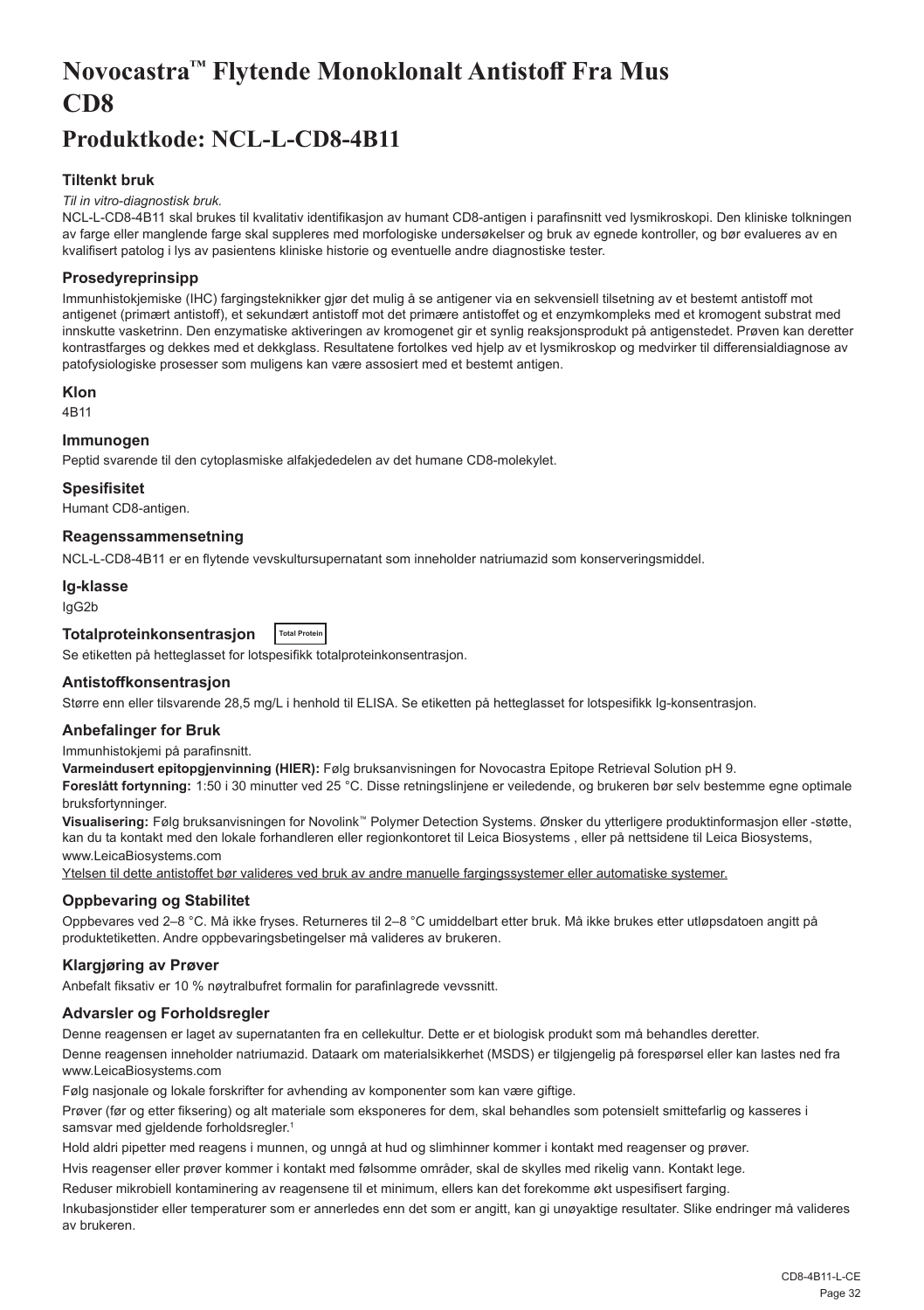# **Kvalitetskontroll**

Forskjeller i behandlingen av vev og forskjeller i tekniske prosedyrer i brukerens laboratorium kan gi signifikant varierte resultater, og det kan være nødvendig å foreta kontroller på stedet i tillegg til prosedyrene angitt nedenfor.

Kontrollene skal være nye autopsi-/biopsi-/kirurgiske prøver, formalinfikserte, behandlede og parafinlagrede så snart som mulig, på samme måte som pasientprøver.

## **Positiv Vevskontroll**

Brukes for å påvise korrekt vevspreparering og fargeteknikker.

Én positiv vevskontroll bør inkluderes for hvert sett med testbetingelser i hver fargerunde.

Svakt positivt farget vev er mer egnet enn kraftig positivt farget vev til optimal kvalitetskontroll og påvisning av små nivåer reagensnedbrytning.<sup>2</sup>

Anbefalt positivt kontrollvev er tonsill.

Hvis den positive vevskontrollen ikke viser positiv farging, skal resultatene til testprøvene anses som ugyldige.

## **Negativ Vevskontroll**

Skal undersøkes etter den positive vevskontrollen for å sikre at det primære antistoffet merker målantigenet spesifikt.

Anbefalt negativt kontrollvev er skjelettmuskel.

Alternativt har de mange ulike celletypene som finnes i de fleste vevssnittene ofte negative kontrollsteder, men dette må verifiseres av brukeren. Uspesifikk farging, hvis dette er aktuelt, har ofte et diffust utseende.

Sporadisk farging av bindevev kan på samme måte observeres i snitt fra vev som er fiksert for kraftig i formalin. Bruk intakte celler for å tolke fargeresultatene. Nekrotiske eller degenererte celler kan ofte farges uspesifikt.<sup>3</sup>

Falske positive resultater kan skyldes ikke-immunologisk binding av proteiner eller substratreaksjonsprodukter. Dette kan også skyldes endogene enzymer som pseudoperoksidase (erytrocytter), endogen peroksidase (cytokrom C) eller endogent biotin (f.eks. lever, bryst, hjerne, nyre), avhengig av anvendt type immunfarge.

For å differensiere endogen enzymaktivitet eller uspesifikk enzymbinding og spesifikk immunreaktivitet kan ytterligere pasientvev eventuelt farges kun med henholdsvis substratkromogen eller enzymkomplekser (avidin-biotin, streptavidin, merket polymer) og substratkromogen. Hvis det skjer spesifikk farging i den negative vevskontrollen, må resultatene for pasientprøvene anses som ugyldige.

### **Negativ reagenskontroll**

Bruk en uspesifikk negativ reagenskontroll i stedet for det primære antistoffet på et snitt av hver pasientprøve for å vurdere uspesifikk farging og for å muliggjøre bedre fortolkning av spesifikk farging på antigenstedet.

#### **Pasientvev**

Undersøk pasientprøver farget med NCL-L-CD8-4B11 sist. Intensiteten av positiv farging bør vurderes i sammenheng med eventuell uspesifikk bakgrunnsfarging av den negative reagenskontrollen. Som med alle immunhistokjemiske tester, betyr et negativt resultat at antigenet ikke ble påvist, ikke at antigenet var fraværende i de analyserte cellene/vevet. Om nødvendig kan man bruke et panel av antistoffer for å identifisere falske negative reaksjoner.

#### **Forventede Resultater**

#### Normalt Vev

Klon 4B11 detekterer antigenet CD8 på celleoverflaten i den cytotoksiske subpopulasjonen av T-celler i thymus, milt, lymfeknuter og tonsill. (Totalt antall evaluerte normale tilfeller = 44).

#### Abnormalt Vev

Klon 4B11 farget 3/4 angioimmunoblastiske T-cellelymfomer. Med unntak av reaktive T-celler, ble ingen farging detektert ved diffuse store B-cellelymfomer (0/108), kroniske lymfocytære lymfomer (0/12), follikulære lymfomer (0/11), Hodgkins sykdom (0/11), mantelcellelymfomer (0/7), anaplastiske storcellede T-cellelymfomer (0/7), T/NK-cellelymfomer (0/3), en akutt B-lymfoblastisk lymfom (0/1), en primitiv akutt B/T-lymfoblastisk lymfom (0/1), en perifer T-cellelymfom (0/1), en T-cellelymfom (0/1), en marginalsonelymfom (0/1), thyreoideatumorer (0/4), lungetumorer (0/4), ovarietumorer (0/4), levertumorer (0/4), hjernetumorer (0/2), tumorer i spiserør (0/2), brysttumorer (0/2), magetumorer (0/2), bløtvevstumorer (0/2), tumorer i tunge (0/2), metastatiske tumorer av ukjent opprinnelse (0/2), nyretumorer (0/2), tumorer i livmorhals (0/2), testikkeltumorer (0/2), tumorer i kolon (0/2), tumorer i rektum (0/2), hudtumorer (0/2), en tumor i larynx (0/1) og en tumor i thymus (0/1). (Totalt antall evaluerte tumortilfeller = 212).

# **NCL-L-CD8-4B11 anbefales til bruk som en del av et antistoffpanel for å avhjelpe karakterisering av T-cellelidelser.**

#### **Generelle Begrensninger**

Immunhistokjemi er en diagnostisk prosess i flere trinn som omfatter spesialutdanning i valg av egnede reagenser, vevsseleksjon, -fiksering og -behandling samt preparering av IHC-objektglass og tolking av fargeresultater.Vevsfarging avhenger av håndteringen og behandlingen av vevet før fargingen. Feil fiksering, frysing, tining, vasking, tørking, oppvarming, snitting eller kontaminering med annet vev eller væsker kan gi artefakter, innfanging av antistoffer eller falske negative resultater. Inkonsekvente resultater kan skyldes variasjoner ved fiksering eller innstøpningsmetoder eller iboende uregelmessigheter i vevet.<sup>4</sup>

Overdreven eller ufullstendig motfarging kan også gjøre det vanskelig å tolke resultatene riktig.

Den kliniske tolkningen av farge eller manglende farge skal suppleres med morfologiske undersøkelser og bruk av egnede kontroller, og bør evalueres av en kvalifisert patolog i lys av pasientens kliniske historie og eventuelle andre diagnostiske tester.

Antistoffer fra Leica Biosystems Newcastle Ltd skal brukes, som angitt, på enten frosne eller parafinlagrede snitt med spesifikke krav til fiksering. Uventet antigenekspresjon kan forekomme, spesielt i neoplasma. Den kliniske tolkningen av fargede vevssnitt må omfatte morfologiske analyser og evaluering av egnede kontroller.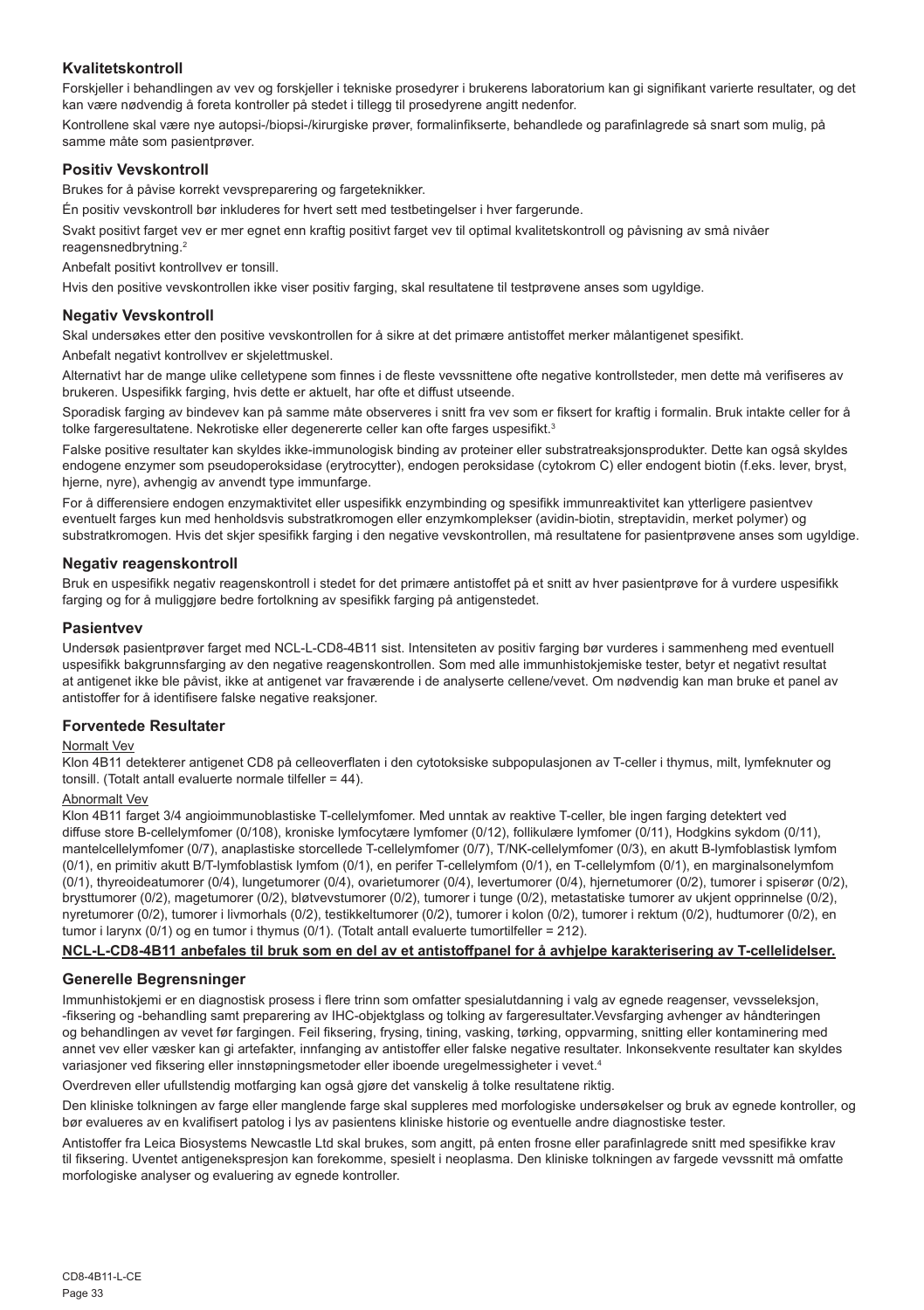# **Bibliografi – Generelt**

- 1. National Committee for Clinical Laboratory Standards (NCCLS). Protection of laboratory workers from infectious diseases transmitted by blood and tissue; proposed guideline. Villanova, P.A. 1991; 7(9). Order code M29-P.
- 2. Battifora H. Diagnostic uses of antibodies to keratins: a review and immunohistochemical comparison of seven monoclonal and three polyclonal antibodies. Progress in Surgical Pathology. 6:1–15. eds. Fenoglio-Preiser C, Wolff CM, Rilke F. Field & Wood, Inc., Philadelphia.
- 3. Nadji M, Morales AR. Immunoperoxidase, part I: the techniques and pitfalls. Laboratory Medicine. 1983; 14:767.
- 4. Omata M, Liew CT, Ashcavai M, Peters RL. Nonimmunologic binding of horseradish peroxidase to hepatitis B surface antigen: a possible source of error in immunohistochemistry. American Journal of Clinical Pathology. 1980; 73:626.
- 5. Kemp RA, Black MA, McCall J, et al. T cell subpopulations in lymph nodes may not be predictive of patient outcome in colorectal cancer. Journal of Experimental & Clinical Cancer Research. 2011;30(1):78.
- 6. Michel S, Benner A, Tariverdian M, et al. High density of FOXP3-positive cells infiltrating colorectal cancers with microsatellite instability. British Journal of Cancer. 2008;99(11):1867-1873.
- 7. Williamson SLH, Steward M, Milton I, et al. New monoclonal antibodies to the T cell antigens CD4 and CD8. American Journal of Pathology 1998,152(6):1421-1426.

# **Endringer i forhold til Forrige Utgave**

Reagenssammensetning, Total proteinkonsentrasjon, Anbefalinger for bruk, Advarsler og forsiktighetsregler, Forventede resultater.

# **Utgivelsesdato**

05 oktober 2018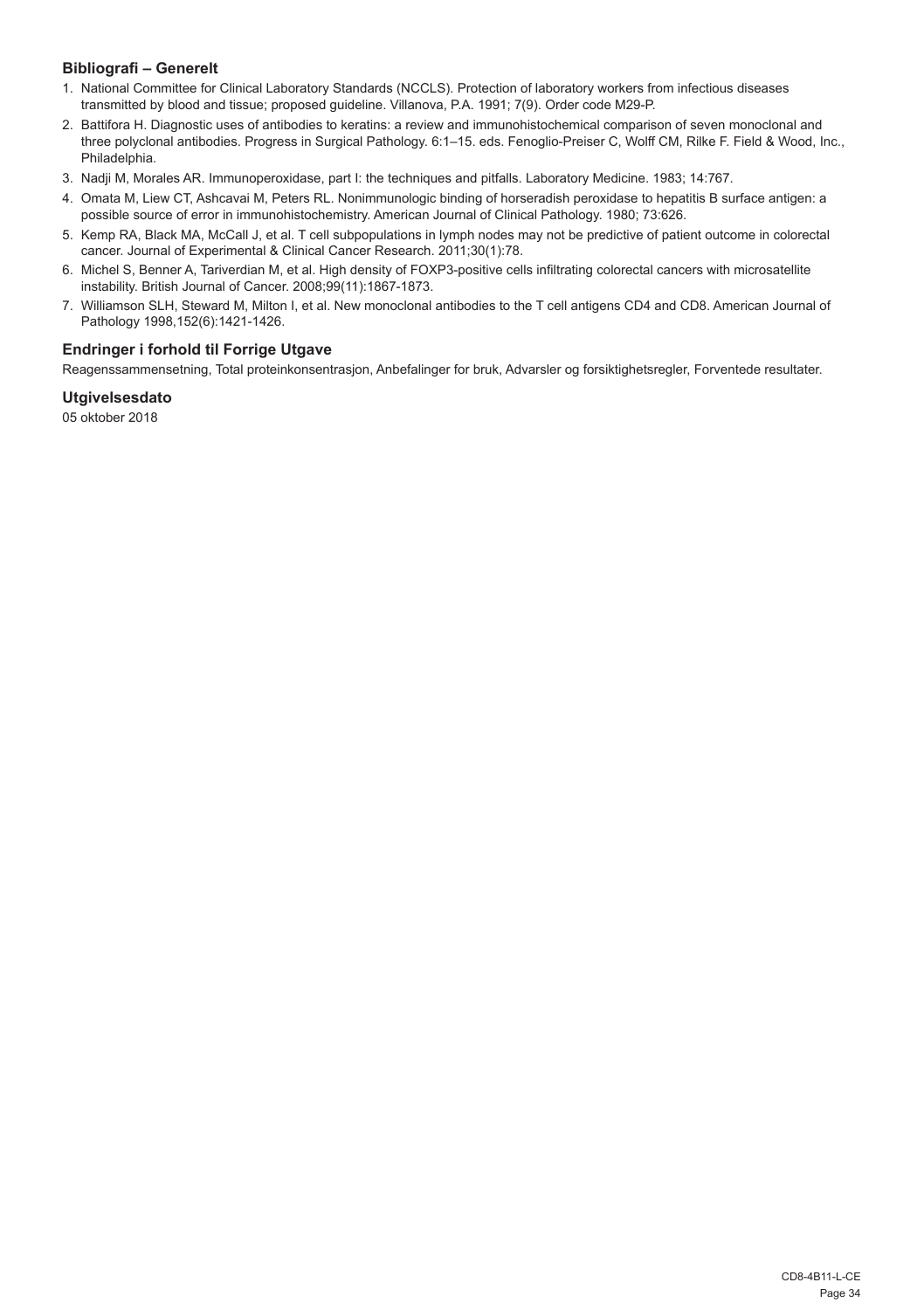# <span id="page-35-0"></span>**Novocastra™ Likit Monoklonal Fare Antikor CD8 Ürün Kodu: NCL-L-CD8-4B11**

# **Kullanım Amacı**

#### *In vitro diagnostik kullanımı için.*

NCL-L-CD8-4B11, parafin bölümlerindeki insan CD8 antijeninin ışık mikroskopisi ile nitel tanımlanması için tasarlanmıştır. Herhangi bir boyamanın mevcut olması veya olmaması ile ilgili klinik yorumlama, uygun kontroller kullanılarak morfolojik çalışmalarla tamamlanmalıdır ve hastanın klinik geçmişi ve diğer diagnostik testler kapsamında kalifiye bir patolojist tarafından değerlendirilmelidir.

### **Prosedür Prensibi**

İmmünohistokimyasal (IHC) boyama teknikleri, spesifik bir antikorun antijene (primer antikor), ikincil bir antikorun primer antikora ve bir enzim kompleksinin kromojenik bir substrat ile arada yıkama adımları olacak şekilde sekansiyel olarak uygulanmasıyla antijenlerin görselleştirilmesini sağlar. Kromojenin enzimatik aktivasyonu, antijen bölgede görünür bir reaksiyon prodüktü ile sonuçlanır. Numune bu durumda karşıt boyanabilir ve lamellenebilir. Sonuçlar, bir ışık mikroskopu kullanılarak yorumlanır ve özel bir antijenle birleştirilebilen veya birleştirilemeyen patofizyolojik işlemlerin ayırıcı tanısına yardımcı olur.

#### **Clone**

4B11

### **İmmünojen**

İnsan CD8 molekülünün alfa zincir sitoplazmik kısmına karşılık gelen peptit.

#### **Spesifite**

İnsan CD8 antijeni.

# **Reagent Kompozisyonu**

NCL-L-CD8-4B11, prezervatif olarak sodyum azit içeren supernatant bir likit doku kültürüdür.

### **Ig Sınıfı**

IgG2b

# **Toplam Protein Konsantrasyonu Total Protein**

Lota özel toplam protein konsantrasyonu için viyal etiketine başvurun.

#### **Antikor Konsantrasyonu**

ELISA tarafından belirlendiği gibi 28,5 mg/L'ye eşit veya bu değerden yüksek. Lota özel lg konsantrasyonu için viyal etiketine başvurun.

#### **Kullanım Tavsiyeleri**

Parafin seksiyonlarında immünohistokimya.

**Isı İle Endüklenen Epitop Alımı (HIER):** Novocastra Epitope Retrieval Solution pH 9 içinde kullanım için lütfen talimatları takip edin. **Önerilen dilüsyon:** 1:50 25 °C'de 30 dakika için. Bu bir kılavuz olarak verilmiştir; kullanıcılar, kendilerine özel optimal çalışma dilüsyonlarını belirlemelidirler.

**Görselleştirme:** Novolink™ Polymer Detection System kullanım talimatlarına uyun. Ürünle ilgili daha fazla bilgi veya destek için yerel distribütörünüze veya bölgesel Leica Biosystems ofisine başvurun veya alternatif olarak www.LeicaBiosystems.com Leica Biosystems internet sitesini ziyaret edin.

Bu antikorun performansı, diğer manuel boyama sistemleri veya otomatik platformlarla kullanıldığında doğrulanmalıdır.

# **Saklama ve Dayanıklılık**

2–8 °C'de saklayın. Dondurmayın. Kullanımdan hemen sonra 2–8 °C'ye dönün. Viyal etiketinin üzerinde belirtilen son kullanım tarihinden sonra kullanmayın. Yukarıda belirtilenlerin dışındaki saklama koşullarının, kullanıcı tarafından kontrol edilmesi gerekir.

# **Numune Hazırlığı**

Önerilen fiksatif, parafine gömülmüş doku seksiyonları için %10 nötr tamponlu formalindir.

# **Uyarılar ve Önlemler**

Bu reagent, hücre kültürünün supernatantından hazırlanmıştır. Bu bir biyolojik ürün olduğundan işlem yaparken özel dikkat gerektirir. Bu reagent, sodyum azit içerir. Talep üzerine veya www.LeicaBiosystems.com 'dan bir Material Safety Data Sheet (Malzeme Güvenlik Veri Sayfası) elde edilebilir

Potansiyel tüm toksik komponentlerin imhası için federal, ulusal veya lokal düzenlemelere başvurun.

Fikse etme işleminden önce ve sonra numuneler ve bunlara maruz kalan tüm materyaller, enfeksiyon yayabilecek gibi ele alınmalı ve doğru önlemler alınarak atığa çıkartılmalıdır.<sup>1</sup>

Reagent'lar asla ağızla pipetlenmemeli ve cildin ve muköz membranların reagent ve numunelerle temasından kaçınılmalıdır.

Reagent veya numunelerin hassas alanlarla temas etmesi durumunda bu alanları bol su ile yıkayın. Doktora başvurun. Reagent'ların mikrobiyal kontaminasyonunu minimize edin, aksi durumda nonspesifik boyamada bir artış ortaya çıkabilir.

Belirtilenlerin dışında inkübasyon süreleri veya sıcaklıkları, hatalı sonuçlara neden olabilir. Tüm değişiklikler, kullanıcı tarafından doğrulanmalıdır.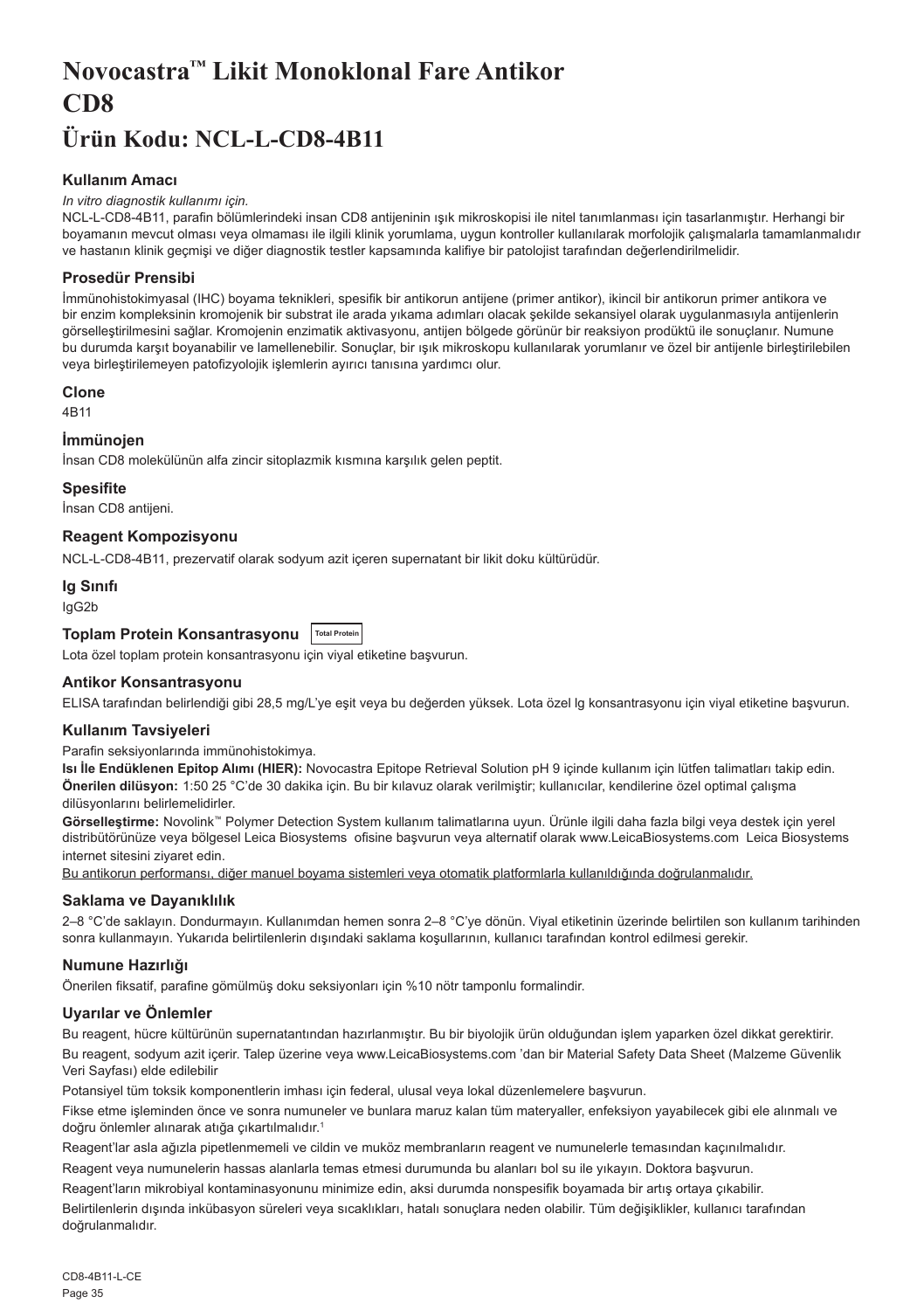# **Kalite Kontrol**

Kullanıcının laboratuvarındaki doku işleme ve teknik prosedürlerdeki değişiklikler, sonuçlarda önemli farklılıklara neden olabilir ve aşağıdaki prosedürlere ek olarak dahili kontrollerin düzenli şekilde yapılmasını gerektirir.

Kontroller, mümkün olan en kısa sürede ve hasta örneği (örnekleri) ile aynı şekilde formalinle fikse edilmiş, işlenmiş ve parafin mumuna gömülmüş taze otopsi/biyopsi/cerrahi numune olmalıdır.

# **Pozitif Doku Kontrolü**

Doğru hazırlanmış dokuları ve düzgün boyama tekniklerini belirtmek için kullanılır.

Bir pozitif doku kontrolü, her boyama çalıştırmasında test koşullarının her seti için dahil edilmelidir.

Optimal kalite kontrol için ve reagent degradasyonunun minör düzeylerini tespit etmek için zayıf pozitif boyamaya sahip bir doku, güçlü pozitif boyamaya sahip bir dokudan daha uygundur.<sup>2</sup>

Önerilen pozitif kontrol dokusu bademciktir.

Pozitif doku kontrolü, pozitif boyamayı göstermezse test numuneleri ile elde edilen sonuçlar geçersiz olarak ele alınmalıdır.

## **Negatif Doku Kontrolü**

Pozitif doku kontrolünden sonra hedef antijenin etiketleme spesifitesini primer antikorla kontrol etmek için gerçekleştirilmelidir. Önerilen negatif kontrol dokusu iskelet kasıdır.

Pek çok doku seksiyonunda bulunan farklı hücre tiplerinin çeşitliliği, genelde negatif kontrol bölgeleri sağlar ancak bu, kullanıcı tarafından kontrol edilmelidir. Nonspesifik boyama, mevcutsa genelde difüz bir görünüme sahiptir.

Bağ dokusu sporadik boyama, aşırı formalinle fikse edilmiş dokulardan seksiyonlarda da gözlemlenebilir. Boyama sonuçlarının yorumlanması için intakt hücreler kullanın. Nekrotik veya dejenere hücreler, genelde belirsiz şekilde boyanabilir.3

Yanlış pozitif sonuçlar, substrat reaksiyon ürünleri veya proteinlerin immünolojik olmayan protein bağlanması nedeniyle görülebilir. Bunlar, kullanılan immüno boyamanın tipine bağlı olarak psödoperoksidaz (eritrositler), endojen peroksidaz (sitokrom C) veya endojen biotin (örn. karaciğer, meme, beyin, böbrek) gibi endojen enzimler nedeniyle de ortaya çıkabilir.

Endojen enzim aktivitesini veya enzimlerin nonspesifik bağlanmasını, spesifik immünreaktiviteden ayırt etmek için ilave hasta dokuları, sadece sırasıyla substrat kromojen veya enzim kompleksleriyle (avidin biotin, streptavidin, etiketli polimer) ve substrat kromojen ile boyanabilir. Spesifik boyamanın, negatif doku kontrolünde ortaya çıkması durumunda hasta numuneleri ile elde edilen sonuçlar geçersiz olarak ele alınmalıdır.

### **Negatif Reagent Kontrolü**

Antijen bölgede nonspesifik boyamanın değerlendirilmesi ve spesifik boyamanın daha iyi yorumlanmasını sağlamak amacıyla her hasta numunesinin bir seksiyonu ile primer antikorun yerine bir nonspesifik negatif reagent kontrolü kullanın.

### **Hasta Dokusu**

NCL-L-CD8-4B11 ile boyanan son hasta numunelerini inceleyin. Pozitif boyama intensitesi, negatif reagent kontrolünün herhangi bir nonspesifik arka plan boyamasının kapsamında değerlendirilmelidir. Herhangi bir immünohistokimyasal test ile negatif bir sonuç, antijenin tespit edilmediği anlamına gelir; antijenin test edilen hücrelerde/dokuda mevcut olmadığı anlamına gelmez. Gerekiyorsa yanlış negatif reaksiyonları belirlemek için bir antikor paneli kullanın.

# **Öngörülen Sonuçlar**

#### Normal Dokular

Klon 4B11 timus, dalak, lenf düğümleri ve tonsildeki T hücrelerin sitotoksik alt popülasyonunun hücre yüzeyinde CD8 antijen tespit eder. (Değerlendirilen toplam normal vaka sayısı = 44).

#### Abnormal Dokular

Klon 4B11, 3/4 anjiyoimmünoblastik T hücreli lenfomaları boyamıştır. Reaktif T hücreleri dışında diffüz büyük B hücreli lenfomalar (0/108), kronik lenfositik lenfomalar (0/12), foliküler lenfomalar (0/11), Hodgkin hastalığı (0/11), mantle hücreli lenfomalar (0/7), T-hücreli anaplastik büyük hücreli lenfomalar (0/7), T/NK hücreli lenfomalar (0/3), bir B-hücreli akut lenfositik lenfoma (0/1), primitif bir B/T hücreli akut lenfoblastik lenfoma (0/1), periferik bir T-hücreli lenfoma (0/1), bir T-hücreli lenfoma (0/1), bir marjinal zon lenfoma (0/1), tiroiddeki tümörler (0/4), akciğer tümörleri (0/4), ovaryen tümörler (0/4), karaciğer tümörleri (0/4), beyin tümörleri (0/2), özofageal tümörler (0/2), göğüs tümörleri (0/2), gastrik tümörler (0/2), yumuşak doku tümörleri (0/2), dildeki tümörler (0/2), bilinmeyen nedenden meydana gelen metastatik tümörler (0/2), böbrek tümörleri (0/2), servikal tümörler (0/2), testiküler tümörleri (0/2), kalın bağırsaktaki tümörler (0/2), rektal tümörler (0/2), cilt tümörleri (0/2), larinksteki tümörler (0/1) ve timustaki tümörde (0/1) boyama tespit edilmemiştir. (Değerlendirilen toplam tümör vakası sayısı = 212).

## **NCL-L-CD8-4B11'in T hücresi bozukluklarının karakterizasyonunda yardımcı olması için antikorlar panelinin bir parçası olarak kullanılması tavsiye edilmiştir.**

### **Genel Sınırlamalar**

İmmünohistokimya uygun reagent'ların seçilmesinde; dokunun seçilmesi, fikse edilmesi ve işlenmesinde; IHC lamının hazırlanmasında ve boyama sonuçlarının yorumlanmasında uzmanlık eğitimi gerektiren çok adımlı bir diagnostik işlemidir. Doku boyama, boyamadan önce dokunun ele alınması ve işlenmesine bağlıdır. Diğer dokularla veya akışkanlarla hatalı fikse etme, dondurma, eritme, yıkama, kurutma, ısıtma, seksiyonlama veya kontaminasyon artefakt, antikor trapping veya yanlış negatif sonuçlar oluşturabilir. Doku içerisinde fikse etme ve gömme yöntemleri veya inherent aksaklıklar nedeniyle tutarsız sonuçlar ortaya çıkabilir. 4

Aşırı veya inkomplet karşıt boya, sonuçların doğru yorumlanmasına engel olabilir.

Herhangi bir boyamanın mevcut olması veya olmaması ile ilgili klinik yorumlama, uygun kontroller kullanılarak morfolojik çalışmalarla tamamlanmalıdır ve hastanın klinik geçmişi ve diğer diagnostik testler kapsamında kalifiye bir patolojist tarafından değerlendirilmelidir.

Leica Biosystems Newcastle Ltd antikorları, belirtildiği gibi spesifik fikse etme işlemleri gerektiren dondurulmuş veya parafine gömülmüş seksiyonlarda kullanılmak içindir. Özellikle neoplazmalarda beklenmedik antijen ekspresyonu ortaya çıkabilir. Boyanan doku seksiyonunun klinik yorumu, morfolojik analiz ve uygun kontrollerin değerlendirmesini içermelidir.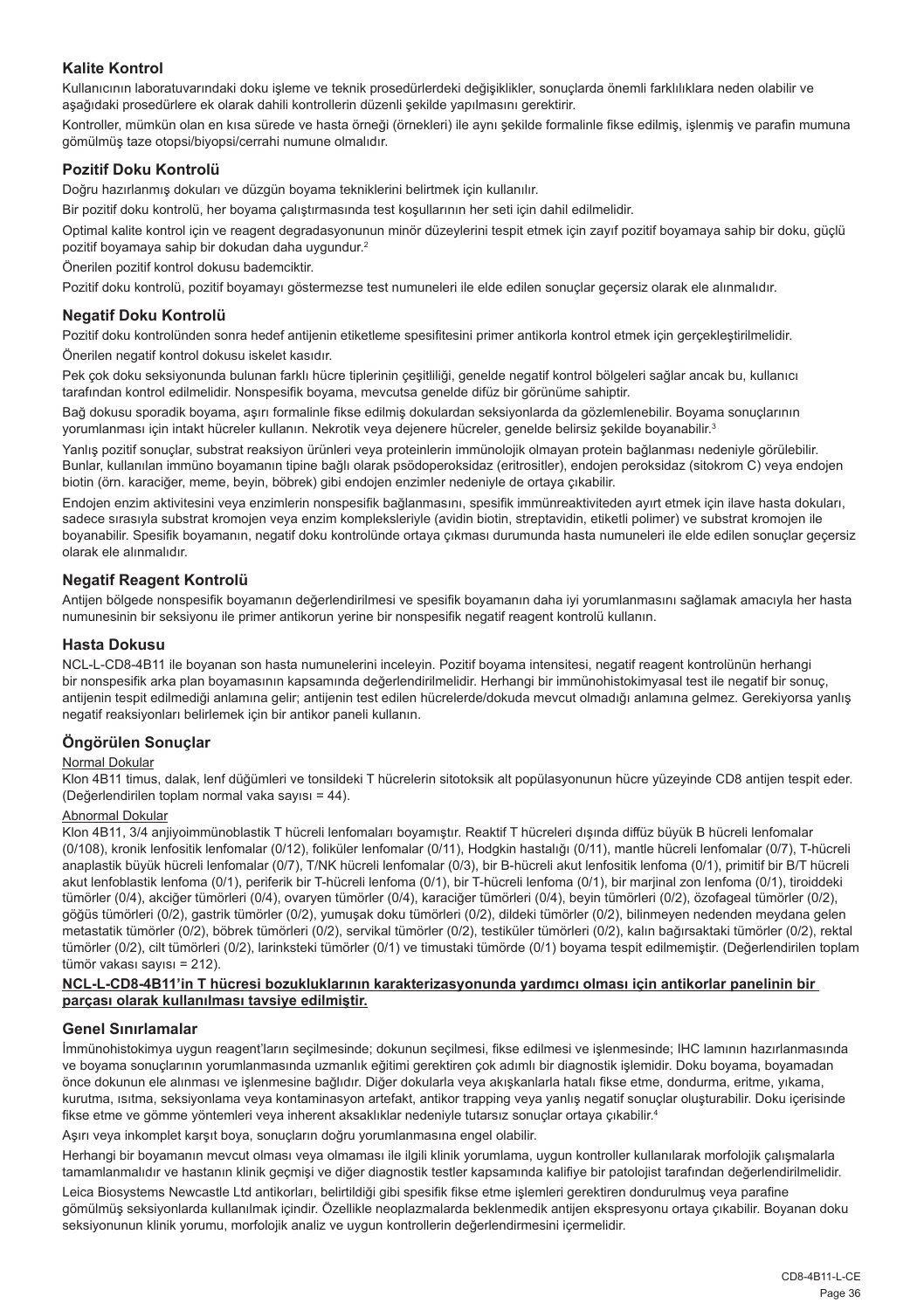# **Kaynakça - Genel**

- 1. National Committee for Clinical Laboratory Standards (NCCLS). Protection of laboratory workers from infectious diseases transmitted by blood and tissue; proposed guideline. Villanova, P.A. 1991; 7(9). Order code M29-P.
- 2. Battifora H. Diagnostic uses of antibodies to keratins: a review and immunohistochemical comparison of seven monoclonal and three polyclonal antibodies. Progress in Surgical Pathology. 6:1–15. eds. Fenoglio-Preiser C, Wolff CM, Rilke F. Field & Wood, Inc., Philadelphia.
- 3. Nadji M, Morales AR. Immunoperoxidase, part I: the techniques and pitfalls. Laboratory Medicine. 1983; 14:767.
- 4. Omata M, Liew CT, Ashcavai M, Peters RL. Nonimmunologic binding of horseradish peroxidase to hepatitis B surface antigen: a possible source of error in immunohistochemistry. American Journal of Clinical Pathology. 1980; 73:626.
- 5. Kemp RA, Black MA, McCall J, et al. T cell subpopulations in lymph nodes may not be predictive of patient outcome in colorectal cancer. Journal of Experimental & Clinical Cancer Research. 2011;30(1):78.
- 6. Michel S, Benner A, Tariverdian M, et al. High density of FOXP3-positive cells infiltrating colorectal cancers with microsatellite instability. British Journal of Cancer. 2008;99(11):1867-1873.
- 7. Williamson SLH, Steward M, Milton I, et al. New monoclonal antibodies to the T cell antigens CD4 and CD8. American Journal of Pathology 1998,152(6):1421-1426.

# **Önceki Baskıya Göre Değişiklikler**

Reaktif Bileşimi, Toplam Protein Konsantrasyonu, Kullanım Hakkında Öneriler, Uyarılar ve Önlemler, Beklenen Sonuçlar.

# **Yayım tarihi**

05 Ekim 2018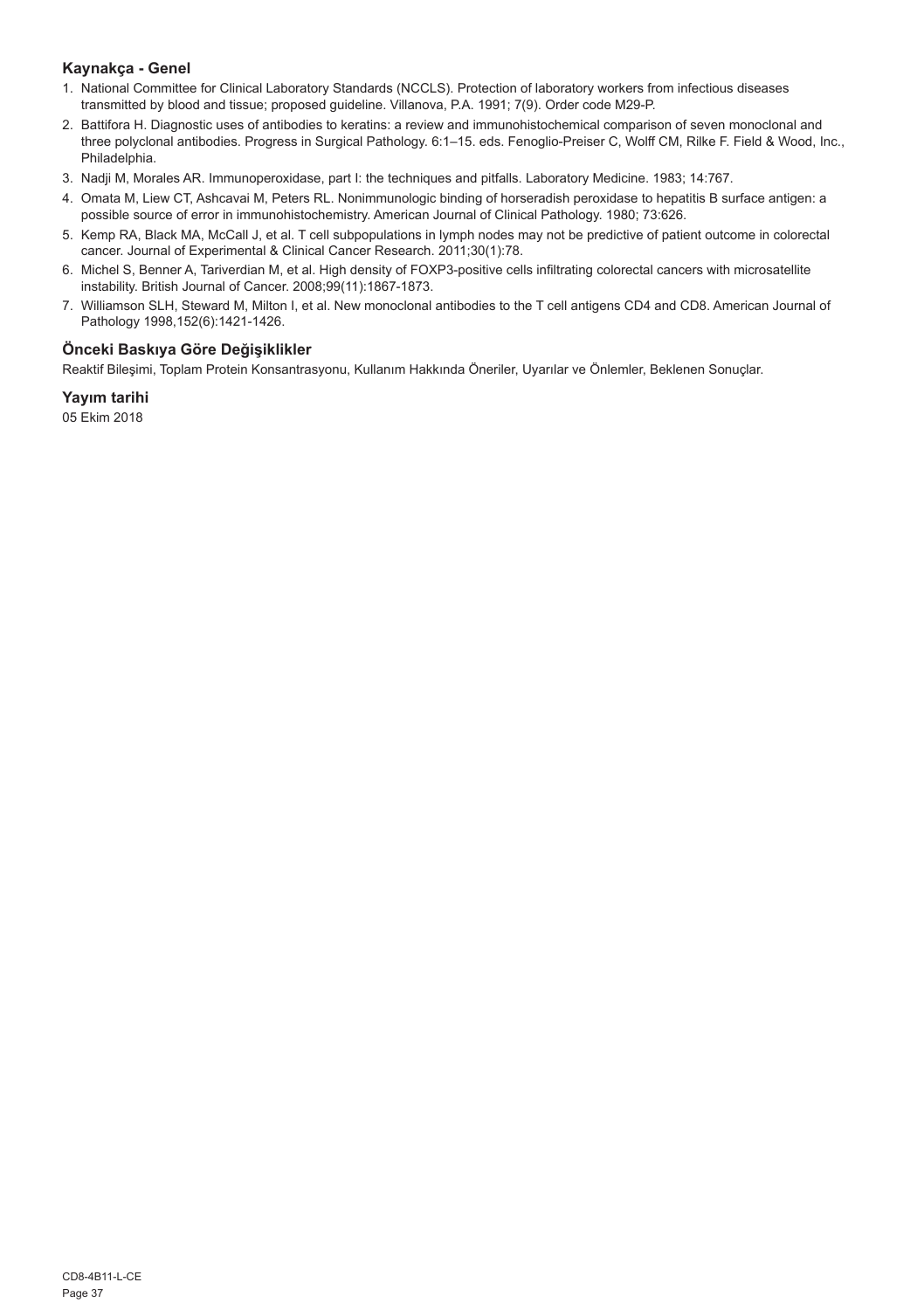# <span id="page-38-0"></span>**Течно мише моноклонално антитяло Novocastra™ CD8**

# **Код на продукта: NCL-L-CD8-4B11**

# **Предназначение**

#### *За употреба при in vitro диагностика.*

Продуктът NCL-L-CD8-4B11 е предназначен за качествено идентифициране посредством оптична микроскопия на човешки антиген CD8 в парафинови срези. Клиничната интерпретация на всяко оцветяване или неговата липса следва да бъде допълнена от морфологични проучвания с помощта на подходящи контроли и трябва да се оценява в контекста на клиничната история на пациента и други диагностични изследвания от квалифициран патолог.

## **Принцип на процедурата**

Техниките на имунохистохимично (IHC) оцветяване позволяват визуализация на антигени чрез последователно приложение на специфично антитяло на антигена (първично антитяло), вторично антитяло на първичното антитяло и ензимен комплекс с хромогенен субстрат, с междинни стъпки на промиване. Ензимното активиране на хромогена води до видим реакционен продукт на мястото на антигена. След това може да се направи контраоцветяване на спесимена и да се постави покривно стъкло. Резултатите се интерпретират с използване на оптичен микроскоп и са в помощ при диференциалната диагностика на патофизиологични процеси, които може да са или да не са свързани с определен антиген.

### **Клонинг**

4B11

## **Имуноген**

Пептид, съответстващ на цитоплазмения дял на алфа веригата на човешка молекула CD8.

### **Специфичност**

Човешки CD8 антиген.

### **Състав на реактива**

NCL-L-CD8-4B11 е течен супернатант от тъканна култура, съдържащ натриев азид като консервант.

### **Имуноглобулинов клас**

IgG2b

#### **Обща концентрация на протеин Total Protei**

Вижте етикета на флакона относно специфичната за партидата концентрация на общ протеин.

#### **Концентрация на антитела**

По-висока или равна на 28,5 mg/L, както е определено от ELISA. Вижте етикета на флакона за специфичната за партидата концентрация на имуноглобулин.

# **Препоръки за употреба**

Имунохистохимия върху парафинови срези.

**Термично индуцирано извличане на епитоп (Heat Induced Epitope Retrieval, HIER):** Моля, спазвайте инструкциите за употреба, включени в опаковката на Novocastra Epitope Retrieval Solution pH 9.

**Предложение за разреждане:** 1:50 за 30 минути при 25°C. Това е дадено като указание, като потребителите трябва сами да определят техни собствени оптимални работни разреждания.

**Визуализация:** Спазвайте инструкциите за употреба, приложени към Novolink™ Polymer Detection Systems. За допълнителна информация за продукта или помощ се свържете с вашия местен дистрибутор или с регионалния офис на Leica Biosystems, а също така може да посетите уебсайта на Leica Biosystems www.LeicaBiosystems.com

Действието на това антитяло трябва да бъде валидирано при употреба с други мануални системи за оцветяване или автоматизирани платформи.

#### **Съхранение и стабилност**

Да се съхранява при температура 2 – 8°C. Да не се замразява. Да се върне на температура 2 – 8°C веднага след употреба. Да не се използва след срока на годност, отбелязан върху етикета на флакона. Други условия на съхранение, освен посочените по-горе, трябва да бъдат проверени от потребителя.

## **Подготовка на спесимени**

Препоръчителният фиксиращ разтвор е неутрален буфериран формалин 10% за тъканни срези, вградени в парафин.

#### **Предупреждения и предпазни мерки**

Този реагент е приготвен от супернатант от клетъчна култура. Тъй като е биологичен продукт, необходимо е повишено внимание при работа с него.

Този реагент съдържа натриев азид. Информационният лист за безопасност на материалите е наличен при запитване или от www.LeicaBiosystems.com.

Консултирайте се с федералните, държавните или местните регламенти относно изхвърлянето на потенциално токсични компоненти.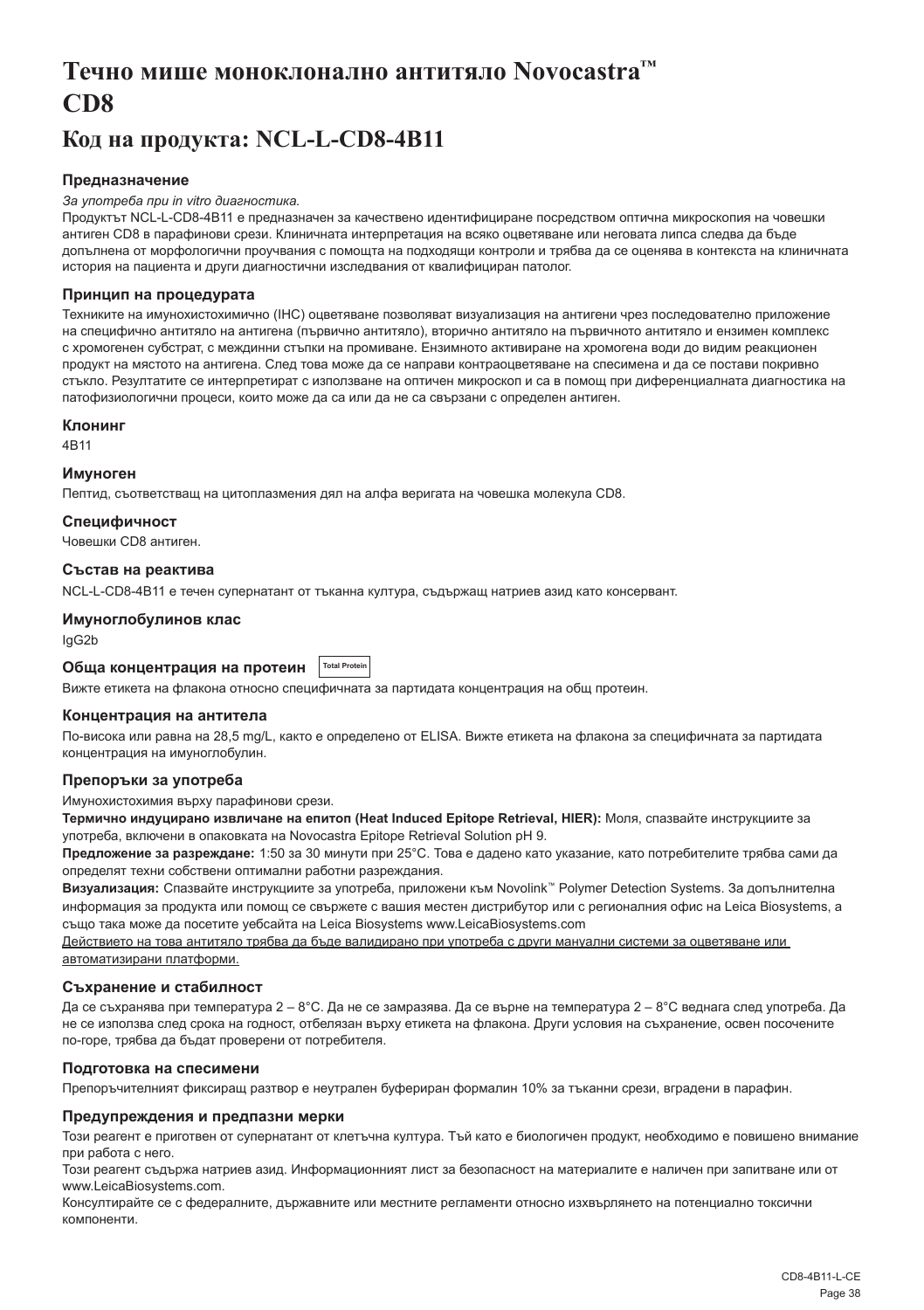Всички спесимени преди и след фиксация, както и всички материали, изложени на тях, трябва да се третират като възможни преносители на инфекция и да се изхвърлят, като се вземат правилни предпазни мерки.' Никога не пипетирайте реагенти с уста и избягвайте контакт на кожата и лигавиците с реагенти и спесимени. При контакт на реагенти или спесимени с чувствителни зони измийте зоните с обилно количество вода. Потърсете медицинска помощ.

Свеждайте до минимум микробната контаминация на реагентите, в противен случай може да се появи увеличаване на неспецифичното оцветяване.

Инкубационни времена или температури, различни от посочените, могат да доведат до грешни резултати. Всички подобни промени трябва да бъдат валидирани от потребителя.

#### **Качествен контрол**

Различията в обработката на тъканите и техническите процедури в лабораторията на потребителя могат да доведат до значително вариране на резултатите, налагащо редовно извършване на вътрешен контрол в допълнение към следните процедури.

Контролите трябва да са свежи спесимени, взети по време на аутопсия/биопсия/операция, фиксирани във формалин, обработени и вградени в парафинов восък, възможно най-бързо, по същия начин като проба(та) на пациента(ите).

#### **Позитивна тъканна контрола**

Използва се, за да се покажат правилно приготвени тъкани и правилни техники на оцветяване.

Една позитивна тъканна контрола трябва да бъде включена за всеки сет с тестови условия при всяка серия проби за оцветяване.

Тъкан със слабо позитивно оцветяване е по-подходяща от тъкан със силно позитивно оцветяване за оптимален качествен контрол и за откриване на по-малки нива на деградация на реактива.<sup>2</sup>

Препоръчителната позитивна тъканна контрола е сливица.

Ако позитивната тъканна контрола не показва позитивно оцветяване, резултатите от спесимените, включени в теста, трябва да се считат за невалидни.

#### **Негативна тъканна контрола**

Трябва да се изследва след позитивната тъканна контрола, за да се провери специфичността на белязването на таргетния антиген от първичното антитяло.

Препоръчителната тъкан за негативна контрола e скелетен мускул.

Алтернативно, разнообразието от различни видове клетки, присъстващи в повечето тъканни срези, често предлага места за негативна контрола, но това трябва да се провери от потребителя.

Неспецифичното оцветяване, ако присъства, обикновено е дифузно на вид. Спорадично оцветяване на съединителна тъкан може да се наблюдава и в части от прекомерно фиксирани във формалин тъкани. Използвайте интактни клетки за интерпретация на резултатите от оцветяването. Некротичните или дегенериралите клетки често се оцветяват неспецифично.3 Може да се видят неверни позитивни резултати поради неимунологично свързване на протеини или реакционни продукти на субстрата. Те може да са причинени и от ендогенни ензими, като например псевдопероксидаза (еритроцити), ендогенна пероксидаза (цитохром C) или ендогенен биотин (напр. черен дроб, гърда, мозък, бъбрек) в зависимост от типа на използваното имунно оцветяване. За диференциране на ендогенна ензимна активност или неспецифично ензимно свързване от специфична имунна реактивност ексклузивно може да се оцветят допълнителни тъкани от пациента, съответно със субстрат-хромоген или с ензимни комплекси (авидин-биотин, стрептавидин, маркиран полимер) и субстрат-хромоген. Ако се появи специфично оцветяване в негативната тъканна контрола, резултатите от спесимените на пациентите трябва да се считат за невалидни.

#### **Негативна контрола на реагента**

Използвайте неспецифична негативна контрола на реагента, вместо първичното антитяло, със срез от всеки спесимен на пациента, за да се направи оценка на неспецифичното оцветяване и да се даде по-добра интерпретация на специфичното оцветяване на мястото на антигена.

#### **Тъкан от пациента**

Изследвайте спесимените на пациенти, оцветени последно с NCL-L-CD8-4B11. Наситеността на позитивното оцветяване трябва да бъде оценена в контекста на всяко неспецифично фоново оцветяване на негативната контрола на реагента. Както при всеки имунохистохимичен тест, един отрицателен резултат означава, че антигенът не е открит, а не че антигенът отсъства в анализираните клетки/тъкан. Ако се налага, използвайте панел от антитела за идентифициране на фалшиво отрицателни реакции.

#### **Очаквани резултати**

#### Нормални тъкани

Клонинг 4B11 открива антигена CD8 на повърхността на клетките на цитотоксичната субпопулация от Т-клетки в тимуса, далака, лимфните възли и сливиците. (Общ брой на оценените нормални случаи = 44).

#### Абнормни тъкани

Клонинг 4B11 оцветява 3/4 ангиоимунобластни T-клетъчни лимфома. С изключение на реактивните T-клетки, не се наблюдава оцветяване в дифузни едроклетъчни В-клетъчни лимфоми (0/108), хронични лимфоцитни лимфоми (0/12), фоликуларни лимфоми (0/11), болест на Ходжкин (0/11), мантелноклетъчни лимфоми (0/7), анапластични едроклетъчни T-клетъчни лимфоми (0/7), лимфоми на T/NK клетките (0/3), остър лимфобластен В-клетъчен лимфом (0/1), примитивен остър лимфобластен B/Tклетъчен лимфом (0/1), периферен Т-клетъчен лимфом (0/1), Т-клетъчен лимфом (0/1), лимфом на маргинална зона (0/1), тумори на щитовидната жлеза (0/4), белодробни тумори (0/4), тумори на яйчниците (0/4), чернодробни тумори (0/4), мозъчни тумори (0/2), езофагеални тумори (0/2), тумори на гърдата (0/2), стомашни тумори (0/2), тумори на меките тъкани (0/2), тумори на езика (0/2), метастатични тумори с неизвестен произход (0/2), бъбречни тумори (0/2), цервикални тумори (0/2), тумори на тестисите (0/2), тумори на дебелото черво (0/2), ректални тумори (0/2), кожни тумори (0/2), тумор на ларинкса (0/1) и тумор на тимуса (0/1). (Общ брой на оценените случай на тумор = 212).

# **Продуктът NCL-L-CD8-4B11 се препоръчва за употреба като част от панел от антитела, за да спомогне за характеризирането на нарушения при T-клетките.**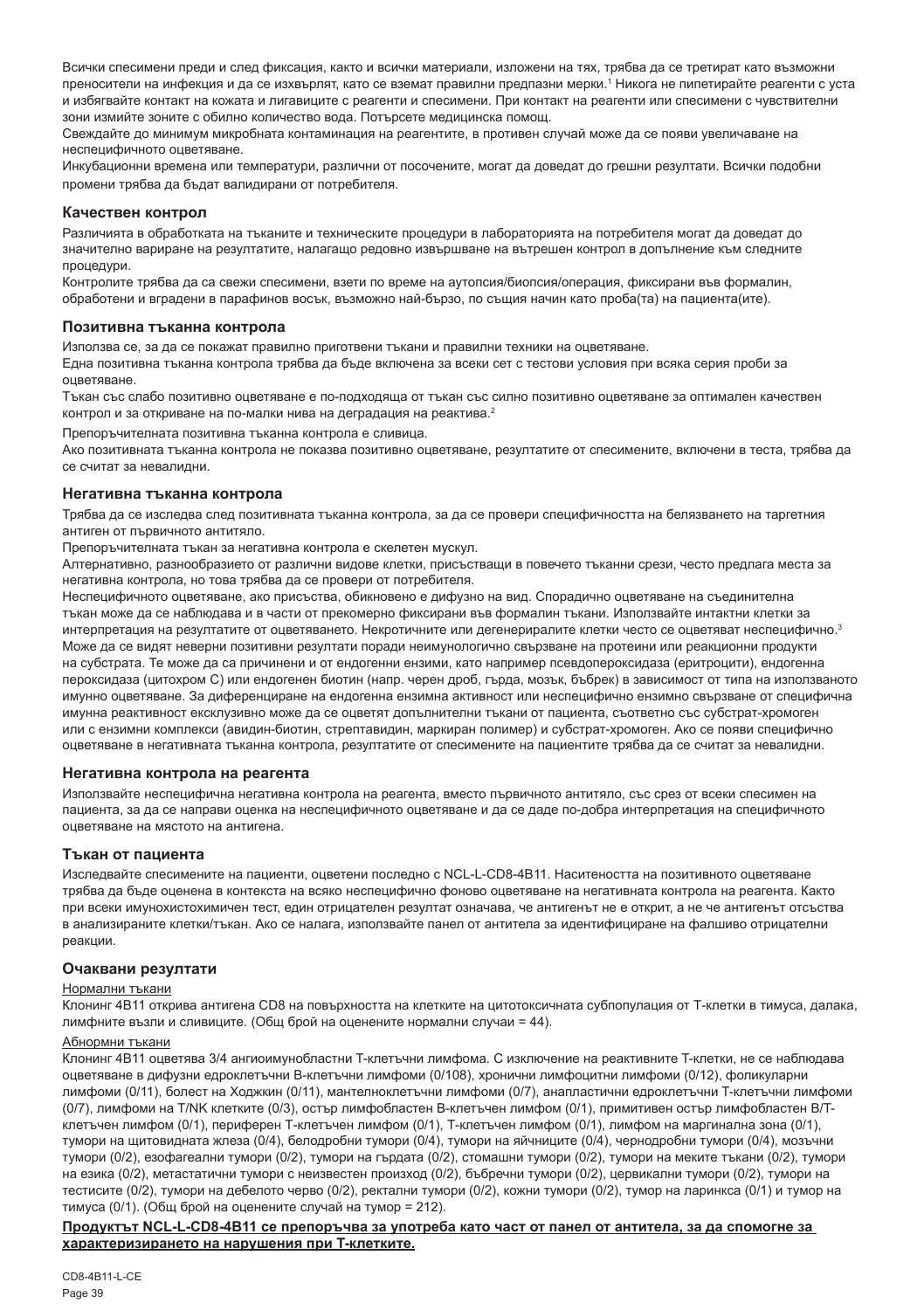# **Общи ограничения**

Имунохистохимията е многостъпков диагностичен процес, който се състои от специализирано обучение за избор на подходящи реактиви, избор на тъкани, фиксация и обработка, подготовка на IHC предметно стъкло и интерпретация на резултатите от оцветяването.

Тъканното оцветяване зависи от боравенето с тъканта и нейната обработка преди оцветяването. Неправилната фиксация, замразяване, размразяване, промиване, изсушаване, затопляне, срязване или контаминацията с други тъкани или течности може да причини поява на артефакти, блокиране на антителата или фалшиво отрицателни резултати. Несъответстващите резултати може да се дължат на вариации в методите на фиксация и вграждане или на присъща нерегулярност в тъканта.<sup>4</sup> Прекомерното или непълно контраоцветяване може да попречи на правилната интерпретация на резултатите.

Клиничната интерпретация на всяко оцветяване или неговата липса следва да бъде допълнена от морфологични проучвания с помощта на подходящи контроли и трябва да се оценява в контекста на клиничната история на пациента и други диагностични изследвания от квалифициран патолог.

Антителата от Leica Biosystems Newcastle Ltd са предназначени за употреба, както е указано, върху замразени или вградени в парафин срези със специфични изисквания за фиксация. Възможно е да настъпи неочаквана антигенна експресия, особено при неоплазми. Клиничната интерпретация на всеки оцветен тъканен срез трябва да включва морфологичен анализ и оценката на подходящи контроли.

# **Библиография – основна**

- 1. National Committee for Clinical Laboratory Standards (NCCLS). Protection of laboratory workers from infectious diseases transmitted by blood and tissue; proposed guideline. Villanova, P.A. 1991; 7(9). Order code M29-P.
- 2. Battifora H. Diagnostic uses of antibodies to keratins: a review and immunohistochemical comparison of seven monoclonal and three polyclonal antibodies. Progress in Surgical Pathology. 6:1–15. eds. Fenoglio-Preiser C, Wolff CM, Rilke F. Field & Wood, Inc., Philadelphia.
- 3. Nadji M, Morales AR. Immunoperoxidase, part I: the techniques and pitfalls. Laboratory Medicine. 1983; 14:767.
- 4. Omata M, Liew CT, Ashcavai M, Peters RL. Nonimmunologic binding of horseradish peroxidase to hepatitis B surface antigen: a possible source of error in immunohistochemistry. American Journal of Clinical Pathology. 1980; 73:626.
- 5. Kemp RA, Black MA, McCall J, et al. T cell subpopulations in lymph nodes may not be predictive of patient outcome in colorectal cancer. Journal of Experimental & Clinical Cancer Research. 2011;30(1):78.
- 6. Michel S, Benner A, Tariverdian M, et al. High density of FOXP3-positive cells infiltrating colorectal cancers with microsatellite instability. British Journal of Cancer. 2008;99(11):1867-1873.
- 7. Williamson SLH, Steward M, Milton I, et al. New monoclonal antibodies to the T cell antigens CD4 and CD8. American Journal of Pathology 1998,152(6):1421-1426.

# **Изменения на предишно издание**

Състав на реактива, Обща концентрация на протеин, Препоръки за употреба, Предупреждения и предпазни мерки, Очаквани резултати.

# **Дата на издаване**

05 Октомври 2018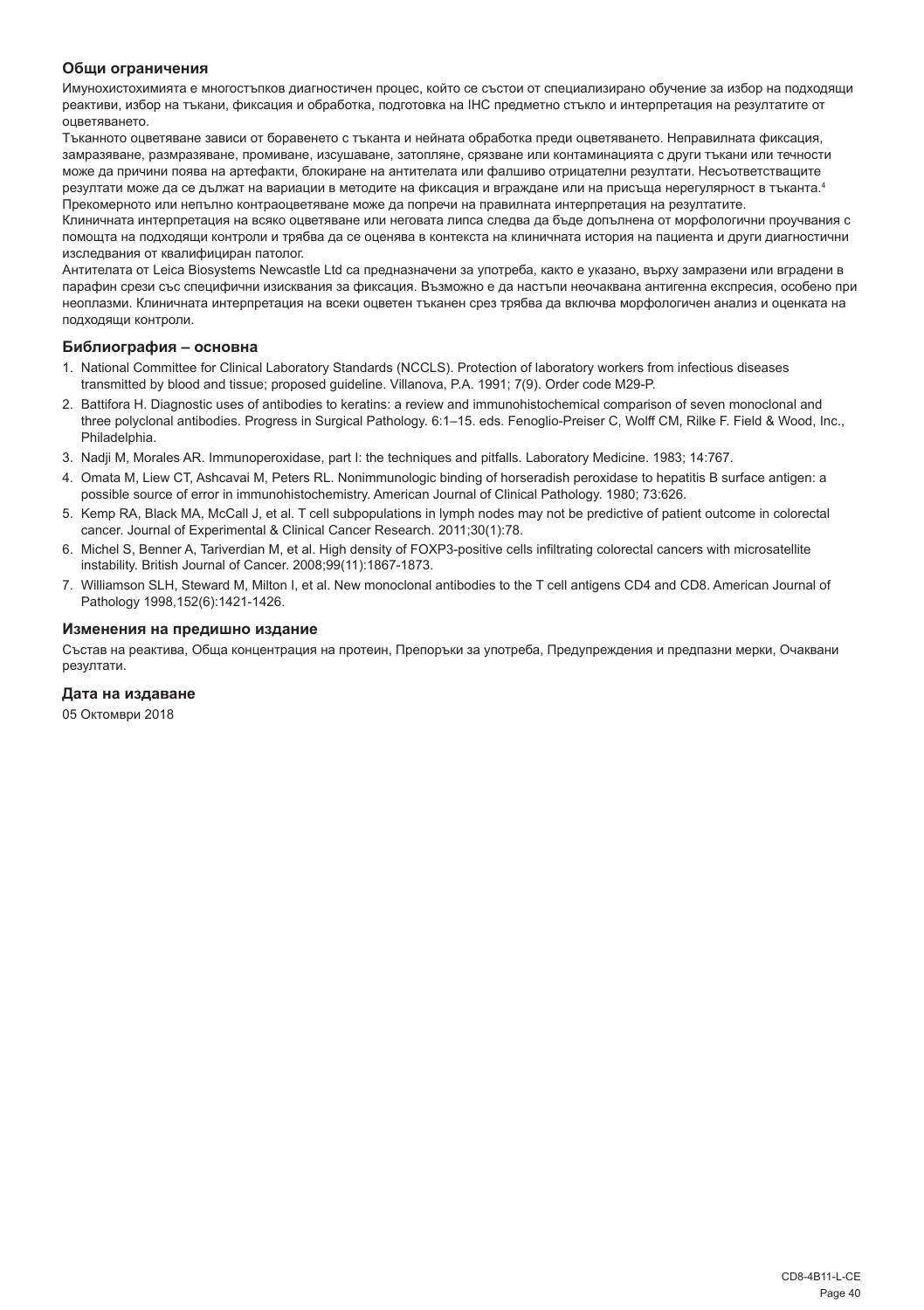# <span id="page-41-0"></span>**Novocastra™ folyékony egér monoklonális antitest CD8**

# **Termékkód: NCL-L-CD8-4B11**

# **Alkalmazási terület**

## *In vitro diagnosztikai használatra.*

Az NCL-L-CD8-4B11 a humán CD8 antigén fénymikroszkóppal végzett kvalitatív azonosítására szolgál paraffinos metszetekben. Minden festődés meglétének vagy hiányának klinikai értelmezését morfológiai vizsgálatokkal és megfelelő kontrollokkal kell kiegészíteni, valamint az értékelést a beteg klinikai kórtörténete és egyéb diagnosztikai vizsgálatok figyelembevételével, képzett patológusnak kell elvégeznie.

# **Az eljárás elve**

Az immunhisztokémiai (immunohistochemical, IHC) megfestési technikák az antigén elleni specifikus antitest (elsődleges antitest), az elsődleges antitest elleni másodlagos antitest és egy enzim kromogén szubsztráttal alkotott komplexének egymás után következő alkalmazásán keresztül, közbeiktatott mosási lépések mellett lehetővé teszik az antigének megjelenítését. A kromogén enzimaktiválása látható reakcióterméket eredményez az antigén helyén. Ezután a minta kontrasztfesthető és lefedhető. Az eredmények fénymikroszkóp használatával értelmezhetők, majd segítségül használhatók a patofiziológiás folyamatok differenciáldiagnózisa során, amely folyamatok az esetek egy részében konkrét antigénhez kapcsolódnak.

# **Klón**

4B11

# **Immunogén**

A humán CD8 molekula alfa lánc citoplazmatikus szakaszának megfelelő peptid.

# **Specificitás**

Humán CD8 antigén.

# **A reagens összetétele**

Az NCL-L-CD8-4B11 egy tartósítószerként nátrium-azidot tartalmazó folyékony szövetkultúra felülúszó.

# **Ig-osztály**

IgG2b

# **Összfehérje-koncentráció Total Protein**

A sarzsspecifikus összfehérje-koncentrációt lásd az üveg címkéjén.

# **Antitest-koncentráció**

Legalább 28,5 mg/l ELISA módszerrel meghatározva. A sarzsspecifikus Ig-koncentrációt lásd az üveg címkéjén.

# **Felhasználási javaslatok**

Immunhisztokémia paraffinos metszeteken.

**Hőindukált epitópfeltárás (heat induced epitope retrieval, HIER):** Kövesse a Novocastra Epitope Retrieval Solution pH 9 termék használati útmutatóját.

**Javasolt hígítás:** 1:50, 30 percen át, 25 °C-on. Az adatok csak útmutatásul szolgálnak, a felhasználóknak kell meghatározniuk saját optimális munkaoldataikat.

**Megjelenítés:** Kövesse a Novolink™ Polymer Detection Systems rendszerek használati útmutatóját. További termékinformációkért vagy támogatásért forduljon a Leica Biosystems helyi forgalmazójához vagy regionális irodájához, vagy keresse fel a Leica Biosystems weboldalát a www.LeicaBiosystems.com címen.

Az antitest teljesítményét validálni kell, ha azt más manuális festési rendszerrel vagy automata platformmal használja.

# **Tárolás és stabilitás**

2–8 °C-on tárolandó. Tilos lefagyasztani. Felhasználás után azonnal tegye vissza 2–8 °C közötti hőmérsékletre. Ne használja az üveg címkéjén feltüntetett lejárati dátum után. A fentiekben előírtaktól eltérő tárolási feltételeket a felhasználónak ellenőriznie kell.

# **A minták előkészítése**

A javasolt fixálószer a paraffinba ágyazott szövetmetszeteknél 10%-os, semleges pufferolású formalin.

# **Figyelmeztetések és óvintézkedések**

Ez a reagens a sejtkultúra felülúszójából készült. Mivel biológiai termék, kezelésekor észszerű körültekintéssel kell eljárni. Ez a reagens nátrium-azidot tartalmaz. Az anyagbiztonsági adatlapot igény esetén rendelkezésre bocsátjuk, vagy elérheti a www. LeicaBiosystems.com weboldalon.

Minden potenciálisan toxikus összetevő ártalmatlanításával kapcsolatban kövesse a szövetségi, állami és helyi előírásokat. A mintákat fixálás előtt és után, valamint a velük érintkező összes anyagot fertőzések terjesztésére képes anyagként kell kezelni, és megfelelő körültekintéssel kell ártalmatlanítani.1 Soha ne pipettázza szájjal a reagenseket, továbbá kerülje a bőr és a nyálkahártyák érintkezését a reagensekkel és a mintákkal. Ha a reagensek vagy minták érzékeny területtel érintkeznek, bő vízzel mossa le az érintett területet. Forduljon orvoshoz.

Minimálisra kell csökkenteni a reagensek mikrobiális szennyeződését, különben megnövekedhet a nem specifikus festődés. A megadottaktól eltérő inkubációs idők és hőmérsékletek hibás eredményekhez vezethetnek. A felhasználónak minden ilyen jellegű változtatást validálnia kell.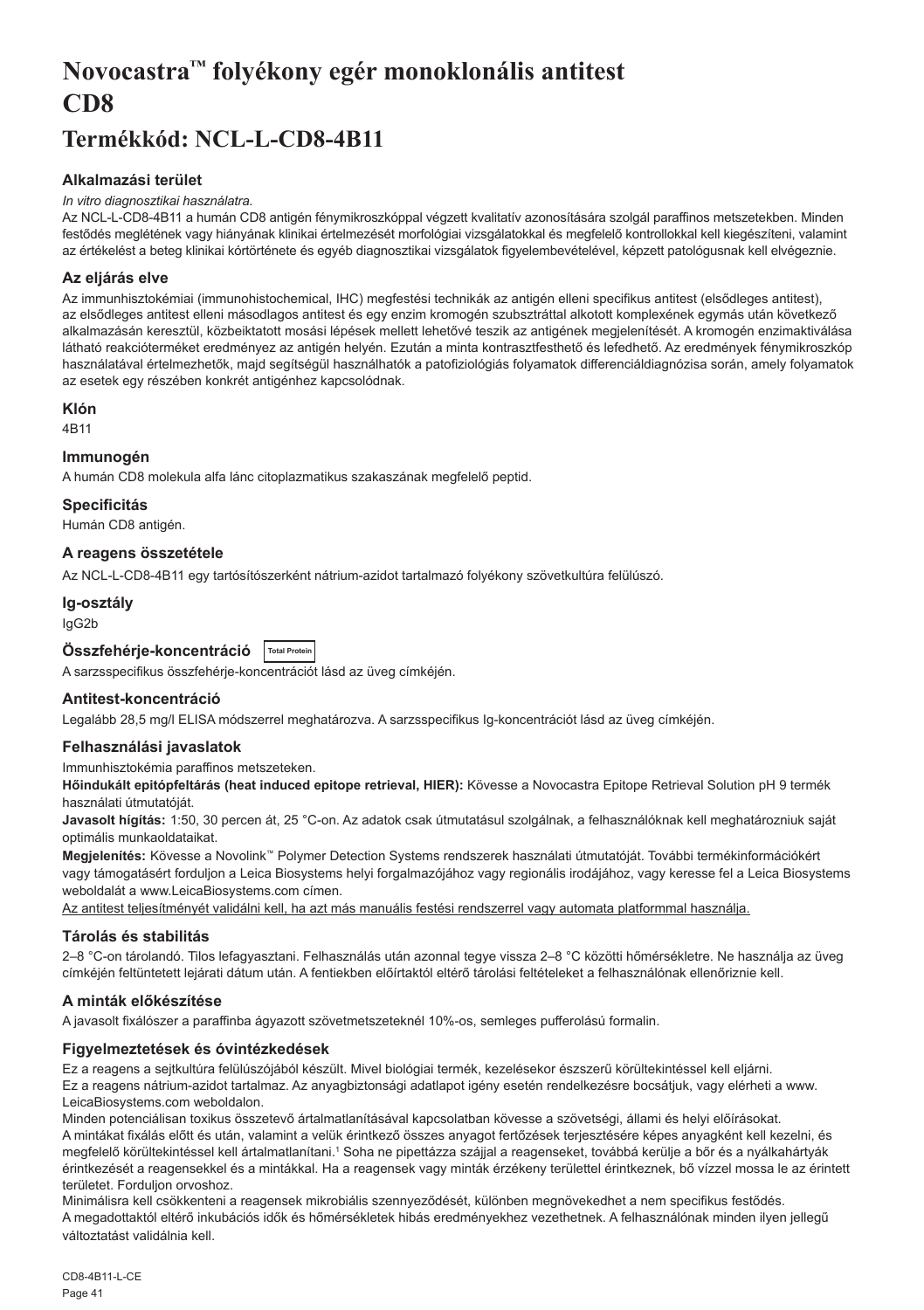# **Minőség-ellenőrzés**

A felhasználó laboratóriumában alkalmazott szövetfeldolgozási és technikai eljárások eltérései jelentős különbséget okozhatnak az eredményekben, ami az alábbi eljárásokon túl belső kontrollok rendszeres futtatását teszi szükségessé. Kontrollként friss boncolási/biopsziás/sebészeti mintákat kell használni, amelyeket a lehető leghamarabb a betegmintákkal megegyező módon kell formalinban fixálni, feldolgozni és paraffinviaszba ágyazni.

# **Pozitív szövetkontroll**

A megfelelő szövet-előkészítés és festési technikák ellenőrzésére használatos.

Minden tesztelési körülményegyüttes esetében és minden megfestési sorozatban kell alkalmazni egy pozitív szövetkontrollt. A gyengén pozitív festődésű szövet alkalmasabb az erősebben pozitív festődésű szövetnél az optimális minőség-ellenőrzéshez, valamint a kismértékű reagensbomlás észleléséhez.<sup>2</sup>

A javasolt pozitív kontrollszövet a tonsilla.

Ha a pozitív szövetkontroll nem mutat pozitív festődést, a vizsgált minták eredményeit érvénytelennek kell tekinteni.

# **Negatív szövetkontroll**

A pozitív szövetkontroll után azért kell megvizsgálni, hogy a vizsgált antigén elsődleges antitest segítségével történő jelölésének specificitását ellenőrizni lehessen.

A javasolt negatív kontrollszövet a vázizom.

Ezenkívül a legtöbb szövetmetszetben jelen lévő különböző sejttípusok gyakran használhatók negatív kontrollként, de ezeket a felhasználónak kell ellenőriznie.

Ha van nem specifikus festődés, az rendszerint diffúz megjelenésű. A formalinban túlfixált szövetekből származó metszeteknél a kötőszövet szórványos festődése is megfigyelhető. A festési eredmények értelmezésére ép sejteket használjon. A nekrotizált vagy degenerálódott sejtek gyakran nem specifikusan festődnek meg.<sup>3</sup> A fehérjék vagy a szubsztrát reakciótermékeinek nem immunológiai kötődése miatt álpozitív eredmények jelentkezhetnek. Okozhatják ezt olyan endogén enzimek is, mint a pszeudoperoxidáz (eritrociták), endogén peroxidáz (citokróm C), illetve endogén biotin (pl. máj, mell, agy, vese), az alkalmazott immunmegfestés típusától függően. Az endogén enzim aktivitásának vagy az enzimek nem specifikus kötődésének a specifikus immunreakciótól való megkülönböztetésére további betegszövetek festhetők kizárólag szubsztrát–kromogén oldattal vagy enzimkomplexekkel (avidin-biotin, sztreptavidin, jelölt polimer) és szubsztrát–kromogénnel. Ha a negatív szövetkontroll specifikus festődést mutat, a betegminták eredményeit érvénytelennek kell tekinteni.

# **Negatív reagenskontroll**

A nem specifikus festődés kiértékeléséhez és az antigén helyén létrejövő specifikus festődés jobb értelmezéséhez minden betegminta esetén egy metszeten alkalmazzon az elsődleges antitest helyett nem specifikus negatív reagenskontrollt.

# **Betegszövet**

Az NCL-L-CD8-4B11 reagenssel festett betegmintákat vizsgálja meg utolsóként. A pozitív festődés intenzitását a negatív reagenskontroll esetleges nem specifikus háttérfestődésének viszonylatában értékelje. Mint minden immunhisztokémiai vizsgálatnál, a negatív eredmény azt jelenti, hogy az antigén nem volt kimutatható, nem pedig azt, hogy az antigén nem volt jelen a vizsgált sejtekben/ szövetben. Szükség esetén az álnegatív reakciók azonosítására használjon antitestpanelt.

# **Várható eredmények**

# Normál szövetek

A 4B11 klón kimutatja a CD8 antigént a csecsemőmirigyben, lépben, nyirokcsomókban és tonsillában lévő citotoxikus T-sejt alpopuláció sejtfelszínén. (Vizsgált normál esetek összesített száma = 44).

# Kóros szövetek

A 4B11 klón 4-ből 3 esetben megfestette az angioimmunoblasztos T-sejtes limfómákat. A reaktív T-sejtek kivételével nem volt festődés megfigyelhető diffúz nagy B-sejtes limfómák (0/108), krónikus limfocitás limfómák (0/12), follikuláris limfómák (0/11), Hodgkin-kór (0/11), köpenysejtes limfómák (0/7), T-sejtes anaplasztikus nagysejtes limfómák (0/7), T/NK-sejtes limfómák (0/3), B-sejtes akut limfoblasztos limfóma (0/1), primitív B/T-sejtes akut limfoblasztos limfóma (0/1), perifériás T-sejtes limfóma (0/1), T-sejtes limfóma (0/1), margináliszóna-limfóma (0/1), pajzsmirigy-daganatok (0/4), tüdődaganatok (0/4), petefészek-daganatok (0/4), májdaganatok (0/4), agydaganatok (0/2), nyelőcső-daganatok (0/2), emlődaganatok (0/2), gyomordaganatok (0/2), lágyrész-daganatok (0/2), nyelvdaganatok (0/2), ismeretlen eredetű metasztatikus daganatok (0/2), vesedaganatok (0/2), méhnyak-daganatok (0/2), heredaganatok (0/2), vastagbél-daganatok (0/2), végbél-daganatok (0/2), bőrdaganatok (0/2), gégedaganat (0/1), illetve csecsemőmirigy-daganat esetén (0/1). (Vizsgált tumoresetek összesített száma = 212.)

# **Az NCL-L-CD8-4B11 alkalmazása az antitestpanel részeként ajánlott a T-sejt rendellenességek jellemzésének elősegítésére.**

# **Általános korlátozások**

Az immunhisztokémia több lépésből álló diagnosztikai folyamat, amely a következőket foglalja magában: speciális képzés alapján a megfelelő reagensek kiválasztása; a szövetek kiválasztása, fixálása és feldolgozása; az IHC tárgylemez előkészítése; és a festési eredmények értelmezése.

A szövet festődése függ a szövet festés előtti kezelésétől és feldolgozásától. A nem megfelelő fixálás, a fagyasztás, olvasztás, mosás, szárítás, melegítés, metszetkészítés, illetve a más szövetekkel vagy folyadékokkal történő szennyezés műtermékeket, az antitestek befogását, illetve álnegatív eredményeket okozhat. Ellentmondó eredményekhez vezethetnek a fixálási vagy beágyazási módszerek eltérései, illetve a szövet eredendő rendellenességei.<sup>4</sup>

A túlzott vagy hiányos kontrasztfestés ronthatja az eredmények megfelelő értelmezését.

Minden festődés meglétének vagy hiányának klinikai értelmezését morfológiai vizsgálatokkal és megfelelő kontrollokkal kell kiegészíteni, valamint az értékelést a beteg klinikai kórtörténete és egyéb diagnosztikai vizsgálatok figyelembevételével, képzett patológusnak kell elvégeznie.

A Leica Biosystems Newcastle Ltd által biztosított antitestek specifikus fixálási követelmények mellett, az utasításoknak megfelelően fagyasztott vagy paraffinba ágyazott metszeteken történő felhasználásra szolgálnak. Időnként váratlan antigén-expresszió fordulhat elő,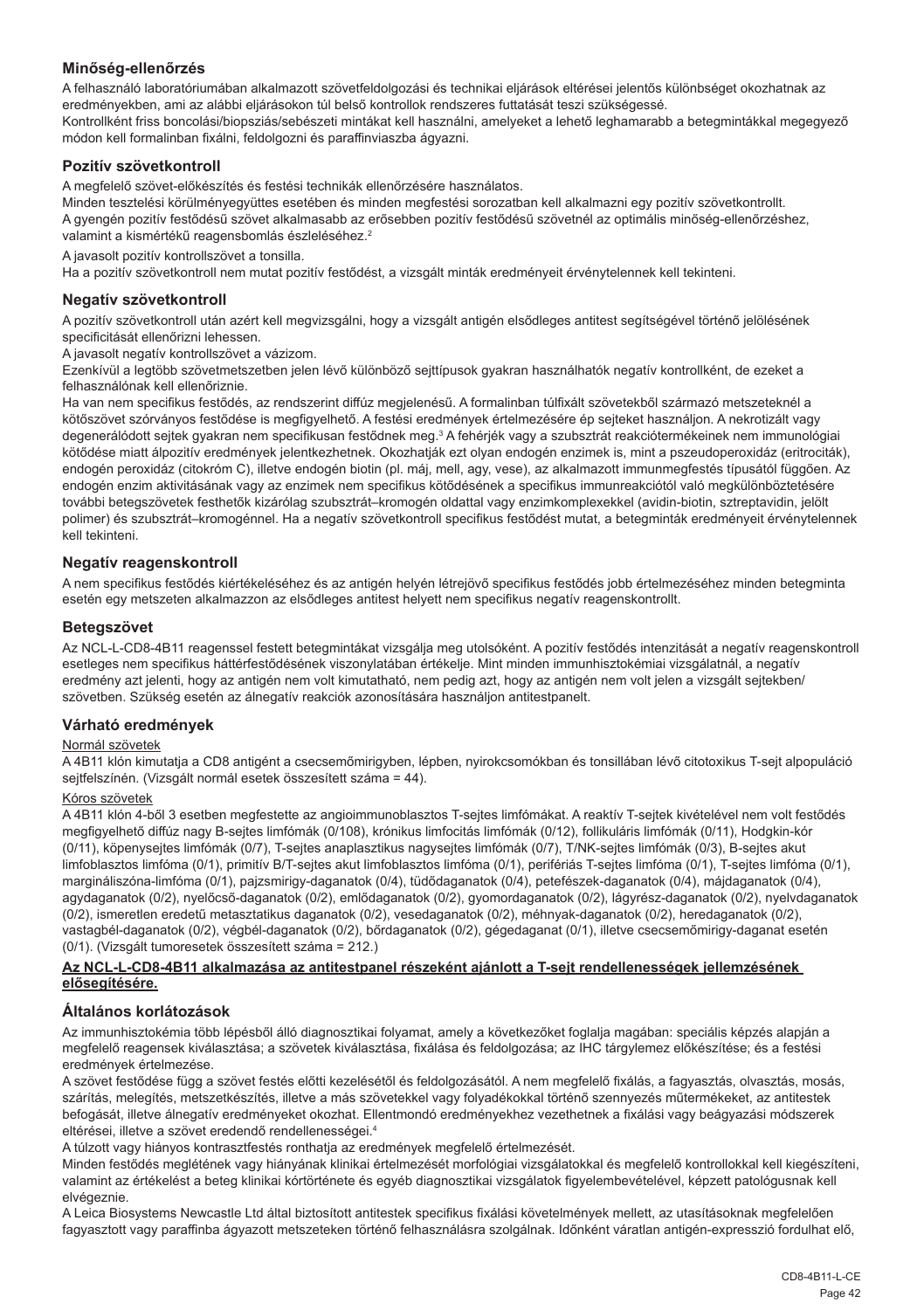különösen daganatok esetében. Bármely festett szövetmetszet klinikai értelmezéséhez morfológiai elemzést is kell végezni, és ki kell értékelni a megfelelő kontrollokat.

## **Bibliográfia – általános**

- 1. National Committee for Clinical Laboratory Standards (NCCLS). Protection of laboratory workers from infectious diseases transmitted by blood and tissue; proposed guideline. Villanova, P.A. 1991; 7(9). Order code M29-P.
- 2. Battifora H. Diagnostic uses of antibodies to keratins: a review and immunohistochemical comparison of seven monoclonal and three polyclonal antibodies. Progress in Surgical Pathology. 6:1–15. eds. Fenoglio-Preiser C, Wolff CM, Rilke F. Field & Wood, Inc., Philadelphia.
- 3. Nadji M, Morales AR. Immunoperoxidase, part I: the techniques and pitfalls. Laboratory Medicine. 1983; 14:767.
- 4. Omata M, Liew CT, Ashcavai M, Peters RL. Nonimmunologic binding of horseradish peroxidase to hepatitis B surface antigen: a possible source of error in immunohistochemistry. American Journal of Clinical Pathology. 1980; 73:626.
- 5. Kemp RA, Black MA, McCall J, et al. T cell subpopulations in lymph nodes may not be predictive of patient outcome in colorectal cancer. Journal of Experimental & Clinical Cancer Research. 2011;30(1):78.
- 6. Michel S, Benner A, Tariverdian M, et al. High density of FOXP3-positive cells infiltrating colorectal cancers with microsatellite instability. British Journal of Cancer. 2008;99(11):1867-1873.
- 7. Williamson SLH, Steward M, Milton I, et al. New monoclonal antibodies to the T cell antigens CD4 and CD8. American Journal of Pathology 1998,152(6):1421-1426.

# **Módosítások az előző változathoz képest**

A reagens összetétele, Összfehérje-koncentráció, Felhasználási javaslatok, Figyelmeztetések és óvintézkedések, Várható eredmények.

#### **Kiadás dátuma**

05 október 2018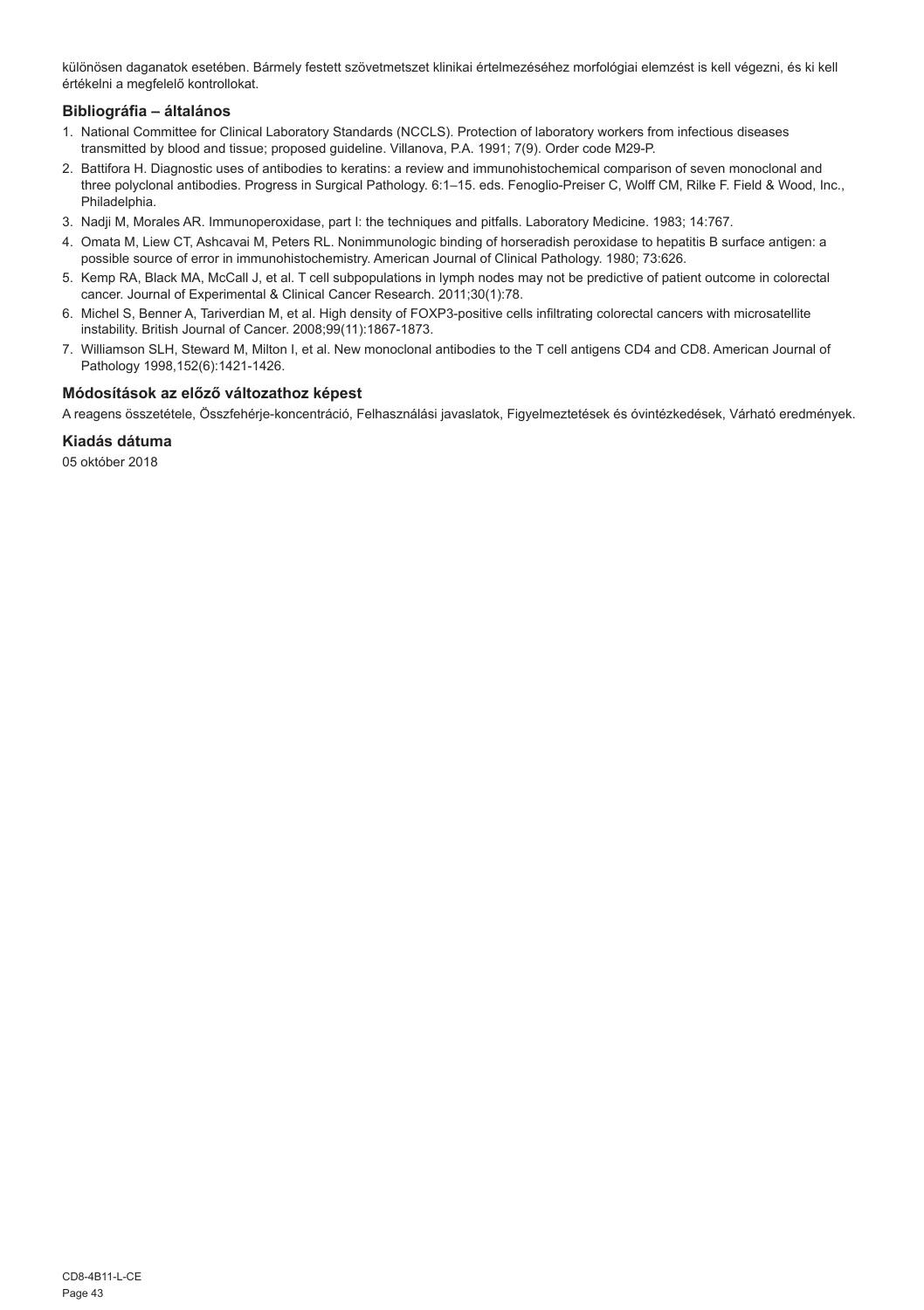# <span id="page-44-0"></span>**Novocastra™ Anticorp monoclonal lichid de șoarece CD8**

# **Cod produs: NCL-L-CD8-4B11**

# **Utilizare prevăzută**

#### *Pentru diagnosticare in vitro.*

NCL-L-CD8-4B11 este destinat identificării calitative, prin intermediul microscopiei optice, a antigenului CD8 uman în secțiunile de parafină. Interpretarea clinică a oricărei colorări sau a absenței acesteia trebuie completată cu studii morfologice utilizând controale adecvate și trebuie evaluată în contextul antecedentelor clinice ale pacientului, precum și al altor teste de diagnosticare efectuate de către un patolog calificat.

## **Principiul de procedură**

Tehnicile de colorare imunohistochimică (IHC) permit vizualizarea antigenilor prin aplicarea secvențială a unui anumit anticorp pe antigen (anticorp primar), a unui anticorp secundar pe anticorpul primar și a unui complex enzimatic cu un substrat cromogen, cu etape de spălare intercalate. Activarea enzimatică a cromogenului duce la un produs de reacție vizibil la locul aplicării antigenului. Specimenul poate fi apoi contracolorat și acoperit cu lamelă. Rezultatele sunt interpretate folosind un microscop optic și ajută la diagnosticul diferențial al proceselor patofiziologice, care pot sau nu să fie asociate cu un anumit antigen.

# **Clonă**

4B11

# **Imunogen**

Peptidă corespunzând porțiunii citoplasmice a lanțului alfa al moleculei CD8 umane.

### **Specificitate**

Antigen CD8 uman.

# **Compoziția reactivului**

NCL-L-CD8-4B11 este un supernatant de cultură tisulară lichid care conține azidă de sodiu drept conservant.

# **Clasa Ig**

IgG2b

# **Concentrație proteină totală Total Protein**

Consultați eticheta flaconului pentru concentrația proteinelor totale specifică lotului.

#### **Concentrație anticorpi**

Mai mare sau egală cu 28,5 mg/L, asa cum este determinată prin ELISA. Consultati eticheta flaconului pentru concentratia Ig specifică lotului.

#### **Recomandări privind utilizarea**

#### Imunohistochimie pe secțiuni de parafină.

**Recuperarea indusă de căldură a epitopilor (HIER):** Urmați instrucțiunile de utilizare din Novocastra Epitope Retrieval Solution pH 9. **Diluție sugerată:** 1:50 timp de 30 minute la 25 °C. Aceste informații sunt furnizate cu rol de îndrumare, iar utilizatorii trebuie să-și stabilească singuri propriile diluții de lucru optime.

**Vizualizare:** Respectați instrucțiunile de utilizare din Novolink™ Polymer Detection Systems. Pentru informații suplimentare despre produs sau asistență, luați legătura cu distribuitorul dvs. local sau cu biroul regional al Leica Biosystems sau, ca alternativă, vizitați site-ul web al Leica Biosystems, www.LeicaBiosystems.com

Performanța acestui anticorp trebuie validată atunci când este utilizat cu alte sisteme de colorare manuală sau alte platforme automatizate.

## **Depozitare și stabilitate**

A se depozita la 2–8 °C. A nu se congela. A se returna la 2–8 °C imediat după utilizare. A nu se utiliza după data expirării indicată pe eticheta flaconului. Alte condiții de depozitare decât cele specificate mai sus trebuie verificate de către utilizator.

# **Pregătirea specimenului**

Mediul de fixare recomandat este formalină tamponată neutru 10% pentru secțiunile de țesut încorporate în parafină.

#### **Avertismente și precauții**

Acest reactiv a fost pregătit din supernatantul culturii celulare. Întrucât este un produs biologic, trebuie să se actioneze cu prudentă rezonabilă la manipularea sa.

Acest reactiv conține azidă de sodiu. Fișa cu informații de siguranță despre material este disponibilă la cerere sau poate fi obținută de pe site-ul www.LeicaBiosystems.com

Consultați reglementările naționale, județene sau locale pentru informații privind eliminarea tuturor componentelor potențial toxice. Specimenele, înainte și după fixare, precum și toate materialele expuse la acestea, trebuie manipulate ca și când ar avea potentialul de a transmite infecții și trebuie eliminate la deșeuri luând măsurile de precauție adecvate.<sup>1</sup>Nu pipetați niciodată reactivii pe gură și evitați contactul reactivilor și specimenelor cu pielea și membranele mucoase. Dacă reactivii sau probele vin în contact cu suprafețele sensibile, spălați cu apă din abundență. Solicitați asistență medicală.

Reduceți la minimum contaminarea microbiană a reactivilor, în caz contrar poate apărea o creștere a colorării nespecifice.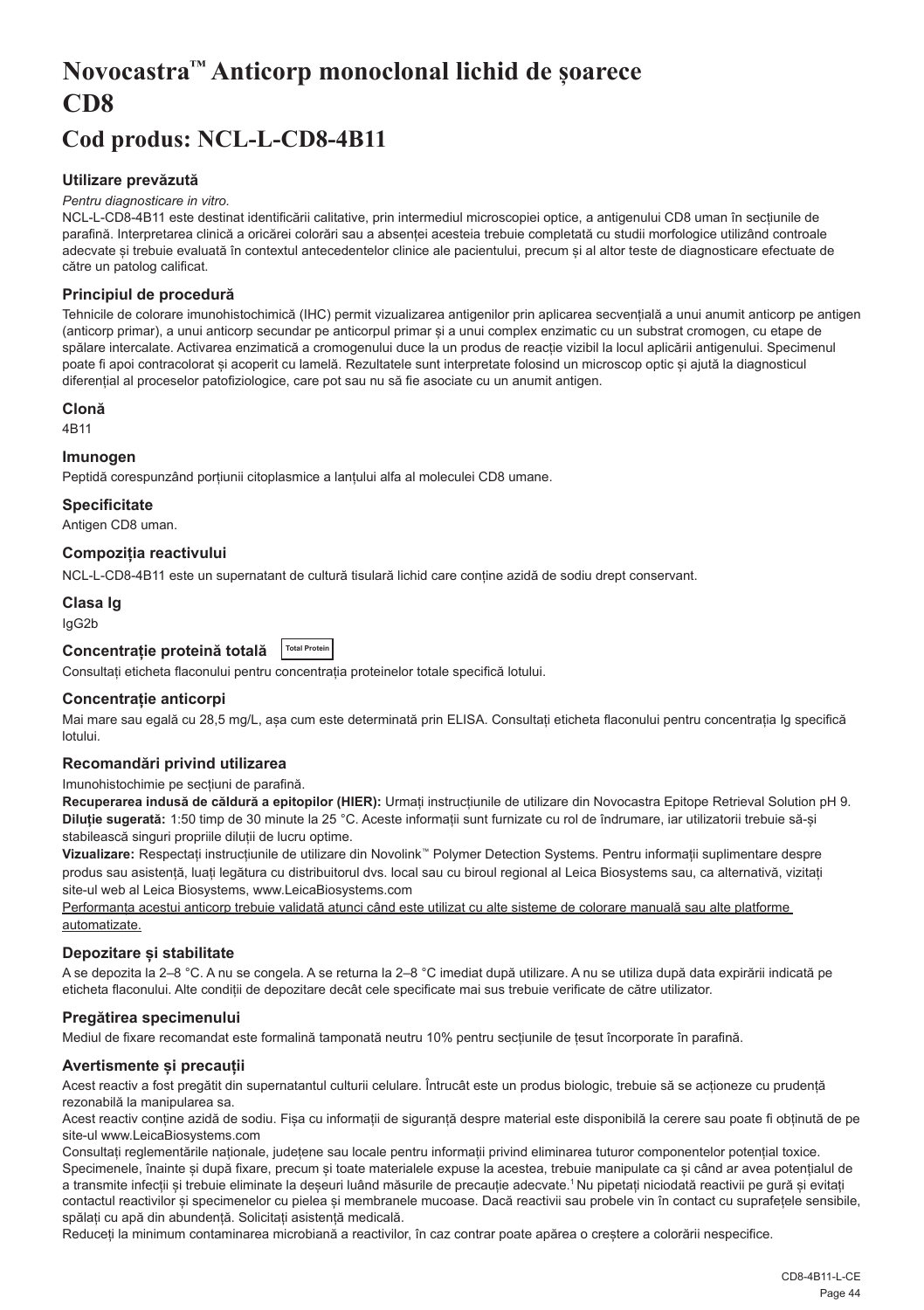Timpii sau temperaturile de incubație care diferă de valorile specificate pot genera rezultate eronate. Orice astfel de modificări trebuie validate de către utilizator.

# **Controlul calității**

Diferentele în ceea ce priveste procesarea tesutului și procedurile tehnice în laboratorul utilizatorului pot cauza o variabilitate semnificativă a rezultatelor, necesitând efectuarea cu regularitate de controale interne, în plus față de următoarele proceduri. Probele de control trebuie să fie probe proaspete de autopsie/biopsie/chirurgicale, fixate în formalină, procesate și încorporate în ceară de parafină cât mai curând posibil și în aceeași manieră ca și probele pacientului.

# **Țesutul de control pozitiv**

Folosit pentru a indica țesuturile pregătite corect și tehnicile de colorare adecvate.

O probă de țesut de control pozitiv trebuie să fie inclusă pentru fiecare set de condiții de testare în fiecare etapă de colorare. Un țesut cu colorare pozitivă slabă este mai adecvat decât un țesut cu colorare pozitivă puternică în vederea unui control optim al calității și pentru a detecta nivelurile minore de degradare a reactivului.<sup>2</sup>

Țesutul de control pozitiv recomandat este de amigdale.

Dacă țesutul de control pozitiv nu demonstrează colorația pozitivă, rezultatele obținute cu acele probe de testare trebuie considerate nevalide.

# **Țesutul de control negativ**

Trebuie examinat după țesutul de control pozitiv pentru a verifica specificitatea informațiilor de etichetare ale antigenului țintă în funcție de anticorpul primar.

Țesutul de control negativ recomandat este mușchiul scheletic.

Ca alternativă, varietatea de tipuri diferite de celule prezente în majoritatea secțiunilor tisulare oferă frecvent locuri de control negativ, dar acest lucru trebuie verificat de către utilizator.

Colorația nespecifică, dacă este prezentă, are, de obicei, un aspect difuz. Colorația sporadică a țesutului conjunctiv poate fi observată, de asemenea, în secțiuni de țesuturi fixate în mod excesiv în formalină. Folosiți celule intacte pentru interpretarea rezultatelor de colorare. Celulele necrotice sau degenerate se colorează deseori într-un mod nespecific.3 Se pot observa rezultate fals pozitive ca urmare a legării non-imunologice a proteinelor sau produșilor de reacție ai substratului. Acestea pot fi cauzate, de asemenea, de enzimele endogene precum pseudoperoxidaza (eritrocite), peroxidaza endogenă (citocromul C) sau biotina endogenă (de exemplu, ficat, sân, creier, rinichi), în funcție de tipul de imunocolorație folosit. Pentru a diferenția activitatea enzimelor endogene sau legarea nespecifică a enzimelor de imunoreactivitatea specifică, pot fi colorate țesuturi suplimentare de la pacient numai cu substrat-cromogen sau, respectiv, complexe enzimatice (avidină-biotină, streptavidină, polimer etichetat) și substrat-cromogen. În cazul în care colorația specifică are loc în țesutul de control negativ, rezultatele obținute pe probele pacientului trebuie să fie considerate nevalide.

# **Reactivul de control negativ**

Folosiți un reactiv de control negativ non-specific în locul anticorpului primar cu o secțiune din fiecare specimen al pacientului pentru a evalua colorația nespecifică și a permite o mai bună interpretare a colorării specifice la situl antigenului.

# **Țesutul pacientului**

Examinați specimenele pacientului colorate cu NCL-L-CD8-4B11 ultimele. Intensitatea colorației pozitive trebuie evaluată în contextul oricărei colorații de fond nespecifice a reactivului de control negativ. La fel ca în cazul oricărui test imunohistochimic, un rezultat negativ înseamnă că antigenul nu a fost detectat, și nu că antigenul a fost absent în celulele/țesuturile analizate. Dacă este necesar, folosiți un panel pentru anticorpi pentru identificarea reacțiilor fals negative.

# **Rezultate așteptate**

Țesuturi normale

Clona 4B11 detectează antigenul CD8 pe suprafața celulară a sub-populației citotoxice de celule T în timus, splină, ganglioni limfatici și amigdală. (Numărul total al cazurilor normale evaluate = 44).

# Țesuturi anormale

Clona 4B11 a colorat 3/4 limfoame angioimunoblastice cu celule T. Cu excepția celulelor T reactive, nu a fost detectată vreo colorare în limfoame difuze cu celule B mari (0/108), limfoame limfocitare cronice (0/12), limfoame foliculare (0/11), boala lui Hodgkin (0/11), limfoame cu celule din manta (0/7), limfoame anaplastice cu celule T cu celule mari (0/7), limfoame cu celule T/NK (0/3), un limfom limfoblastic acut cu celule B (0/1), un limfom limfoblastic acut cu celule B/T (0/1), un limfom cu celule T periferice (0/1), un limfom cu celule T (0/1), un limfom al zonei marginale (0/1), tumori tiroidiene (0/4), tumori pulmonare (0/4), tumori ovariene (0/4), tumori hepatice (0/4), tumori cerebrale (0/2), tumori esofagiene (0/2), tumori mamare (0/2), tumori gastrice (0/2), tumori ale țesuturilor moi (0/2), tumori ale limbii (0/2), tumori metastatice de origine necunoscută (0/2), tumori renale (0/2), tumori cervicale (0/2), tumori testiculare (0/2), tumori ale colonului (0/2), tumori rectale (0/2), tumori ale pielii (0/2), o tumoră a laringelui (0/1) și o tumoră a timusului (0/1). (Numărul total al cazurilor tumorale evaluate = 212).

# **NCL-L-CD8-4B11 este recomandat pentru utilizare ca parte a unui panel de anticorpi pentru a ajuta la caracterizarea tulburărilor celulelor T**.

# **Limitări generale**

Imunohistochimia este un proces de diagnostic cu mai multe etape, care constă din instruirea specializată în ceea ce privește alegerea reactivilor adecvați; alegerea, fixarea și procesarea țesutului; prepararea lamei IHC; și interpretarea rezultatelor de colorare. Colorarea tisulară depinde de manipularea și procesarea țesutului înainte de colorare. Fixarea, congelarea, dezghețarea, spălarea, uscarea, încălzirea, secționarea necorespunzătoare sau contaminarea cu alte țesuturi ori fluide pot cauza artefacte, captura anticorpilor sau rezultate fals negative. Rezultatele inconsecvente pot fi atribuite diferentelor în ceea ce priveste metodele de fixare și încorporare, ori neregularităților inerente ale tesutului.<sup>4</sup>

Contracolorația excesivă sau incompletă poate compromite interpretarea adecvată a rezultatelor.

Interpretarea clinică a oricărei colorări sau a absenței acesteia trebuie completată cu studii morfologice utilizând controale adecvate și trebuie evaluată în contextul antecedentelor clinice ale pacientului, precum și al altor teste de diagnosticare efectuate de către un patolog calificat.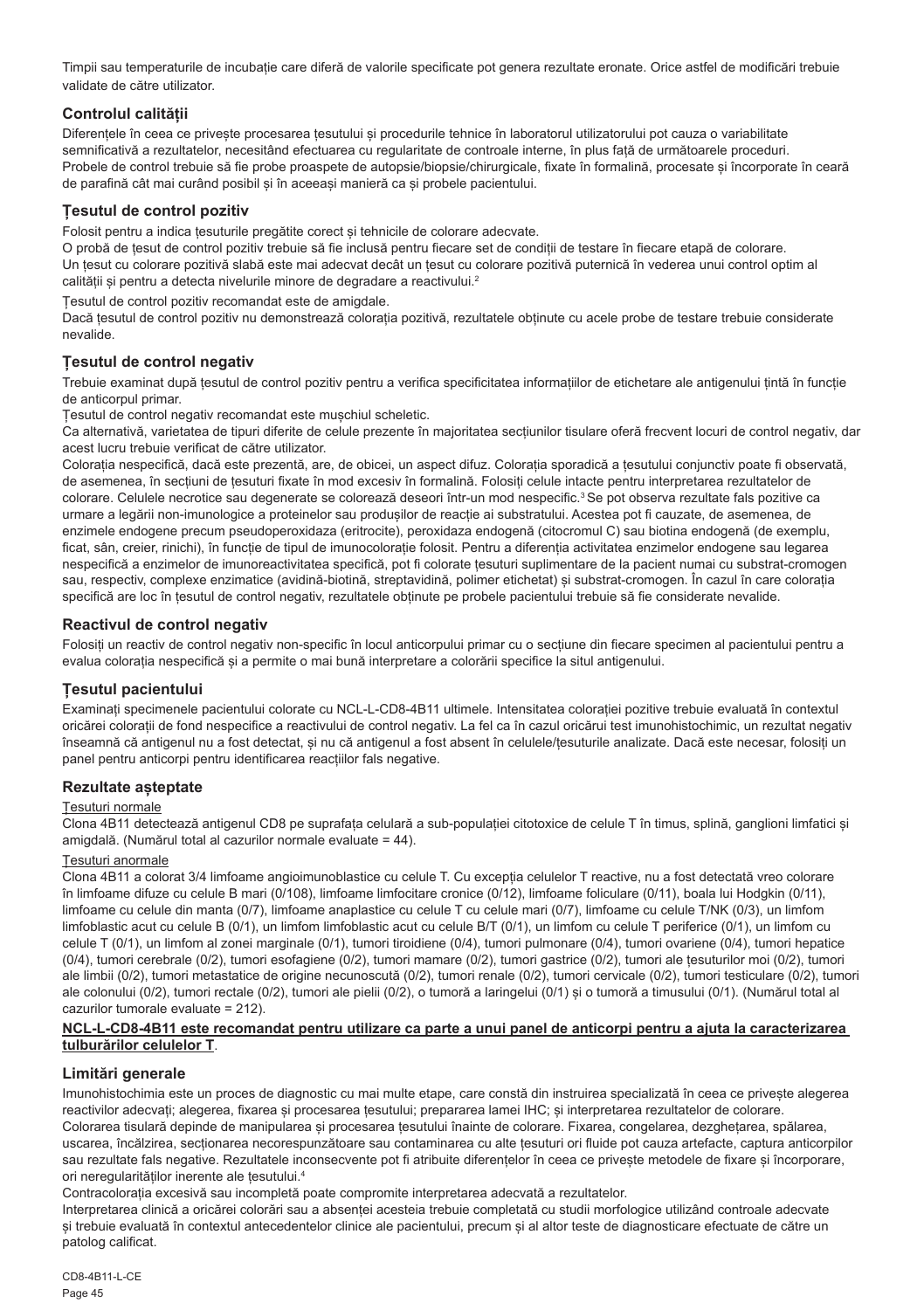Anticorpii de la Leica Biosystems Newcastle Ltd sunt destinați utilizării, conform indicațiilor, fie pe secțiuni congelate, fie pe secțiuni încorporate în parafină cu cerințe de fixare specifice. Poate apărea exprimarea neașteptată a antigenului, în special în neoplasme. Interpretarea clinică a oricărei secțiuni tisulare colorate trebuie să includă analiza morfologică și evaluarea probelor de control adecvate.

# **Bibliografie - General**

- 1. National Committee for Clinical Laboratory Standards (NCCLS). Protection of laboratory workers from infectious diseases transmitted by blood and tissue; proposed guideline. Villanova, P.A. 1991; 7(9). Order code M29-P.
- 2. Battifora H. Diagnostic uses of antibodies to keratins: a review and immunohistochemical comparison of seven monoclonal and three polyclonal antibodies. Progress in Surgical Pathology. 6:1–15. eds. Fenoglio-Preiser C, Wolff CM, Rilke F. Field & Wood, Inc., Philadelphia.
- 3. Nadji M, Morales AR. Immunoperoxidase, part I: the techniques and pitfalls. Laboratory Medicine. 1983; 14:767.
- 4. Omata M, Liew CT, Ashcavai M, Peters RL. Nonimmunologic binding of horseradish peroxidase to hepatitis B surface antigen: a possible source of error in immunohistochemistry. American Journal of Clinical Pathology. 1980; 73:626.
- 5. Kemp RA, Black MA, McCall J, et al. T cell subpopulations in lymph nodes may not be predictive of patient outcome in colorectal cancer. Journal of Experimental & Clinical Cancer Research. 2011;30(1):78.
- 6. Michel S, Benner A, Tariverdian M, et al. High density of FOXP3-positive cells infiltrating colorectal cancers with microsatellite instability. British Journal of Cancer. 2008;99(11):1867-1873.
- 7. Williamson SLH, Steward M, Milton I, et al. New monoclonal antibodies to the T cell antigens CD4 and CD8. American Journal of Pathology 1998,152(6):1421-1426.

# **Amendamente la ediția anterioară**

Compoziția reactivilor, Concentrația totală a proteinelor, Recomandări de utilizare, Avertizări și măsuri de precauție, Rezultate preconizate.

# **Data publicării**

05 octombrie 2018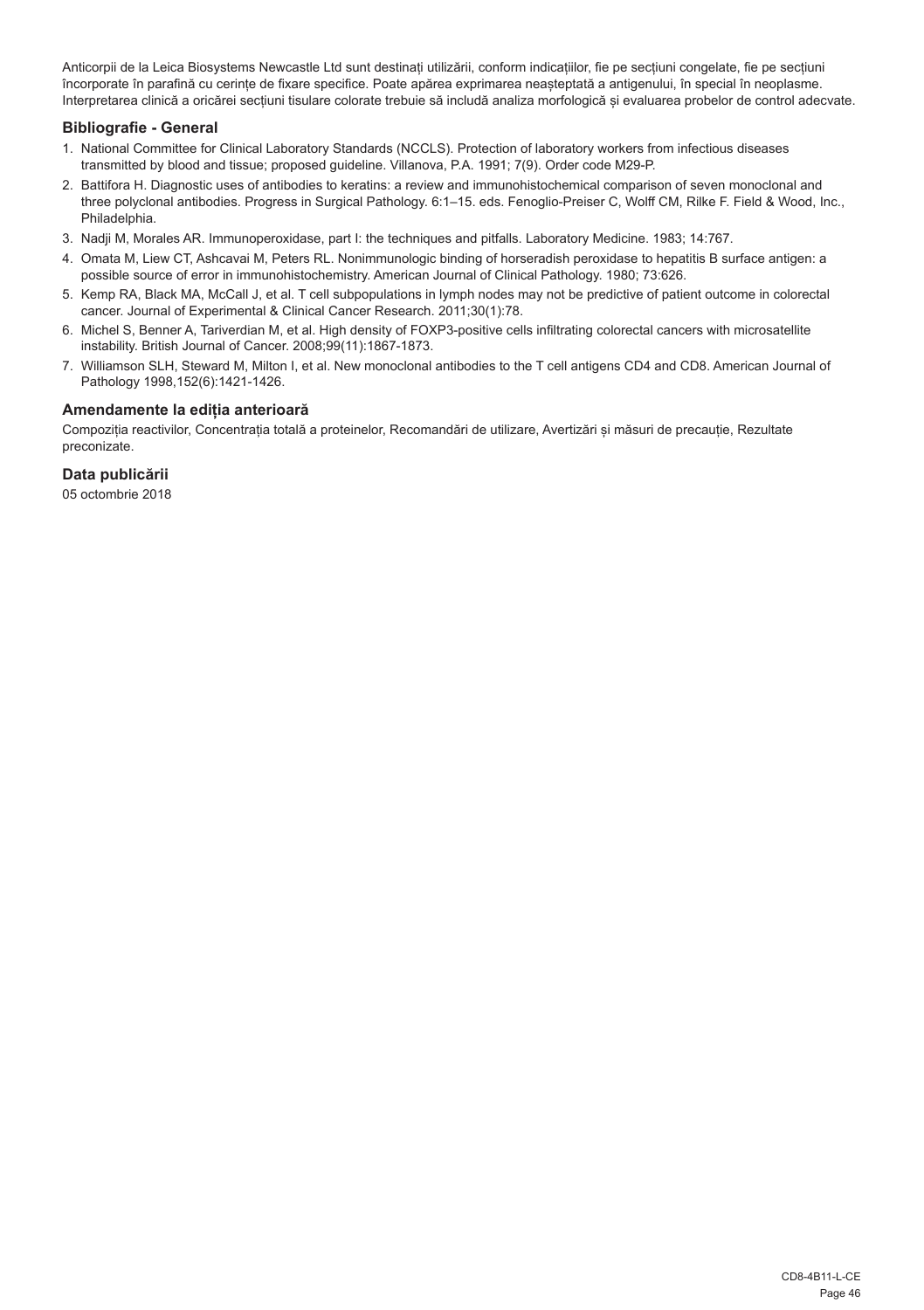# <span id="page-47-0"></span>**Жидкая форма моноклональных антител мыши Novocastra™ CD8**

# **Код продукта: NCL-L-CD8-4B11**

# **Назначение**

#### *Для диагностики in vitro*

Препарат NCL-L-CD8-4B11 предназначен для качественного определения антиген CD8 человека в парафиновых срезах методом световой микроскопии. Клиническая интерпретация любого окрашивания или его отсутствия должна быть дополнена морфологическими исследованиями с надлежащими контролями и должна быть оценена квалифицированным патологом с учетом анамнеза пациента и других диагностических тестов.

### **Принцип метода**

Иммуногистохимические (ИГХ) методы окрашивания позволяют визуализировать антигены путем последовательного связывания специфического антитела с антигеном (первичное антитело), вторичного антитела с первичным антителом и ферментного комплекса с хромогенным субстратом. Между этими этапами выполняется промежуточная промывка. Ферментная активация хромогена приводит к образованию видимого продукта реакции в месте расположения антигена. После этого образцы можно подвергать контрастному окрашиванию и заключить под покровную пленку. Интерпретацию результатов выполняют под световым микроскопом и используют для дифференциальной диагностики патофизиологических процессов, которые могут быть связаны или не связаны с конкретным антигеном.

# **Клон**

4B11

### **Иммуноген**

Пептид, соответствующий альфа-цепи цитоплазматического участка молекулы человеческого CD8.

### **Специфичность**

CD8-антиген человека.

### **Состав реактива**

NCL-L-CD8-4B11 является супернатантом жидкой культуры тканей, содержащим азид натрия в качестве консерванта.

# **Класс иммуноглобулинов**

IgG2b

# **Общая концентрация белка Total Protein**

Общая концентрация белка в каждой партии указана на этикетке флакона.

## **Концентрация антитела**

Не менее 28,5 мг/л при измерении методом ИФА. Общая концентрация иммуноглобулина в каждой партии указана на этикетке флакона.

#### **Рекомендации по применению**

Иммуногистохимическое окрашивание парафиновых срезов.

**Тепловая демаскировка эпитопа (Heat Induced Epitope Retrieval, HIER):** выполняйте инструкцию по применению, прилагаемую к препарату Novocastra Epitope Retrieval Solution pH 9.

**Рекомендуемое разведение:** 1:50 в течение 30 минут при 25 °C. Эти указания следует считать ориентировочными, и пользователи должны определить свои собственные параметры оптимального рабочего разведения.

**Визуализация:** Следуйте инструкциям по применению, которые прилагаются к системам визуализации Novolink™ Polymer Detection Systems. Для получения дополнительной информации о продукции и технической поддержки обратитесь к местному дистрибьютору или в региональный офис компании Leica Biosystems либо, в качестве альтернативы, посетите веб-сайт компании Leica Biosystems, www.LeicaBiosystems.com

В случае применения этого антитела с другими ручными системами окрашивания или автоматизированными платформами следует выполнять валидацию его рабочих параметров.

# **Хранение и стабильность**

Хранить при температуре 2–8 °C. Не замораживать. После использования незамедлительно вернуть на хранение при температуре 2–8 °C. Не использовать после указанной на этикетке флакона даты истечения срока годности. Условия хранения, отличающиеся от указанных выше, должны быть проверены пользователем.

# **Подготовка образцов**

Для приготовления залитых в парафин срезов тканей рекомендуется фиксация в 10 % нейтральном забуференном формалине.

# **Предупреждения и меры предосторожности**

Этот реактив был изготовлен из супернатанта культуры клеток. При обращении с этим продуктом, как и с другими биологическими продуктами, следует соблюдать разумную осторожность.

Этот реактив содержит азид натрия. Паспорт безопасности химической продукции предоставляется по запросу или доступен на сайте www.LeicaBiosystems.com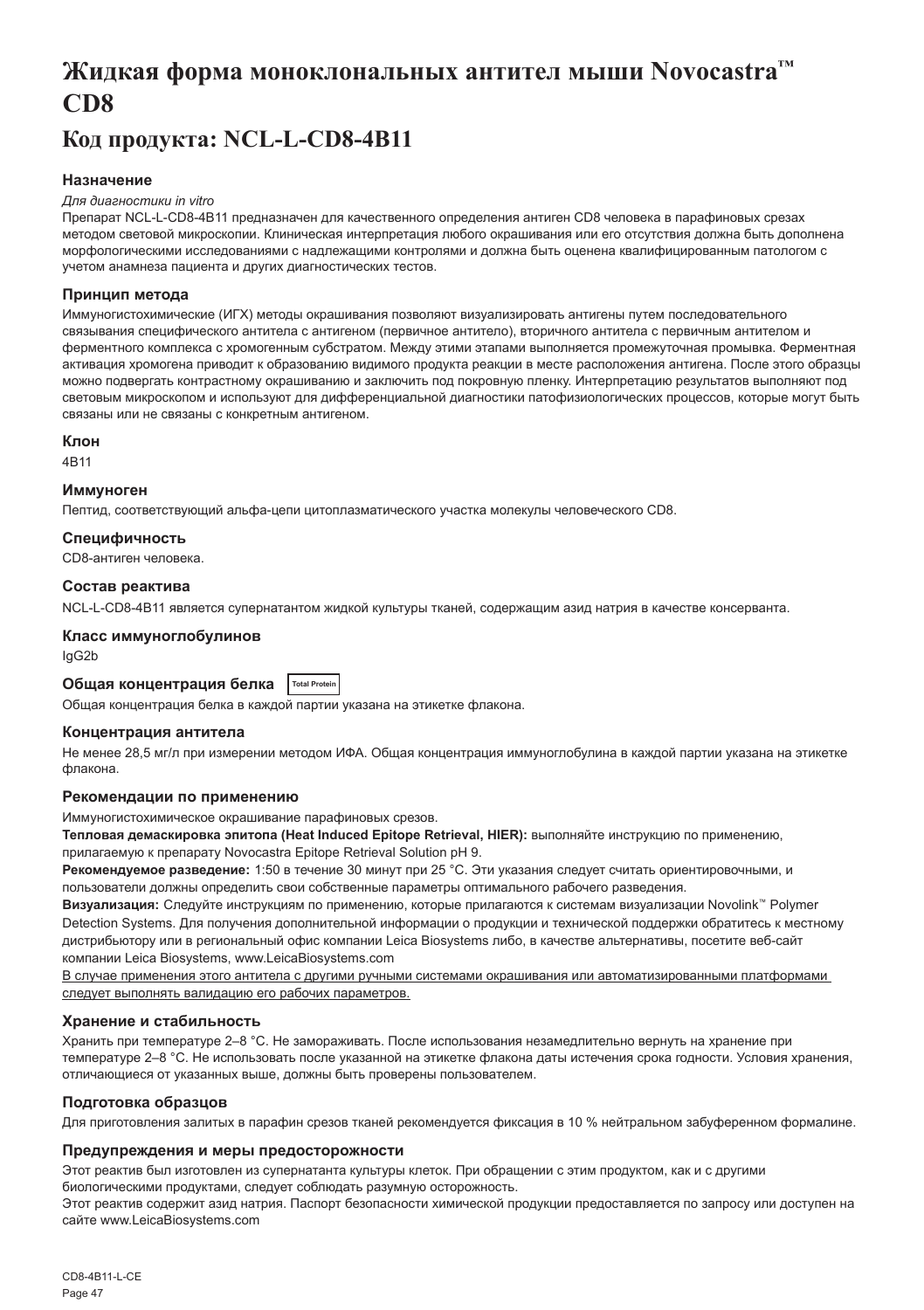В отношении утилизации любых потенциально опасных компонентов следуйте требованиям федеральных, региональных и местных нормативных документов.

С образцами (до и после фиксации) и всеми материалами, которые находятся под их воздействием, следует обращаться как со способными к передаче инфекции и утилизировать, соблюдая соответствующие меры предосторожности.<sup>1</sup>Никогда не набирайте реактивы в пипетку ртом и не допускайте контакта реактивов и образцов с кожей и слизистыми оболочками. В случае контакта реактивов или образцов с чувствительными зонами промойте их большим количеством воды. Обратитесь за медицинской помощью.

Сводите к минимуму микробное загрязнение реактивов во избежание усиления неспецифического окрашивания. Инкубация при сроках и температурах, отличных от указанных в инструкции, может дать ошибочные результаты. Любые подобные изменения должны быть валидированы пользователем.

#### **Контроль качества**

Различия в методах обработки тканей и технических процедурах, выполняемых в лаборатории пользователя, могут привести к существенной вариабельности результатов, в связи с чем требуется регулярное выполнение внутрилабораторных контролей в дополнение к указанным ниже процедурам.

В качестве контролей следует использовать свежие образцы, полученные при аутопсии, биопсии или хирургических процедурах, фиксированные в формалине, обработанные и как можно скорее залитые в парафин так же, как были обработаны полученные у пациентов образцы.

#### **Положительный контроль ткани**

Применяется для проверки правильности подготовки тканей и методов окрашивания.

В каждый набор условий теста при каждом цикле окрашивания следует включать один срез ткани для положительного контроля. Для оптимального контроля качества и обнаружения незначительных уровней деградации реактива более подходит ткань со слабым положительным окрашиванием, чем ткань с сильным положительным окрашиванием.<sup>2</sup>

В качестве положительного контроля рекомендуется использовать ткань миндалин. При отсутствии положительного окрашивания ткани, использующейся в качестве положительного контроля, результаты, полученные с исследуемыми образцами, считаются недействительными.

#### **Отрицательный контроль ткани**

Этот тест необходимо выполнять после положительного контроля ткани для проверки специфичности мечения целевого антигена первичным антителом.

В качестве отрицательного контроля рекомендуется использовать ткани скелетных мышц.

Кроме того, разнообразные типы клеток для отрицательного контроля можно часто найти в большинстве срезов тканей, однако такие препараты должны быть проверены пользователем.

Неспецифическое окрашивание, если оно присутствует, обычно выглядит диффузным. В срезах тканей, избыточно фиксированных формалином, можно также иногда увидеть окрашивание соединительной ткани. Для интерпретации результатов окрашивания используйте интактные клетки. Некротизированные или разрушенные клетки часто окрашиваются неспецифически.<sup>з</sup> Неиммунное связывание белков или продуктов реакции с субстратом может привести к ложноположительным результатам. Такие же результаты могут быть связаны с эндогенными ферментами, например псевдопероксидазой (в эритроцитах), эндогенной пероксидазой (цитохром C) или эндогенным биотином (например, в печени, молочной железе, головном мозге или почке) в зависимости от типа использованного иммунного окрашивания. Чтобы отличить активность эндогенных ферментов или неспецифическое связывание ферментов от специфической иммунореактивности, можно выполнить окрашивание дополнительных тканей пациента исключительно хромогенным субстратом или ферментными комплексами (авидин-биотин, стрептавидин, меченый полимер) и хромогенным субстратом соответственно. При наличии специфического окрашивания в отрицательном контроле ткани результаты исследования полученных у пациентов образцов считаются недействительными.

#### **Отрицательный контроль реактива**

Для оценки неспецифического окрашивания и лучшей интерпретации специфического окрашивания в области связывания антигена, исследуя срезы каждого образца, взятого у пациента, вместо первичных антител используйте реактив, служащий в качестве неспецифического отрицательного контроля.

#### **Ткань, полученная у пациента**

Исследуйте образцы взятой у пациента ткани, которые окрашены с помощью NCL-L-CD8-4B11, в последнюю очередь. Интенсивность положительного результата окрашивания следует оценивать с учетом любого неспецифического фонового окрашивания реактива, представляющего собой отрицательный контроль. Как и при любом иммуногистохимическом исследовании, отрицательный результат означает необнаружение антигена, но не его отсутствие в исследованных клетках или ткани. При необходимости следует использовать панель антител для выявления ложноотрицательных реакций.

#### **Ожидаемые результаты**

#### Нормальные ткани

Клон 4В11 обнаруживает антиген CD8 на поверхности цитотоксической суб-популяции Т-клеток в вилочковой железе, селезенке, лимфатических узлах и миндалине. (Общее число исследованных нормальных тканей = 44).

#### Патологически измененные ткани

Клон 4B11 окрасил 3/4 случаев ангиоиммунобластной Т-лимфоцитарной лимфомы. При следующих нозологиях окрашивания не наблюдалось (за исключением реактивных Т-лимфоцитов): диффузная крупноклеточная В-лимфоцитарная лимфома (0/108), хронические лимфоцитарные лимфомы (0/12), фолликулярные лимфомы (0/11), лимфома Ходжкина (0/11), лимфома из клеток мантийной зоны (0/7), Т-лимфоцитарная анапластическая крупноклеточная лимфома (0/7), лимфомы из Т/NK-клеток (0/3), острая лимфобластная В-лимфоцитарная лимфома (0/1), острая лимфобластная лимфома из примитивных В/Т-лимфоцитов (0/1), лимфома периферийных Т-лимфоцитов (0/1), Т-лимфоцитарная лимфома (0/1), лимфома из клеток маргинальной зоны (0/1), опухоли щитовидной железы (0/4), опухоли легких (0/4), опухоли яичников (0/4), опухоли печени (0/4), опухоли мозга (0/2), опухоли пищевода (0/2), опухоли молочных желез (0/2), опухоли желудка (0/2), опухоли мягких тканей (0/2), опухоли языка (0/2),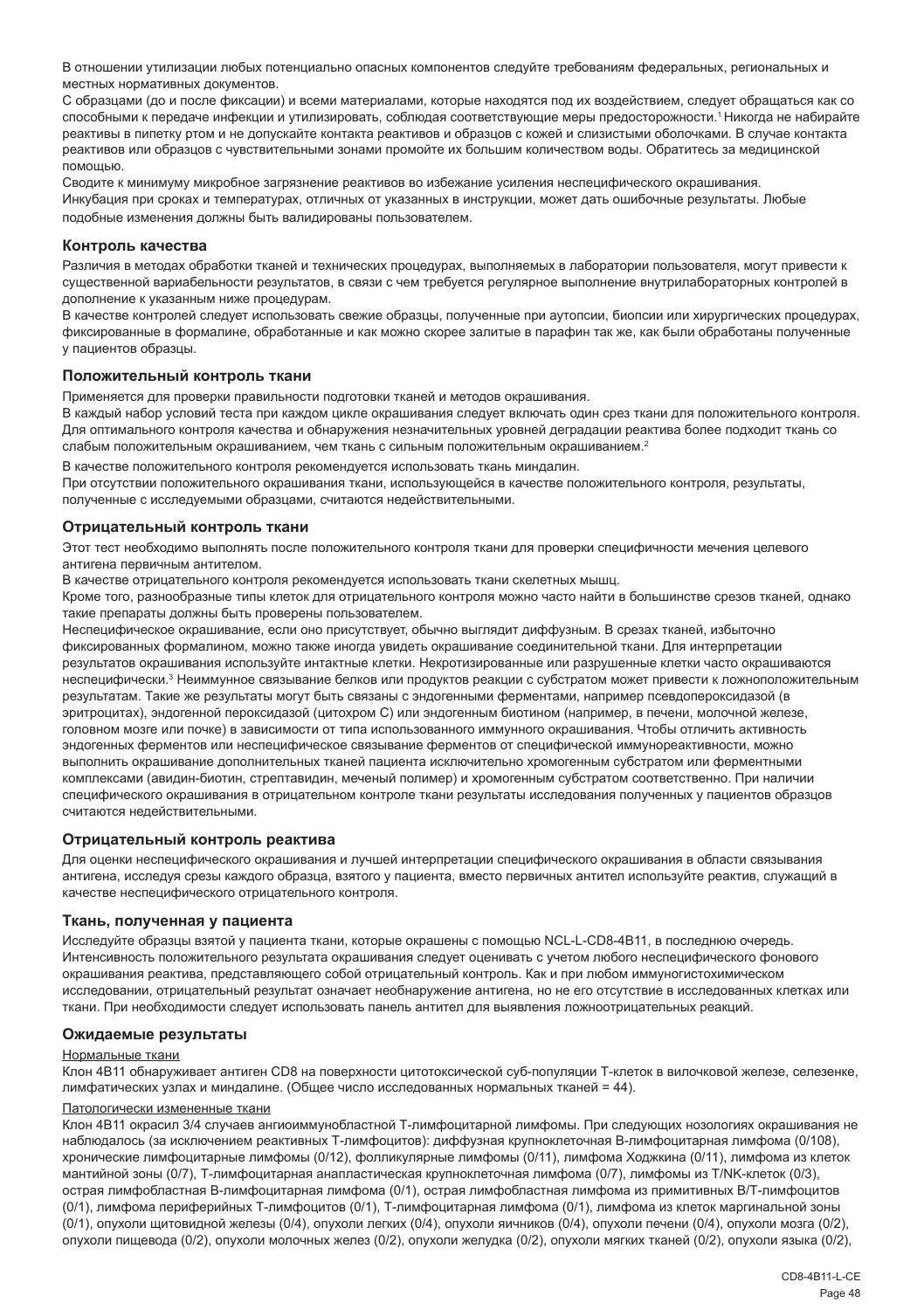метастатические опухоли неизвестного происхождения (0/2), опухоли почек (0/2), опухоли шейки матки (0/2), опухоли яичек (0/2), опухоли прямой кишки (0/2) и толстой кишки (0/2), опухоли кожи (0/2), опухоль гортани (0/1) и вилочковой железы (0/1). (Общее число исследованных опухолей = 212).

### **NCL-L-CD8-4B11 рекомендуется использовать в составе панели антител для характеризации нарушений, связанных с Т-клетками**.

#### **Общие ограничения**

Иммуногистохимическое исследование является многостадийным диагностическим процессом, требующим специальных навыков в выборе надлежащих реактивов; выборе, фиксации и обработке тканей; приготовлении среза с ИГХ препаратом; интерпретации результатов окрашивания.

Окрашивание тканей зависит от обращения с тканями и их обработкой перед окрашиванием. Неправильные процедуры фиксации, замораживания, оттаивания, промывки, сушки, нагрева, приготовления срезов, а также загрязнение другими тканями или жидкостями могут приводить к артефактам, захвату антител или ложноотрицательным результатам. Противоречивые результаты могут быть обусловлены различиями методов фиксации и заливки препарата или присущей тканям внутренней неравномерностью структуры.<sup>4</sup>

Чрезмерное или неполное контрастирование может негативно отразиться на точности интерпретации результатов. Клиническая интерпретация любого окрашивания или его отсутствия должна быть дополнена морфологическими исследованиями с надлежащими контролями и должна быть оценена квалифицированным патологом с учетом анамнеза пациента и других диагностических тестов.

Изготовленные компанией Leica Biosystems Newcastle Ltd антитела предназначены, как указано выше, для применения на замороженных или залитых в парафин срезах и требуют выполнения конкретных требований по фиксации. Возможна непредвиденная экспрессия антигена, особенно в опухолях. Клиническая интерпретация любого окрашенного среза ткани должна включать морфологический анализ и оценку соответствующих контролей.

# **Литература — общая**

- 1. National Committee for Clinical Laboratory Standards (NCCLS). Protection of laboratory workers from infectious diseases transmitted by blood and tissue; proposed guideline. Villanova, P.A. 1991; 7(9). Order code M29-P.
- 2. Battifora H. Diagnostic uses of antibodies to keratins: a review and immunohistochemical comparison of seven monoclonal and three polyclonal antibodies. Progress in Surgical Pathology. 6:1–15. eds. Fenoglio-Preiser C, Wolff CM, Rilke F. Field & Wood, Inc., Philadelphia.
- 3. Nadji M, Morales AR. Immunoperoxidase, part I: the techniques and pitfalls. Laboratory Medicine. 1983; 14:767.
- 4. Omata M, Liew CT, Ashcavai M, Peters RL. Nonimmunologic binding of horseradish peroxidase to hepatitis B surface antigen: a possible source of error in immunohistochemistry. American Journal of Clinical Pathology. 1980; 73:626.
- 5. Kemp RA, Black MA, McCall J, et al. T cell subpopulations in lymph nodes may not be predictive of patient outcome in colorectal cancer. Journal of Experimental & Clinical Cancer Research. 2011;30(1):78.
- 6. Michel S, Benner A, Tariverdian M, et al. High density of FOXP3-positive cells infiltrating colorectal cancers with microsatellite instability. British Journal of Cancer. 2008;99(11):1867-1873.
- 7. Williamson SLH, Steward M, Milton I, et al. New monoclonal antibodies to the T cell antigens CD4 and CD8. American Journal of Pathology 1998,152(6):1421-1426.

# **Дополнения к предыдущему выпуску**

Состав реактивов, Суммарная концентрация белка, Рекомендации по использованию, Предупреждения и меры предосторожности, Предполагаемые результаты.

# **Дата выпуска**

05 Октябрь 2018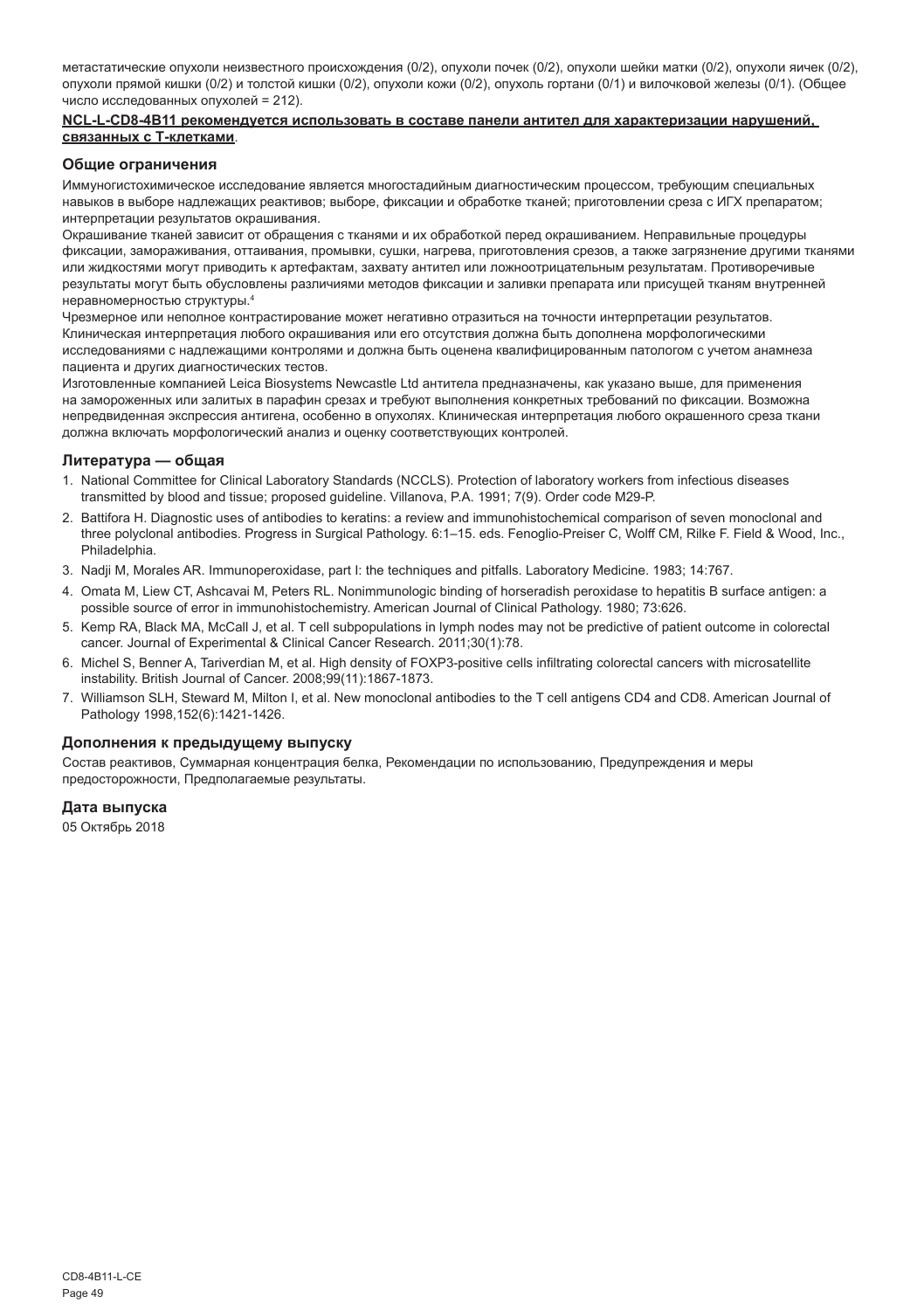# <span id="page-50-0"></span>**Płynne mysie przeciwciało monoklonalne Novocastra™ CD8**

# **Kod produktu: NCL-L-CD8-4B11**

# **Przeznaczenie**

#### *Do diagnostyki in vitro.*

Preparat NCL-L-CD8-4B11 jest przeznaczony do jakościowej identyfikacji za pomocą mikroskopii świetlnej antygenu CD8 w skrawkach parafinowych. Kliniczną interpretację barwienia lub jego braku należy uzupełnić badaniami morfologicznymi oraz odpowiednimi kontrolami. Ocenę powinien przeprowadzić wykwalifikowany patolog w kontekście historii choroby pacjenta oraz innych badań diagnostycznych.

# **Zasady postepowania**

Metody barwienia immunohistochemicznego (IHC) umożliwiają wizualizację antygenów dzięki zastosowaniu – po kolei – swoistego przeciwciała przeciwko antygenowi (przeciwciała pierwszorzędowego), przeciwciała drugorzędowego przeciwko przeciwciału pierwszorzędowemu i kompleksu enzymu z substratem chromogennym z etapami przemywania. Aktywacja enzymatyczna chromogenu prowadzi do wytworzenia widocznego produktu reakcji w miejscu antygenu. Następnie można wykonać barwienie kontrastowe próbki i zakryć ją szkiełkiem nakrywkowym. Wyniki są interpretowane przy użyciu mikroskopu świetlnego i pomagają w diagnostyce różnicowej procesów patofizjologicznych, które mogą mieć związek z określonym antygenem.

# **Klon**

4B11

# **Immunogen**

Peptyd odpowiadający części cytoplazmatycznej łańcucha alfa ludzkiej cząsteczki CD8.

**Swoistość**

Ludzki antygen CD8.

# **Skład odczynnika**

NCL-L-CD8-4B11 jest płynnym supernatantem hodowli tkankowej zakonserwowanym azydkiem sodu.

# **Klasa Ig**

IgG2b

| Całkowite stężenia białka | <b>Total Protein</b> |
|---------------------------|----------------------|
|                           |                      |

Całkowite stężenie białka w danej serii podano na etykiecie fiolki.

# **Stężenie przeciwciał**

Większe lub równe 28,5 mg/L oznaczone za pomocą testu ELISA. Stężenie lg w danej serii podano na etykiecie fiolki.

# **Zalecenia dotyczące stosowania**

Badanie immunohistochemiczne skrawków zatopionych w parafinie.

**Cieplne odmaskowywanie epitopu (HIER):** Należy postępować zgodnie z instrukcją stosowania załączoną do roztworu Novocastra Epitope Retrieval Solution pH 9.

**Sugerowane rozcieńczenie:** 1:50 przez 30 minut w temperaturze 25°C. Te informacje stanowią jedynie wskazówkę – użytkownicy powinni sami określić swoje optymalne rozcieńczenie robocze.

**Wizualizacja:** Należy postępować zgodnie z instrukcją stosowania dołączoną do Novolink™ Polymer Detection Systems. W sprawie dodatkowych informacji o produkcie lub w celu uzyskania pomocy należy kontaktować się z lokalnym dystrybutorem lub z regionalnym biurem firmy Leica Biosystems lub odwiedzić stronę firmy Leica Biosystems www.LeicaBiosystems.com Jeżeli przeciwciało jest używane jednocześnie z innymi ręcznymi metodami barwienia lub platformami automatycznymi, należy

zweryfikować jego działanie.

# **Przechowywanie i trwałość**

Przechowywać w temperaturze 2-8 °C. Nie zamrażać. Niezwłocznie po użyciu ponownie umieścić w temperaturze 2–8 °C. Nie używać po upływie daty ważności podanej na etykiecie fiolki. Przechowywanie w warunkach innych od wskazanych powyżej wymaga weryfikacji użytkownika.

# **Przygotowanie próbek**

Zalecanym utrwalaczem jest 10-procentowa obojętna buforowana formalina do zatopionych w parafinie skrawków tkankowych.

# **Ostrzeżenia i środki ostrożności**

Odczynnik został przygotowany z supernatantu hodowli tkankowej. Ponieważ jest to produkt biologiczny, podczas jego używania należy zachować odpowiednie środki ostrożności.

Ten odczynnik zawiera azydek sodu. Karta charakterystyki jest dostępna na żądanie lub dostępna na stronie www.LeicaBiosystems.com Wszelkie potencjalnie toksyczne składniki należy utylizować zgodnie z krajowymi lub lokalnymi przepisami.

Próbki przed i po utrwaleniu oraz wszelkie materiały narażone na kontakt z nimi należy traktować jak materiały potencjalnie zakaźne i należy je utylizować z zachowaniem odpowiednich środków ostrożności.<sup>1</sup>Podczas pobierania pipetą nie wolno zasysać odczynników ustami i należy unikać kontaktu odczynników i preparatów ze skórą oraz błonami śluzowymi. W razie kontaktu odczynników lub próbek ze szczególnie narażonymi miejscami przemyć miejsce kontaktu dużą ilością wody. Należy zasięgnąć porady lekarza.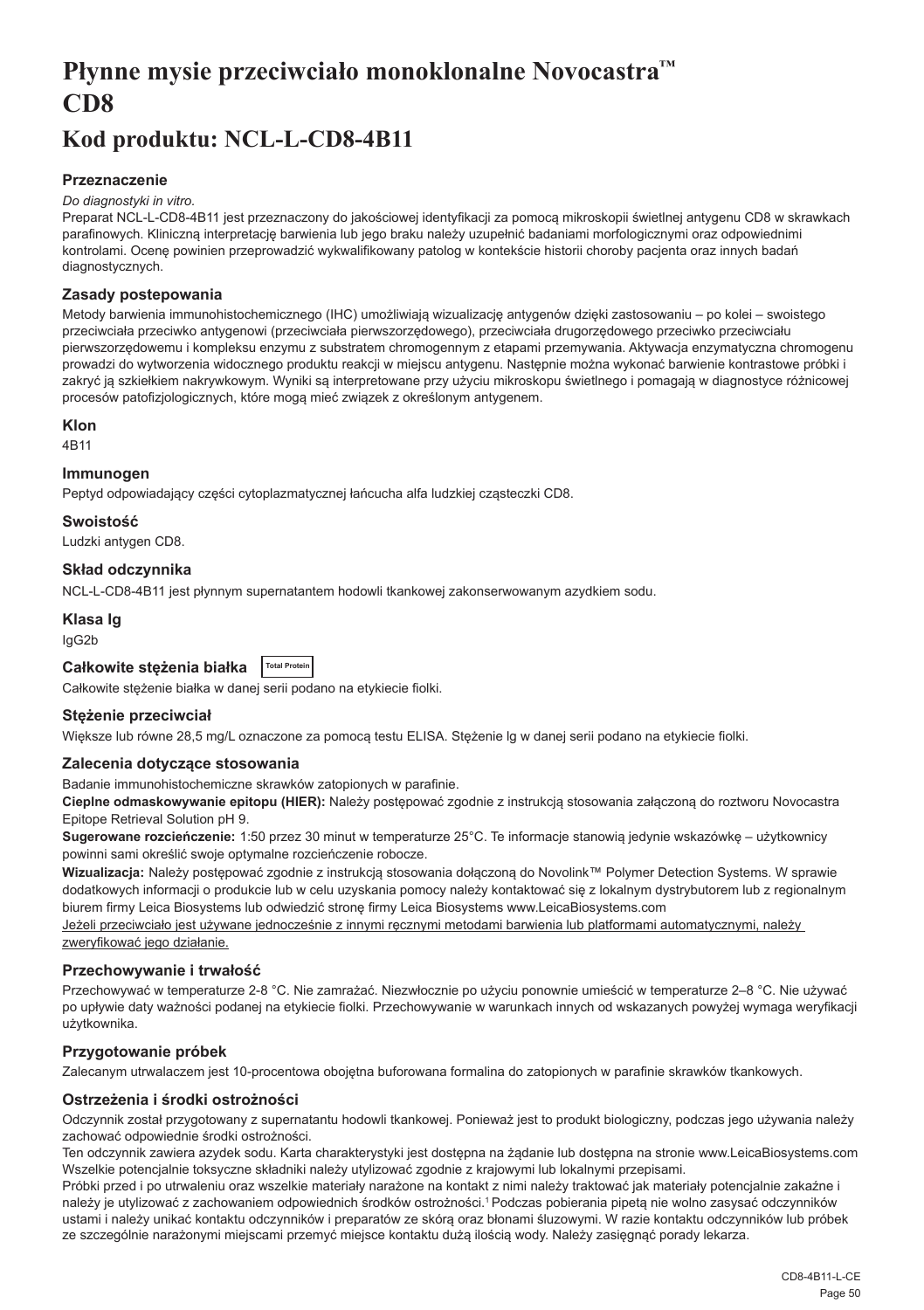Chronić odczynniki przed skażeniem drobnoustrojami, ponieważ może ono doprowadzić do zwiększonego barwienia niespecyficznego. Zastosowanie okresów inkubacji i temperatur innych niż podano w instrukcji może spowodować błędne wyniki. Wszelkie zmiany tego typu muszą zostać zweryfikowane przez użytkownika.

# **Kontrola jakości**

Różnice w przetwarzaniu tkanek i procedurach technicznych w laboratorium użytkownika mogą doprowadzić do znacznej zmienności wyników, co oznacza konieczność dodatkowego przeprowadzania regularnych kontroli wewnętrznych. Kontrole należy przeprowadzać jak najszybciej na świeżych próbkach z autopsji/biopsji/operacji chirurgicznej utrwalonych, przetworzonych i zatopionych w parafinie, taką samą metodą, jaką badane są pobrane tkanki.

## **Tkankowa kontrola pozytywna**

Stosowana w celu wskazania prawidłowo przygotowanych tkanek i prawidłowych technik barwienia.

W każdej serii barwienia każdy zestaw warunków testowych powinien uwzględniać jedną tkankową kontrolę pozytywną. Do optymalnej kontroli jakości i do wykrywania niewielkich poziomów degradacji odczynników bardziej nadaje się tkanka o słabym barwieniu pozytywnym niż tkanka o silnym barwieniu pozytywnym.<sup>2</sup>

Tkankowa kontrola pozytywna powinna obejmować migdałek.

Jeśli tkankowa kontrola pozytywna nie wykaże odpowiedniego barwienia pozytywnego, wyniki testu przeprowadzonego na próbkach pobranych od pacjenta należy uznać za nieważne.

#### **Tkankowa kontrola negatywna**

Należy ją wykonać po tkankowej kontroli pozytywnej, aby sprawdzić swoistość znakowania docelowego antygenu przez przeciwciało pierwszorzędowe.

Tkankowa kontrola negatywna powinna obejmować mięśnie szkieletowe.

Ewentualnie tkankowa kontrola negatywna może obejmować różne typy komórek obecne w większości skrawków tkankowych, jednak powinno to zostać zweryfikowane przez użytkownika.

Barwienie niespecyficzne, jeżeli jest obecne, zwykle ma charakter rozproszony. Na skrawkach wykonanych z materiału tkankowego nadmiernie utrwalonego w formalinie można również zaobserwować sporadyczne barwienie tkanki łącznej. Do interpretacji wyników barwienia należy używać nieuszkodzonych komórek. Komórki martwicze lub zdegenerowane często powodują barwienie niespecyficzne.3 Wyniki fałszywie pozytywne mogą pojawić się w następstwie nieimmunologicznego wiązania białek lub występowania produktów reakcji substratów. Mogą być również spowodowane przez endogenne enzymy, takie jak pseudoperoksydaza (erytrocyty), endogenna peroksydaza (cytochrom C) lub endogenna biotyna (np. wątroba, piersi, mózg, nerki), w zależności od zastosowanego barwnika immunohistochemicznego. Aby odróżnić endogenną aktywność enzymatyczną lub niespecyficzne wiązanie enzymów od swoistej immunoreaktywności, dodatkowe tkanki pacjenta mogą być barwione wyłącznie substratem chromogenem lub kompleksem enzymatycznych (awidyna-biotyna, streptawidyna, znakowany polimer) i substratem-chromogenem. Jeśli w trakcie tkankowej kontroli negatywnej nastąpi barwienie specyficzne, wyniki testu przeprowadzonego na próbkach pobranych od pacjenta należy uznać za nieważne.

# **Negatywna kontrola odczynnika**

Aby przeprowadzić ocenę barwienia niespecyficznego oraz umożliwić lepszą interpretację barwienia specyficznego na każdym skrawku z próbki pobranej od pacjenta należy przeprowadzić nieswoistą kontrolę negatywną odczynnika w miejscu wiązania przeciwciała pierwszorzędowego.

#### **Tkanka pacjenta**

Próbki pobrane od pacjenta barwione NCL-L-CD8-4B11 należy badać jako ostatnie. Intensywność barwienia pozytywnego należy oceniać w kontekście ewentualnego barwienia niespecyficznego tła w negatywnej kontroli odczynnika. Tak jak we wszystkich innych badaniach immunohistochemicznych wynik ujemny oznacza, że antygen nie został wykryty, co jednak nie oznacza, że jest on nieobecny w badanych komórkach/tkankach. W razie konieczności do identyfikacji reakcji fałszywie negatywnych należy wykorzystać panel przeciwciał.

### **Oczekiwane wyniki**

### Tkanki prawidłowe

Klon 4B11 wykrywa antygen CD8 na powierzchni komórki cytotoksycznej subpopulacji limfocytów T w grasicy, śledzionie, węzłach chłonnych i migdałkach. (Łączna liczba ocenionych prawidłowych przypadków = 44).

#### Tkanki nieprawidłowe

Klon 4B11 wybarwił 3/4 chłoniaki z limfocytów T angioimmunoblastycznych. Z wyjątkiem reaktywnych limfocytów T nie stwierdzono barwienia w rozlanych chłoniakach dużych limfocytów B (0/108), przewlekłych białaczkach limfatycznych (0/12), chłoniakach grudkowych (0/11), chorobie Hodgkina (0/11), chłoniakach z komórek płaszcza (0/7), chłoniakach anaplastycznych z dużych limfocytów T (0/7), chłoniakach z limfocytów T/NK (0/3), ostrych chłoniakach z limfocytów B (0/1), ostrym chłoniaku limfoblastycznym z prymitywnych limfocytów B/T (0/1), chłoniaku z obwodowych limfocytów T (0/1), chłoniaku z limfocytów T (0/1), chłoniaku strefy brzeżnej (0/1), guzach tarczycy (0/4), guzach płuc (0/4), guzach jajnika (0/4), guzach wątroby (0/4), guzach mózgu (0/2), guzach przełyku (0/2), guzach sutka (0/2) guzach żołądka (0/2), guzach tkanek miękkich (0/2), guzach języka (0/2), guzach przerzutowych o nieznanym pochodzeniu (0/2), guzach nerek (0/2), guzach szyjki macicy (0/2), guzach jąder (0/2), guzach okrężnicy (0/2), guzach odbytu (0/2), guzach skóry (0/2), guzach krtani (0/1) i guzach grasicy (0/1). (Łączna liczba ocenionych przypadków raków = 212).

#### **Zaleca się stosowanie NCL-L-CD8-4B11 w ramach panelu przeciwciał pomocniczo do określenia zaburzeń limfocytów T.**

# **Ograniczenia ogólne**

Badanie immunohistochemiczne to wieloetapowy proces diagnostyczny, który wymaga specjalistycznego szkolenia w zakresie doboru odpowiednich odczynników i tkanek, utrwalania i przetwarzania tkanek, przygotowywania preparatów immunohistochemicznych oraz interpretacji wyników barwienia.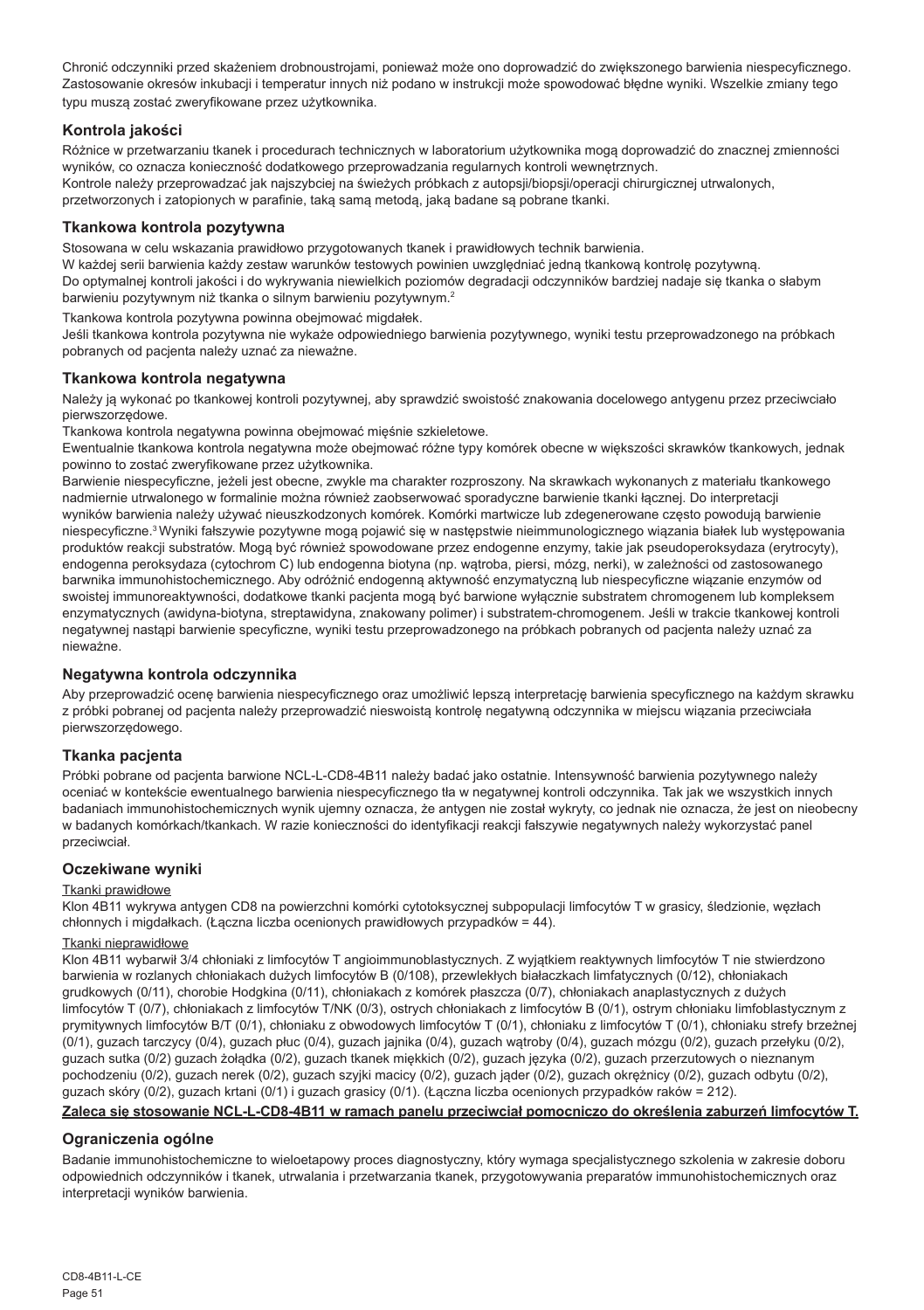Barwienie tkanek zależy od postępowania z tkanką i jej przetwarzania przed barwieniem. Nieprawidłowe utrwalanie, zamrażanie, rozmrażanie, przemywanie, suszenie, podgrzewanie, ścinanie skrawków lub skażenie innymi tkankami lub płynami może powodować artefakty, zatrzymywanie przeciwciał lub wyniki fałszywie negatywne. Niespójne wyniki mogą wynikać z różnic w metodach utrwalania i zatapiania lub nieprawidłowości związanej z tkanką.<sup>4</sup>

Nadmierne lub niepełne barwienie kontrastowe może negatywnie wpływać na właściwą interpretację wyników. Kliniczną interpretację barwienia lub jego braku należy uzupełnić badaniami morfologicznymi oraz odpowiednimi kontrolami. Ocenę powinien przeprowadzić wykwalifikowany patolog w kontekście historii choroby pacjenta oraz innych badań diagnostycznych. Przeciwciała firmy Leica Biosystems Newcastle Ltd są przeznaczone do badania skrawków zamrożonych lub zatopionych w parafinie, które utrwalono zgodnie z określonymi wymogami. Może wystąpić nieoczekiwana ekspresja antygenu, szczególnie w przypadku nowotworów. Interpretacja kliniczna wybarwionych skrawków musi obejmować analizę morfologiczną oraz ocenę przeprowadzoną w ramach odpowiednich kontroli.

# **Piśmiennictwo - ogólne.**

- 1. National Committee for Clinical Laboratory Standards (NCCLS). Protection of laboratory workers from infectious diseases transmitted by blood and tissue; proposed guideline. Villanova, P.A. 1991; 7(9). Order code M29-P.
- 2. Battifora H. Diagnostic uses of antibodies to keratins: a review and immunohistochemical comparison of seven monoclonal and three polyclonal antibodies. Progress in Surgical Pathology. 6:1–15. eds. Fenoglio-Preiser C, Wolff CM, Rilke F. Field & Wood, Inc., Philadelphia.
- 3. Nadji M, Morales AR. Immunoperoxidase, part I: the techniques and pitfalls. Laboratory Medicine. 1983; 14:767.
- 4. Omata M, Liew CT, Ashcavai M, Peters RL. Nonimmunologic binding of horseradish peroxidase to hepatitis B surface antigen: a possible source of error in immunohistochemistry. American Journal of Clinical Pathology. 1980; 73:626.
- 5. Kemp RA, Black MA, McCall J, et al. T cell subpopulations in lymph nodes may not be predictive of patient outcome in colorectal cancer. Journal of Experimental & Clinical Cancer Research. 2011;30(1):78.
- 6. Michel S, Benner A, Tariverdian M, et al. High density of FOXP3-positive cells infiltrating colorectal cancers with microsatellite instability. British Journal of Cancer. 2008;99(11):1867-1873.
- 7. Williamson SLH, Steward M, Milton I, et al. New monoclonal antibodies to the T cell antigens CD4 and CD8. American Journal of Pathology 1998,152(6):1421-1426.

# **Zmiany wprowadzone do poprzedniego wydania**

Skład odczynnika, Całkowite stężenie białka, Zalecenia dotyczące stosowania, Ostrzeżenia i środki ostrożności, Spodziewane wyniki.

# **Data publikacji**

05 października 2018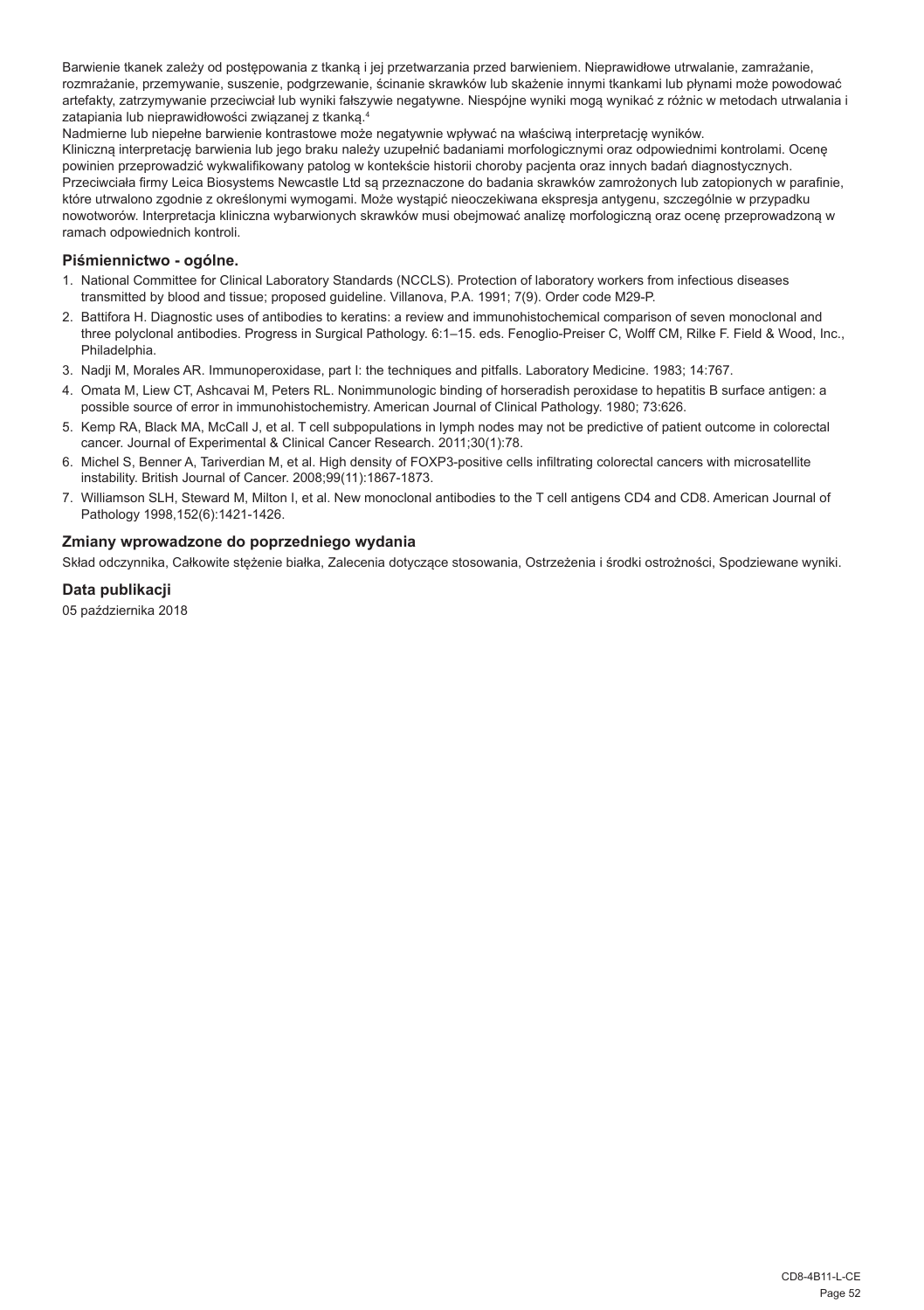# <span id="page-53-0"></span>**Tekoče mišje monoklonsko protitelo Novocastra™ CD8**

# **Koda izdelka: NCL-L-CD8-4B11**

# **Predvidena uporaba**

#### *Za diagnostično uporabo in vitro.*

Izdelek NCL-L-CD8-4B11 je namenjen za kvalitativno identifikacijo humanega antigena CD8 v parafinskih rezinah s pomočjo svetlobne mikroskopije. Klinično razlago obarvanja ali odsotnosti le-tega morajo dopolnjevati morfološke študije ustreznih kontrolnih vzorcev, ki jih v okviru klinične anamneze bolnika in drugih diagnostičnih testov oceni usposobljen patolog.

# **Načelo postopka**

Imunohistokemijske (IHC) tehnike barvanja omogočajo vizualizacijo antigenov z izvajanjem zaporednega nanosa - z vmesnimi koraki izpiranja - specifičnega protitelesa na antigen (primarno protitelo), sekundarnega protitelesa na primarno protitelo in encimskega kompleksa s kromogenim substratom. Encimska aktivacija kromogena povzroči vidno reakcijo izdelka na mestu antigena. Tak vzorec lahko nato nasprotno barvamo in pokrijemo s krovnim stekelcem. Rezultate nato obdelamo s pomočjo svetlobnega mikroskopa in jih uporabimo pri diferencialni diagnozi patološko-fizioloških procesov, ki so morda povezani z določenim antigenom ali pa tudi ne.

# **Klon**

4B11

# **Imunogen**

Peptid, ki ustreza alfa-verigi citoplazemskega dela molekule človeškega CD8.

### **Specifičnost**

Človeški antigen CD8.

# **Sestava reagenta**

NCL-L-CD8-4B11 je tekočinski supernatant kulture tkiva in vsebuje natrijev azid kot konzervans.

# **Razred Ig**

IgG2b

# **Skupna koncentracija beljakovin Total Protein**

Skupna koncentracija beljakovin v določeni seriji je navedena na oznaki na viali.

# **Koncentracija protiteles**

Višja ali enaka 28,5 mg/l, določena s testom ELISA. Glejte oznako na viali za koncentracijo Ig določene serije.

#### **Priporočila za uporabo**

Imunohistokemija parafinskih rezin.

**Toplotno pridobivanje epitopa (HIER):** Upoštevajte navodila za uporabo raztopine za pridobivanje epitopov Novocastra Epitope Retrieval Solution pH 9.

**Predlagano redčenje:** 1:50 za 30 minut pri 25 °C. To so samo smernice; uporabniki naj poiščejo svoje lastne najbolj učinkovite delovne razredčine.

**Vizualizacija:** Upoštevajte navodila za uporabo sistemov za zaznavanje polimerov Novolink™ Polymer Detection Systems. Za dodatne informacije o izdelku ali podporo se obrnite na svojega lokalnega distributerja ali regionalno pisarno družbe Leica Biosystems, lahko pa tudi obiščete spletno mesto družbe Leica Biosystems na naslovu www.LeicaBiosystems.com.

Učinkovitost tega protitelesa je treba validirati, kadar ga uporabljate z drugimi sistemi za ročno barvanje ali avtomatiziranimi okolji.

# **Shranjevanje in stabilnost**

Hraniti pri temperaturi 2–8 °C. Ne zamrzujte. Takoj po uporabi ohladite na temperaturo 2–8 °C. Ne uporabljajte po datumu izteka roka uporabnosti, ki je naveden na oznaki na viali. Uporabnik naj preveri pogoje shranjevanja, ki se razlikujejo od zgoraj navedenih.

# **Priprava vzorcev**

Priporočena fiksirna raztopina je 10-% formalin v nevtralnem pufru za tkivne rezine, vstavljene v parafin.

# **Opozorila in previdnostni ukrepi**

Vir priprave tega reagenta je supernatant celične kulture. Ker je to biološki izdelek, je treba z njim ravnati z ustrezno skrbnostjo. Ta reagent vsebuje natrijev azid. Varnostni list je na voljo na zahtevo ali na naslovu www.LeicaBiosystems.com. Upoštevajte zvezne, državne ali lokalne predpise za odstranjevanje morebitnih strupenih sestavin.

Z vzorci, pred fiksiranjem in po njem, in vsemi materiali, s katerimi so prišli v stik, morate rokovati, kot da bi lahko prenašali okužbe, in pri njihovem odstranjevanju slediti ustreznim previdnostnim ukrepom.<sup>1</sup> Nikoli ne pipetirajte reagentov skozi usta; pazite, da reagenti in vzorci ne pridejo v stik s kožo in sluznicami. Če reagenti ali vzorci pridejo v stik z občutljivimi deli, jih izperite z obilo vode. Poiščite zdravniško pomoč.

Pazite, da ne pride do mikrobne okužbe reagentov, saj lahko povzroči nespecifično barvanje.

Če uporabite čas ali temperature inkubacije, ki se razlikujejo od navedenih, lahko pridobite napačne rezultate. Uporabnik mora validirati morebitne spremembe.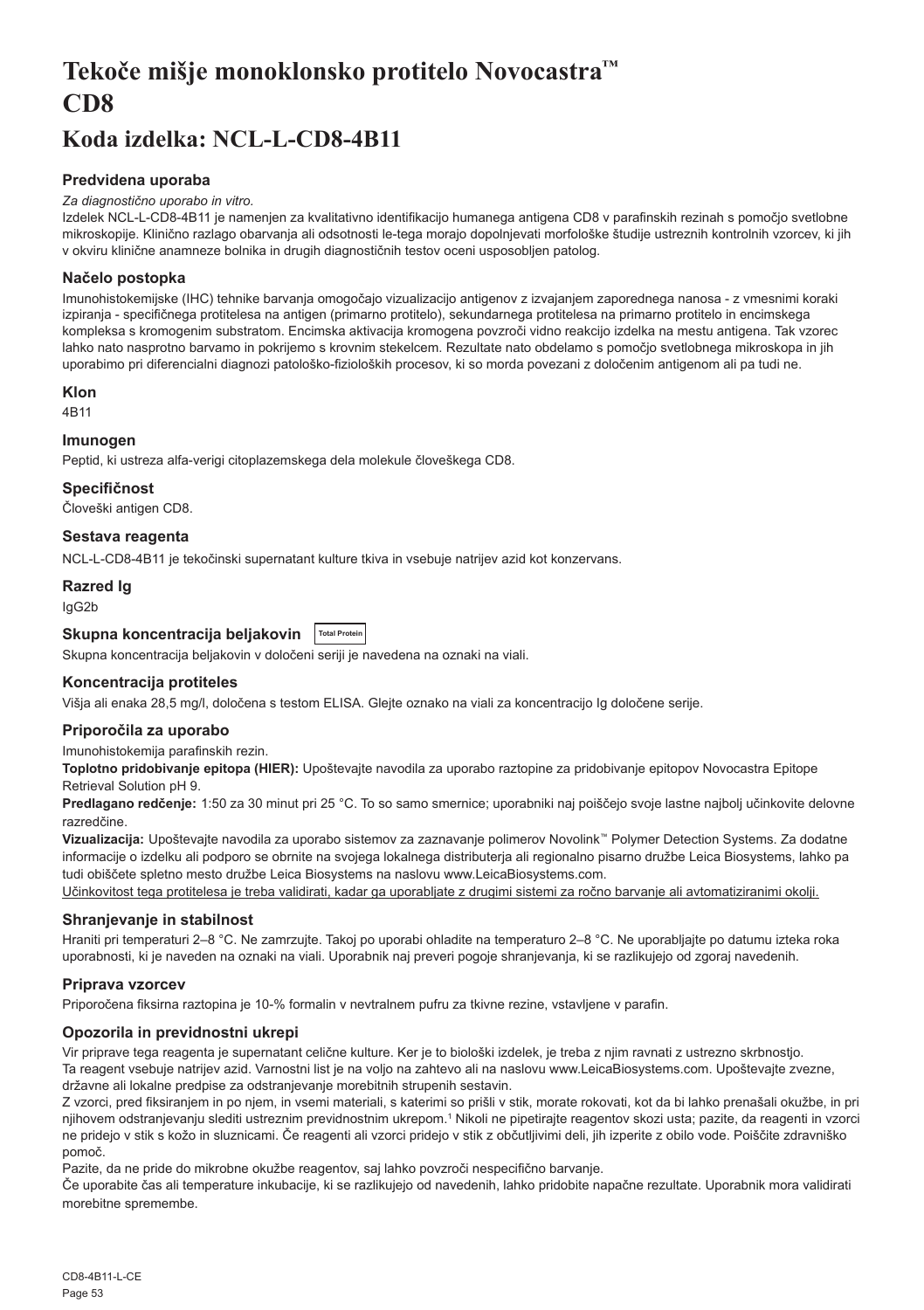# **Kontrola kakovosti**

Razlike pri obdelavi tkiva in tehničnih postopkih v laboratoriju uporabnika lahko vodijo do precejšnje variabilnosti rezultatov, kar zahteva redne interne kontrole učinkovitosti poleg spodaj navedenih postopkov.

Kontrolni vzorci morajo biti sveži vzorci, pridobljeni z obdukcijo/biopsijo/kirurškim posegom, fiksirani s formalinom, obdelani in shranjeni v parafinskem vosku kakor hitro je mogoče ter na isti način, kot vzorci bolnikov.

## **Pozitivni kontrolni vzorci tkiva**

Uporabite jih za opredelitev pravilno pripravljenih tkiv in ustreznih tehnik barvanja.

Pri vsakem postopku barvanja morate vsakemu sklopu preizkusnih pogojev dodati en pozitiven kontrolni vzorec tkiva. Za kar najboljšo kontrolo kakovosti in boljše zaznavanje manjših stopenj razkroja reagenta je bolj primerno uporabiti tkivo s šibkim pozitivnim obarvanjem kot tkivo z močnim pozitivnim obarvanjem.<sup>2</sup>

Za pozitivni kontrolni vzorec tkiva priporočamo tkivo tonzil.

Če pozitivni kontrolni vzorci tkiva ne pokažejo pozitivnega obarvanja, morate rezultate preizkusnih vzorcev zavreči kot neveljavne.

### **Negativni kontrolni vzorci tkiva**

Pregledati jih morate po pregledu pozitivnih kontrolnih vzorcev tkiva, da preverite specifičnost oznake ciljnega antigena glede na primarno protitelo.

Za negativno kontrolo tkiva priporočamo tkivo skeletnih mišic.

Drugače pa se kot negativni kontrolni vzorci pogosto uporablja vrsta različnih celic, ki so prisotne v večini rezin tkiv, vendar pa mora tako uporabo preveriti uporabnik.

Nespecifično barvanje, če je prisotno, je običajno razpršeno. Opazite lahko tudi posamično obarvanje vezivnega tkiva v rezinah tkiv, kot posledica premočnega fiksiranja s formalinom. Za razlago rezultatov obarvanja uporabite nespremenjene celice. Obarvanje nekrotičnih ali degeneriranih celic je pogosto nespecifično.<sup>3</sup> Lažno pozitivni rezultati se lahko pojavijo zaradi ne-imunološke vezave proteinov ali produktov reakcije substrata. Povzročijo jih lahko tudi endogeni encimi, kot so psevdoperoksidaza (eritrociti), endogena peroksidaza (citokromni C) ali endogeni biotin (npr. jetra, dojke, možgani, ledvice), odvisno od vrste uporabljenega imunskega barvila. Za razlikovanje med endogensko aktivnostjo encimov ali nespecifično vezavo encimov zaradi specifične imunske reaktivnosti, lahko barvate dodatna tkiva bolnika izključno ali s kromogenskim substratom ali encimskimi kompleksi (avidin-biotin, streptavidin, označeni polimer) in kromogenskim substratom. Če pride do specifičnega obarvanja negativnih kontrolnih vzorcev tkiva, morate rezultate vzorcev bolnika zavreči kot neveljavne.

### **Negativni kontrolni reagent**

Za oceno nespecifičnega barvanja in boljšo razlago specifičnega obarvanja na antigenskem mestu uporabite nespecifični negativni kontrolni reagent namesto primarnega protitelesa z eno rezino vsakega vzorca bolnika.

### **Bolnikovo tkivo**

Nazadnje preglejte bolnikove vzorce, obarvane z izdelkom NCL-L-CD8-4B11. Intenzivnost pozitivnega obarvanja ocenite v okviru morebitnega nespecifičnega obarvanja ozadja z negativnim kontrolnim reagentom. Tako kot pri vseh imunohistokemijskih preizkusih negativen rezultat pomeni, da antigen ni bil zaznan, ne pa odsotnosti antigena v testiranih celicah/tkivih. Po potrebi uporabite nabor protiteles za opredelitev napačnih negativnih reakcij.

#### **Pričakovani rezultati**

#### Normalna tkiva

Klon 4B11 zazna antigen CD8 na površini celic pri citotoksični podpopulaciji celic T v priželjcu, vranici, bezgavkah in tonzili. (Skupno število ocenjenih normalnih primerov = 44).

#### Nenormalna tkiva

Klon 4B11 je obarval 3/4 angioimunoblastnih limfomov celic T. Razen pri reaktivnih celicah T, pri difuznih limfomih velikih celic B (0/108), kroničnih limfocitnih limfomih (0/12), folikularnih limfomih (0/11), Hodgkinovi bolezni (0/11), limfomih plaščnih celic (0/7), anaplastičnih velikoceličnih limfomih celic T (0/7), limfomih celic T/NK (0/3), akutnem limfoblastnem limfomu celic B (0/1), akutnem limfoblastnem limfomu primitivnih celic B/T (0/1), limfomu perifernih celic T (0/1), limfomu celic T (0/1), limfomu obrobnih celic (0/1), tumorjih ščitnice (0/4), tumorjih pljuč (0/4), tumorjih jajčnikov (0/4), tumorjih jeter (0/4), možganskih tumorjih (0/2), tumorjih požiralnika (0/2), tumorjih dojke (0/2), tumorjih želodca (0/2), tumorjih mehkih tkiv (0/2), tumorjih jezika (0/2), metastatskih tumorjih neznanega izvora (0/2), ledvičnih tumorjih (0/2), tumorjih materničnega vratu (0/2), tumorjih testisov (0/2), tumorjih kolona (0/2), tumorjih rektuma (0/2), kožnih tumorjih (0/2), tumorju grla (0/1) in tumorju priželjca (0/1) niso opazili nobenega obarvanja. (Skupno število ocenjenih primerov s tumorji = 212).

# **Protitelo NCL-L-CD8-4B11 je priporočljivo za uporabo kot del nabora protiteles za pomoč pri opredelitvi bolezni celic T.**

#### **Splošne omejitve**

Imunohistokemija je diagnostični postopek z več koraki, ki zahteva specializirano usposabljanje za izbiro ustreznih reagentov, izbiro, fiksiranje in obdelavo tkiv, pripravo IHC preparata in razlago rezultatov obarvanja.

Obarvanje tkiva je odvisno od rokovanja s tkivom in njegovo obdelavo pred barvanjem. Nepravilno fiksiranje, zamrzovanje, odtajanje, izpiranje, sušenje, segrevanje, rezanje ali okužba z drugimi tkivi ali tekočinami lahko povzroči nastanek artefaktov, lovljenje protitelesa ali lažne negativne rezultate. Nedosledni rezultati so lahko posledica razlik pri metodah fiksiranja in priprave ali pa so del nepravilnosti tkiva samega.<sup>4</sup> Prekomerno ali nepopolno nasprotno barvanje lahko neugodno vpliva na pravilno tolmačenje rezultatov.

Klinično razlago obarvanja ali odsotnosti le-tega morajo dopolnjevati morfološke študije ustreznih kontrolnih vzorcev, ki jih v okviru klinične anamneze bolnika in drugih diagnostičnih testov oceni usposobljen patolog.

Protitelesa družbe Leica Biosystems Newcastle Ltd so namenjena uporabi, kot je navedeno, na zamrznjenih ali v parafin vstavljenih rezinah z določenimi zahtevami za fiksiranje. Lahko pride do nepričakovanega izražanja antigena, zlasti pri neoplazmah. Pri klinični razlagi obarvane rezine tkiva morate upoštevati morfološko analizo in oceno ustreznih kontrol.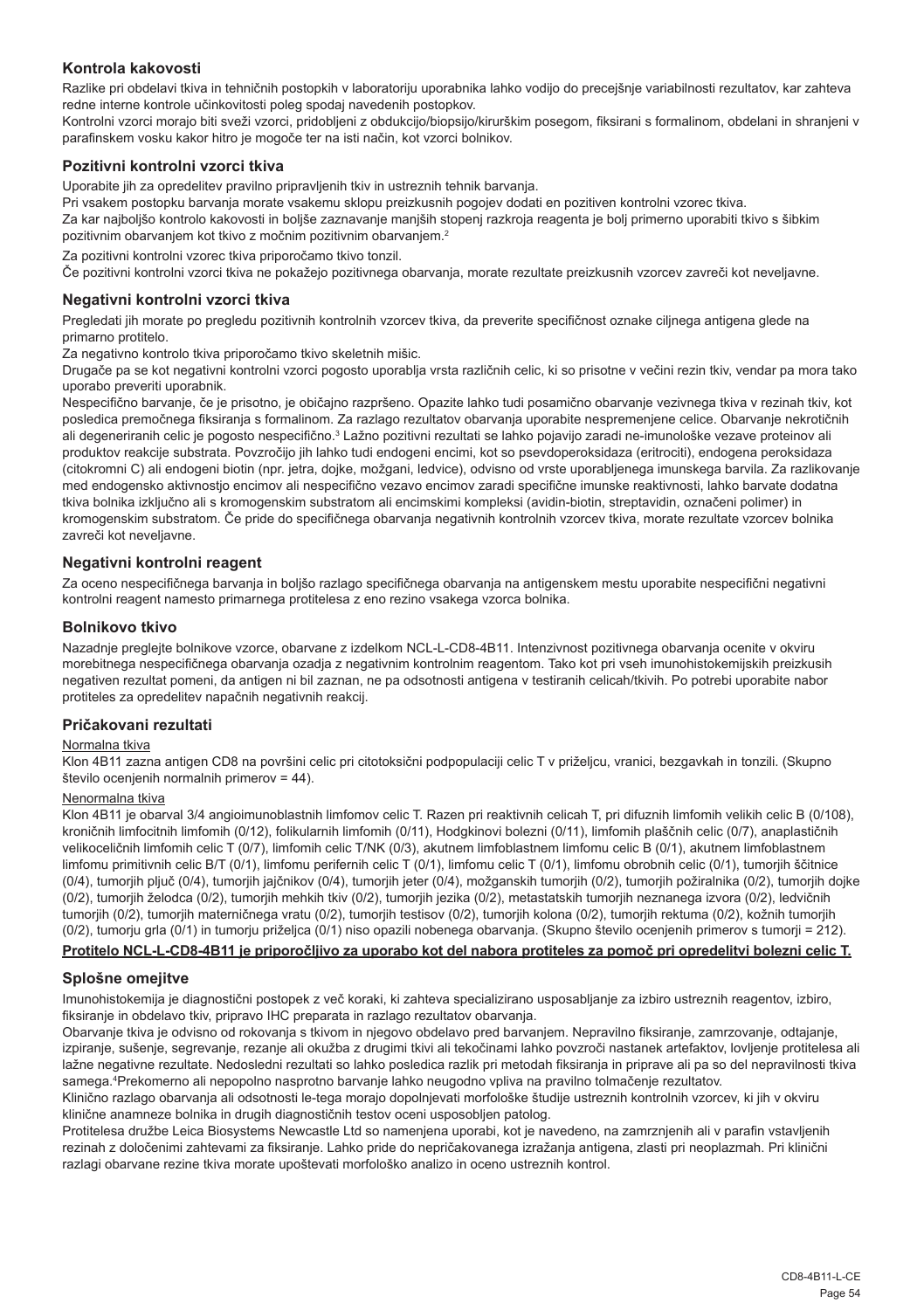# **Splošna literatura**

- 1. National Committee for Clinical Laboratory Standards (NCCLS). Protection of laboratory workers from infectious diseases transmitted by blood and tissue; proposed guideline. Villanova, P.A. 1991; 7(9). Order code M29-P.
- 2. Battifora H. Diagnostic uses of antibodies to keratins: a review and immunohistochemical comparison of seven monoclonal and three polyclonal antibodies. Progress in Surgical Pathology. 6:1–15. eds. Fenoglio-Preiser C, Wolff CM, Rilke F. Field & Wood, Inc., Philadelphia.
- 3. Nadji M, Morales AR. Immunoperoxidase, part I: the techniques and pitfalls. Laboratory Medicine. 1983; 14:767.
- 4. Omata M, Liew CT, Ashcavai M, Peters RL. Nonimmunologic binding of horseradish peroxidase to hepatitis B surface antigen: a possible source of error in immunohistochemistry. American Journal of Clinical Pathology. 1980; 73:626.
- 5. Kemp RA, Black MA, McCall J, et al. T cell subpopulations in lymph nodes may not be predictive of patient outcome in colorectal cancer. Journal of Experimental & Clinical Cancer Research. 2011;30(1):78.
- 6. Michel S, Benner A, Tariverdian M, et al. High density of FOXP3-positive cells infiltrating colorectal cancers with microsatellite instability. British Journal of Cancer. 2008;99(11):1867-1873.
- 7. Williamson SLH, Steward M, Milton I, et al. New monoclonal antibodies to the T cell antigens CD4 and CD8. American Journal of Pathology 1998,152(6):1421-1426.

# **Dodatki in spremembe k prejšnji izdaji**

Sestava reagentov, Skupna koncentracija beljakovin, Priporočila za uporabo, Opozorila in previdnostni ukrepi, Pričakovani rezultati.

# **Datum izdaje**

05 oktober 2018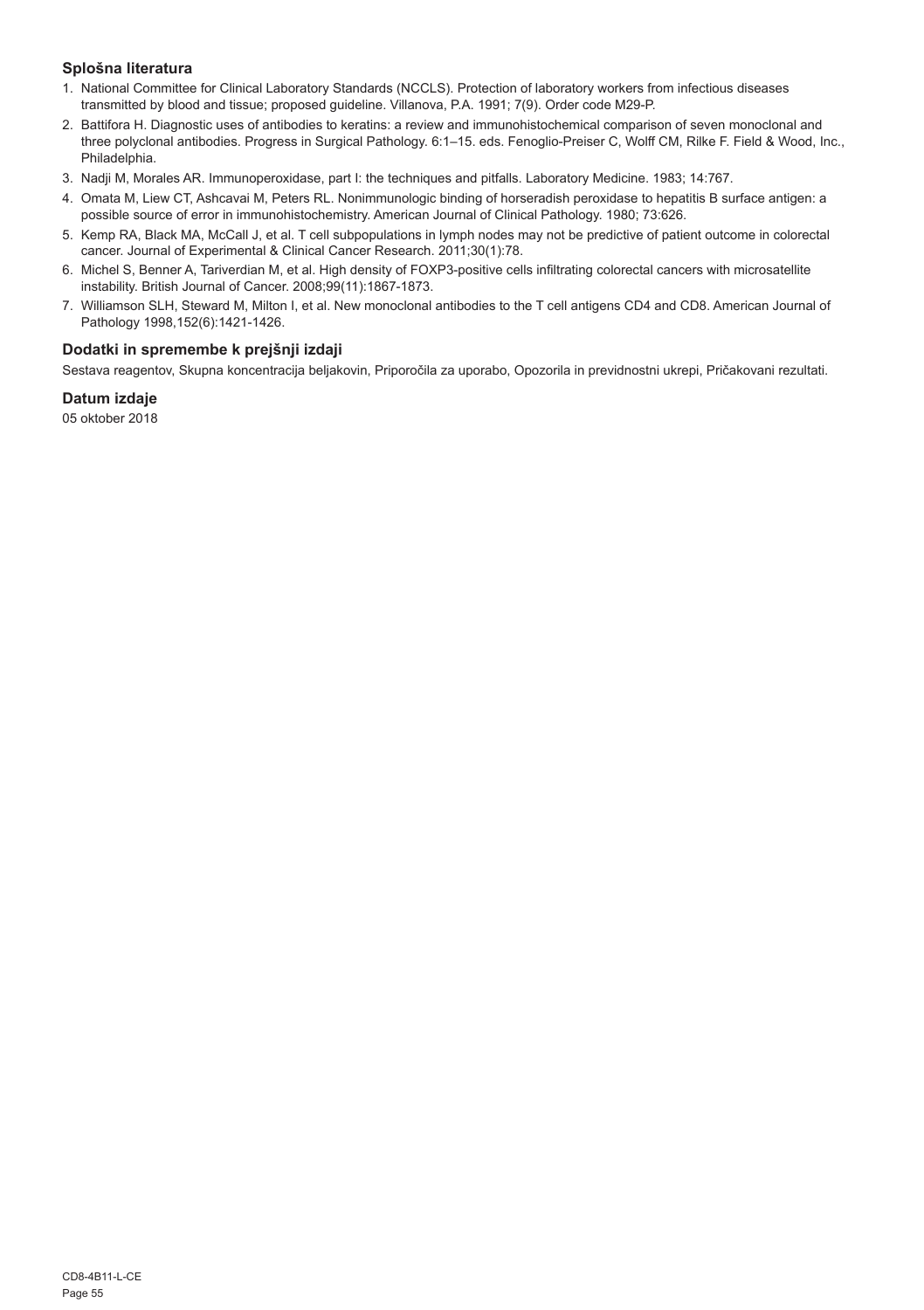# <span id="page-56-0"></span>**Novocastra™ Tekutá myší monoklonální protilátka CD8**

# **Kód výrobku: NCL-L-CD8-4B11**

# **Zamýšlené použití**

### *Pro diagnostické použití in vitro.*

NCL-L-CD8-4B11 je určen ke kvalitativnímu stanovení lidského antigenu CD8 světelnou mikroskopií na parafínových řezech. Klinickou interpretaci jakéhokoliv barvení nebo jeho nepřítomnosti je nutné doplnit morfologickým vyšetřením s použitím správných kontrol a zhodnotit je musí kvalifikovaný patolog v kontextu s klinickou anamnézou pacienta a jinými diagnostickými testy.

# **Princip metody**

Imunohistochemické (IHC) barvicí techniky umožňují vizualizaci antigenů pomocí sekvenční aplikace specifické protilátky proti antigenu (primární protilátka), sekundární protilátky proti primární protilátce a enzymového komplexu s chromogenním substrátem s interponovanými omývacími kroky. Enzymatická aktivace chromogenu má za následek viditelnou reakci produktu v místě antigenu. Vzorek pak může být kontrastně nabarven a překryt krycím sklíčkem. Výsledky se interpretují ve světelném mikroskopu; jsou pomůckou v diferenciální diagnostice patofyziologických procesů, které mohou, ale nemusí, souviset s příslušným antigenem.

# **Klon**

4B11

# **Imunogen**

Peptid odpovídající cytoplazmatické části řetězce alfa lidské molekuly CD8.

### **Specificita**

Lidský antigen CD8. **Složení reagencie**

NCL-L-CD8-4B11 je tekutý supernatant z tkáňové kultury obsahující jako konzervační prostředek azid sodný.

# **Třída Ig**

IgG2b

| Koncentrace celkového proteinu  Total Protein |  |  |
|-----------------------------------------------|--|--|
|                                               |  |  |

Koncentrace celkového proteinu specifická pro šarži je uvedena na štítku na lahvičce.

# **Koncentrace protilátek**

28,5 mg/l nebo vyšší, stanovená metodou ELISA. Koncentrace imunoglobulinu (Ig) specifická pro šarži je uvedena na štítku na lahvičce.

# **Doporučení k použití**

Imunohistochemické vyšetření na parafínových řezech.

**Teplem indukované odmaskování epitopu (Heat Induced Epitope Retrieval, HIER):** Postupujte podle pokynů k použití k roztoku Novocastra Epitope Retrieval Solution pH 9.

**Doporučené ředění:** 1:50 po dobu 30 minut při 25 °C. Toto doporučení je uvedeno jako vodítko; uživatelé musí stanovit vlastní optimální pracovní ředění.

**Vizualizace:** Postupujte podle návodu k použití k systémům pro detekci polymerů Novolink™ Polymer Detection Systems. Další informace o produktu nebo podporu si vyžádejte od místního distributora nebo regionální kanceláře společnosti Leica Biosystems, nebo alternativně navštivte web Leica Biosystems, www.LeicaBiosystems.com.

Výkon této protilátky je třeba validovat, pokud se používá s jinými systémy pro ruční barvení nebo na automatických platformách

# **Skladování a stabilita**

Skladujte při teplotě 2–8°C. Nezmrazujte. Okamžitě po použití vraťte do teploty 2–8 °C. Nepoužívejte po uplynutí data exspirace uvedeného na štítku na lahvičce. Podmínky skladování jiné než výše uvedené musí uživatel validovat.

# **Příprava vzorku**

Fixační roztok doporučený pro řezy tkáně zalité v parafinu je 10% formalín pufrovaný na neutrální pH.

#### **Varování a bezpečnostní opatření**

Tato reagencie byla připravena ze supernatantu z buněčné kultury. Protože jde o biologický produkt, je nutno manipulaci s ní věnovat náležitou pozornost.

Tato reagencie obsahuje azid sodný. Bezpečnostní list materiálu je k dispozici na požádání nebo je dostupný na webu www.LeicaBiosystems.com Údaje o likvidaci jakýchkoli potenciálně toxických komponent prostudujte ve federálních, státních nebo místních nařízeních.

Se vzorky, před fixací i po fixaci, a se všemi materiály jim vystavenými, je nutno zacházet, jako by mohly způsobit přenos infekce, a likvidovat je s náležitými bezpečnostními opatřeními.1 Reagencie nikdy nepipetujte ústy a zabraňte styku reagencií a vzorků s kůží a sliznicemi. Pokud se reagencie nebo vzorky dostanou do kontaktu s citlivými oblastmi, omyjte je velkým množstvím vody. Vyhledejte lékařskou pomoc.

Minimalizujte mikrobiální kontaminaci reagencií, mohlo by dojít ke zvýšení výskytu nespecifického barvení.

Inkubační doby nebo teploty jiné než předepsané mohou vést k chybným výsledkům. Všechny takové změny musí být uživatelem validovány.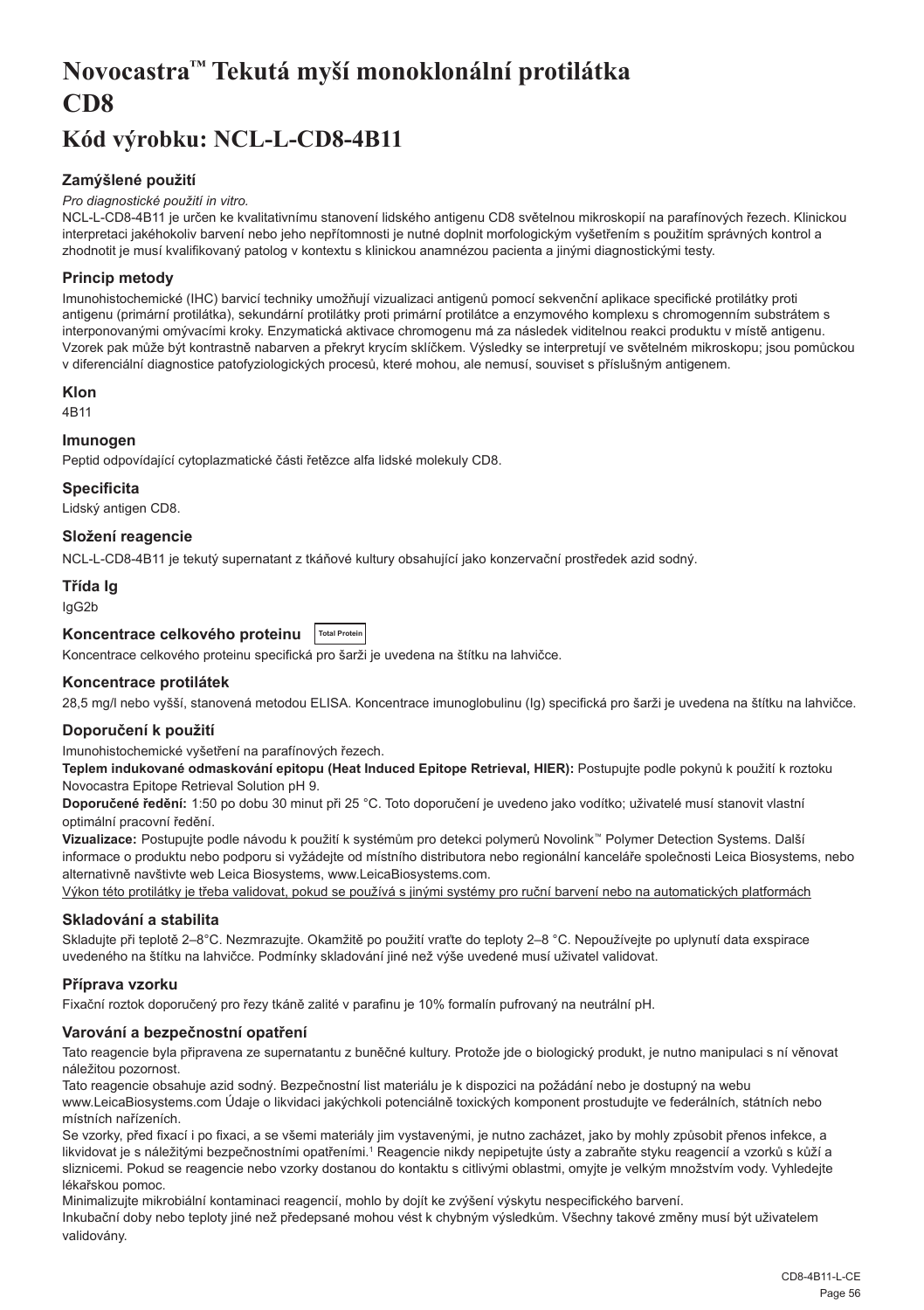# **Kontrola jakosti**

Rozdíly ve zpracování tkání a v technických postupech v laboratoři uživatele mohou způsobit významnou variabilitu výsledků, což vyžaduje kromě níže uvedených postupů i pravidelné provádění kontrol v laboratoři.

Kontroly musí být čerstvé pitevní/bioptické/operační vzorky co nejdříve fixované formalínem, zpracované a zalité do parafínového vosku, stejným způsobem jako vzorek/vzorky pacienta.

# **Pozitivní tkáňová kontrola**

Používá se k průkazu správně připravených tkání a správných barvicích technik.

V každém barvicím cyklu musí být použita jedna pozitivní tkáňová kontrola pro každý soubor testovacích podmínek.

Pro optimální kontrolu jakosti a k detekci menšího stupně degradace reagencie je vhodnější tkáň se slabým pozitivním barvením než tkáň se silným pozitivním barvením.<sup>2</sup>

Doporučená pozitivní tkáňová kontrola je tonzila.

Pokud pozitivní tkáňová kontrola nevykazuje pozitivní barvení, musí být výsledky testovaných vzorků považovány za neplatné.

## **Negativní tkáňová kontrola**

Musí být vyšetřena po pozitivní tkáňové kontrole k ověření specificity označení cílového antigenu primární protilátkou. Doporučená negativní tkáňová kontrola je kosterní sval.

Alternativně často představuje místa negativní kontroly řada různých typů buněk přítomných ve většině tkáňových řezů, to ale musí uživatel validovat.

Nespecifické barvení, je-li přítomno, má obvykle difúzní vzhled. V řezech ze tkání nadměrně fixovaných formalínem může být také zjištěno sporadické barvení pojivové tkáně. K interpretaci výsledků barvení použijte neporušené buňky. Nekrotické nebo degenerované buňky se často barví nespecificky.3 Falešně pozitivní výsledky mohou být důsledkem neimunologické vazby proteinů nebo produktů reakčního substrátu. Mohou být také způsobeny endogenními enzymy, jako je např. pseudoperoxidáza (erytrocyty), endogenní peroxidáza (cytochrom C) nebo endogenní biotin (např. játra, prs, mozek, ledviny), podle typu použitého imunobarviva. K odlišení aktivity endogenních enzymů či nespecifické vazby enzymů od specifické imunoreaktivity mohou být barveny další tkáně pacienta výlučně chromogenním substrátem, případně enzymovými komplexy (avidin-biotin, streptavidin, značený polymer) a chromogenním substrátem. Pokud dojde v negativní tkáňové kontrole ke specifickému barvení, musí být výsledky vzorků pacienta považovány za neplatné.

# **Negativní reagenční kontrola**

K vyhodnocení nespecifického barvení a umožnění lepší interpretace specifického barvení v místě antigenu použijte na řezu z každého vzorku pacienta nespecifickou negativní reagenční kontrolu místo primární protilátky.

# **Tkáň pacienta**

Nakonec vyšetřete vzorky pacienta barvené pomocí NCL-L-CD8-4B11. Intenzita pozitivního barvení musí být zhodnocena v kontextu se vším nespecifickým barvením pozadí u negativní reagenční kontroly. Jako u každého imunohistochemického vyšetření, negativní výsledek znamená, že antigen nebyl zjištěn, nikoli, že antigen není ve vyšetřovaných buňkách/tkáních přítomen. V případě potřeby použijte k identifikaci falešně negativních reakcí panel protilátek.

# **Očekávané výsledky**

# Normální tkáně

Klon 4B11 detekuje antigen CD8 na buněčném povrchu cytotoxické subpopulace T-buněk v thymu, slezině, lymfatických uzlinách a tonsilách. (Celkový počet normálních vyšetřovaných tkání = 44).

# Abnormální tkáně

Klon 4B11 barvil 3/4 angioimunoblastických T-lymfomů. S výjimkou reaktivních T-buněk nebylo barvení pozorováno u difúzních velkobuněčných B-lymfomů (0/108), chronických lymfocytických lymfomů (0/12), folikulárních lymfomů (0/11), lymfomů u Hodgkinovy choroby (0/11), lymfomů plášťových buněk (0/7), anaplastických velkobuněčných T-lymfomů (0/7), T/NK-lymfomů (0/3), akutního lymfoblastického B-lymfomu (0/1), akutního lymfoblastického lymfomu z primitivních B/T-buněk (0/1), periferního T-lymfomu (0/1), T-lymfomu (0/1), lymfomu z buněk marginální zóny (0/1), nádorů štítné žlázy (0/4), nádorů plic (0/4), nádorů ovarií (0/4), nádorů jater (0/4), nádorů mozku (0/2), nádorů jícnu (0/2), nádorů prsu (0/2), nádorů žaludku (0/2), nádorů měkkých tkání (0/2), nádorů jazyka (0/2), metastatických nádorů neznámého původu (0/2), nádorů ledvin (0/2), nádorů děložního hrdla (0/2), testikulárních nádorů (0/2), nádorů tlustého střeva (0/2), nádorů rekta (0/2), nádorů kůže (0/2), nádoru hrtanu (0/1) nebo nádoru thymu (0/1). (Celkový počet vyšetřovaných nádorů = 212).

## **NCL-L-CD8-4B11 se doporučuje použít jako pomocnou součást panelu protilátek při charakterizaci onemocnění T buněk**

# **Obecná omezení**

Imunohistochemické vyšetření je vícekrokový diagnostický proces, který spočívá ve specializovaném školení ve výběru vhodných reagencií; výběru, fixaci a zpracování tkání; přípravě imunohistochemickího sklíčka; a v interpretaci výsledků barvení. Barvení tkáně závisí na manipulaci s tkání a jejím zpracování před barvením. Nesprávným postupem při fixaci, zmrazení, rozmrazení, omývání, sušení, zahřívání, krájení řezů nebo kontaminací jinými tkáněmi či tekutinami mohou vzniknout artefakty, může dojít k vychytávání protilátek nebo k falešně negativním výsledkům. Nekonzistentní výsledky mohou být důsledkem odchylek ve fixačních metodách a metodách zalití, nebo přirozených odchylek ve tkáni.<sup>4</sup> Nadměrné nebo nedostatečné kontrastní barvení může narušit správnou interpretaci výsledků.

Klinickou interpretaci jakéhokoliv barvení nebo jeho nepřítomnosti je nutné doplnit morfologickým vyšetřením s použitím správných kontrol a zhodnotit je musí kvalifikovaný patolog v kontextu s klinickou anamnézou pacienta a jinými diagnostickými testy. Protilátky společnosti Leica Biosystems Newcastle Ltd se používají, jak bylo uvedeno, u zmrazených nebo u parafínových řezů se specifickými požadavky na fixaci. Může dojít k expresi neočekávaných antigenů, zejména u nádorů. Klinická interpretace jakéhokoli barveného tkáňového řezu musí zahrnovat morfologickou analýzu a zhodnocení příslušných kontrol.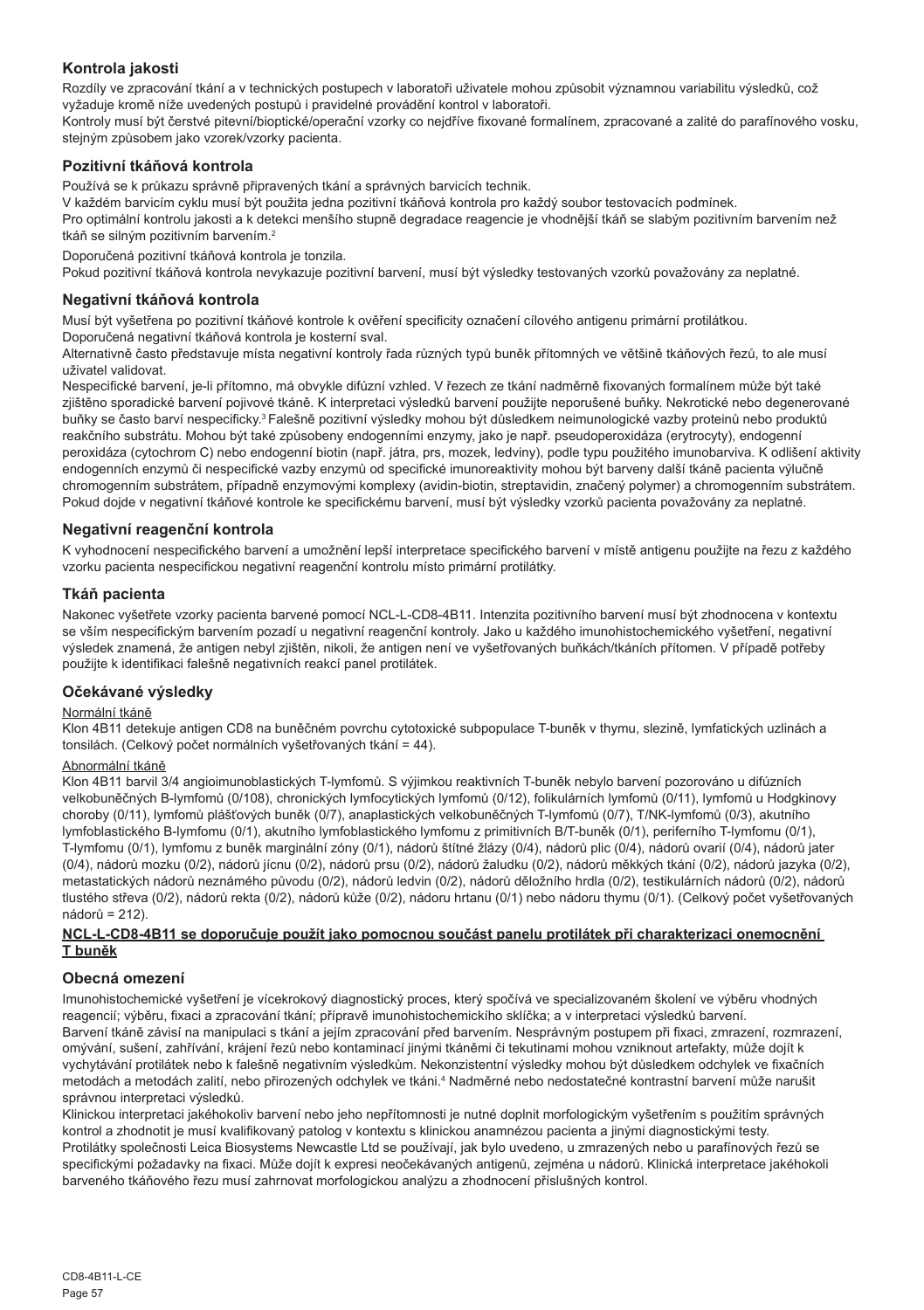# **Literatura - všeobecná**

- 1. National Committee for Clinical Laboratory Standards (NCCLS). Protection of laboratory workers from infectious diseases transmitted by blood and tissue; proposed guideline. Villanova, P.A. 1991; 7(9). Order code M29-P.
- 2. Battifora H. Diagnostic uses of antibodies to keratins: a review and immunohistochemical comparison of seven monoclonal and three polyclonal antibodies. Progress in Surgical Pathology. 6:1–15. eds. Fenoglio-Preiser C, Wolff CM, Rilke F. Field & Wood, Inc., Philadelphia.
- 3. Nadji M, Morales AR. Immunoperoxidase, part I: the techniques and pitfalls. Laboratory Medicine. 1983; 14:767.
- 4. Omata M, Liew CT, Ashcavai M, Peters RL. Nonimmunologic binding of horseradish peroxidase to hepatitis B surface antigen: a possible source of error in immunohistochemistry. American Journal of Clinical Pathology. 1980; 73:626.
- 5. Kemp RA, Black MA, McCall J, et al. T cell subpopulations in lymph nodes may not be predictive of patient outcome in colorectal cancer. Journal of Experimental & Clinical Cancer Research. 2011;30(1):78.
- 6. Michel S, Benner A, Tariverdian M, et al. High density of FOXP3-positive cells infiltrating colorectal cancers with microsatellite instability. British Journal of Cancer. 2008;99(11):1867-1873.
- 7. Williamson SLH, Steward M, Milton I, et al. New monoclonal antibodies to the T cell antigens CD4 and CD8. American Journal of Pathology 1998,152(6):1421-1426.

# **Opravy předchozího vydání**

Složení reagencie, Koncentrace celkového proteinu, Doporučení k použití, Varování a bezpečnostní opatření, Očekávané výsledky.

# **Datum vydání**

05 říjen 2018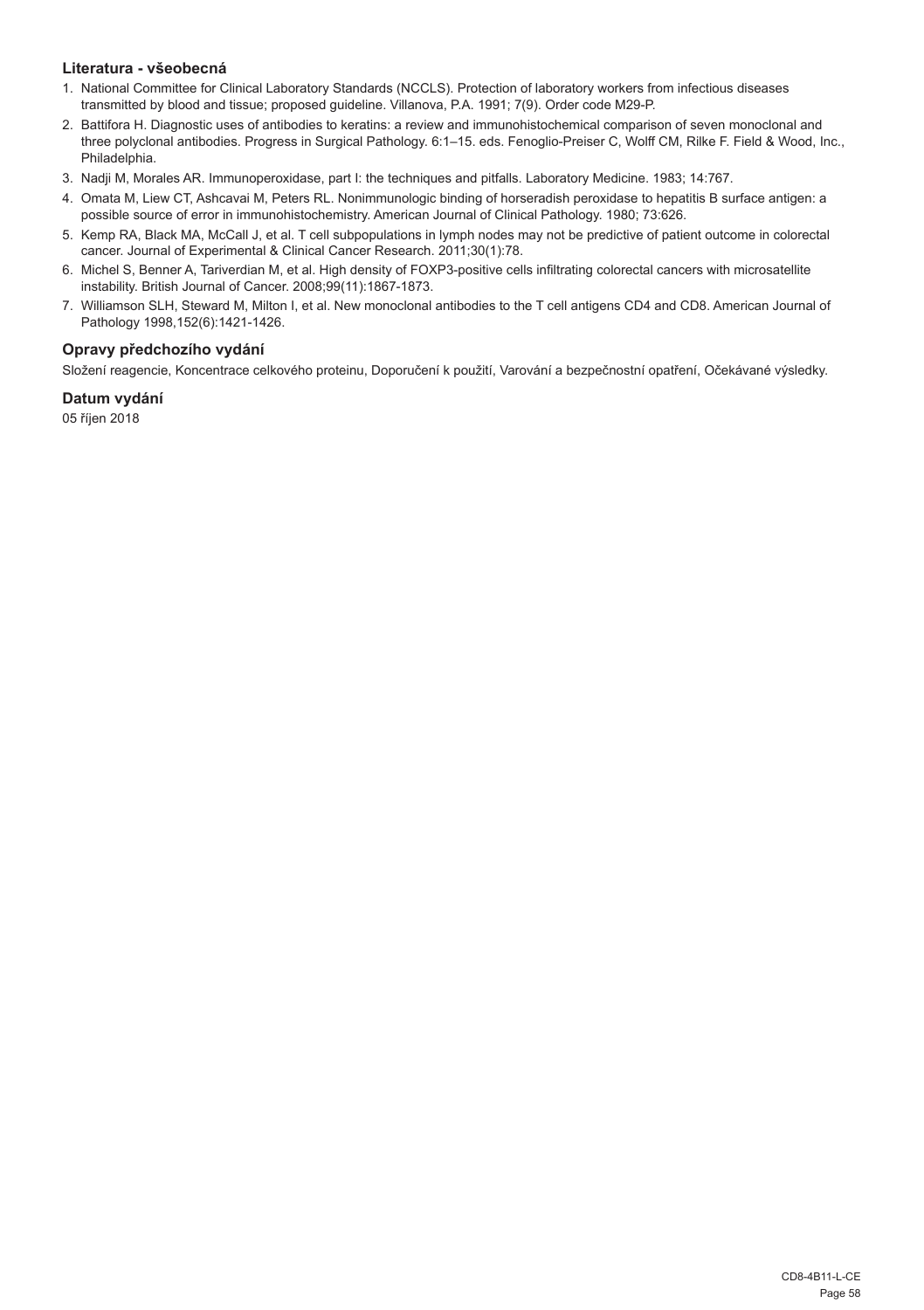# <span id="page-59-0"></span>**Tekutá myšia monoklonálna protilátka Novocastra™ CD8**

# **Kód produktu: NCL-L-CD8-4B11**

# **Zamýšľané použitie**

### *Na diagnostické použitie in vitro.*

NCL-L-CD8-4B11 slúži na kvalitatívnu identifikáciu ľudských molekúl CD8 v parafínových rezoch pomocou svetelnej mikroskopie. Klinická interpretácia akéhokoľvek farbenia alebo jeho absencie musí byť kombinovaná s morfologickými vyšetreniami za použitia zodpovedajúcich kontrol. Výsledky je nutné vyhodnotiť v kontexte klinickej anamnézy pacienta a iných diagnostických testov vedených kvalifikovaným patológom.

# **Princíp postupu**

Techniky imunohistochemického (IHC) zafarbenia umožňujú vizualizáciu antigénov sekvenčnou aplikáciou špecifickej protilátky proti antigénu (primárna protilátka), sekundárnej protilátky proti primárnej protilátke a enzymatického komplexu s chromogénnym substrátom. Medzi jednotlivými krokmi prebieha premývanie. Enzymatická aktivácia chromogénu vytvára v mieste antigénu viditeľné produkty reakcie. Môžete doplniť kontrastné zafarbenie vzorky a zakryť ju krycím sklíčkom. Výsledky sa interpretujú pomocou svetelného mikroskopu a napomáhajú pri diferenciálnej diagnostike patofyziologických procesov, ktoré môžu, ale nemusia byť spojené s určitým antigénom.

# **Klon**

4B11

# **Imunogén**

Peptid zodpovedajúci cytoplazmatickej časti s alfa reťazcom ľudskej molekuly CD8.

# **Špecificita**

Ľudský antigén CD8.

# **Zloženie činidla**

NCL-L-CD8-4B11 je tekutý supernatant na tkanivovú kultiváciu obsahujúci azid sodný ako konzervačnú látku.

# **Trieda Ig**

IgG2b

#### **Celková koncentrácia proteínov Total Prote**

Celkovú koncentráciu proteínov špecifickú pre šaržu nájdete na štítku fľaštičky.

# **Koncentrácia protilátok**

Vyššia alebo rovná 28,5 mg/l podľa ELISA. Koncentráciu Ig špecifickú pre šaržu nájdete na štítku fľaštičky.

# **Odporúčania na použitie**

Imunohistochémia parafínových rezov.

**Záchyt epitopov s tepelnou indukciou (HIER):** Postupujte podľa návodu na použitie systému Novocastra Epitope Retrieval Solution pH 9.

**Odporúčané riedenie:** 1 : 50 počas 30 minút pri teplote 25 °C. Táto hodnota je orientačná, používatelia si musia stanoviť svoje vlastné optimálne pracovné riedenia.

**Vizualizácia:** Postupujte podľa návodu na použitie systémov Novolink™ Polymer Detection Systems. Ďalšie informácie o produkte alebo podporu vám poskytne váš miestny distribútor alebo lokálne zastúpenie spoločnosti Leica Biosystems. Takisto môžete navštíviť internetové stránky spoločnosti Leica Biosystems: www.LeicaBiosystems.com

Funkčnosť tejto protilátky je nutné validovať pri použití s inými manuálnymi systémami farbenia alebo automatizovanými platformami.

# **Uskladnenie a stabilita**

Skladujte pri teplote 2 – 8 °C. Nezmrazujte. Okamžite po použití vráťte do teploty 2 – 8 °C. Nepoužívajte po uplynutí dátumu exspirácie uvedeného na štítku fľaštičky. Iné než vyššie uvedené podmienky skladovania si vyžadujú validáciu používateľom.

# **Príprava vzorky**

Odporúčaný fixačný prípravok je 10 % neutrálny pufrovaný formalín pre bločky tkaniva zaliate do parafínu.

# **Varovania a bezpečnostné opatrenia**

Toto činidlo bolo pripravené zo supernatantu bunkovej kultúry. Keďže ide o biologický produkt, pri manipulácii je nutné vynaložiť zodpovedajúcu starostlivosť.

Toto činidlo obsahuje azid sodný. Materiálový bezpečnostný list je k dispozícii na požiadanie alebo na stránkach www.LeicaBiosystems.com.

Likvidáciu prípadných potenciálne toxických súčastí definujú federálne, štátne alebo miestne predpisy.

So vzorkami pred fixáciou a po nej a všetkými materiálmi, ktoré s nimi prišli do kontaktu, je nutné manipulovať ako s potenciálne infekčnými a zlikvidovať ich pri dodržaní zodpovedajúcich bezpečnostných opatrní.<sup>1</sup> Činidlá nikdy nepipetujte ústami a zabráňte kontaktu činidiel a vzoriek s kožou a sliznicami. Ak sa činidlá alebo vzorky dostanú do kontaktu s citlivými oblasťami, umyte ich veľkým množstvom vody. Vyhľadajte lekársku pomoc.

Minimalizujte mikrobiálnu kontamináciu činidiel. V opačnom prípade môže dôjsť k zvýšeniu nešpecifického zafarbenia.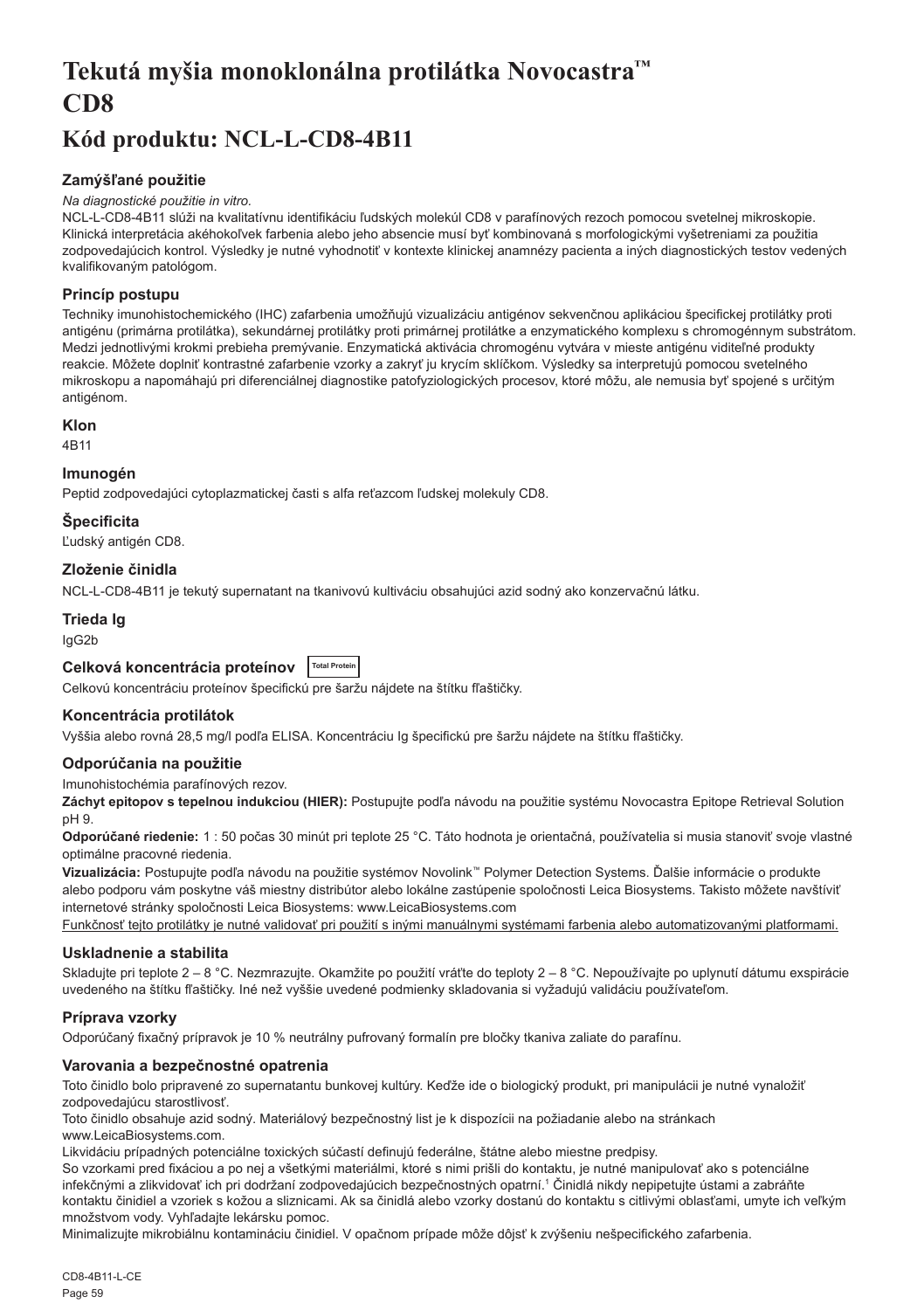Nedodržanie predpísaných inkubačných dôb alebo teplôt môže viesť k nesprávnym výsledkom. Všetky takéto zmeny si vyžadujú validáciu používateľom.

# **Kontrola kvality**

Rozdiely v spracovaní tkaniva a technických postupoch v laboratóriu používateľa môžu viesť k významnému kolísaniu výsledkov, čo si vyžaduje, okrem nasledujúcich postupov, aj pravidelné interné kontroly.

Kontroly by mali byť čerstvé pitevné/bioptické/chirurgické vzorky fixované čo najskôr formalínom a spracované zaliatím do parafínu rovnakým spôsobom ako vzorky pacienta.

# **Pozitívna kontrola tkanivom**

Identifikuje správne pripravené tkanivá a správne techniky zafarbenia.

Každá súprava testových podmienok v každom cykle zafarbenia musí obsahovať jednu pozitívnu kontrolu tkanivom.

Tkanivo so slabým pozitívnym farbením je pre optimálnu kontrolu kvality a na detekciu slabšej degradácie činidla vhodnejšie než tkanivo so silným pozitívnym farbením.<sup>2</sup>

Odporúčané tkanivo na pozitívnu kontrolu je tonzila.

Ak pozitívna kontrola tkanivom nebude vykazovať pozitívne zafarbenie, výsledky testovaných vzoriek je nutné považovať za neplatné.

### **Negatívna kontrola tkanivom**

Nutné vyšetriť po pozitívnej kontrole tkanivom s cieľom overiť špecificitu značenia cieľového antigénu primárnou protilátkou. Odporúčané tkanivo na negatívnu kontrolu je kostrový sval.

Ako negatívnu kontrolu je možné použiť aj rôzne typy buniek prítomné vo väčšine tkanivových rezov, takýto postup si však vyžaduje validáciu používateľom.

Prípadné nešpecifické farbenie má obvykle difúzny vzhľad. V rezoch tkanív silne fixovaných formalínom môže byť pozorované sporadické farbenie spojiva. Na interpretáciu výsledkov farbenia používajte intaktné bunky. Nekrotické alebo degenerované bunky sa často farbia nešpecificky.<sup>3</sup> Falošne pozitívne výsledky môžu byť pozorované v dôsledku neimunologickej väzby proteínov alebo produktov reakcie substrátu. Môžu byť spôsobené aj endogénnymi enzýmami, ako napr. pseudoperoxidázou (erytrocyty), endogénnou peroxidázou (cytochróm C) alebo endogénnym biotínom (napr. pečeň, prsník, mozog, oblička) v závislosti od typu imunologického farbenia. S cieľom diferencovať endogénnu enzymatickú aktivitu alebo nešpecifickú väzbu enzýmov od špecifickej imunoreaktivity môžete nafarbiť ďalšie vzorky tkanív pacienta výhradne substrátovým chromogénom alebo enzymatickými komplexmi (avidín-biotín, streptavidín, značený polymér), resp. substrátovým chromogénom. V prípade špecifického farbenia v negatívnej kontrole tkanivom je nutné výsledky vzoriek pacienta považovať za neplatné.

### **Negatívna kontrola činidlom**

Na vyhodnotenie nešpecifického zafarbenia použite nešpecifickú negatívnu kontrolu činidlom miesto primárnej protilátky s rezom jednotlivých vzoriek pacienta, čo umožní lepšiu interpretáciu špecifického farbenia na mieste antigénu.

#### **Tkanivo pacienta**

Pacientske vzorky zafarbené prípravkom NCL-L-CD8-4B11 preskúmajte ako posledné. Intenzitu pozitívneho farbenia je nutné vyhodnotiť v kontexte prípadného

nešpecifického zafarbenia negatívnej kontroly činidlom na pozadí. Podobne ako pri všetkých imunohistochemických testov znamená negatívny výsledok, že antigén nebol detegovaný. Nepotvrdzuje jeho absenciu v testovaných bunkách/tkanivách. V prípade potreby identifikujte falošne negatívne reakcie pomocou panelu protilátok.

# **Očakávané výsledky**

#### Normálne tkanivá

Klon 4B11 deteguje antigén CD8 na bunkovom povrchu cytotoxickej subpopulácie T-buniek v týmuse, slezine, lymfatických uzlinách a tonzilách. (Celkový počet normálnych vyšetrených prípadov = 44).

### Abnormálne tkanivá

Klon 4B11 zafarbil 3/4 angioimunoblastových T-lymfómov. S výnimkou reaktívnych T-buniek sa nepozorovalo žiadne zafarbenie pri difúznych veľkobunkových B-lymfómoch (0/108), chronických lymfocytových lymfómoch (0/12), folikulárnych lymfómoch (0/11), Hodgkinových lymfómoch (0/11), lymfómoch z plášťových buniek (0/7), anaplastických veľkobunkových T-lymfómoch (0/7), T/NKbunkových lymfómoch (0/3), B-bunkovom akútnom lymfoblastickom lymfóme (0/1), primitívnom B/T-bunkovom akútnom lymfoblastickom lymfóme (0/1), periférnom T-bunkovom lymfóme (0/1), T-bunkovom lymfóme (0/1), lymfóme okrajovej zóny (0/1), nádoroch štítnej žľazy (0/4), nádoroch pľúc (0/4), nádoroch vaječníkov (0/4), nádoroch pečene (0/4), nádoroch mozgu (0/2), nádoroch pažeráka (0/2), nádoroch prsníka (0/2), nádoroch žalúdka (0/2), nádoroch mäkkých tkanív (0/2), nádoroch jazyka (0/2), metastatických nádoroch neznámeho pôvodu (0/2), nádoroch obličiek (0/2), nádoroch krčka maternice (0/2), nádoroch semenníkov (0/2), nádoroch hrubého čreva (0/2), nádoroch konečníka (0/2), nádoroch kože (0/2), nádore hrtana (0/1) ani pri nádore týmusu (0/1). (Celkový počet vyšetrených nádorov  $= 212$ 

# **NCL-L-CD8-4B11 sa odporúča ako súčasť panela protilátok pri charakterizácii porúch T-buniek.**

### **Všeobecné limitácie**

Imunohistochémia je diagnostický postup pozostávajúci z viacerých krokov, ktorý si vyžaduje špecializované zaškolenie vo výbere zodpovedajúcich činidiel, výbere tkanív, fixácie a spracovania, príprave IHC sklíčka a interpretácii výsledkov farbenia. Farbenie tkaniva závisí od manipulácie s tkanivom a od jeho spracovania pred farbením. Nesprávna fixácia,

zmrazovanie, rozmrazovanie, premývanie, sušenie, ohrievanie, rezanie alebo kontaminácia inými tkanivami či tekutinami môžu viesť k vzniku artefaktov, záchytu protilátok alebo falošne negatívnym výsledkom. Inkonzistentné výsledky môžu byť spôsobené zmenami metód fixácie a montáže preparátov alebo inherentnými nepravidelnosťami v tkanive.<sup>4</sup>

Nadmerné alebo neúplné kontrastné farbenie môže narušiť správnosť interpretácie výsledkov.

Klinická interpretácia akéhokoľvek farbenia alebo jeho absencie musí byť kombinovaná s morfologickými vyšetreniami za použitia zodpovedajúcich kontrol. Výsledky je nutné vyhodnotiť v kontexte klinickej anamnézy pacienta a iných diagnostických testov vedených kvalifikovaným patológom.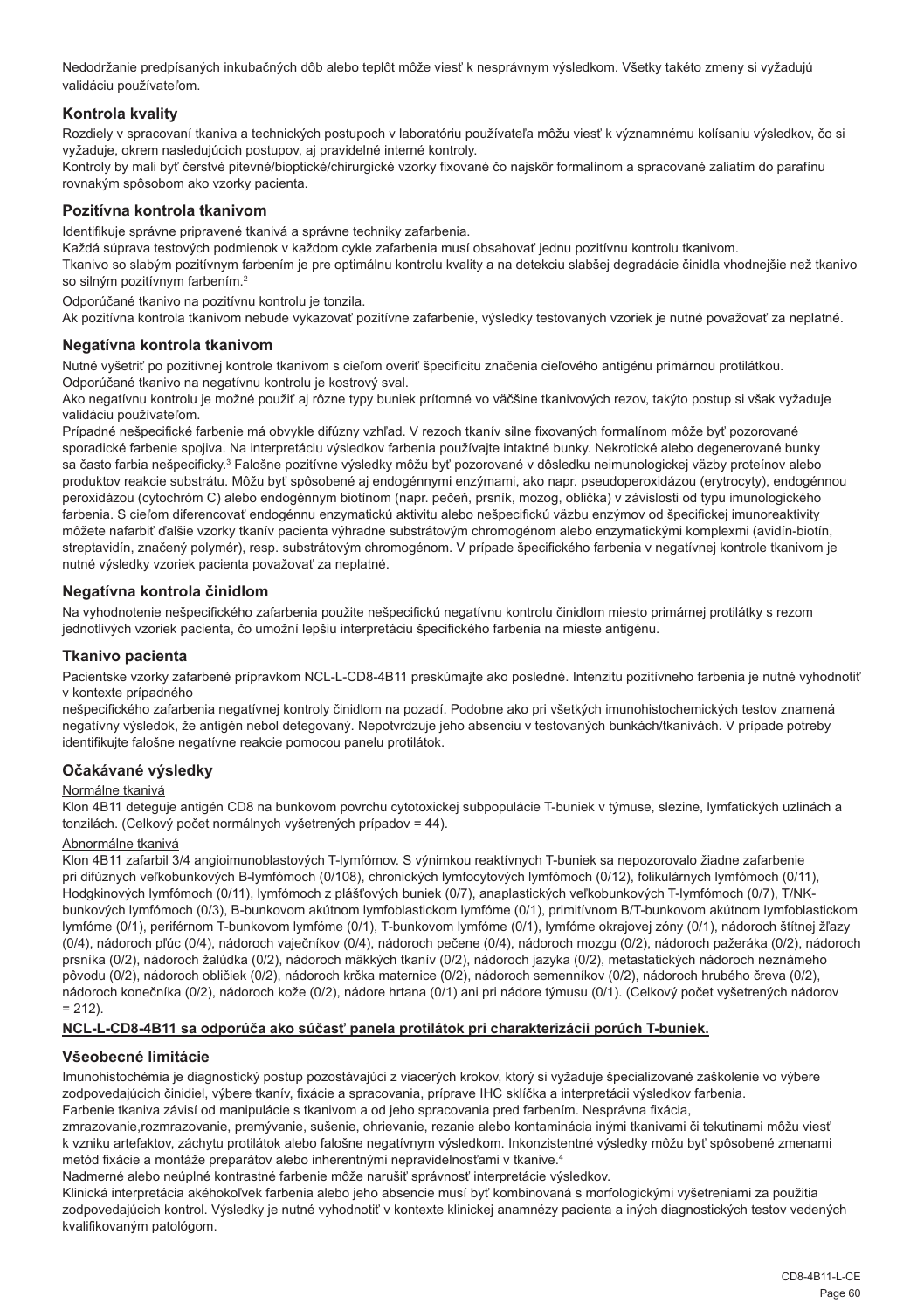Protilátky spoločnosti Leica Biosystems Newcastle Ltd sú určené na použitie na zmrazených rezoch alebo rezoch zaliatych parafínom so špecifickými požiadavkami na fixáciu, ako uvádza tento dokument. Najmä pri neopláziách môže dôjsť k nečakanej expresii antigénov. Klinická interpretácia akýchkoľvek farbených tkanivových rezov musí zahŕňať morfologickú analýzu a vyhodnotenie zodpovedajúcich kontrol.

# **Bibliografia – všeobecne**

- 1. National Committee for Clinical Laboratory Standards (NCCLS). Protection of laboratory workers from infectious diseases transmitted by blood and tissue; proposed guideline. Villanova, P.A. 1991; 7(9). Order code M29-P.
- 2. Battifora H. Diagnostic uses of antibodies to keratins: a review and immunohistochemical comparison of seven monoclonal and three polyclonal antibodies. Progress in Surgical Pathology. 6:1–15. eds. Fenoglio-Preiser C, Wolff CM, Rilke F. Field & Wood, Inc., Philadelphia.
- 3. Nadji M, Morales AR. Immunoperoxidase, part I: the techniques and pitfalls. Laboratory Medicine. 1983; 14:767.
- 4. Omata M, Liew CT, Ashcavai M, Peters RL. Nonimmunologic binding of horseradish peroxidase to hepatitis B surface antigen: a possible source of error in immunohistochemistry. American Journal of Clinical Pathology. 1980; 73:626.
- 5. Kemp RA, Black MA, McCall J, et al. T cell subpopulations in lymph nodes may not be predictive of patient outcome in colorectal cancer. Journal of Experimental & Clinical Cancer Research. 2011;30(1):78.
- 6. Michel S, Benner A, Tariverdian M, et al. High density of FOXP3-positive cells infiltrating colorectal cancers with microsatellite instability. British Journal of Cancer. 2008;99(11):1867-1873.
- 7. Williamson SLH, Steward M, Milton I, et al. New monoclonal antibodies to the T cell antigens CD4 and CD8. American Journal of Pathology 1998,152(6):1421-1426.

# **Úpravy predchádzajúceho vydania**

Zloženie činidla, Celková koncentrácia proteínu, Odporúčania na použitie, Varovania a bezpečnostné opatrenia, Očakávané výsledky.

# **Dátum vydania**

05 október 2018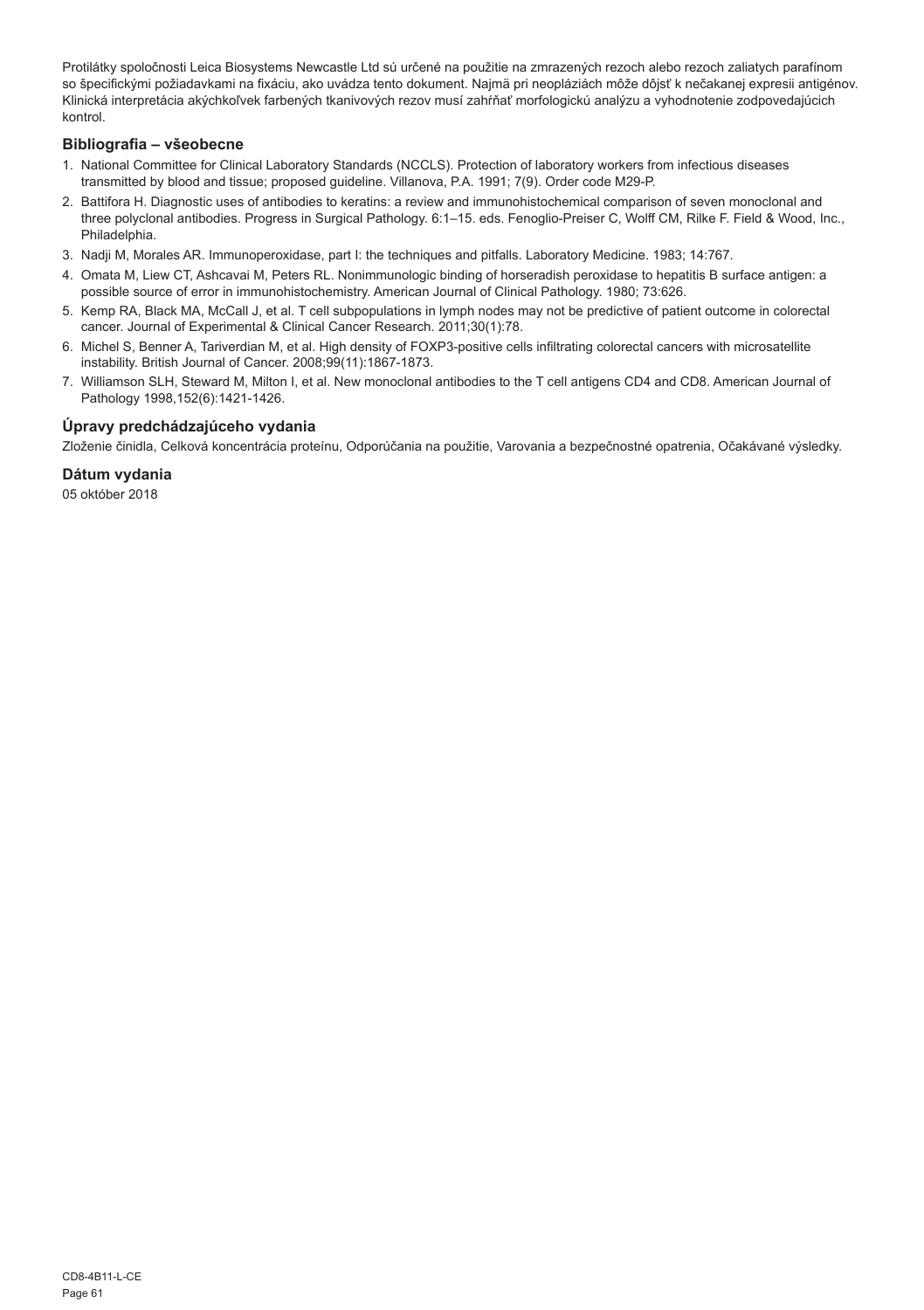CD8-4B11-L-CE Page 62